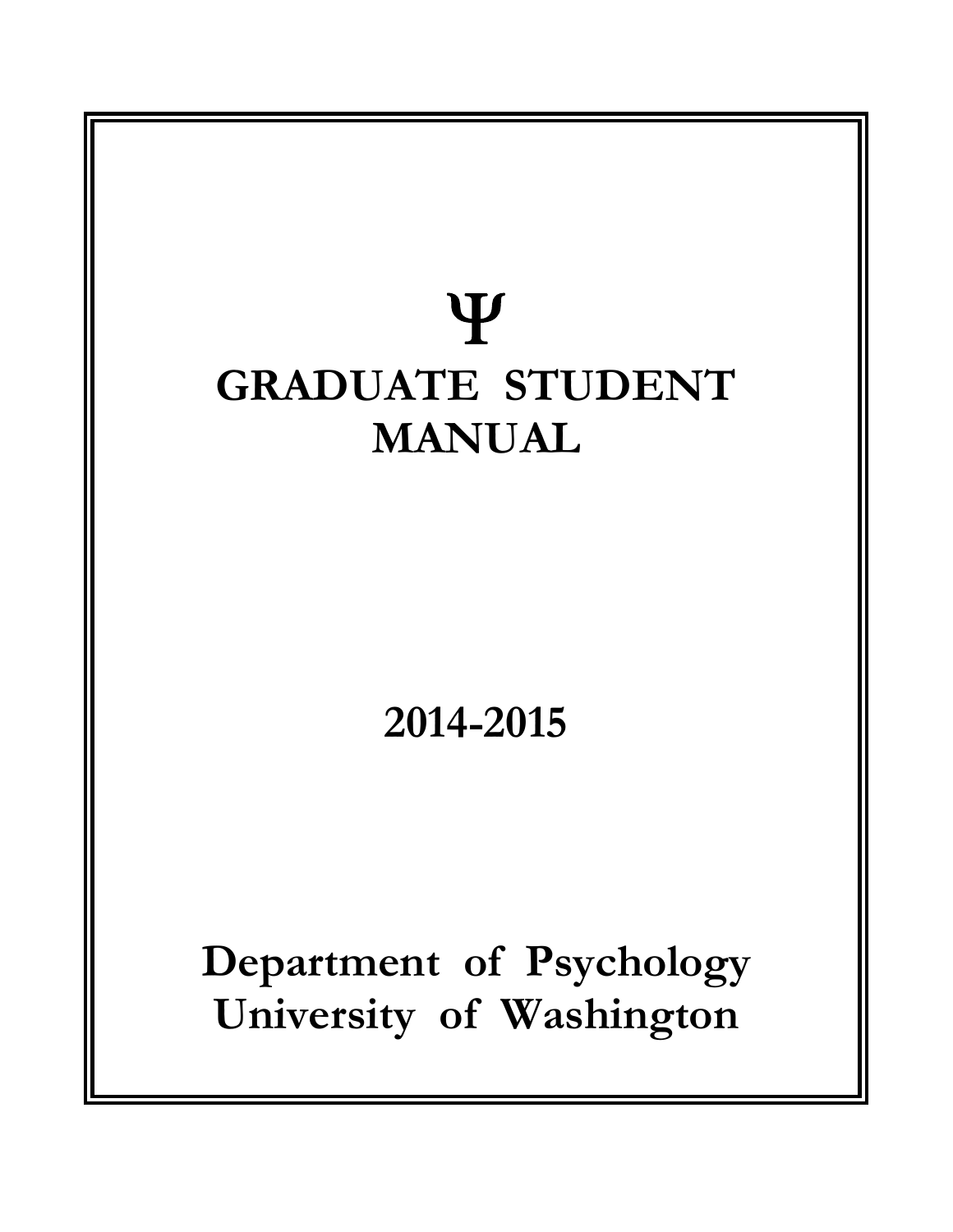The information in this Manual is designed to be a quick guide to all the information that you ought to know about procedures, polices, and miscellany of the Psychology Department and the UW Graduate School. Any University, Graduate School, and Departmental policies not included here have not, by that omission, ceased to exist. Consult the UW General Catalog for University rules and procedures for graduate requirements. Keep this guide as a reference throughout your program. You may receive revisions that should be added to this packet. If you think there is misleading or missing information, please make this known to the Director of Graduate Training or the Graduate Program Advisor.

This Manual is revised annually. Suggestions are welcome. Please send your suggestions to:

Jeanny Mai **jeanny@uw.edu** Nancy Kenney nkenney@uw.edu

Representatives of the Graduate Program Action Committee (GPAC):

Ashwin Bhandiwad bhandiwa@uw.edu Theresa Hennings hennings@uw.edu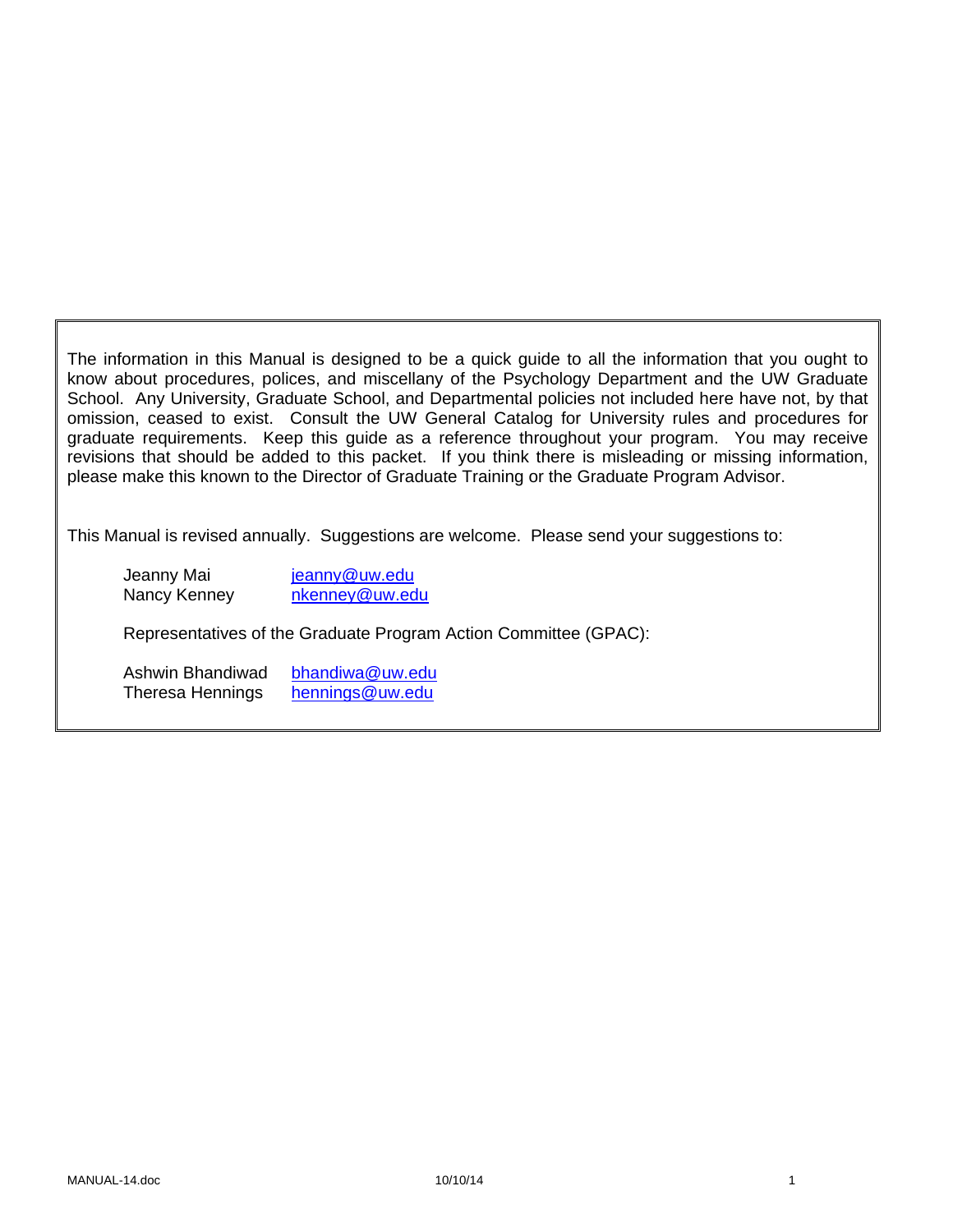# **TABLE OF CONTENTS**

| A. Basic Information for First Year Students<br>I.<br>II.<br>III.<br>IV.                                                                                                                |  |
|-----------------------------------------------------------------------------------------------------------------------------------------------------------------------------------------|--|
| B. Progressing Through the Program<br>Τ.<br>II.<br>III.<br>IV.<br>V.<br>Finding a GSR (Graduate School Representative)<br><b>Reading Committee</b><br>$\bullet$<br>VI.<br>VII.<br>VIII. |  |
| <b>Dissertation Submission Policy</b><br>$\bullet$<br>Of interest to Clinical student interns<br>$\bullet$<br><b>Hooding and Commencement</b><br>$\bullet$<br>IX.                       |  |
| C. Areas of Study and Area Course Requirements<br>L.<br>Ⅱ.<br>III.<br><b>Quantitative Minor</b><br><b>Diversity Science Specialization</b><br>$\bullet$                                 |  |
| D. Policies and Procedures<br>I.<br>II.<br>III.<br>IV.<br>V.<br>VI.<br>VII.                                                                                                             |  |
| E. Funding and Money Matters<br>I.<br>ΙΙ.<br>Payroll.<br>III.<br>IV.                                                                                                                    |  |
| F. Appendices<br>I.<br>ΙΙ.<br>Ш.<br>Ш.<br>V.                                                                                                                                            |  |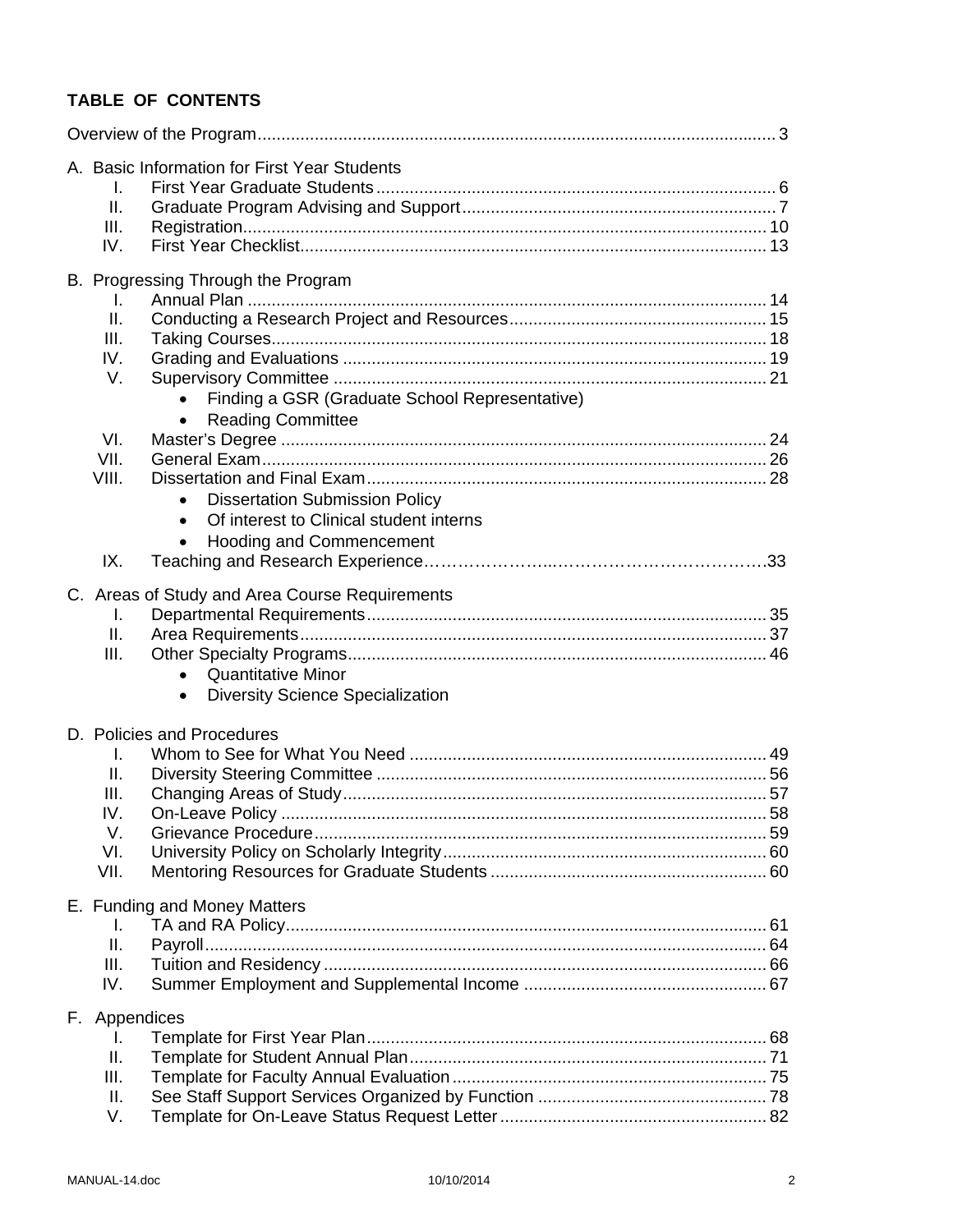#### \*\*\*\*\*\*\*\*\*\*

### **Overview of the Psychology Ph.D. program**

**1. Goal**. The goal of the Psychology Graduate Program at the University of Washington is to train the next generation of psychologists for excellence in research, teaching and/or clinical practice. Toward that end, graduate students are expected to take some formal course work. More importantly, you will be challenged to acquire and demonstrate mastery of a set of professional skills, including research, reading, writing, and speaking in your professional field.

Our program places an emphasis on self-definition of goals, and the development of individualized graduate programs centered around your goals. The purpose of this overview is to give you a general picture of the events that will constitute your graduate training, and define their general time scale.

**2. Areas and Advisors**. For administrative purposes, the Department is divided into eight Areas: Animal Behavior, Behavioral Neuroscience, Clinical (Adult Clinical), Child Clinical, Cognition & Perception, Developmental, Quantitative and Social Psychology & Personality. The specifics of graduate training vary somewhat among Areas, particularly between the clinical and non-clinical Areas.

Each student is admitted to the graduate program under the sponsorship of a particular faculty member, who becomes the student's Advisor. A Co-Advisor (and sometimes a tertiary advisor) is selected for each student. The Advisor and Co-Advisor help the student plan his/her course of study, and guide him/her in all aspects of graduate training. Each student is also assigned to an Area -- typically the Area to which his or her Advisor belongs.

**3. Coursework**. Students in the non-clinical Areas are required to take about 10 courses in the first two years. Students in the clinical Areas take many more courses -- about 20 in the first three years. All students are strongly encouraged to participate in seminars and advanced seminars throughout their graduate careers. (See page 35 for Department and Area requirements)

**4. Milestones (revised Autumn 2014)**. All graduate students are to meet all of the following milestones. The timing of the milestones indicates the preferred rate of passage through the program. However, research-specific constraints as well as individual factors such as health issues, family responsibilities, or need to modify academic training for excellence in an area of study may require that some students achieve certain milestones later (or earlier) than indicated here. Students may first petition their advisory team/Supervisory committee and then submit the petition to the Graduate Training Committee (GTC) for approval of a delay in achieving one or more milestone.

## **First Year Clinical**

A. During their first year in the program all students in the clinical program will complete a formal research proposal that will be evaluated by their primary and secondary advisors. This proposal typically defines the research they will complete during their second year in the program. Proposals are due June 1.

## **First Year (Second year Clinical)**

A. Students must present their first (second)-year research project at the Spring quarter Research Festival.

B. Students must complete a writing project by the end of Summer quarter that will be evaluated by the student's primary and secondary advisor.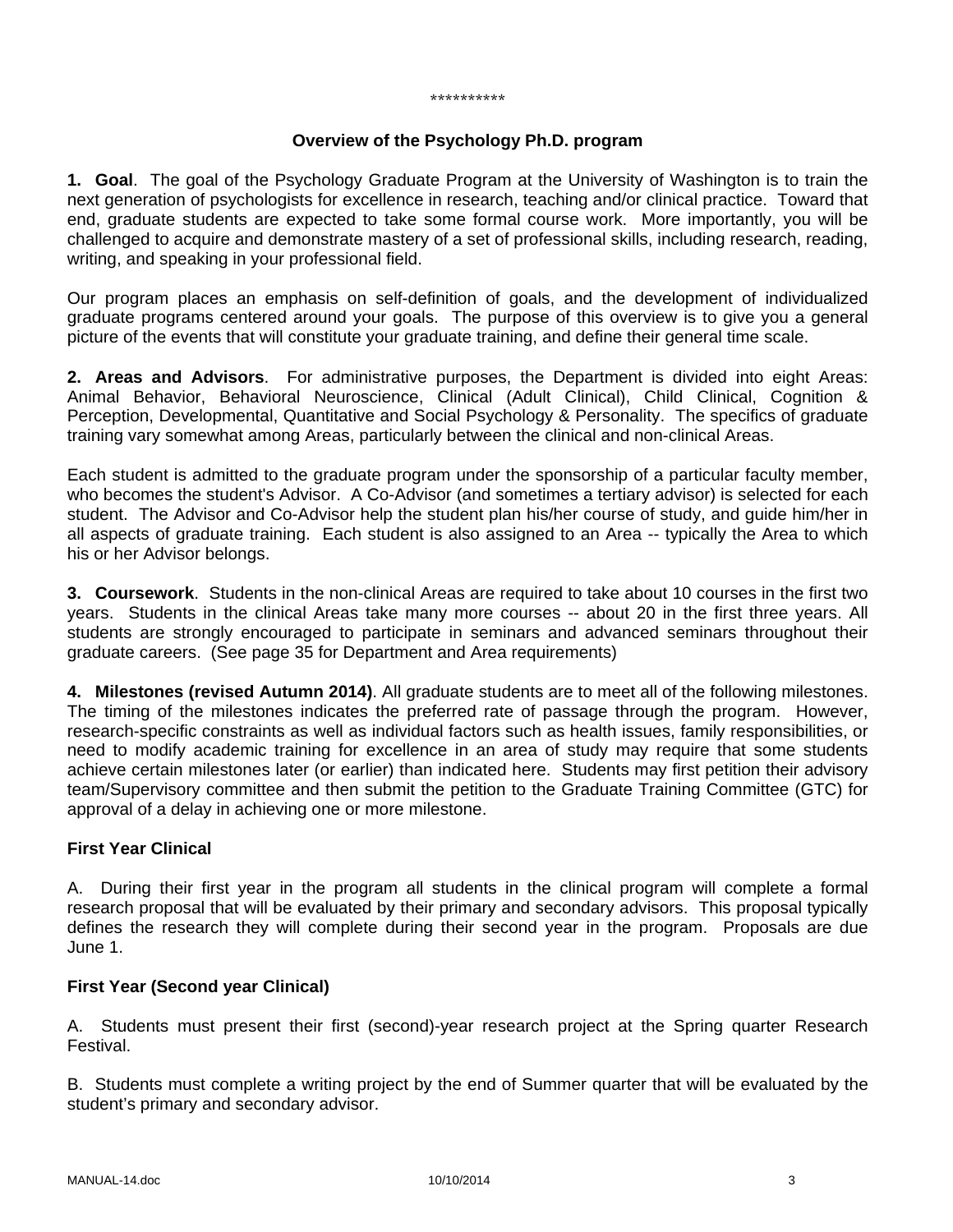I. Clinical students will prepare a research article or Master's thesis based on their research project. For students in other department training programs, possible writing projects are to be agreed upon by the student and primary and secondary advisors. The project may take one of the following forms. (Other options preferred by the student and her/his advising team are possible):

- a. a write up of the 1st/2nd year project
- b. a grant or fellowship proposal
- c. proposal for research project
- d. comprehensive literature review
- e. journal manuscript

 II. Project must be evaluated by primary and secondary advisors no later than the end of the 1st week of fall quarter of the student's second (third) year of training so that satisfactory/not satisfactory completion can be reported to GTC at Fall meeting (typically week 2 of Fall quarter).

## **Second Year (Third Year Clinical)**

A. Students must complete a writing project during their second year of study. This is due by the end of Summer quarter following their second year of training. For students in clinical training this project is the research article/Master's thesis described above.

 I. For students outside of clinical, this project may be an extension of the 1st year project into a more comprehensive research paper or journal manuscript or it may be a new project taking one of the following forms (as agreed by the student and her/his primary and secondary advisors). (Other options preferred by the student and his/her advising team are possible):

- a. a research paper/manuscript
- b. Master's thesis submitted to completion
- c. proposal for research project
- d. comprehensive literature review
- e. grant/fellowship proposal
- f. preliminary dissertation proposal

 II. The writing project will be evaluated by primary and secondary advisors no later than the end of the 1st week of fall quarter so that satisfactory/not satisfactory completion can be reported to GTC at its Fall meeting (typically week 2 of Fall quarter).

#### **Third Year (Fourth Year Clinical)**

A. Students must formally establish their Supervisory Committees (See page 21) by the end of Winter quarter of their 3rd/4th year of study. This includes selecting members and submitting the required signatures to the Graduate Program Advisor (Jeanny Mai).

B. Students must complete both the WRITTEN and the ORAL portion of the General Examination by the end of Summer quarter following their 3rd/4th year of study. (See page 26)

#### **Fourth Year (Fifth Year Clinical)**

A. If not done as part of the General Examination, students must present their dissertation proposals to their Supervisory Committee members no later than the end of summer quarter of their 4th/5th year of study.

I. Dissertation proposals may be written and/or oral.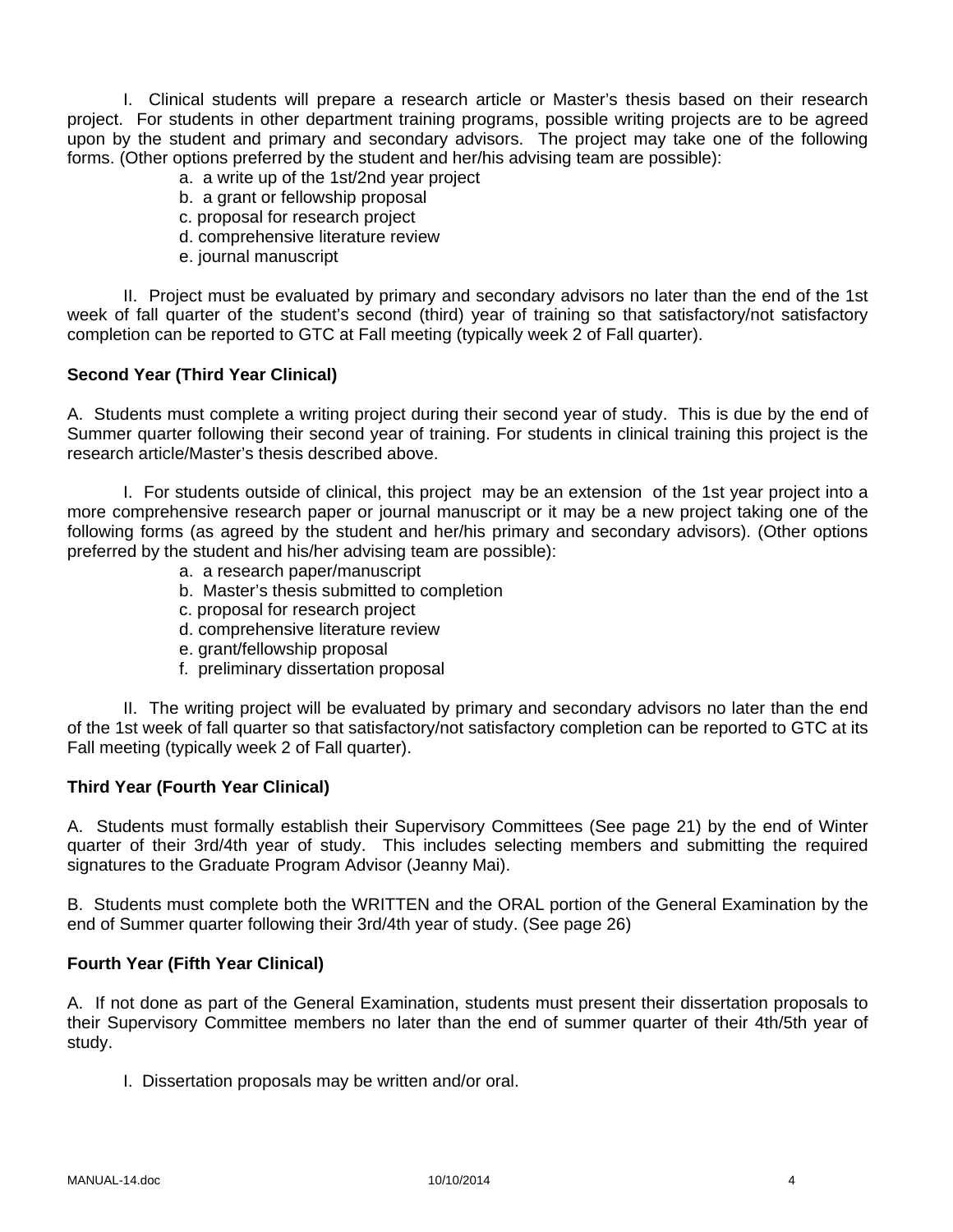II. Whether as part of the General Examination or in a separate meeting, students must defend their dissertation proposals to their Supervisory Committees no later than the end of summer of their 4th/5th year of training.

#### **Dissertation Defense**

A. Students are expected to publicly defend their dissertation (See page 28) and complete our graduate training program (not including the required APA approved internship for clinical students) no later than the end of their 6th/7th year of training. The Reading Committee (See page 23) must be formed at least one full quarter before the defense and receive a full draft of the dissertation 6wks in advance of the defense date.

**Clinical training and internship**. This is required for all clinical students. Consult with your faculty advisors, the clinic director, and the director of clinical training about how to prepare for this required clinical training experience.

---

The rest of this manual provides more comprehensive descriptions of course work and milestones, including the many rules that apply to them, and some suggestions about how to accomplish them.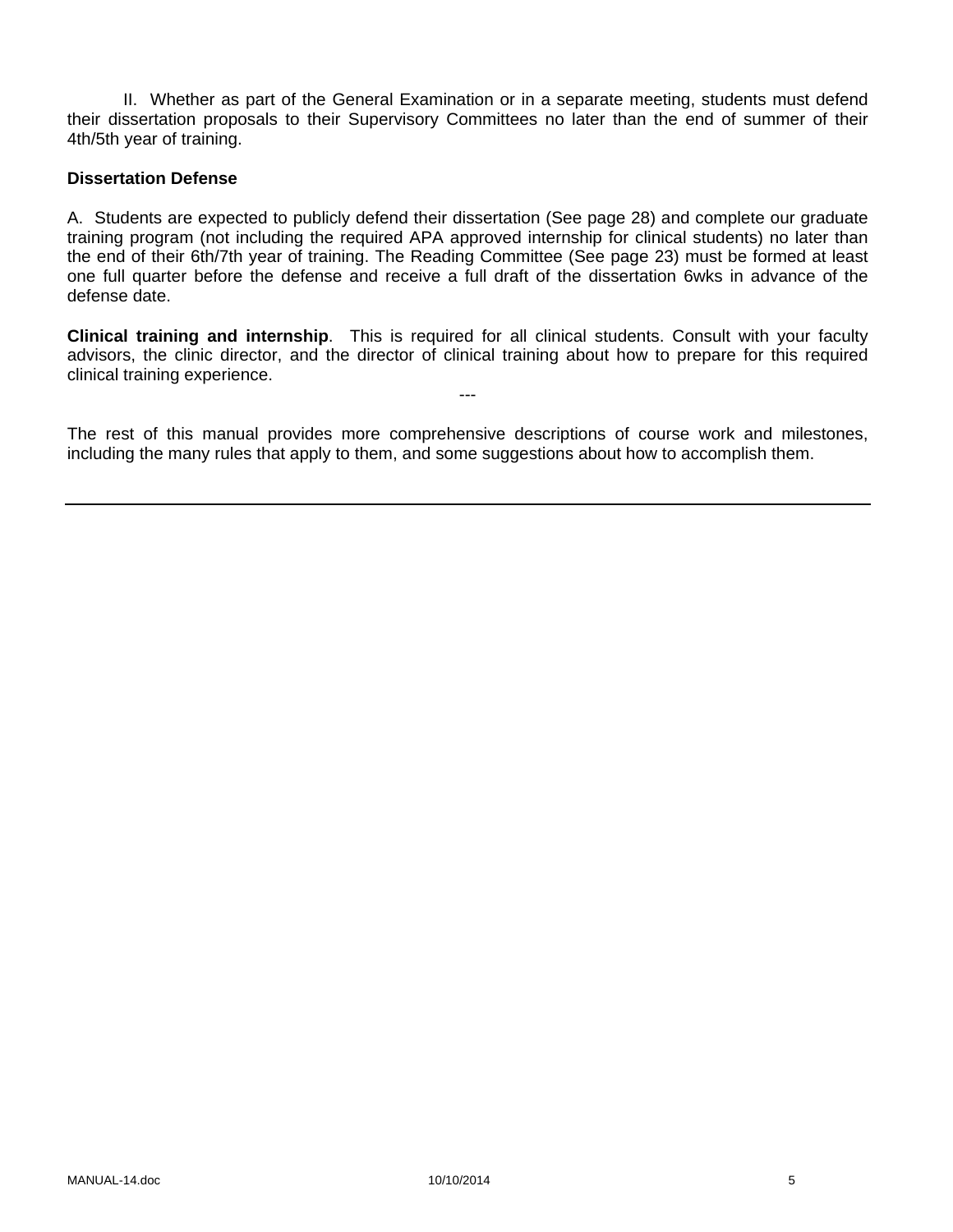## **A. Basic Information for First Year Students**

## **A. I. FIRST YEAR GRADUATE STUDENTS**

Welcome to the Psychology Department! This manual was written in an effort to guide you through your graduate program. Please read through the manual to get a clear picture of the procedures involved in completing the program. The first year of graduate school can be a difficult time. Many faculty members, advanced graduate students, and staff members are committed to helping new graduate students in their transition to graduate school. Please make use of these resources when the need arises. If you have questions not included in the manual, please contact the Graduate Program Advisor in Guthrie 127 (jeanny@uw.edu, 206-543-9329), your advisors, another graduate student, or the Director of Graduate Training, Nancy Kenney.

- **1. Faculty Advisors.** You will have been assigned two (primary and secondary) or more advisors in your major area who will assist you with planning your program for the first year. Your advisor(s) will also supervise your research during the first year. Although many students continue with this advisor past their first year and/or make this person the chair of their Supervisory Committee, this is not required. You should feel free to pursue work with another faculty member if that should better fit your educational needs. (See page 7, Graduate Program Advising).
- **2. Orientation Week.** First year graduate students are expected to attend an orientation seminar during the week prior to the start of classes, Autumn Quarter. Please register for orientation credit, under Psych 500 A. Contact the Psychology Graduate Program Advisor (jeanny@uw.edu, 206-543-9329) for details if you have not received the orientation schedule.
- **3. First Year Plan.** Early in Autumn quarter of the first year (preferably during Orientation Week), new students are to schedule a planning meeting with their advisor(s). After the meeting, the student is asked to prepare a written version of his/her goals, coursework, research, etc., for the upcoming year (the First Year Plan, see page 68 for template).
- **4. Course Requirements.** You should begin fulfilling departmental course requirements during the first year. In particular, you must complete courses to satisfy the statistics requirement by the end of the second year. Check with your area about specific requirements (See page 35).
- **5. First Year Research Project.** All first year students are required to conduct research during the year. This activity culminates in a formal presentation of your work at the annual Psychology Department Research Festival, held at the end of Spring Quarter. Clinical students present at the end of their second year in the program. All other students present at the end of their first year.
- **6. Annual Evaluations.** You will be evaluated at the end of each year by the faculty in your major area. The evaluation will be based on your accomplishments during the prior year and your Annual Plan which is prepared in May of each year to discuss the following year. (See the template, page 71). A letter providing feedback from the evaluation and any appropriate recommendations will be sent to you from your advisor(s). For more detailed feedback, you should talk with your advisor and/or the Area GTC Representative. (See Area Rep list, page 36)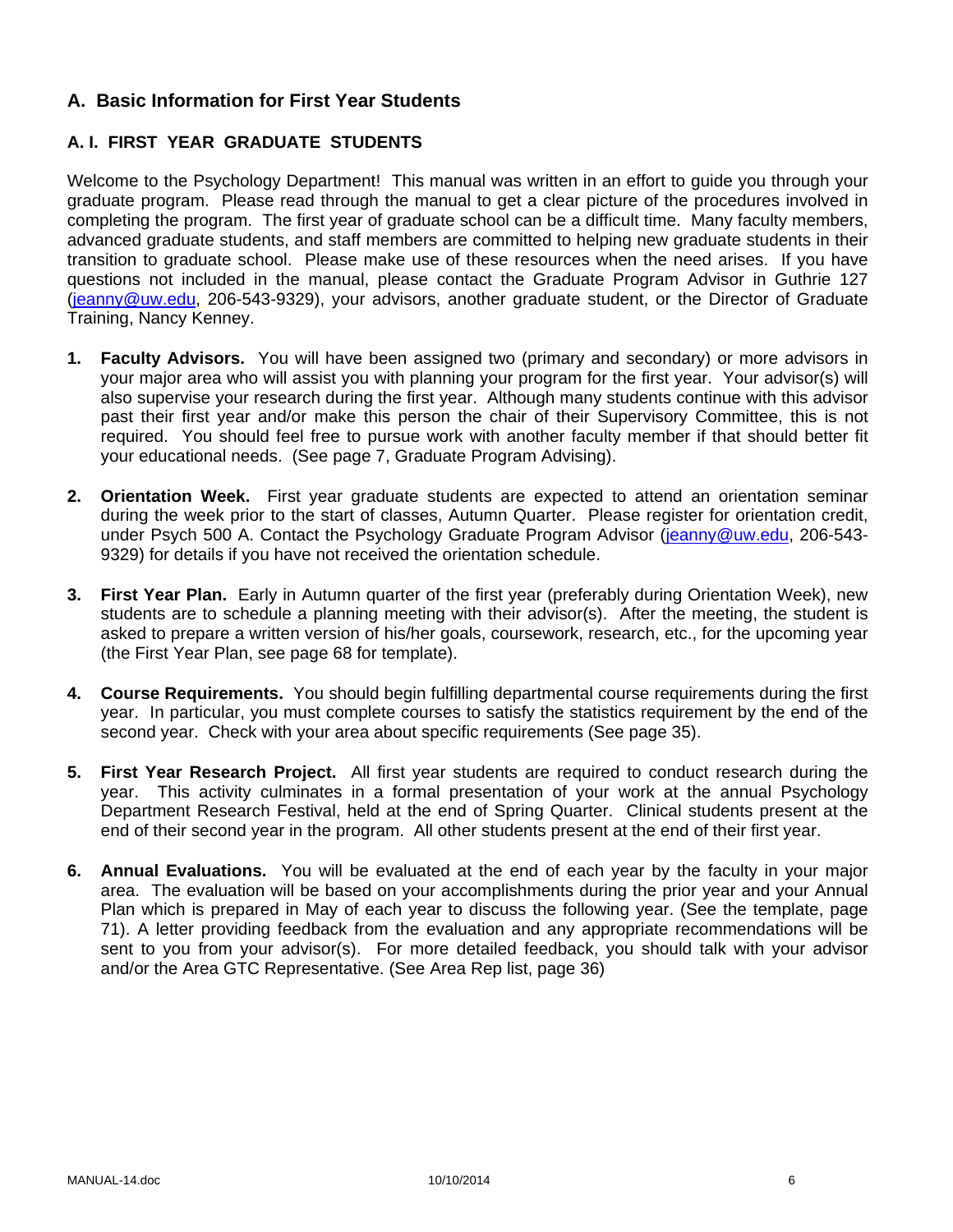- **7. Office Space.** Many students will have office space available through their advisors. If you do not, or would like to have space, some graduate student desk space is available in Guthrie Annex 4 (GA4). This space includes equipment for computer use and internet access, a ping-pong table, pool table, and a kitchen with a refrigerator and microwave. Students are responsible for space assignments and upkeep in this area. Contact your Graduate Program Action Committee (GPAC) Representatives (See page 9).
- **8. E-Mail.** In order to sign up for a UW e-mail account, go to https://uwnetid.washington.edu/newid/. Then follow the online instructions. Send questions to UW Technology Service Center via their Web site (http://www.washington.edu/computing/help/) or call 206-221-5000.

## **A. II. GRADUATE PROGRAM ADVISING**

## **Advisors/Co-Advisors**

Advisors work to help students with their goals and with their research. They also usually serve as the chair of the student's Supervisory Committee. Co-advisors are assigned to students to provide students with additional support. Students should feel free to approach their advisors and co-advisors with questions or concerns regarding their program. Advisors and co-advisors are also typically the ones who sign the Master's Warrant (See page 24). Although the advisors and co-advisors are assigned to students for the first year of the program, students may change these assignments. It is recommended that students who would like to change advisors or co-advisors discuss this possibility with their advisor or coadvisor. For a student perspective, consult with other graduate students, and/or GPAC (See page 9).

# *Graduate Training Committee –* **Chaired by Nancy Kenney** (G306, 206-543-2563,

e-mail: nkenney@uw.edu)

The Graduate Training Committee (GTC) is an appointed committee of the faculty. Faculty members of the Committee represent each of the sub-areas within the Psychology Department, and two graduate students attend the meetings to provide student input. The functions of the Committee are to:

- 1. Consider graduate training issues that relate to the entire department in order to make recommendations for departmental action. This would include such topics as departmental course requirements, research requirements, timing of general exams, etc.
- 2. Address grievances any student may have in regard to training issues or individual treatment within the department.
- 3. In collaboration with the Areas, review the progress of individual graduate students, recommend disciplinary actions when necessary (rare).
- 4. Keep abreast of changes in Graduate School policies in order to interpret them to students and faculty.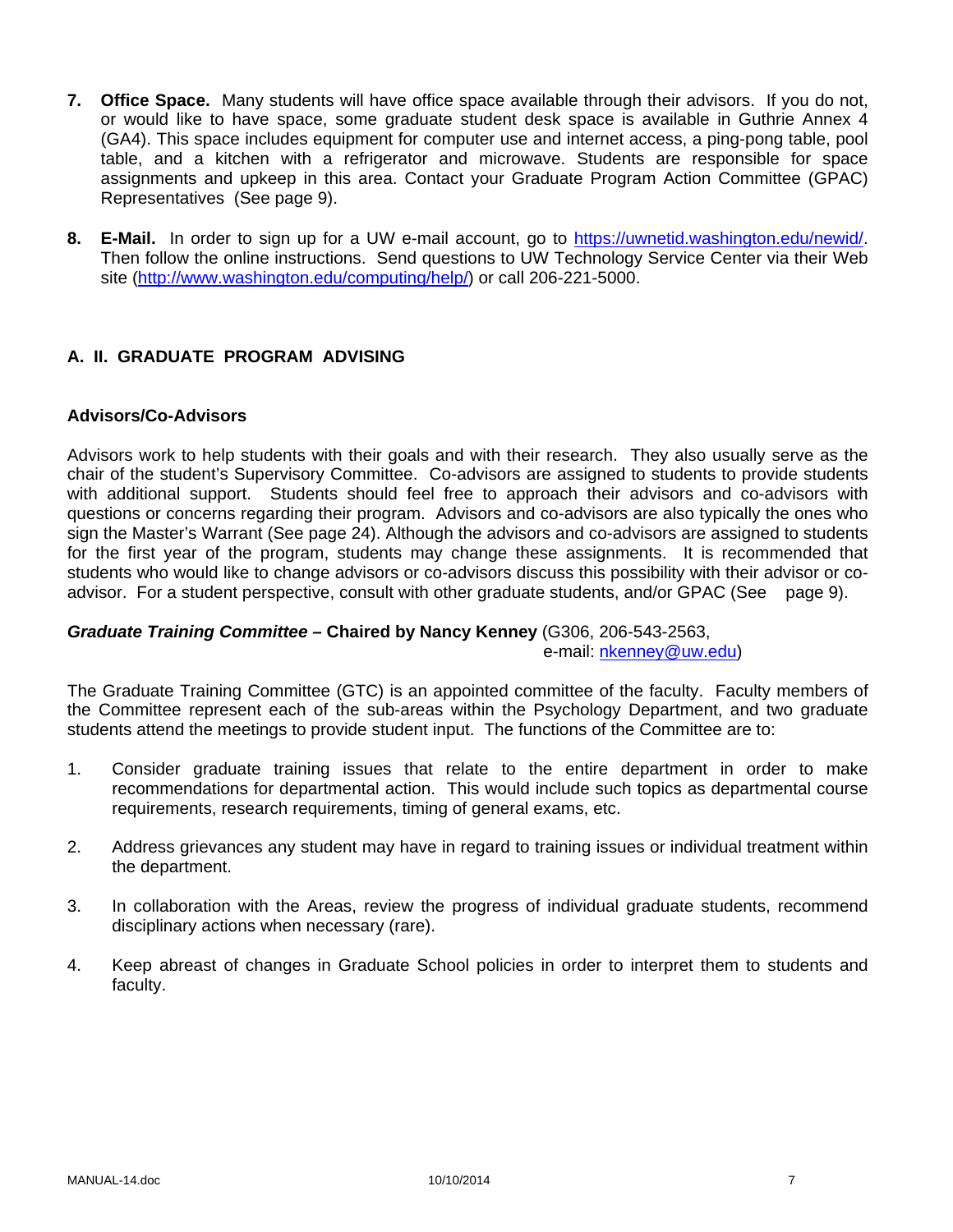## Graduate Program Coordinator - Nancy Kenney (G-306, 206-543-2563, nkenney@uw.edu)

The Graduate Program Coordinator (GPC) supervises the activities of the Graduate Program Office, is the Chair of the GTC, acts as liaison with the Graduate School, assigns teaching assistants in collaboration with the Graduate Program Advisor and the Associate Chair, and provides individual counseling and troubleshooting to graduate students. Academic advising, in general, is provided by your own advisor, though the GPC may be more knowledgeable and up-to-date on some policies and requirements. If in doubt, see the GPC, who can refer you to a more appropriate person, if necessary. (Also see the 'Whom to See' list on page 49)

#### **Graduate Program Advisor – Jeanny Mai** (G-127, 206-543-9329, jeanny@uw.edu)

The Graduate Program Advisor (GPA) may be the most important of all these sources, as she is knowledgeable about the Graduate School and the University, and knows the procedures that you must follow along the way toward your degree.

Graduate Program Advisor activities of importance to you include:

- 1. Keeping an updated record of your student status, Supervisory Committee members, etc. Also, if given some idea of your time schedule for completing requirements, she can remind you of procedural details you must attend to.
- 2. Making official requests to the Graduate School for Supervisory / Reading Committee formation and changes.
- 3. Scheduling General and Final Examinations with the Graduate School.
- 4. Preparing and distributing Master's / General Exam / Final Exam warrants. (The term 'warrant' refers to the document signed by the supervisory committee stating that the student has passed the Master's, General or Final Exam.)
- 5. Coordinating TA assignments in collaboration with the GPC and Associate Chair, handling TA budget questions, entering TA payroll appointments.
- 6. Questions concerning University and departmental requirements for grad student program, progress toward degree.
- 7. Registration problems.
- 8. Entering scholarships or fellowship awards, requesting non-resident tuition waivers from the Graduate school.
- 9. Organizing department events, such as Admissions Interview Weekend, Welcome Party, Research Festival and Hooding.
- 10. Graduate student travel support and dissertation support requests.
- 11. Manages ALCOR and Hunt Fellowship funding allocation.

The Graduate Program Advisor also has many other responsibilities, including the time-consuming job of graduate admissions. So please be considerate of her time, especially in the months of December and January.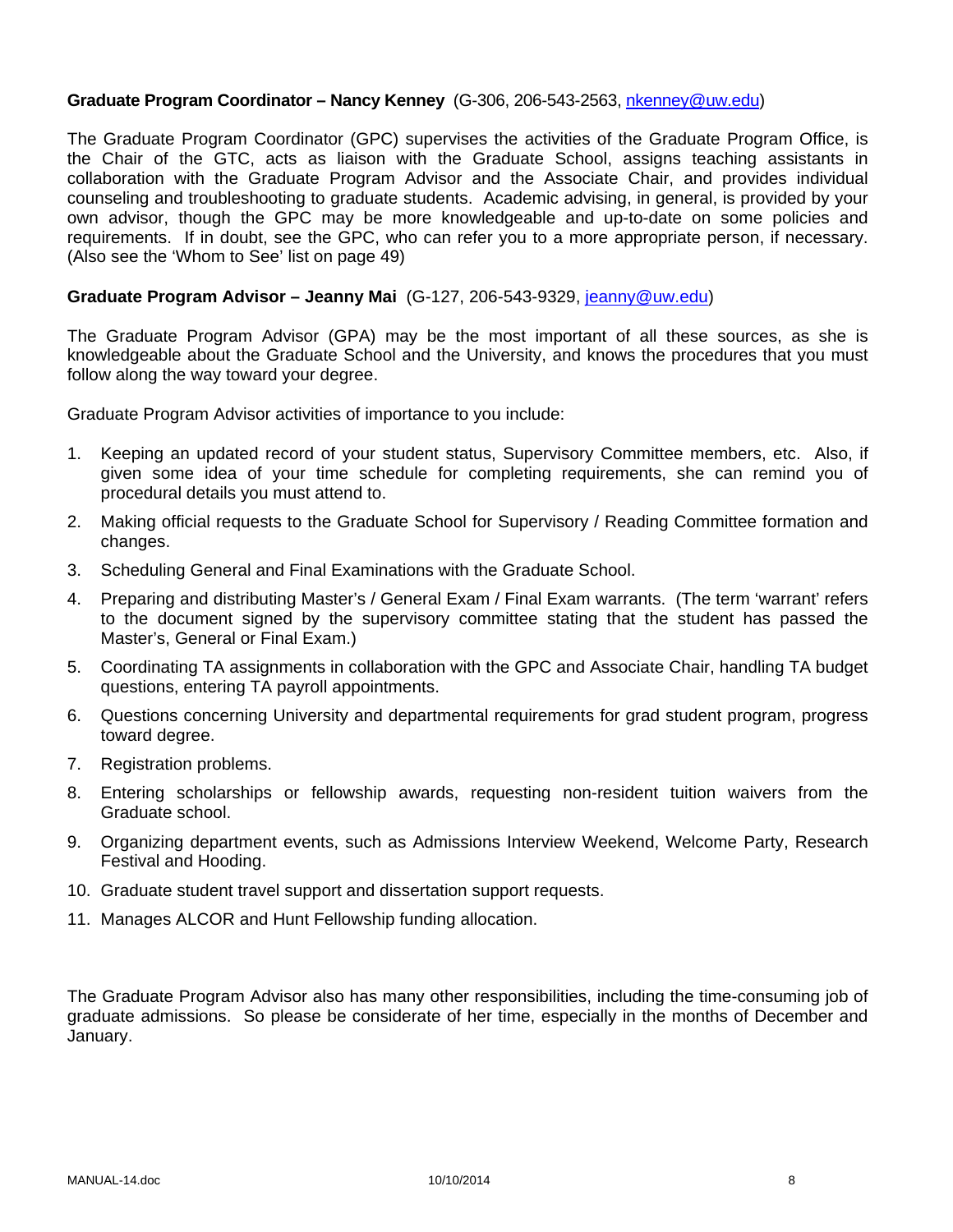## **Psychology Graduate Program Action Committee (GPAC)**

Founded in 1998, this committee represents all graduate students in the Psychology Department and serves as a liaison between students, faculty, and administration. **Membership is open to all psychology graduate students.** Students are invited to participate in this committee and are welcome to attend any meetings, to ask questions, or to raise issues pertaining to the Psychology Department.

GPAC Representatives for this year are:

| Ashwin Bhandiwad | bhandiwa@uw.edu                                      |  |
|------------------|------------------------------------------------------|--|
| Theresa Hennings | hennings@uw.edu                                      |  |
| GPAC website:    | https://catalyst.uw.edu/workspace/gpacpsy/5179/23487 |  |

#### **Graduate & Professional Student Senate (GPSS)**

The Graduate and Professional Student Senate (GPSS) is the student government at UW that represents you, in all aspects of your student life EXCEPT labor issues. GPSS is made up of two senators from each degree-granting department, four officers and several staff members. GPSS provides graduate and professional students with representation both on campus and in the legislature. In addition, GPSS acts as a resource center and funds graduate programming. Here is a list of the functions of GPSS:

 • We represent you and all UW graduate and professional students to the UW administration, the City of Seattle, the State of Washington, and the federal government. We do this, in part, by having two Senators from each department (or school) attend two meetings per quarter in order to represent you. Make sure you know your Senators, as they are your representation and also the people who can make your departmental funding request.

 • We lobby for you in Olympia. Because UW is a state school, not all decisions about the school are made on campus; some policies are decided in Olympia. The GPSS Vice President (gpssvp@uw.edu) is our official lobbyist and spends the winter quarter living in Olympia, advocating on behalf of all graduate and professional students at UW. GPSS plans lobby days, and we also aid students in contacting their legislators when important bills with potential impacts on higher education are coming up for a vote.

 • We appoint people to serve on University committees. Serving on a committee is a great opportunity for graduate and professional students to gain experience working with administrators and faculty, to have an impact on campus, and to bulk up a CV in the process. Committees range from the Human Subjects Review Committee and the Institutional Animal Care and Use Committee, to the Student Technology Fee Committee, with a \$4.5 million dollar budget. Contact the GPSS Vice President for more information on all of the various committees.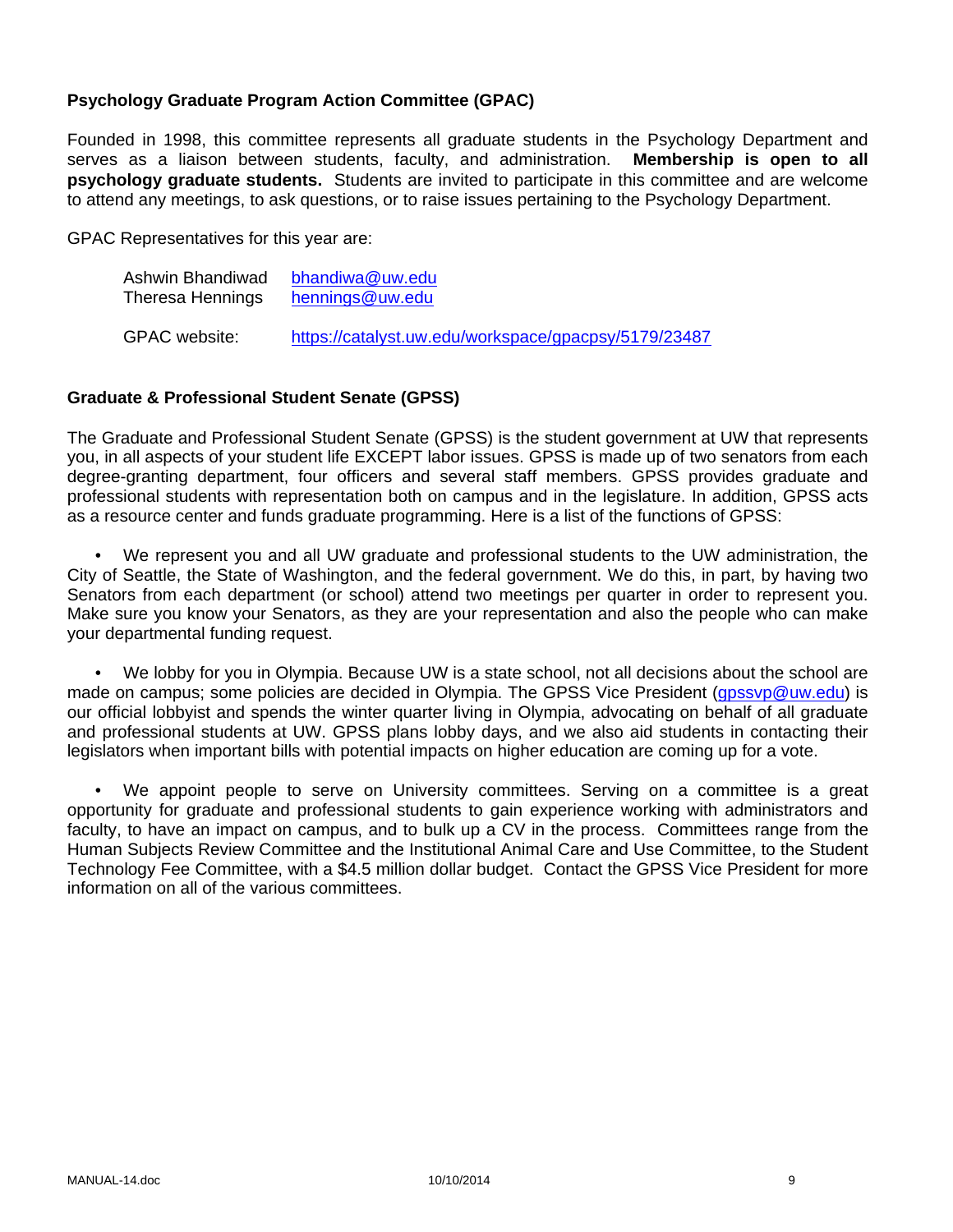• We offer free food and beer. We organize several social events during the school year. We have a social in the fall and another in the spring. Our socials are completely free and open to all UW graduate and professional students. In the winter quarter, we also host graduate and professional speed dating, just in time for Valentine's Day, which always fills up quickly.

GPSS Representatives for this year are:

| Jose Ceballos | josemceb@uw.edu                   |
|---------------|-----------------------------------|
| Meg Grounds   | mgrounds@uw.edu                   |
| GPSS website: | http://depts.washington.edu/gpss/ |

## **A. III. REGISTRATION**

**Choose your courses**. Review the course requirements on page 35. A description of Psychology courses is found on the Psychology webpage (http://www.washington.edu/students/crscat/psych.html). In consultation with your advisor, make your Annual Plan (see page 71) and decide which courses to take. Also talk with other students or the instructor of the course.

**Look up courses in the Time Schedule**. Once you have decided upon the classes you want to take, look in the "Time Schedule" for the appropriate quarter to find out the days and times when these classes<br>meet. The UW Time Schedule can be found on the UW website meet. The UW Time Schedule can be found on the UW website http://www.washington.edu/students/timeschd/.

**Entry Codes**. You should make note of the classes that need a "course entry code" or a "course permission card." The course entry code numbers are usually available from the instructor. If the course has variable credits, such as Psych 600, 700, or 800, the entry code numbers should be available in the main office of Guthrie (G-119A.) Course permission cards can be picked up at the main office. They need to be signed by the instructor of the course (or your advisor for independent research) and then exchanged for the course entry code number. If problems with entry codes occur during registration, you should contact the instructor, Kim Arbios, Course Scheduling Coordinator (206-543-1469, karbios@uw.edu), or Jeanny.

**During the academic year you must be registered for courses or petition for on-leave status.**  Failure to do so will result in being dropped from the University. (Exception: You do not need to go onleave or register for Summer Quarter. Summer quarter On-Leave status is automatic/free for all graduate students who were either registered or officially On-Leave during the prior Spring Quarter.) If you have a teaching or research assistantship, please see the section of this manual entitled "Number of Credits" on page 12.

#### *Registration*

Registration must be done before the first day of class to avoid a late first time registration fee (\$25). Changes in courses may be made no later than the fifth day of the quarter to avoid a change of registration fee (\$20) and possible tuition forfeiture. Registration is done on the web at: http://myuw.washington.edu. If you have questions, please email the Registration Office (regoff@u.washington.edu), or call (206) 543-8580, Monday through Friday, 8:00 a.m. to 5:00 p.m., and a staff member will gladly assist you.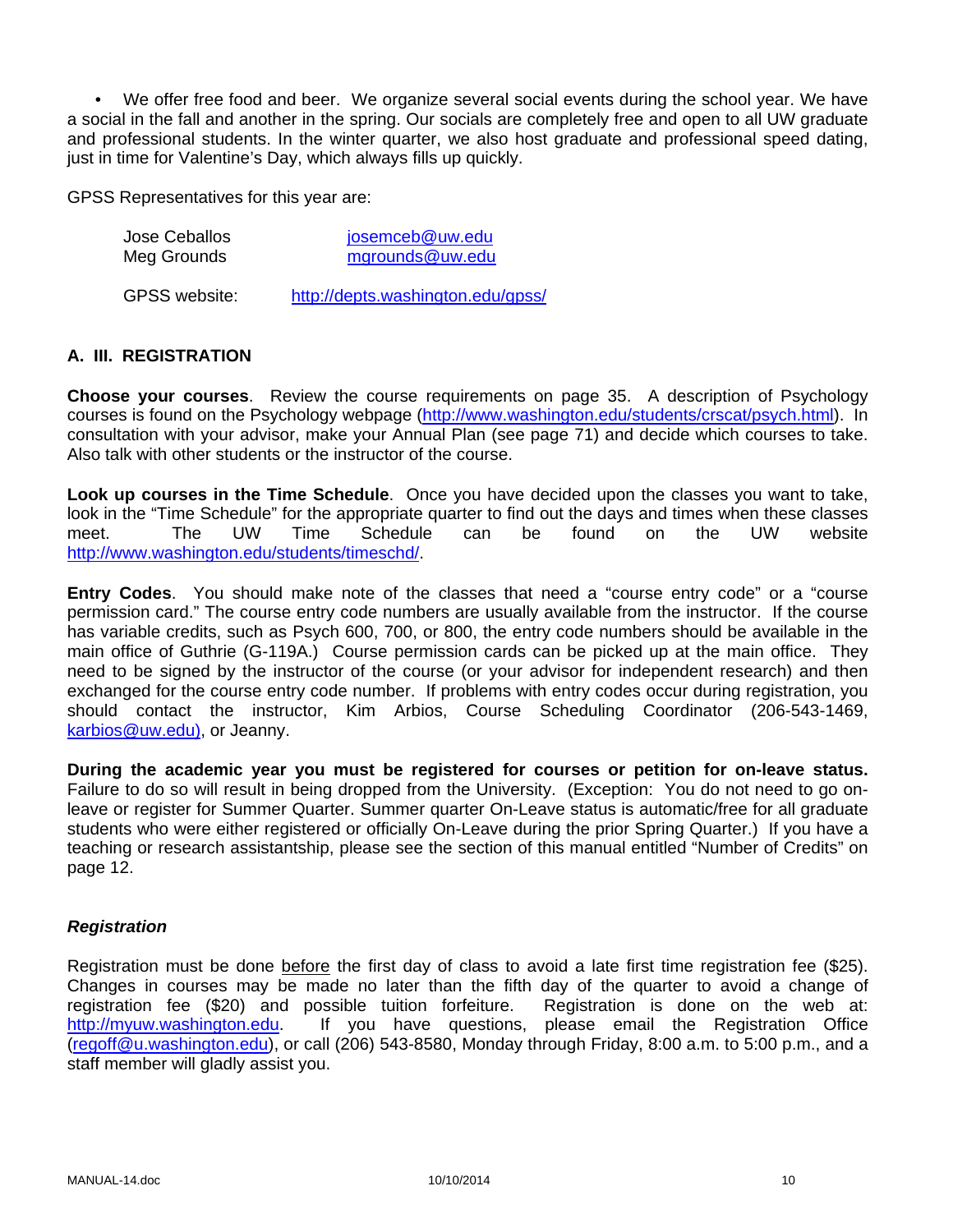**Important**: Keep a file for yourself of all the courses you take, *including* seminars and independent studies. In this file enclose reading lists, syllabi, instructor name(s), and the quarter and year each course was taken. This file will be invaluable to you later; e.g., when you apply for licensing or teaching positions.

#### *10 Year Limit*

The count of years in the program begins during the Autumn Quarter following the student's admission. Quarters on-leave or assigned off campus count as if the student has been in residence, i.e., "the clock keeps ticking." Quarters in clinical internships also count in the determination of the student's number of years in the program. In the unlikely event it becomes necessary to complete your program in more than 10 years, you must submit a petition to the Dean of the Graduate School for permission to extend the 10 year limit. The petition is available online at the Graduate School webpage, http://www.grad.washington.edu/mygrad/student.htm. A common goal is to finish the program in 5 to 7 years.

#### *Dropping and Adding Courses*

If you need to drop or add a course, be certain to do this within the first five days of the quarter to avoid a \$20 change of registration fee or possible tuition forfeiture. Once the change of registration fee is in effect, and you need to change your schedule, make all changes in ONE day, so you get charged once.

If you drop classes after the  $8<sup>th</sup>$  day of the quarter, you will be charged a \$20 (change of registration fee) and tuition forfeiture (next section).

#### *Tuition Forfeiture*

Tuition forfeitures are fees that are charged when you make changes to your schedule from the 8th through the 30th calendar day of the quarter that result in you dropping from one tuition rate to another, or withdrawing completely from your classes.

### http://f2.washington.edu/fm/sfs/node/60

You should note, that you are permitted **only ONE** drop after the second week of the quarter, per academic year – choose wisely!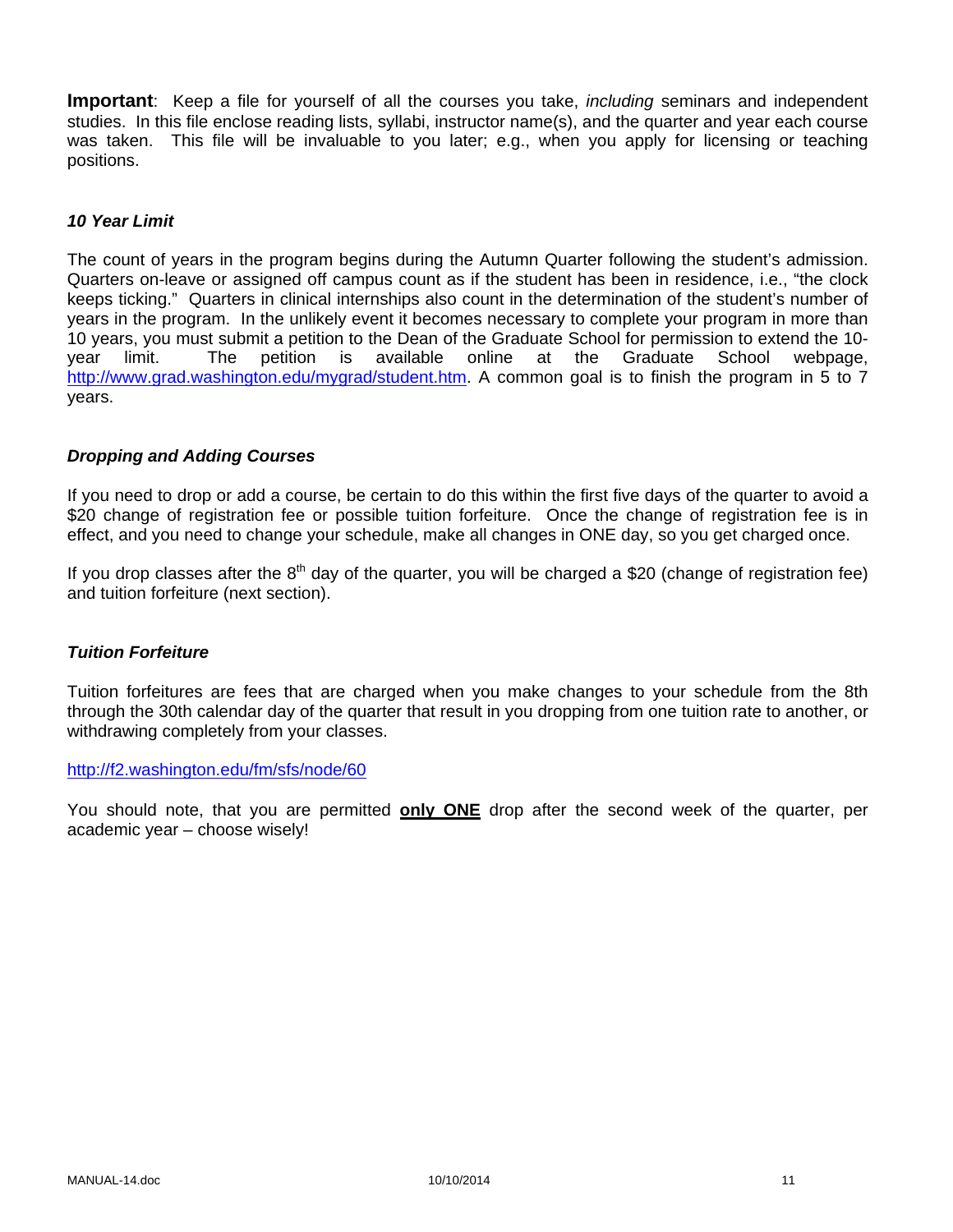#### *Number of Credits*

TAs and RAs must register for a minimum of 10 credit hours for each quarter of their appointment (2 credits for Summer Quarter). These credits can include credit for Psych 600 (Independent Study/Research), Psych 700 (Master's Thesis), or Psych 800 (Doctoral Dissertation) with the number of credit hours commensurate with your time commitment to your research and individual study (suggested guideline of 3hrs/wk = 1 credit). Since you are virtually always conducting a program of independent study and research, you will generally register for several credits in one or more of these courses each quarter.

The tuition charge is the same for 7-18 credit hours. You will be charged additional tuition for credits in excess of 18. A minimum of 9 credits in Psych 700 is needed for the Master's degree. A minimum of 27 credits over at least 3 quarters in Psych 800 is needed for the Doctoral Degree (See page 29). There is no maximum number of credits for these courses, which can be earned over multiple quarters, but students cannot register for more than 10 credits of Psych 800 per quarter.

| <b>REGISTRATION REQUIREMENTS</b>            | Academic Year | <b>Summer Quarter</b> |
|---------------------------------------------|---------------|-----------------------|
| <b>Full time Status</b>                     | $10 - 18$     | $10 - 18$             |
| <b>Minimum Credits Required</b>             | 2             | $0^*$                 |
| Minimum Credits to maintain TA/RA           | 10            | 2                     |
| Minimum Credits to maintain Financial Aid** | $5-10$        | variable <sup>+</sup> |

\*If registered during previous academic year (Autumn, Winter, Spring)

+ For Full time Financial Aid you likely need anywhere between 5-10 credits every quarter (including summer). Please check with Student Fiscal Services (sfshelp@uw.edu, 206-543-4694, or chat with them at: http://f2.washington.edu/fm/sfs/students) for your particular situation.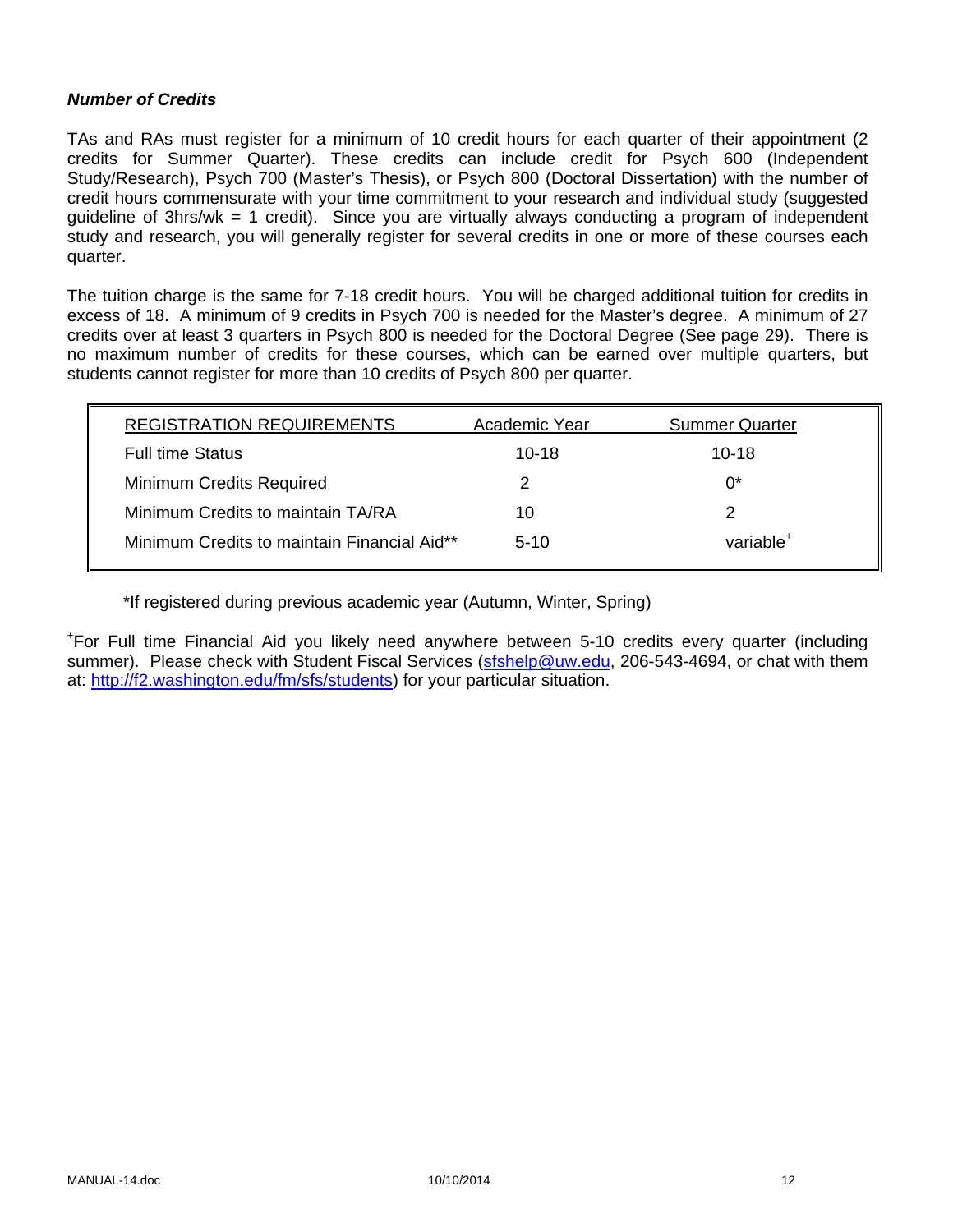## **A. IV. FIRST YEAR CHECKLIST**

- $\Box$  Attend the Psychology Orientation and the UW's Center for Teaching and Learning (CTL) TA/International TA/RA Conferences which occur the week before school starts
- $\Box$  Prior to the beginning of classes, meet with your advisor to go over course requirements, research plan, and TA/RA assignment
- Get Washington State driver's license (http://www.dol.wa.gov/)
- Complete payroll, insurance, and tax paperwork with our Payroll Coordinator, G-126, 206- 543-3366, psypay@uw.edu
- $\Box$  Get e-mail account, office space, etc
- $\Box$  Acquire building keys in the Guthrie front office
- Pay student fees/tuition before the due date by the  $3^{rd}$  Friday of the quarter
- $\Box$  Talk with more advanced students to get their tips on the program
- Complete your First Year Plan with your advisor (See First Year Planning Section, page 6 and page 68 for Template) Turn in the final version to your advisor by the end of the first week of classes
- $\Box$  Register for classes before the first day of classes, including: Orientation seminar, statistics sequence, Colloquium Series
- Keep a file for yourself of all the courses you take, *including* seminars and independent studies. In this file enclose reading lists, syllabi, instructor name(s), and the quarter and year each course was taken. This file will be invaluable to you later, e.g. when you apply for licensing or a teaching position.
- $\Box$  Prepare for the first/second year project
- $\Box$  Plan for summer funding
- $\Box$  Review this manual for information that might be helpful
- $\Box$  Get to know the cafes on and off campus
- $\Box$  If any concerns arise, don't be shy. Talk to your advisor, co-advisor, another student, the lead TA, the GPAC reps, the Graduate Program Advisor (Jeanny Mai), the Director of Graduate Training (Nancy Kenney), or anyone else you think might be helpful.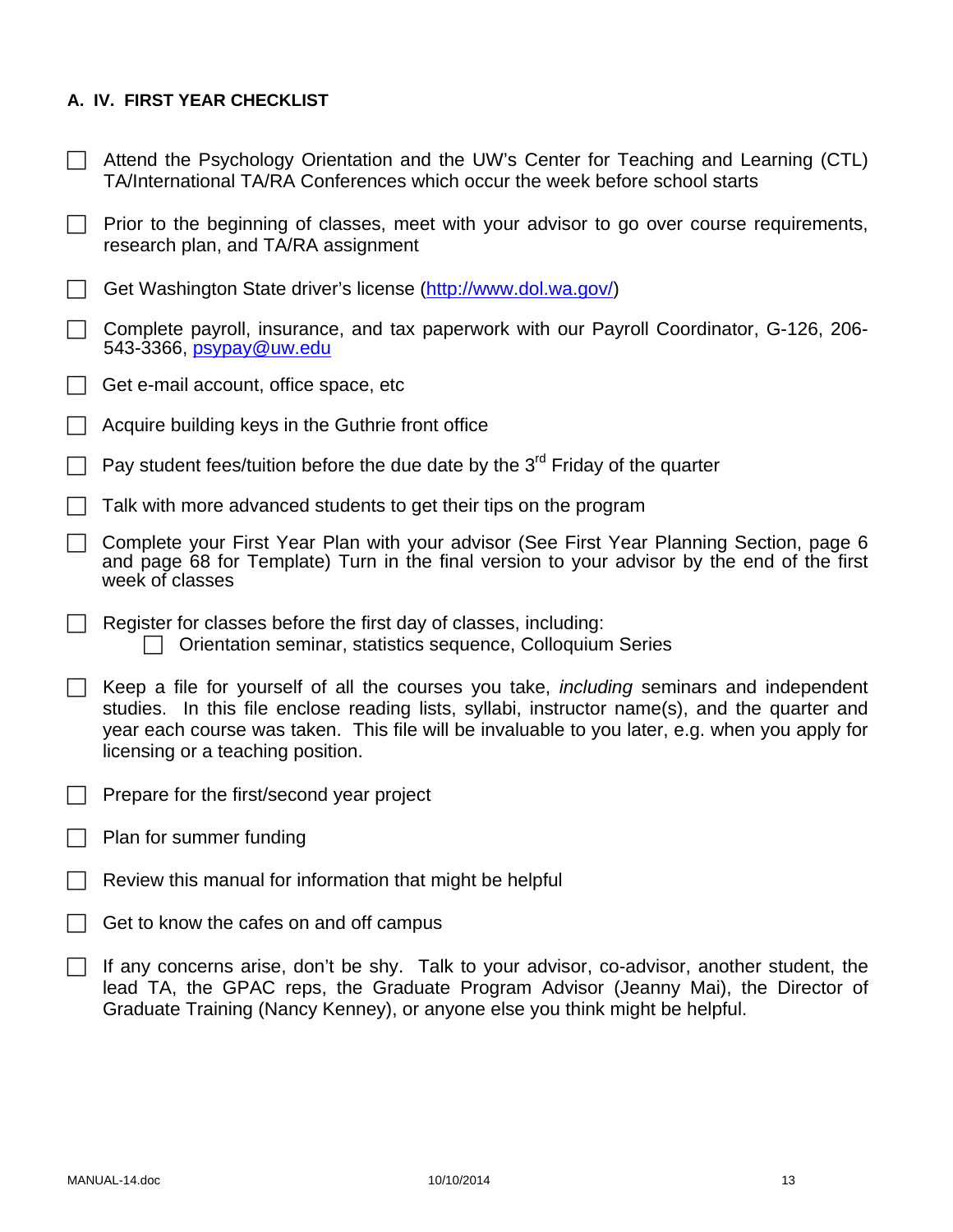## **B. PROGRESSING THROUGH THE PROGRAM**

## **B. I. ANNUAL PLAN**

All graduate students and their advisors are expected to participate in an annual planning and evaluation process. In 1999 and again in 2003, the faculty approved changes in the course requirements for our new graduate program. The Planning/Evaluation undergoes revision and improvement as needed.

*First Year Plan*. Each new graduate student should study the planning template (See page 68). He/she should meet with his/her advisor(s) prior to the beginning of Autumn Quarter, and begin developing a plan for the first year of study. After the meeting, the student should prepare a draft of his/her first year plan, including goals, coursework, research, etc., for the upcoming year. The student and the advisor(s) should complete and sign the first year plan by the end of the first week of classes, and forward it to the Graduate Program Advisor (GPA, Jeanny Mai). She will forward the plan to the Director of Graduate Training (GPC, Nancy Kenney) for review from a graduate school perspective and thereafter place it in the student's file.

*Annual Plan*. Annual plans are prepared in May of each year. Templates (See page 71) will be distributed as a reminder around April 1. The student and advisor should meet in early April or May, and the final version of the plan should be in the advisor's hands at the end of May. The student's co-advisor and/or committee should be involved as appropriate. The advisor will then draft a feedback/evaluation letter to the student, and forward both the plan and the draft evaluation letter to the Graduate Training Committee (GTC) Area Rep by mid-June.

*Evaluation/Feedback Letters.* Areas will meet and review the plans and letters at the end of Spring Quarter. Other Area faculty members will suggest additions or modifications to the letter. Letters should be signed by the advisor and the GTC Area Rep, and given to Jeanny for distribution. Students should receive their evaluation letters by about July 1.

Copies of the plans and letters will also be forwarded to Nancy Kenney (GPC), who will review them from a Graduate Program Perspective. Problem cases will be considered by the Graduate Training Committee (GTC) at its meeting early in Summer Quarter. If needed, an additional letter advising the student of official actions by the GTC or the Graduate School will be sent to the student from the GTC. After review by the GTC, the original evaluation will be given to the student, the plans and copies of the evaluation letters will be placed in the student's file.

Templates setting forth the topics that need to be covered for both the student plan and the faculty evaluation letter can be found at the back of this manual. Topics include items such as goals, accomplishments, progress, development of skills in teaching and research, coursework, service, presentations, awards, and preparation of a *curriculum vitae* (academic résumé). (See page 71)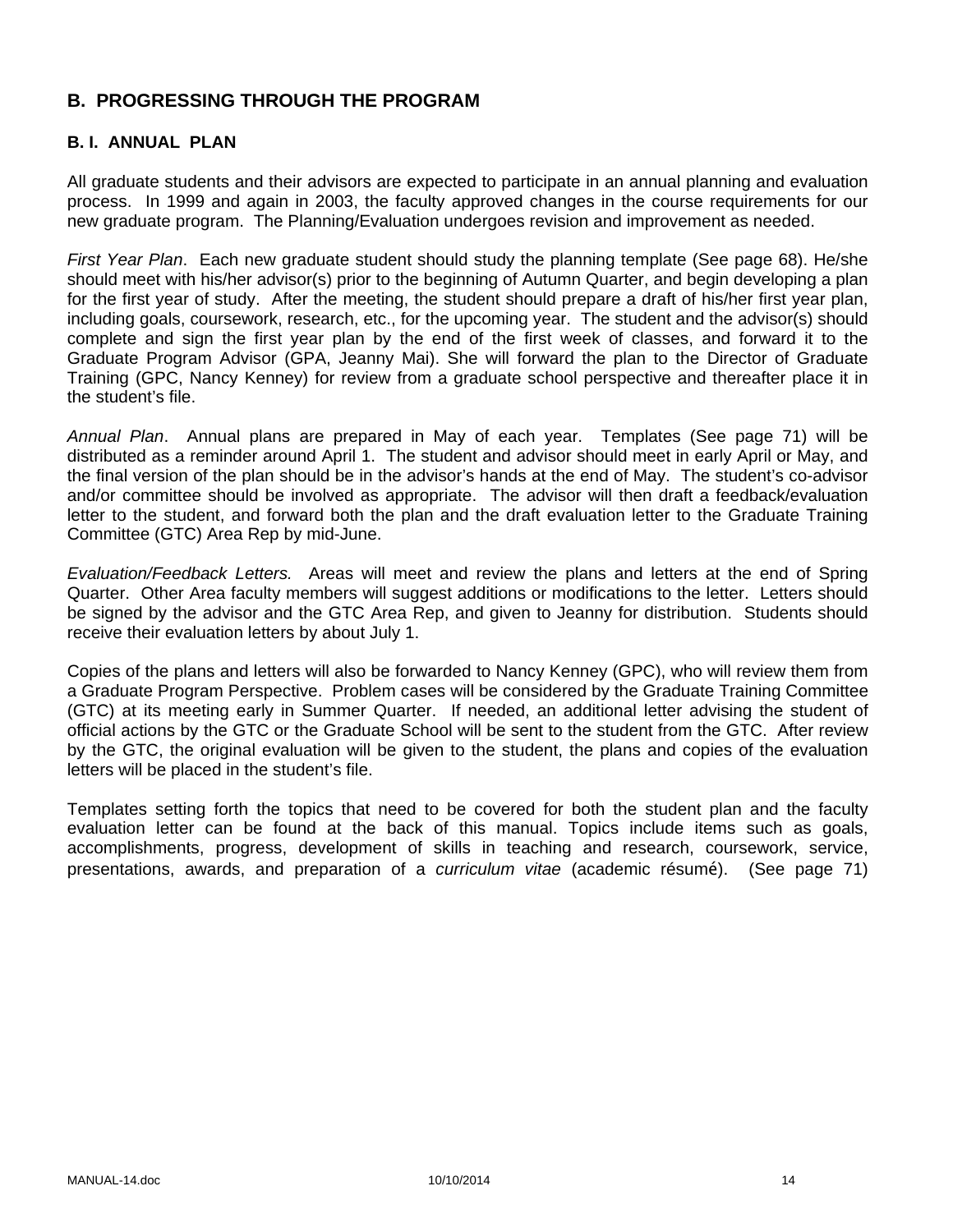## **B. II. CONDUCTING A RESEARCH PROJECT**

**1. General Considerations.** All students are expected to acquire research skills. All research must have a faculty sponsor, typically the student's advisor. A student's research experience begins in the first year of graduate school and should be an ongoing activity throughout his/her graduate career.

## **2. Acquisition of Research Participants (Subjects)**

*Animal Research* - The Office of Animal Welfare (OAW) is the key administrative unit responsible for implementing federal and non-federal requirements for use of vertebrate animals in research and teaching. http://depts.washington.edu/uwhsa/units/office-of-animal-welfare/ Please check with Michele Jacobs (G-119, 5-2027, e-mail: mjacobs@uw.edu) before contacting OAW.

*Human Participants -* The Psychology Subject Pool (PSP) is an administrative mechanism that (a) offers a convenient way for undergraduate students enrolled in psychology courses to gain experience with a broad range of psychological research, and (b) furnishes faculty and graduate students in the Psychology Department with participants for their research projects. The PSP is designed to ensure that consistent and proper procedures are followed by all researchers for the protection of the participants. It is also designed to make participation by the students as easy and educational as possible. Every research study in the PSP must be individually approved by a UW IRB Committee, or it must receive administrative approval for exempt status from the Human Subjects Division. Research sessions are conducted on a daily basis throughout the quarter, including summer quarter. Detailed information regarding the PSP is contained on the PSP homepage of the department website (http://web.psych.washington.edu/subjectpool/).

A faculty member (Frank Smoll, PSP Coordinator) is responsible for the operation of the PSP. A psychology graduate student as Subject Pool Manager is employed to conduct the day-to-day operations of the PSP. The PSP office is located in Guthrie Hall, room 232, email psypool@uw.edu, 3-9652.

*Infant and Child Participants* - Contact Jennifer McBride at the Communication Studies Participant Pool, partpool@uw.edu or 206-616-9081. You will need a faculty sponsor and human subjects approval for your research in order to use the participant pool. You should also talk to your advisor about funding. Check out their website: https://depts.washington.edu/cspp/

**3. Research Space.** The Department Chair and Assistant Chair(s) coordinate space for animal research. The research space reserved by the Psychology Department for group studies with human participants (large groups up to 15) is G-184. Contact the Administrator (Michele Jacobs, G-119) for more information and/or to make reservations for this research space. Also contact your advisor for further options.

A departmental lab for running human subjects utilizing computers is located in the Chemistry Library building, Room 210E. Fourteen PCs allow experimenters to run multiple subjects at one time. Some rules governing the use of the computer lab include:

- 1) The room is for use by faculty, graduate students, or personnel under their direct supervision.
- 2) The room must be scheduled online at least one week in advance via PsyCal, https://web.psych.washington.edu/psycal/
- 3) If you will not be using the room after you have scheduled it, please cancel the reservation in PsyCal so it can be made available to others.
- 4) The room should be scheduled in 30-minute increments. Please keep scheduling requests to 2 hours per day per person, or 10 hours per week. We will always attempt to accommodate requests for more time. Schedule only the time you know you will use.
- 5) The room is available from 8:00 AM to 7:00 PM, Monday through Friday.
- 6) You must provide your own software and supplies.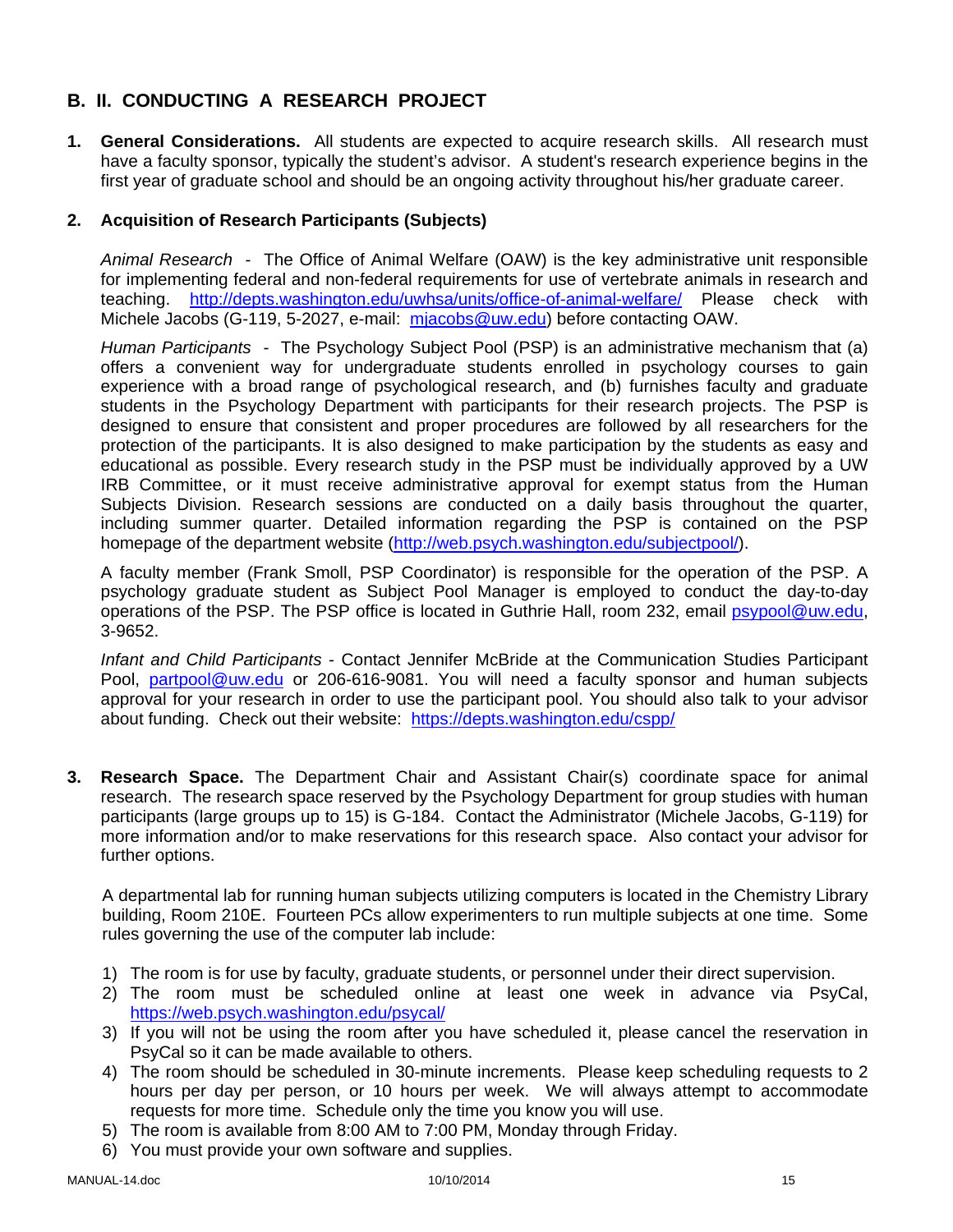- 7) When scheduling, please take into account set up and takedown time for your software. Also, please clean the room for the next person.
- **4. Equipment.** Small research equipment and audio-visual aids are available by reservation in PsyCal as well. The department orders new equipment on an annual basis. See the Administrator (G-119) for current inventory and future needs. The Office of Technical Services aka "the Shop" (G-28) also has equipment that may be borrowed for experimental research. A faculty member must sponsor equipment requests.
- **5. Financial Support for Research.** The department generally cannot provide funds for student research projects. Clerical support such as typing questionnaires and manuscripts or Xeroxing for unfunded projects is not available. You may apply for funds for equipment, supplies, subject payment, etc., for your dissertation. To be eligible, you must have reached Ph.C. status (i.e. passed general exam). This fund is not available for travel expenses. Application forms are available from Jeanny Mai.

If you are a research assistant on a grant, all grant-related work must be billed to the budget number on the grant. If your research is not funded by a faculty grant, you may write your own grant under sponsorship of a faculty member. For information on grants being offered, watch the Department Newsletter for agency requests for proposals, see Susan Carpenter-Brandt, or discuss the possibility with your advisor. Graduate fellowships for research are also available. For information on such opportunities, watch the Newsletter or visit the Grants and Funding Information Service (GFIS) office located in Suzzallo Library Reference & Research Services.

**Grants and Funding Information Service (GFIS)**, located in Suzzallo Library, assists UW graduate students in their search for information about financial opportunities available outside the University of Washington. See their website at http://www.lib.washington.edu/gfis/ or email them at gfis@uw.edu or call at 206-616-3084.

#### **6. Computer Facilities**

#### **Psychology Department Resources**

Each graduate student has a faculty advisor and/or faculty person with whom he/she is doing research. The computer facilities of the faculty advisor/research colleague are generally shared with his/her graduate students.

#### **Intradepartmental Resources (Guthrie)**

The Office of Technical Services aka "the Shop" (G-28, 206-543-8281) is responsible for computer maintenance, equipment, and software advice.

**Chemistry Library 210E and Guthrie Annex 4** – 14 Windows XP workstations in ChemLib's Research Lab. Guthrie Annex 4—Psychology Undergraduate Study Center (room 113) with 3 Windows XP workstations and the Graduate Student study areas (room 102/110) has 5 Windows XP workstations, iMac, and HP LaserJet. All of these computers are connected to the Internet and to the departmental network.

**Guthrie Room 53** (Media Lab) – 2 PCs and 2 Mac computers with a b/w laser and a color printer. There is an array of web/image/video editing and presentation software available to graduate TAs and all faculty members.

An additional printer is located in room 119 (Main Office) – Laserjet 2430 connected to 3 Dell systems. We support all computer models, but specialize in Dell. For statistical analysis, we support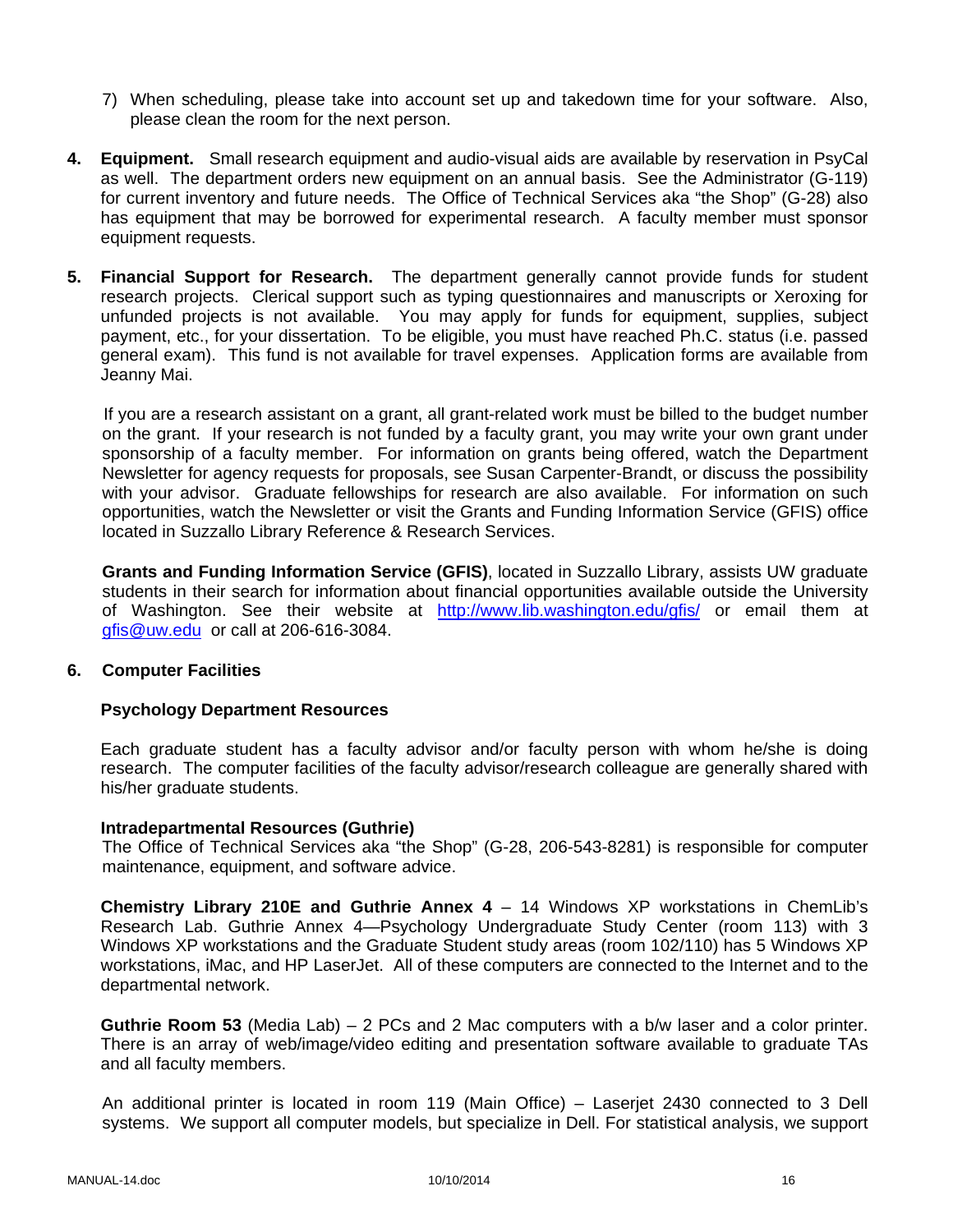Systat and SPSS. We recommend SPSS because it is used in the required statistics course sequence.

#### **7. Extra-Departmental Resources**

#### **Center for Social Science Computation and Research (CSSCR)**

Savery Hall, Room 110 Phone: 206-543-8110

e-mail: CSSCR@uw.edu example web: http://julius.csscr.washington.edu/

Students should familiarize themselves with this resource center. It is located in Savery Hall and exists to help social scientists with using computers in their research, particularly in the social sciences. The Center has a large number of terminals and printers, as well as microcomputer teaching classrooms. The Center offers basic courses free of charge in computing, e.g., SPSS X, MS Windows, etc. Consultants are available to assist you. Normally a Psychology graduate student serves as one of the consultants (Colin Beam for 2014-2015). The Center also has a special facility for graduate students equipped with high-powered computers and statistical packages, such as SAS, M-Plus, etc. **The Psychology Department is part of this center. Please use it!**

**IT Connect (Canvas, Catalyst)**  UW Tower, C-3000, M-F 8a-8p Phone: 206-221-5000 e-mail: help@uw.edu web: http://www.washington.edu/itconnect/learn/tools/

**Center for Teaching and Learning (CTL)**  100 Gerberding Hall Phone: 206-543-6588 e-mail: theCTL@uw.edu web: http://www.washington.edu/teaching/

**8. Undergraduate Research Assistants (499s**) The department requires undergraduate Psychology Majors to have some type of field or research experience. Undergraduate research assistants enroll in Psych 499 under the sponsorship of a faculty member. Often undergraduates help or work with graduate students. The Psychology Undergraduate Advising Office (G-114) manages the recruitment of undergraduate students for 499. Contact the Psychology Undergraduate Advising Office for further information or check the departmental website under undergraduate studies, Research opportunities: http://web.psych.washington.edu/psych.php#p=332).

**Concluding Comments.** Conducting good research requires substantial planning and ongoing administration. Your advisor and those listed above are available to aid you in your research endeavors. Research skills will play an important part in your graduate career, so get started early, plan well, and don't hesitate to ask for help.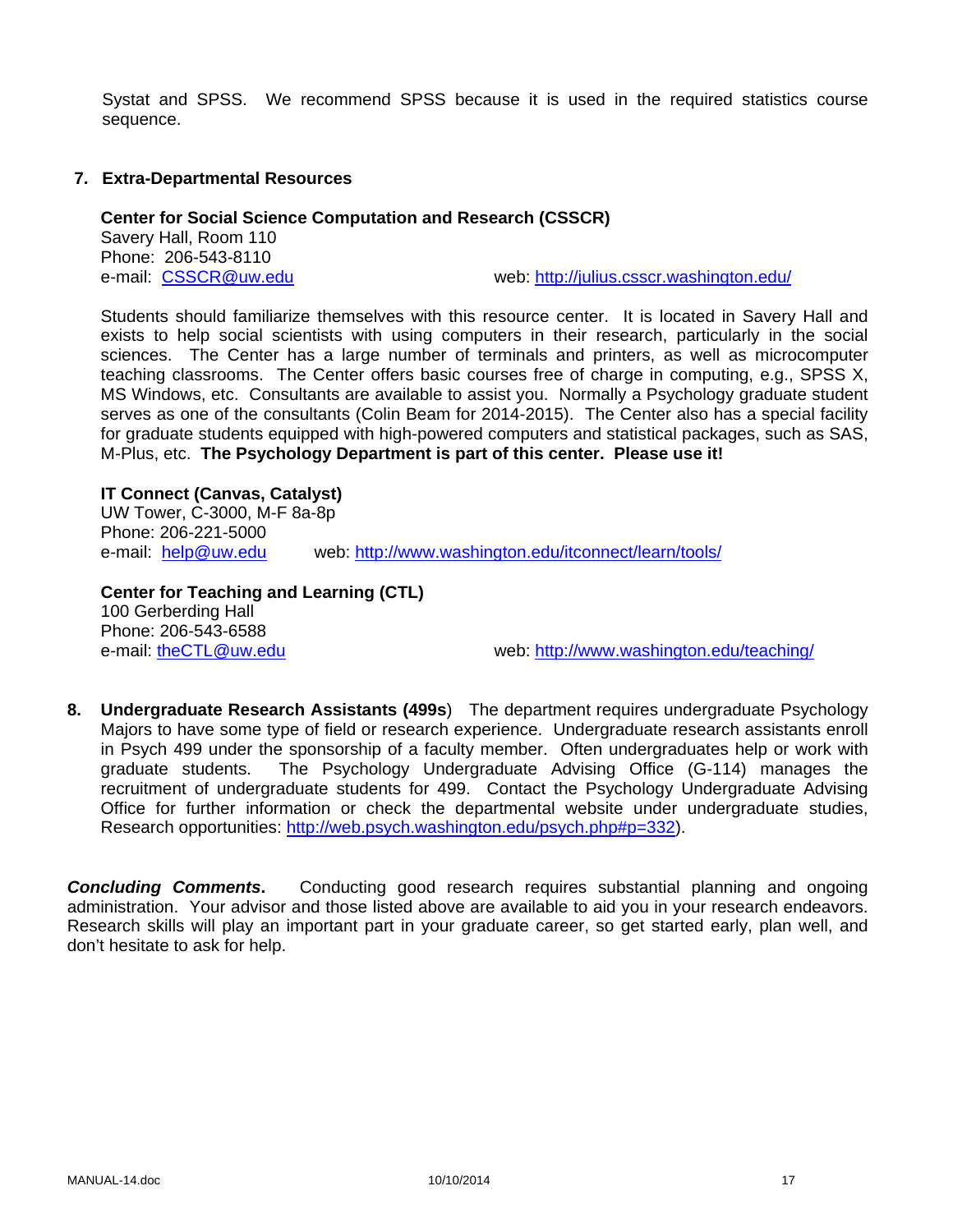### **B. III. TAKING COURSES**

1. *Philosophy.* The Graduate Program was revised in 1999 and again in 2003. The program features individualized programs centered around preparing you to meet your own self-defined goals. In keeping with this intention, **your individual coursework should be chosen carefully as part of the annual planning process**. You will need to invest some time in searching out the optimal set of courses to meet your goals. Your advisor and advanced graduate students will be good sources of suggestions, especially for courses outside the Department.

Graduate School is not like undergraduate school in the sense that there is no set program to be completed. You should not be thinking "What do I need to do to pass this course?" but rather "What do I need to do to prepare myself in the best possible way for my career?"

2. *Required courses.* The Department and the Areas have adopted some minimal course requirements for graduate students (described in detail on page 35) In the non-clinical areas a minimum of about 10 courses is required (depending upon how you count). In the clinical areas a greater number of courses is required, and learning to do psychological testing and psychotherapy are additional goals.

Most of your required coursework should be completed in your first two years of graduate study (three years for students in the clinical areas), before you take your General Exam. (See page 26)

- *3. Role of the Supervisory Committee.* Your Supervisory Committee will review your coursework in relation to your goals, and may also suggest or require additional coursework. This is one of the reasons that it is to your advantage to form your Supervisory Committee as early as feasible in your second year. (See page 21)
- *4. Seminars.* As you progress through graduate school, seminars requiring your active participation should replace lecture-type courses. At more advanced levels of graduate study, there is a temptation for students to narrow their focus to the topics studied in their advisors' labs. To counteract this tendency, we strongly urge advanced graduate students to continue to take a couple of advanced seminars each year in a broader range of topics. Seminars outside the Department will also be very valuable, but must be sleuthed out on your own.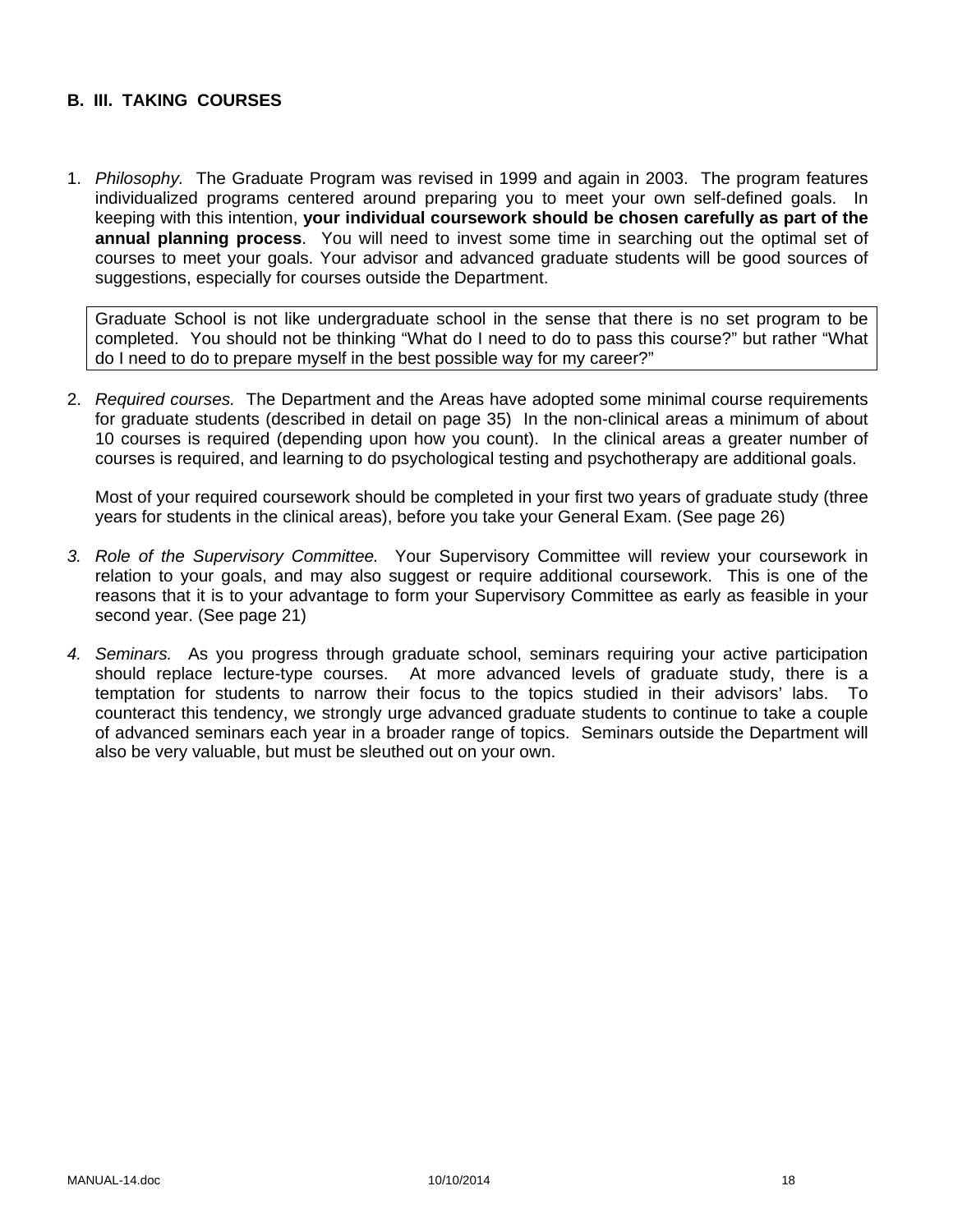## **B. IV. GRADING AND EVALUATIONS**

#### **Grades**

- 1. All courses fulfilling departmental requirements (400 & 500 level courses only) must be taken for a grade unless the course as a whole is offered on a Credit/No Credit basis. As stated by the Graduate School, a grade of 2.7 is the minimal satisfactory grade for a course to fulfill departmental requirements. In order to earn a graduate degree, you will need at least 18 graded credits (with grades above 2.7) and a minimum grade point average of 3.0.
- 2. Some courses will be offered as Credit/No Credit and designated as such in the Time Schedule. These courses cannot be counted toward the 18 graded credits required for the completion of a graduate degree.
- 3. You may opt to take courses other than those fulfilling departmental requirements on a Satisfactory/Not Satisfactory basis. You must make that designation when you register for the course. The instructor must give you a numerical grade (2.7 and higher for an S) that will be changed by the Registrar's Office for transcript purposes. Again, these credits will not be counted in the 18 graded credits required for graduation.
- 5. Two sections of each independent study/research course (598, 600, 700 & 800) are offered; section "A" for graded credit, section "B" for Credit/No Credit. You should discuss which section to take with the person sponsoring your work. Grades in these courses are not considered in calculating your grade point average.

600 is for independent research, but per department recommendation, sign up for 700 instead 700 is for the Master's degree (9 credits required) – thesis required if you earn the MS 800 is for the Dissertation (27 credits required) and should be used as soon as your committee is formed and/or you have begun your own independent research

- 6. An "N" grade is given in independent study/research courses when a project continues over several quarters and will not be graded until its completion. You must maintain continuous registration in that course until a grade is given, and you must be consistent in registering for either the graded or the Credit/No Credit section. An "N" is considered a passing grade if you have financial aid.
- 7. An "X" grade appears on a student's transcript when the instructor has either not yet submitted a grade for a particular course or has marked the column "No Grade Now." X grades remain on a student's record until a grade is submitted. "X" grades do not affect the GPA, but "X" grades do affect student status and eligibility for some types of financial aid. As a result, please review your transcript each quarter to ensure you receive credit/grades for all your coursework.

#### **Evaluation Procedures**

- 1. Your most important evaluations will be provided by your advisor and in your annual evaluation/feedback letter.
- 2. If your quarterly or cumulative grade point average drops below 3.0, your name will appear on the "Low Scholarship List" sent by the Dean of the Graduate School to the Director of Graduate Training. The progress of those students will then be reviewed by the Graduate Training Committee at their next meeting (within the first two weeks of the same quarter), and one of the four possible actions listed next may be taken.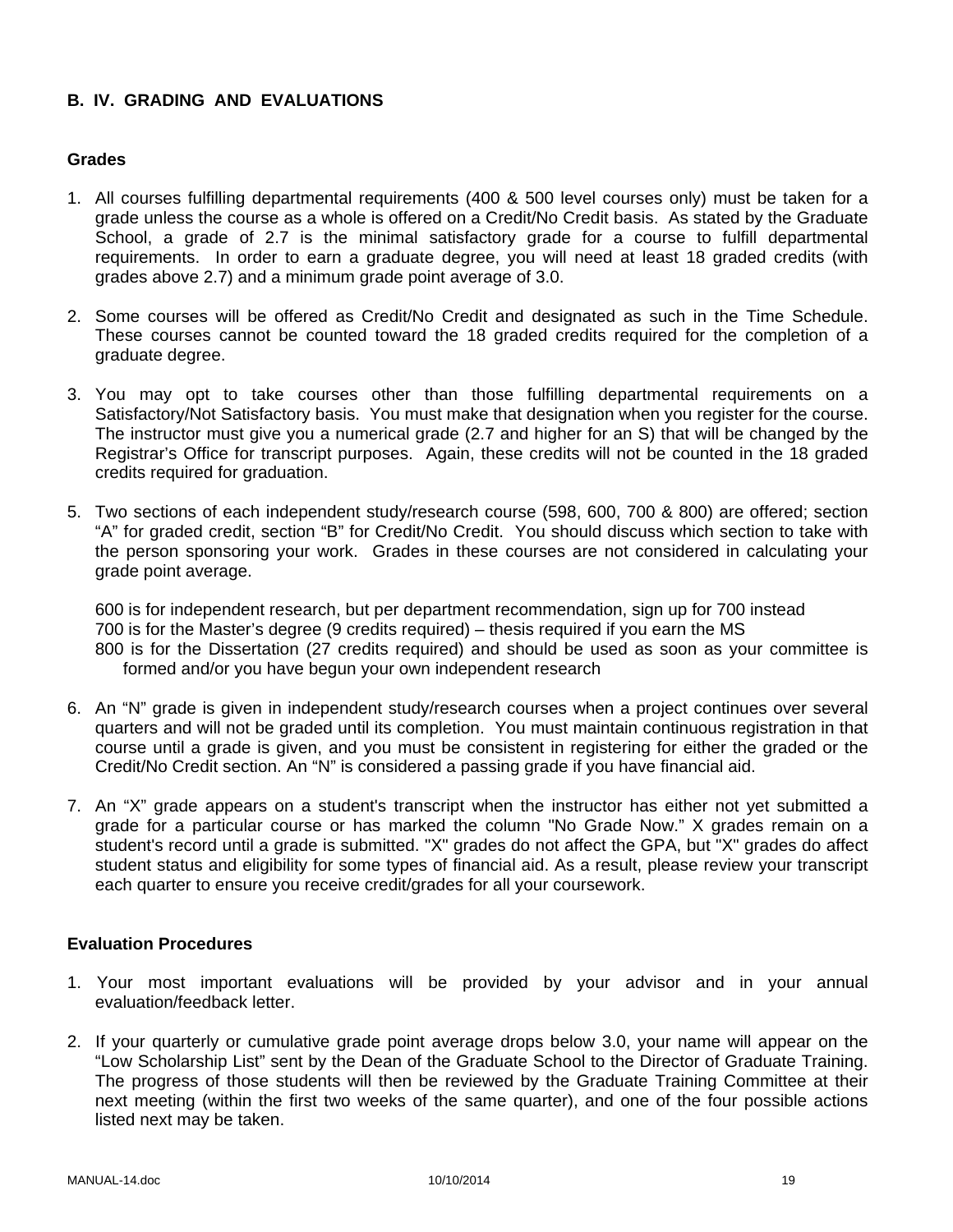- 3. In the unlikely event that your progress is less than satisfactory in any area of your program, you will receive feedback from the Director of Graduate Training, and in some cases, from the Dean of the Graduate School. There are four ways in which unsatisfactory progress can be communicated to a student. They are, in increasing order of seriousness:
	- a) a verbal warning from the student's advisor(s),
	- b) a written warning from the Director of Graduate Training ("Internal Watch list/Safety net"),
	- c) a change in the student's status to "Probation," or (external/Graduate School)
	- d) a change in the student's status to "Final Probation." (external/Graduate School)

Procedures a and b are essentially "internal" warnings within the department, whereas procedures c and d are actions taken by the Dean of the Graduate School.

"Probation" or "Final Probation" status results in a notation on your transcript and in a letter being sent to you by the Dean. Students in each of the "external" categories (3 and 4) will be informed in a letter from the Director of Graduate Training of the steps they must take to return their standing to that of a student in good standing. A student is not usually dropped from the University unless he/she has spent at least one quarter in the status of "Final Probation." Students on Probation or Final Probation status are less likely to receive assignments as teaching assistants (see "TA Assignment Procedures" on page 62).

- 4. At the request of any faculty member, Supervisory Committee, or individual student for him- or herself, the Graduate Training Committee will review the academic status of any graduate student and will make any appropriate recommendations.
- 5. You should receive your annual evaluation in mid-summer. Should you have questions about your evaluation, see your advisor or the Director of Graduate Training.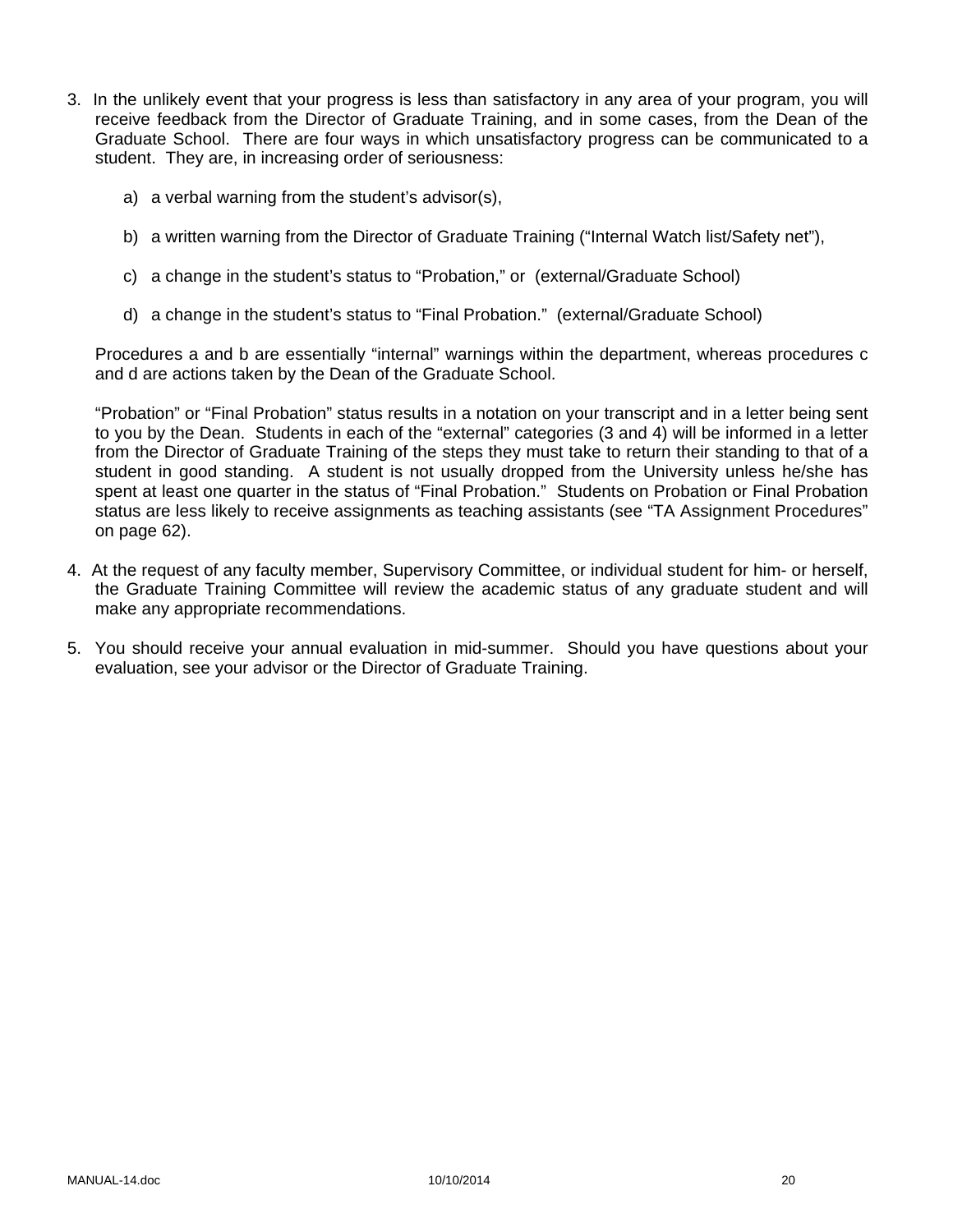## **B. V. SUPERVISORY COMMITTEE**

Your Supervisory Committee's roles are to guide you in the preparation of your graduate program, to conduct your General Examination, and to conduct your Final Examination.

- 1. *Composition of the Supervisory Committee*: You must set up a Supervisory Committee consisting of at least four and not more than seven members. This Committee must be officially formed at least four months prior to the time the request for the oral General Exam is presented to the Graduate School. It is advisable to have one or more members over the minimum number to assure a necessary quorum for meetings and examinations. The following are considerations for composition of the committee:
	- a) Members of the committee must be appointed Graduate Faculty. One or two members may be appointed who are not on the Graduate Faculty, if the majority of the members are Psychology Graduate Faculty members, and if a CV is provided to the Graduate Program Advisor for the non-Graduate Faculty member. Not every faculty member is a member of the Graduate Faculty, although most are. Some new assistant professors, lecturers, and research associates are not. If in doubt, ask the person you are considering having your committee, check with the Psychology Graduate Program Office, or call the Graduate School's Student Services Office at 206-543-8720. You may also check the following website: http://www.grad.washington.edu/gradfac/
	- b) A majority of your members must be from your major area, e.g., Clinical, Behavioral Neuroscience, etc. Normally, at least three of your members are core faculty in the Psychology Department, but members of other departments are also eligible.
- 2. *When to Form Your Supervisory Committee*: Your supervisory committee should be formed either at the end of your first year or as early as feasible in your second year in the program. It is advisable to form this committee early so that your committee members can have a voice in the curriculum you follow in preparation for your General Examination (see "General Examination" section on page 26.)
- 3. *Procedures for the Formation of Your Supervisory Committee*:
	- a) Get the "Application for Ph.D. Supervisory Committee" from the Graduate Program Office, by emailing Jeanny (jeanny@uw.edu).
	- b) Discuss your committee with each potential member and get a signature on the form for each member who is willing to serve on the committee. An e-mail concurrence may be attached to the request form in lieu of a signature. Clinical students will also need the Director of Clinical Training (Currently Ronald Smith, resmith@uw.edu) to approve his/her committee before forwarding it onto Jeanny.
	- c) Return the completed form with signatures or emails to the Psychology Graduate Program Office. After the Graduate Program Coordinator evaluates the representation on your proposed committee, an official request will be prepared and sent to the Graduate School.
- 4. *Graduate School Representative (GSR)*: You are expected to find a Graduate School Representative who is from a field other than Psychology and who does not have any conflicts of interest with you or your Chair. Budgetary relationships, personal relationships, primary or joint appointments in common with primary or adjunct appointments or research and/or publication relationships between the GSR and either the student or the committee chair are examples of possible conflicts of interest. The GSR represents the broad concerns of the Graduate School. The role of the GSR includes monitoring the conduct of the student's exams, resolving conflicts, and facilitating communications between committee members and the student. The GSR is charged with the additional responsibility of reporting directly to the Dean of the Graduate School on the content and quality of the General and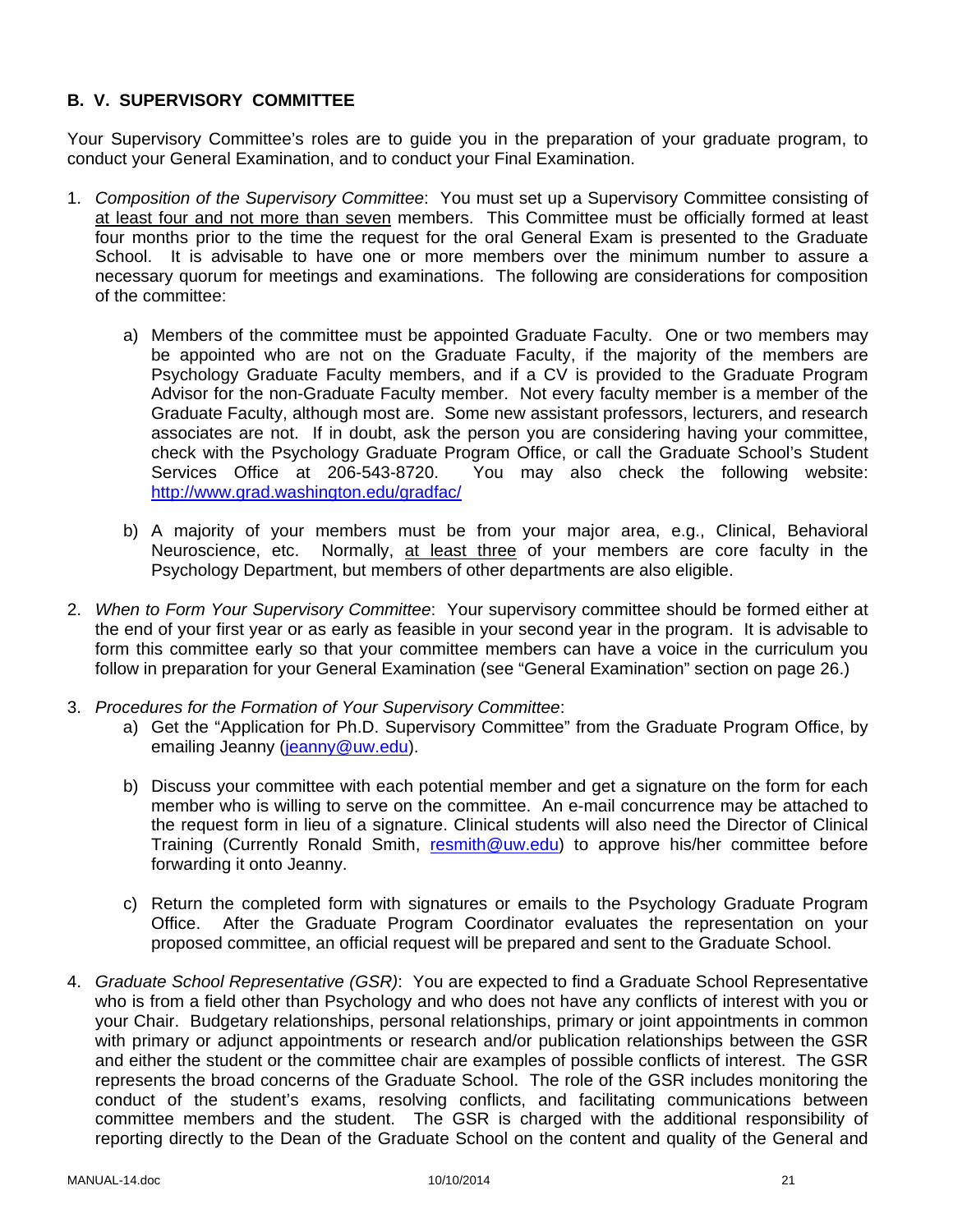Final Examinations. The main function of the GSR is to ensure that the process allows for fairness to all parties. **The GSR is currently a voting committee member**. Please see page 23 for information on locating a GSR.

- 5. *Changing (Reconstituting) Your Committee*: Within reason, it is possible to change the members of your committee. For example, if your dissertation focus has changed, a different committee member may be more appropriate. The Graduate School will not honor requests to change the GSR if the reason for the change is a scheduling difficulty. If you and your advisor decide that a change is needed, follow the steps outlined below.
	- a) Email Jeanny and ask for a "Request for Supervisory Committee Reconstitution" form.
	- b) Indicate the changes to be made, and your reasons for making these changes.
	- c) Get the signatures of any members who are being added to, or removed from, the committee. An e-mail concurrence may be attached to the request form in lieu of a signature.
	- d) Return the completed form with signatures or emails to the Graduate Program Office. After Jeanny evaluates the change(s) proposed, an official request will be prepared and submitted to the Graduate School.
- 6. Meetings with your Supervisory Committee
	- a) As early in your second year as feasible, you should meet with your Supervisory Committee to plan the course work, reading, and other activity you will undertake in preparation for your General Examination (both written and oral), which is normally taken during the  $3<sup>rd</sup>$  year.
	- b) The committee (a minimum of 4—the chair, the GSR, and any two other members of your supervisory committee) will meet for the oral portion of your General Examination.
	- c) Normally, a meeting is held to approve your dissertation proposal. The GSR is not required at this meeting, only at the oral General Exam and at the oral defense of the Dissertation (Final Exam).
	- d) The committee (a minimum of 4—the chair, the GSR, and any two other members of your supervisory committee) will meet for your Final Examination, during which you will defend your dissertation.
	- e) Other meetings may be scheduled as you and the chair of your committee deem necessary.
	- f) The GSR does not need to be present at routine supervisory meetings (e.g., to plan a course of study). The GSR is required to be present at the oral General Exam and at the oral defense of the Dissertation (Final Exam).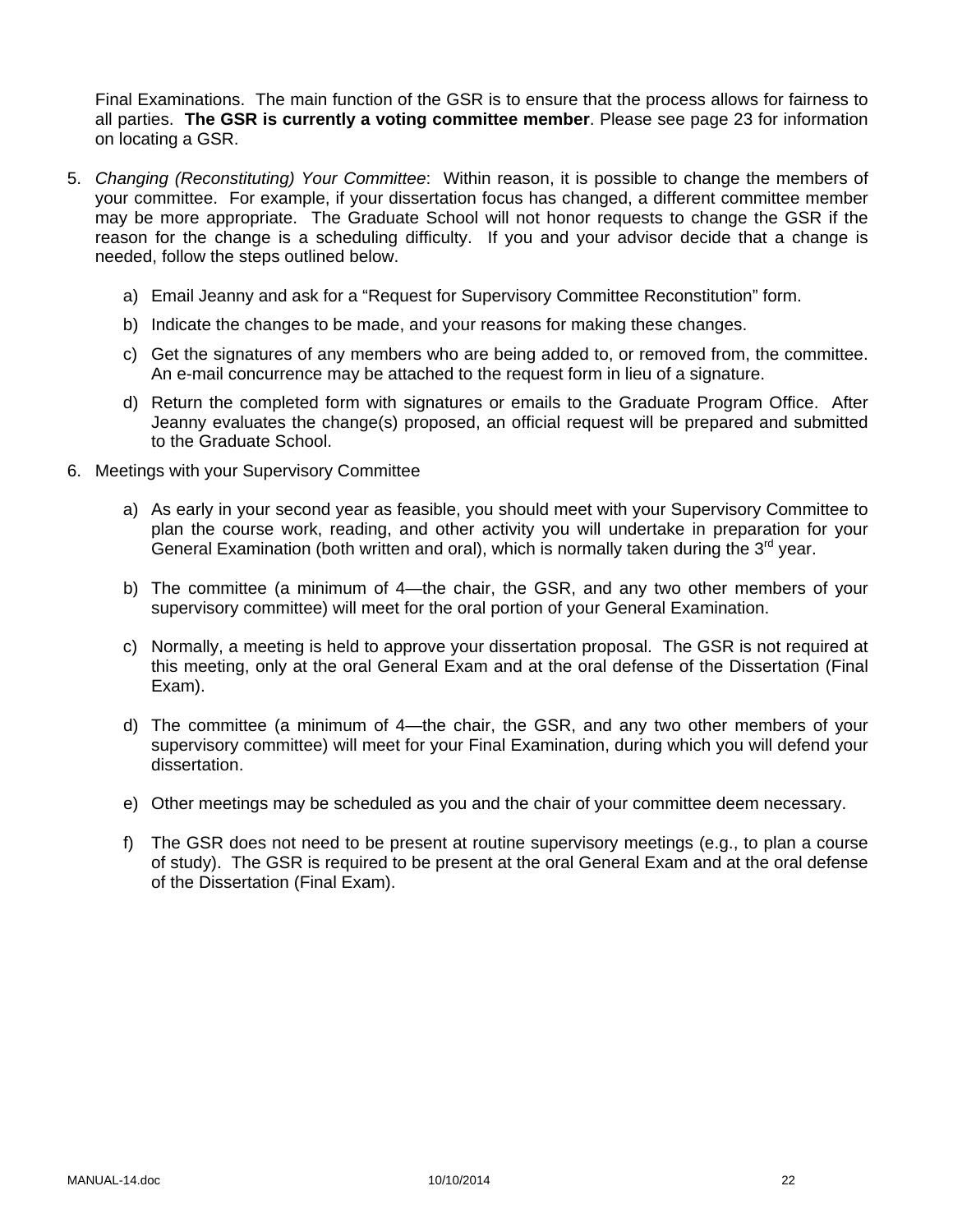## **Finding a GSR (Graduate School Representative)**

The GSR (Graduate School Representative) is a required member of your supervisory committee. This person has to be a member of the Graduate Faculty (not all faculty fit this) and they must have an endorsement that allows them to chair a supervisory committee (again not all Graduate Faculty members fit this). This person should have some familiarity with the type of research that you intend to do (although this is not critical). They must be independent of your committee chair, e.g., they cannot have appointments in the same department as the committee chair and they can't be on the same grants. The role of the GSR is to assure that the committee holds the student to a high enough standard to maintain the reputation of the University and enforces rules and procedures in a way that is totally fair to the individual student.

The student is responsible for identifying a faculty member who is willing to serve as their GSR. This can be done in a number of ways. One way is to talk with your advisor and other Psychology Departmentbased committee members and/or to other faculty in your area seeking their suggestions for a good GSR. Talk to students, especially those who are finishing, about who they have as their GSR. Sometimes, though, the people known best in the department are not available for another committee appointment.

The Graduate Faculty Locator is another source of ideas about who to approach for your committee. The Graduate Faculty Locator is found at:

http://www.grad.washington.edu/gradfac/Default.asp

If you are looking for ideas of who you might ask, the "search by Research/Scholarly Interest" is the way to go. Type in various descriptors that reflect your research focus, e.g., "memory," nutrition," "adolescence." If no names come up try another topic area. All the people whose names come up in such a search are members of the Graduate Faculty, but not all have the chair endorsement needed to be a GSR. Only those whose names are followed by an asterisk (\*) can serve as your GSR. Once you have possible names, check out their department websites to see what you can learn about their research focus. If they look good, talk to your advisor and psychology committee members to see if they know the possible GSR. If all looks good, contact the prospect briefly explaining your research focus and asking if you can meet to discuss the possibility of them joining your committee as GSR.

#### **READING COMMITTEE**

The Reading Committee is a subset of your Supervisory Committee and must be appointed separately.

You should form your Reading Committee when you are close to defending your dissertation, at least one quarter prior to your defense. The purpose of this committee is to read the dissertation and agree that you are ready to defend it in an oral (Final) examination. Choose any three members of your supervisory committee (including the Graduate School Representative) who will agree to be on the committee. They will read the various drafts of your dissertation, make comments and suggestions for improvement, and sign the Doctoral Dissertation Supervisory Committee Approval Form (located on the Electronic Thesis/Dissertation page: https://www.grad.washington.edu/students/etd/info.shtml). Your entire supervisory committee must give approval to schedule the Final Examination and sign the exam warrant after your defense. See the section on Final Examination (page 28) for details on forming this committee.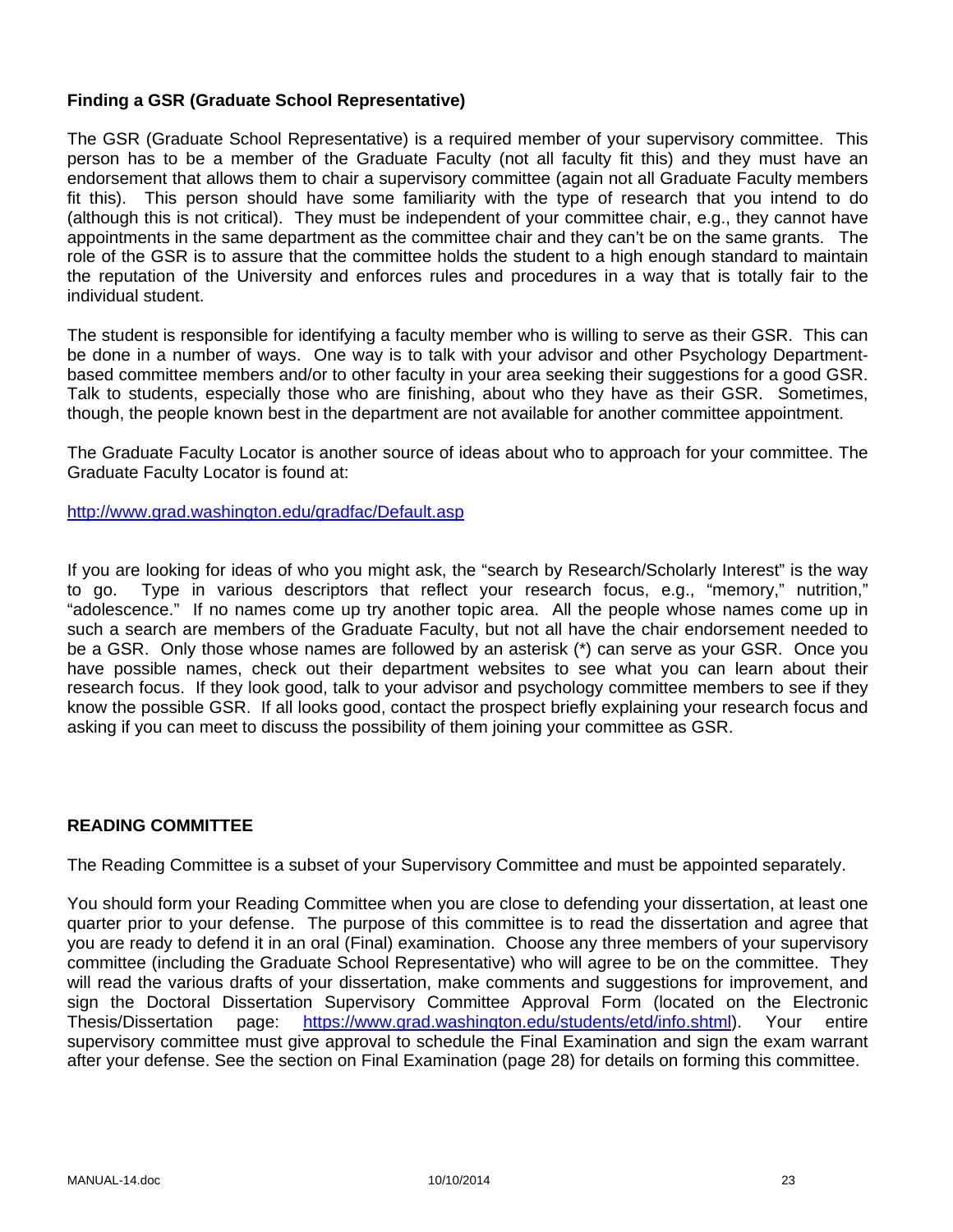## **B. VI. MASTER'S DEGREE**

The Psychology Department has an approved, *thesis only,* Master's Degree option that can be completed along the way toward the Ph.D. and is not a requirement of the Department (although some Areas may list this as an area requirement). You may, however, set a requirement to include a Master's degree in your Plan (see Annual Plan on page 14, or its template on page 71).

In the quarter in which you expect to complete a Master's degree, you must submit a Master's request to the Graduate School on-line at the following address: http://www.grad.washington.edu/mygrad/student.htm. You will be notified automatically if you meet the basic Graduate School requirements. If not, you will be notified of any contingencies to be met before a warrant may be issued or the degree is awarded. The warrant will be emailed to you by Jeanny. The Graduate School has its own form, which is the Master's Supervisory Committee Approval form (located on the Electronic Thesis/Dissertation page: https://www.grad.washington.edu/students/etd/info.shtml). Any two members of your supervisory committee, or your advisor and one other Graduate Faculty member, are required to sign the warrant and the approval form for your Master's Degree. The signed warrant must be returned to the Graduate Program Advisor in Guthrie 127, while the approval form is delivered to the Graduate School, both by the end of the quarter (Friday of Finals Week). Only original, ink signatures are accepted.

Your Master's request is good for one quarter only. If you do not submit your thesis for the Master's degree by the last day of the approved quarter, you must notify the Graduate Program Advisor and reapply on-line during the next quarter.

#### *Requirements for the Master's Degree* - http://www.grad.washington.edu/students/masters/index.shtml

- 1. At least 36 credits must be completed
	- All courses numbered 400-799 that are numerically graded 2.7 and above, or have a grade of Satisfactory or Credit ('S' or 'CR') count toward the 36 credit total. 499 courses are not counted in the 36 credit total.
	- Courses graded less than 2.7 do not count towards the 36 credit total.
	- At least 18 credits must be in courses numbered 500 and above.
	- 18 credits must be numerically graded in department approved 400-level courses accepted as part of the major and in 500-level courses. This excludes 499 and transfer credits.
	- No more than 6 graduate level quarter credits can be transferred from other academic institutions to count toward the 36 credit total.
	- No more than 12 UW Graduate Non-matriculated credits can be applied to the 36 credit total.
	- No more than 12 credits derived from any combination of UW Graduate Non-matriculated credits and transfer credits can be applied to the 36 credit total.
	- If a student repeats a non-repeatable class, only one set of credits counts toward the 36 credit total.
- 2. A minimum cumulative GPA (grade point average) of 3.00 is required for a graduate degree at the **University**
- 3. The Master's Degree Request must be filed according to posted quarterly dates and deadlines (http://www.grad.washington.edu/students/dates.shtml).
- 4. Must complete all degree requirements within six years
	- The timeframe/clock begins on the first day of the quarter that the Graduate Student uses a course to satisfy degree requirements when he/she is coded as either a Graduate Non-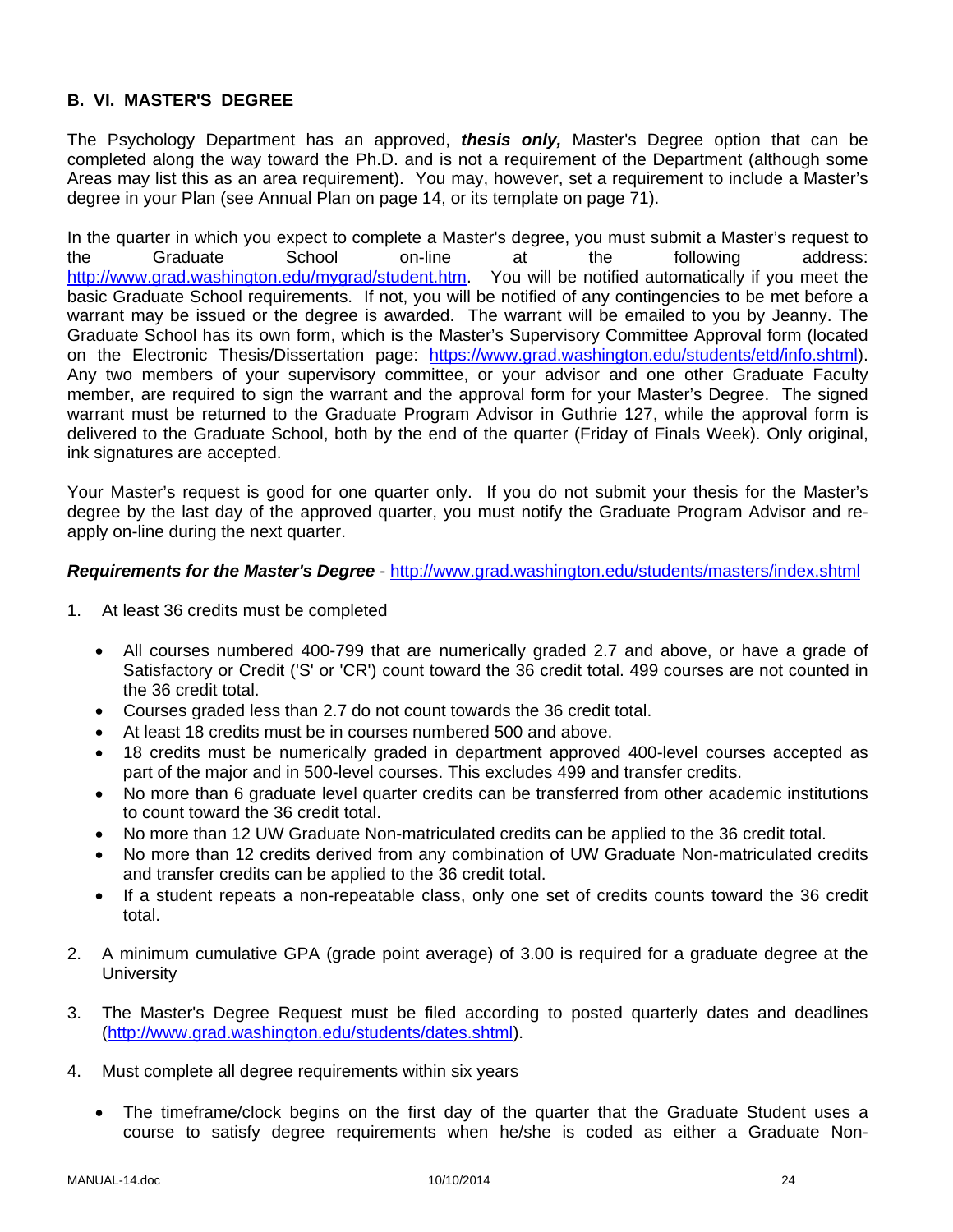Matriculated student (Department Code with class 6) or as a Graduate Student (Department code with class 8) in the department to which he/she is admitted.

- UW Graduate Non-matriculated credits used towards the 36 course credit total are counted in the six years.
- Quarters spent On-Leave and out of status are counted in the six years.
- 5. Must maintain registration through the end of the quarter in which the degree is conferred or, if eligible, pay the Graduate Registration Waiver Fee within 14 days following the last day of the quarter in which all degree requirements were met.
- 6. Thesis track students are required to take a minimum of 9 thesis credits in their 36 credit total.
- 7. Thesis Track students are required to submit their acceptably formatted thesis online via the UW Electronic Thesis/Dissertation (ETD) (http://www.grad.washington.edu/students/etd/info.shtml) by 11:59 p.m. PST on the last day of the quarter (Friday of Finals Week).
- 8. Your signed warrant and signed Master's Supervisory Committee Approval Form (located on the Electronic Thesis/Dissertation page: https://www.grad.washington.edu/students/etd/info.shtml) must be submitted to Jeanny (signed warrant) and the Graduate School (signed approval form) by 4:30 p.m. PST on the last day of the quarter (Friday of Finals Week) in order for you to receive your degree within the same quarter. You are then eligible to participate in UW graduation ceremonies if you so desire. The Psychology Department does not hold a separate program for Master's recipients.
- 9. **There are no required fees**. You have the option to register your copyright via ProQuest for a fee. If you want to order bound (paper) copies of your document, you may do so through the UW Copy Centers or through ProQuest. Questions should be directed to the UW Copy Centers or to ProQuest at 1.800.521.0600, ext. 77020 – available 8:00 a.m. – 5:00 p.m. EST, Monday through Friday (excluding U.S. holidays).
- 10. If the thesis is submitted online after the quarter ends, you must register for the following quarter or utilize the Registration Fee Waiver option (pay \$250 instead of registering—this is usually the option for a student who is in his/her last quarter), which allows you up to 14 days after the last day of the quarter to submit your thesis (http://www.grad.washington.edu/area/regwaiver.html) for an M.S. conferred the following quarter. Please talk with Jeanny before choosing this option. The Graduate School strictly enforces the deadline for dissertation submission and the enrollment requirement.
- 11. View complete Final Submission Instructions including Electronic Thesis/Dissertation (ETD) online: http://www.grad.washington.edu/students/etd/info.shtml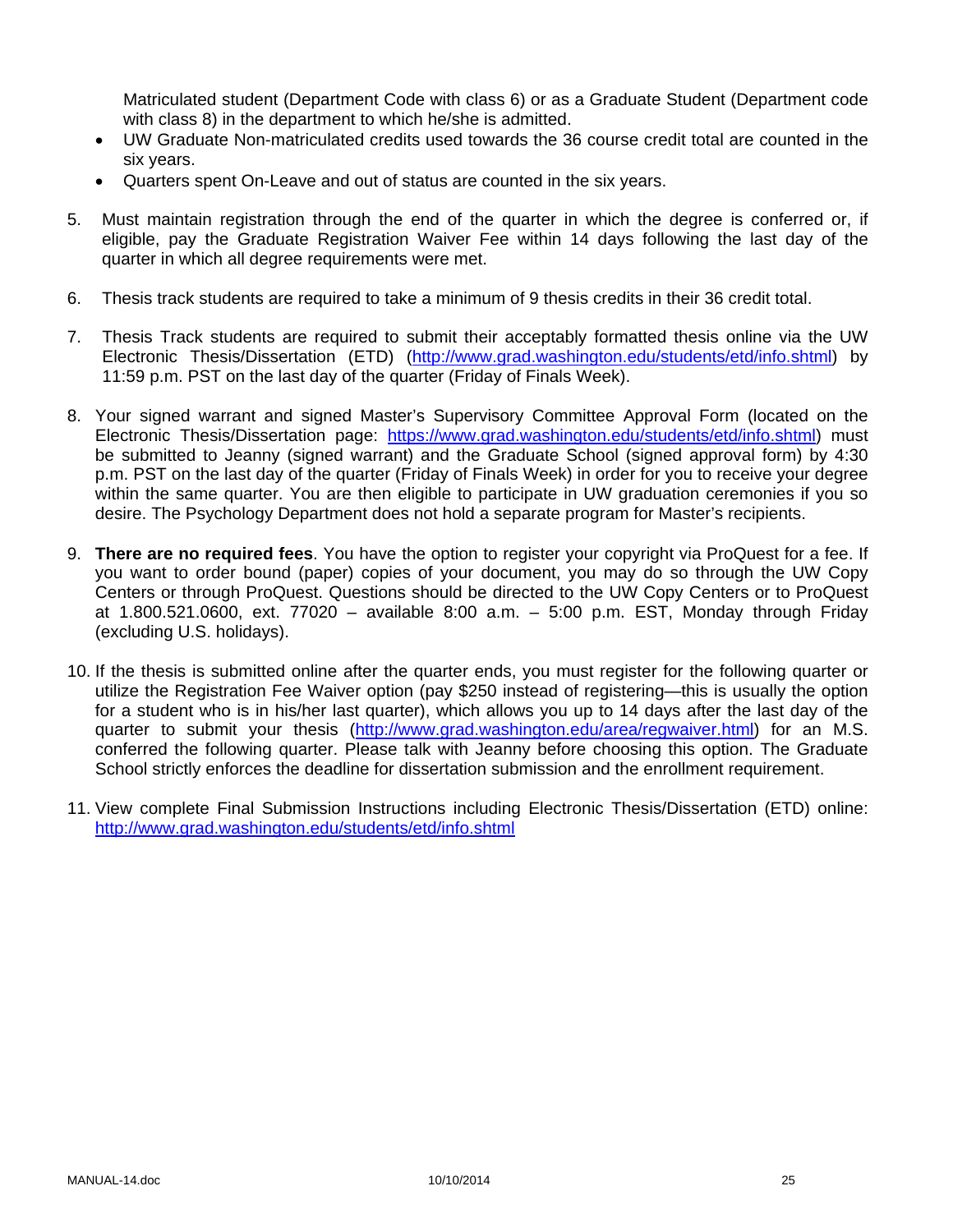#### **B. VII. GENERAL EXAM**

- 1. The General Exam is a requirement of the Graduate School. The General Catalog states that you should take your General Exam when your background of study and preparation is sufficient to justify undertaking the examination. Although there may be more than one part to the examination (See page 27), the only requirement from the Graduate School is an oral examination attended by at least four members of your committee, including the Chair and the GSR (See page 23). Your entire committee should be given the opportunity to participate in setting both the format and the content of your exam.
- 2. You must have completed two years of graduate study and be well along in your course requirements before you take the General Examination. The Graduate School requires that all coursework, including departmental requirements, be completed at this time. Exceptions may be granted with the signed approval of your advisor.
- 3. You must have formed a Supervisory Committee at least four months prior to taking your exam.
- 4. You must be registered at the UW for a minimum of 2 credits for the quarter in which you complete the General Examination.
- 5. You should plan to take the General Exam as early as feasible in the  $3<sup>rd</sup>$  year of study. Any student who has not passed the General Examination prior to the beginning of the fourth year of study may be recommended for Probation. If you have not passed the General Examination by the beginning of the third quarter of your fourth year, you may be recommended for Final Probation. (Exception: Students in the Clinical areas will have a nine-month extension of these deadlines.)
- 6. You must schedule the oral part of the examination. Rooms can be scheduled via PsyCal. Then, arrange a date and time for the exam that is agreeable with all your committee members. Forward these confirmation emails to Jeanny. Submit your request online: http://www.grad.washington.edu/mygrad/student.htm. She must have every committee member's acknowledgement that your exam is occurring before she will approve your general exam request. Please submit your request at least three weeks before your intended date. Email confirmations that do not state date/time/location will not be accepted. **Everyone on your committee must agree that you can schedule your exam, even if a member is not attending.**
- 7. The exam warrant is available via pdf which Jeanny will then email to you. On exam day, print and take it to your exam. The warrant is signed by all committee members present (minimum of four required) at the exam upon satisfactory completion and returned to the Psychology Graduate Program Office.
- 8. The Graduate Program Office will submit the outcome to the Graduate School. If this is filed by the last day of the quarter you will be designated as a doctoral Candidate (Ph.C.) for that quarter. Otherwise you become a Candidate at the end of the following quarter (that is, if you complete your exam during a school break, your Ph.C. will be awarded at the end of the following quarter). **You will be eligible for your Level 2 raise once the Graduate School awards your Ph.C. status.** Keep this in mind as you schedule and complete your exam.
- 9. If you do not pass, the exam must be rescheduled.
- 10. The General Examination and Final Examination may not be taken in the same quarter. You may take the General Examination one quarter and take the Final Exam the next.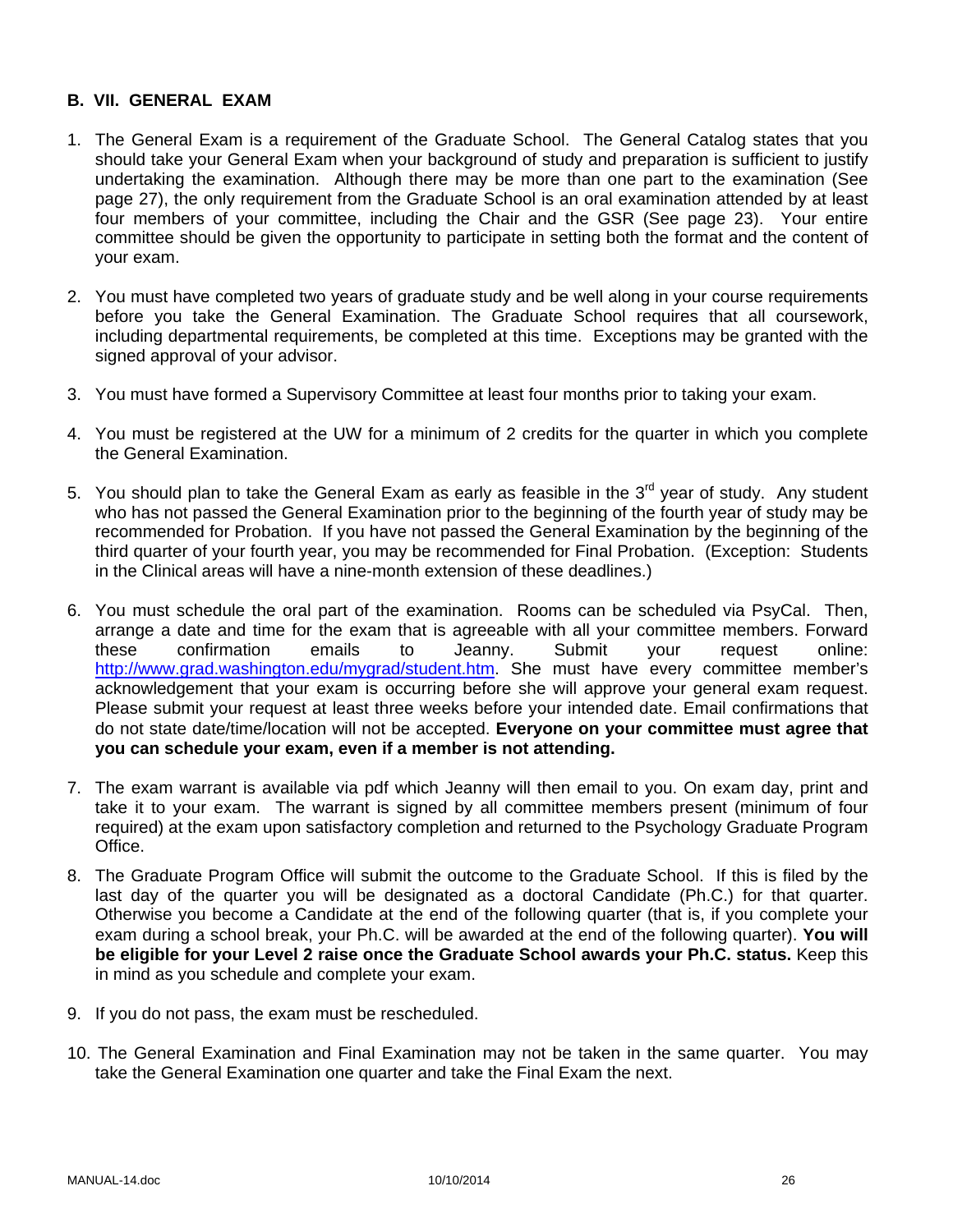## **Format of the General Examination**

The format of general exams varies among Areas and among individual students.

**Reading List/Written Exam/Oral Exam**: This is the most common format. If this format is chosen, the student should start by consulting all members of his/her Supervisory Committee about the breadth and depth of the exam, and the range of topics that will be covered. Several months before the exam, a reading list should be prepared, with inputs from the Advisor and all Committee members. When the student feels he/she has sufficient mastery of the subject matter on the reading list, the Advisor requests questions for the written part of the exam from all Committee members. The Advisor compiles the exam and gives it to the student on a pre-specified date, with a pre-specified due date. The student's answers are then distributed to all members of the Committee. If the Committee members agree that the answers are satisfactory, the student schedules the oral portion of the exam. Successful performance at the oral exam completes the General Examination.

**Clinical General Exam Requirements:** The Clinical and Child Clinical Areas have a fixed format and content for the general exam. Four things are required (taken from the current Clinic Training Manual):

In order to successfully pass generals four things are required:

1. A written publication-quality empirical article conducted after beginning graduate school at the University of Washington. The student should have played a key role, both conceptually and analytically, in preparing the study on which the article is based, and the student should be first or sole author. This study will usually be the student's second year project. However, in cases where the second year project is not publication-worthy, another piece of work can be used to meet this requirement. The requirement is that students will have to submit the article to a peer-reviewed journal for review.

2. A comprehensive written review of the literature on a topic of the student's choice, based on consultation with the student's advisor and committee. The form and nature of the review should be agreed upon before the student begins work so that shared expectations are clear. The general exam review paper would ideally be in the form of a Clinical Psychology Review or Psychological Bulletin article. The paper should be in the 30-50-page range and should include a thorough and critical review of the relevant literature. It should discuss important theoretical and methodological issues in the topic area and address future directions in which empirical and theoretical development should proceed. Expository methods could include qualitative analysis of the extant literature and/or, if desired, a meta-analysis of the body of relevant empirical results that also addresses the elements described above.

3. A formal written research proposal that will be the basis for the doctoral dissertation. The proposal will typically be in the same area as the literature review paper, but it may also be in a different area, reflecting the student's current research interests. In the latter case, the dissertation research proposal should include a review of the relevant literature on the new topic. This review need not be as comprehensive as the literature review in (Requirement 2), but it needs to be at least at the level of a literature review for a major journal article or NRSA/NSF proposal and demonstrate that you know the background literature. A first draft of the proposal should be distributed to the committee at least three weeks prior to the examination date to ensure the opportunity to incorporate feedback into the final proposal.

4. An oral defense of the literature review paper (Requirement 2) and the dissertation research proposal (Requirement 3), planned in consultation with the chair and other members of the committee. This oral defense before the student's doctoral committee will include both a presentation by the student and a period of questioning from the committee.

**Protocol for papers to your committee**: Check with your committee members to see if they would like a hard copy of general exam materials and dissertations. Some may be satisfied with an electronic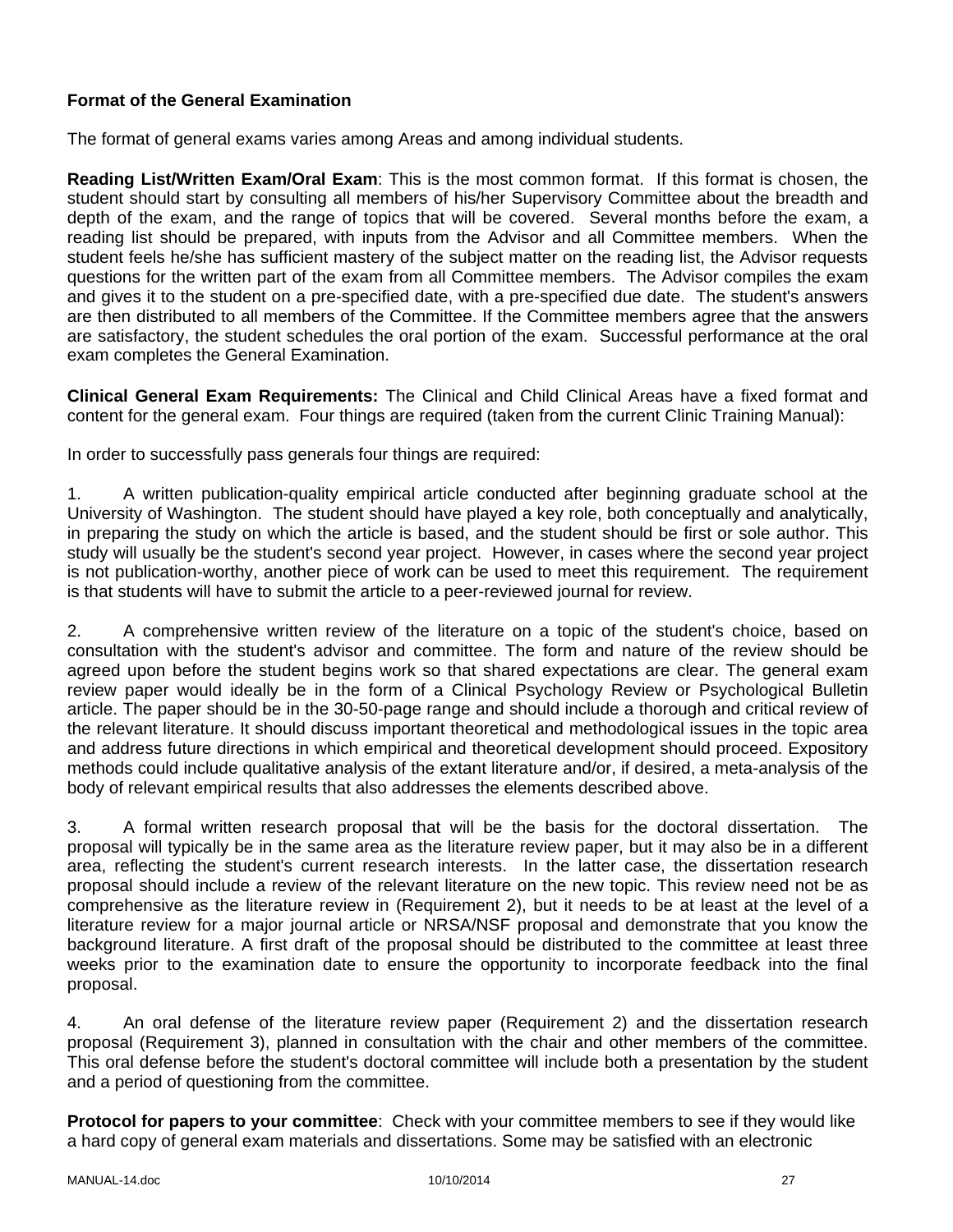version, whereas others would rather not have to print large documents or would prefer a hard copy to write on. You should also submit a copy of your vita to your committee members.

## **B. VIII. DISSERTATION AND FINAL EXAMINATION**

The dissertation and defense of it, in the Final Examination, are the final requirements for the Doctoral Degree. You must have achieved Candidate status, i.e., passed your oral General Examination, at least one quarter prior to the Final Examination. The dissertation should demonstrate "original and independent investigation and achievement [and]... should reflect not only mastery of research techniques, but also ability to select an important problem for investigation."

1. You must complete a minimum of 27 credits of dissertation research (800) distributed over a minimum of three quarters. No more than 10 credits of 800 are allowed per quarter. At least one of these quarters should be after you have passed your General Examination. Your Final Exam cannot take place in the same quarter as your General Exam.

2. As you near completion of your dissertation, obtain the signatures/emails of three members of your Supervisory Committee whom you would like to be on your Reading Committee. Request the necessary form for establishing a reading committee from the Graduate Program Advisor (G-127) and return the completed form with approvals to her. An official request will be submitted to the Graduate School for approval. The Graduate School will then confirm the Reading Committee by sending an email. Please form your Reading Committee at least one quarter prior to your final examination (defense).

3. After a complete draft of your dissertation has been prepared and reviewed by your Supervisory Committee Chair, you should submit the complete draft to your Reading Committee Members. This is to occur no later than six weeks prior to the expected final examination (defense) date. It is reasonable to provide all other members with a copy at this time as well. Reading Committee members are expected to thoroughly read the dissertation and provide the student with clear feedback on the quality of the work within two weeks of receipt of the paper.

4. If all members of the Reading Committee agree that the dissertation is of sufficiently high quality to advance to the defense, the student will proceed to schedule the defense.

5. To schedule your Final Examination, arrange a day and time agreeable with your entire supervisory committee (not just the Reading committee, but everyone). A minimum of 4 members of your committee—one Graduate School Representative (GSR), one chair, and 2 members must be present at the examination. Forward these confirmation emails to Jeanny.

6. Reserve either G57 or GA3 room 120 via PsyCal. If neither of these rooms is available, see Kim Arbios (G122) for assistance in locating and securing a room that can handle approximately 30 attendees for your defense. Information on day, time, student name, dissertation title, and a current photo, etc. will be provided to Jeanny Mai who will assure that advertising posters are created and posted and the information is provided to all faculty and students by email. The presentation will also appear on the department calendar.

7. Submit your request online: http://www.grad.washington.edu/mygrad/student.htm. Jeanny must have every committee member's acknowledgement that your exam is occurring before she will approve your final exam request. Please submit your request at least three weeks before your intended date. (NOTE: This timeframe differs slightly for Spring quarter exams due to the Commencement Brochure's advance printing deadline.) Email confirmations that do not state date/time/location will not be accepted. Everyone on your supervisory (not just reading) committee must agree that you can schedule your exam, even if a member is not attending.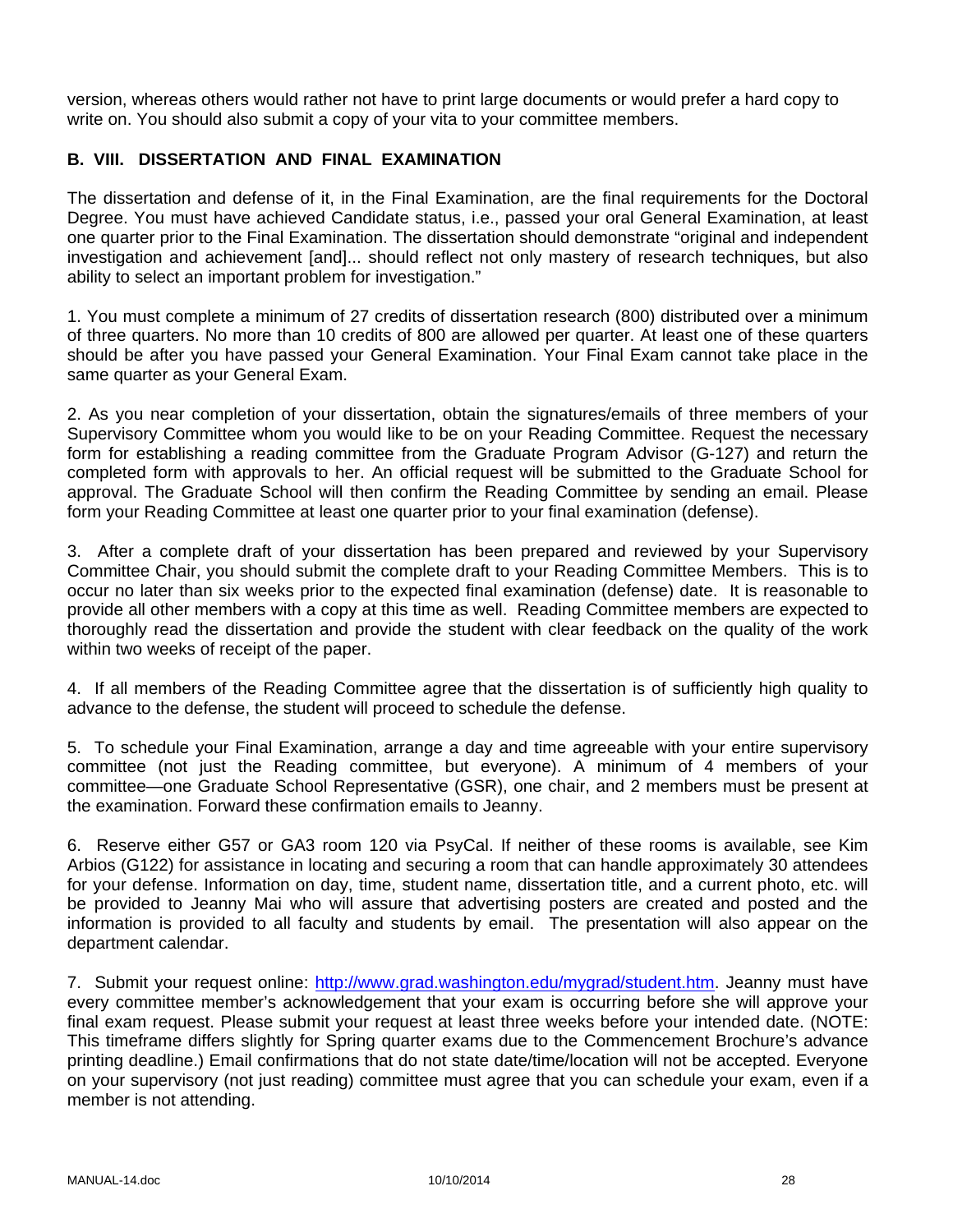8. All dissertation presentations (the start of the defense) will be open to the public. And all department faculty and graduate students will be encouraged to attend.

9. Dissertation presentations will be 40-45 minutes in length followed by a 5-10 minute period when questions from the public are invited. Presentations should be pitched to communicate with the general department (more like job talks) and not simply specialists in the field or committee members who have guided the research. Committee Members should limit questions at this time to points of clarification. In the odd case in which a member of public raises an inappropriate issue in this question period, it will be the responsibility of the committee chair to deflect such questions.

Faculty and students other than the supervisory committee and the candidate will leave after the public presentation.

10. Traditional scrutiny of the candidate through questioning by the Supervisory Committee will take place during the hour following the presentation.

11. Candidates should be encouraged to refrain from bringing refreshments to their defense. The supervisory committee chair should provide a reception for successful candidates after the defense is completed. All department faculty and graduate students as well as friends and relatives of the candidate should be invited to these receptions. Faculty and graduate students should make it part of our department culture to attend as many of these defenses and reception as possible.

12. The exam warrant is available via pdf which Jeanny will then email to you. On exam day, print and take it to your exam. The warrant is signed by all committee members present (minimum of four required) at the exam upon satisfactory completion and returned to the Psychology Graduate Program Office. You should also bring 1 print-out of the "Doctoral Dissertation Supervisory Committee Approval Form" (located on the Electronic Thesis/Dissertation page: https://www.grad.washington.edu/students/etd/info.shtml) to get signed as well.

You will then deliver the signed approval form (along with the Survey of Earned Doctorates certificate of completion, https://sed.norc.org/survey) to the Graduate School by 5:00 p.m. PST on the last day of the quarter (Friday of Finals Week). See below for Final Submission instructions.

13. Submit your dissertation online through the UW Electronic Thesis/Dissertation (ETD) Administrator Site (http://www.etdadmin.com/washington), by 11:59 p.m. PST on the last day of the quarter (the Friday of Finals Week) within the quarter that you defended or by the Friday of Finals Week in the quarter immediately following (See page 30 for the Department's Policy on Dissertation Submission).

You must be registered at least part-time for the quarter in which you defend and the quarter in which you submit your dissertation (if they are happening in separate quarters). If the dissertation is submitted online after the quarter ends, you must register for the following quarter or utilize the Registration Fee Waiver option, which allows you up to 14 days after the last day of the quarter, to submit your dissertation (http://www.grad.washington.edu/policies/general/regwaiver.shtml) for a Ph.D. conferred the following quarter. Please talk with Jeanny before choosing this option. The Graduate School strictly enforces the deadline for dissertation submission and the enrollment requirement.

**Requirements for Doctoral Degree which must be met before a Final Examination will be scheduled** http://www.grad.washington.edu/policies/doctoral/requirements.shtml

1. Completion of a program of study and research as planned by the graduate program coordinator in the student's major department or college and the Supervisory Committee. At least 18 credits of course work at the 500 level and above must be completed prior to scheduling the General Examination.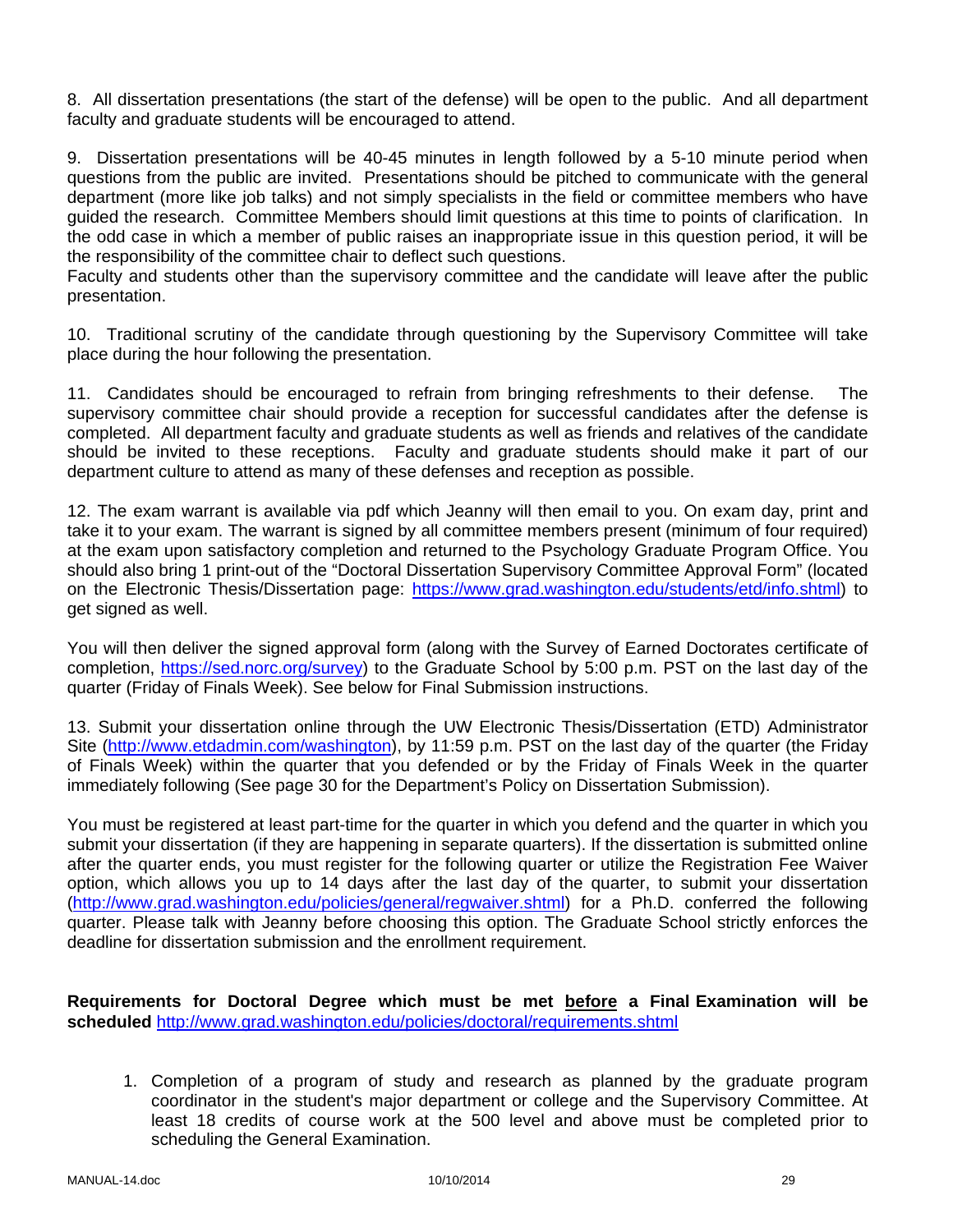- 2. Presentation of 90 credits, 60 of which must be taken at the University of Washington. With the approval of the degree-granting unit, an appropriate master's degree from an accredited institution may substitute for 30 credits of enrollment.
- 3. Numerical grades must be received in at least 18 quarter credits of course work taken at the UW prior to scheduling the General Examination. The Graduate School accepts numerical grades in approved 400-level courses accepted as part of the major, and in all 500-level courses. A minimum cumulative GPA of 3.00 is required for a graduate degree at the University.
- 4. Creditable passage of the General Examination. Registration as a graduate student is required the quarter the exam is taken and candidacy is conferred.
- 5. Preparation of and acceptance by the Dean of the Graduate School of a dissertation that is a significant contribution to knowledge and clearly indicates training in research. Credit for the dissertation ordinarily should be at least one-third of the total credit. The Candidate must register for a minimum of 27 credits of dissertation over a period of at least three quarters. At least one quarter must come after the student passes the General Examination. With the exception of summer quarter, students are limited to a maximum of 10 credits per quarter of dissertation (800).
- 6. Creditable passage of a Final Examination, which is usually devoted to the defense of the dissertation and the field with which it is concerned. The General and Final Examinations cannot be scheduled during the same quarter. Registration as a graduate student is required the quarter the exam is taken and the degree is conferred.
- 7. Completion of all work for the doctoral degree within ten years. This includes quarters spent On-Leave or out of status as well as applicable work from the master's degree from the UW or a master's degree from another institution, if applied toward one year of resident study.
- 8. Registration maintained as a full- or part-time graduate student at the University for the quarter in which the degree is conferred (see detailed information under Final Quarter Registration). (Exception for Clinical Students only – see Final Exam before Internship, page 31)
- 9. A student must satisfy the requirements that are in force at the time the degree is to be awarded.

## **Submission of Dissertation to the Graduate School after Defense**

In most cases, the student will submit their dissertation and signed "Doctoral Dissertation Supervisory Committee Approval Form" (located on the Electronic Thesis/Dissertation page: https://www.grad.washington.edu/students/etd/info.shtml) and a print-out of the Survey of Earned Doctorates (https://sed.norc.org/survey) certificate of completion to the Graduate School and receive their Ph.D. in the same quarter as their defense. If that is not possible, the student must submit their dissertation and approval form to the Graduate School no later than the last day of the quarter following the quarter in which they defend.

Examples:

• Student's final examination is during Winter Quarter, the dissertation would be submitted to the Graduate School by the last day of Winter Quarter (Friday of Finals week) but no later than last day of Spring Quarter (Friday of Finals week) of the same academic year. The approval form and print-out of the Survey of Earned Doctorates (https://sed.norc.org/survey) certificate of completion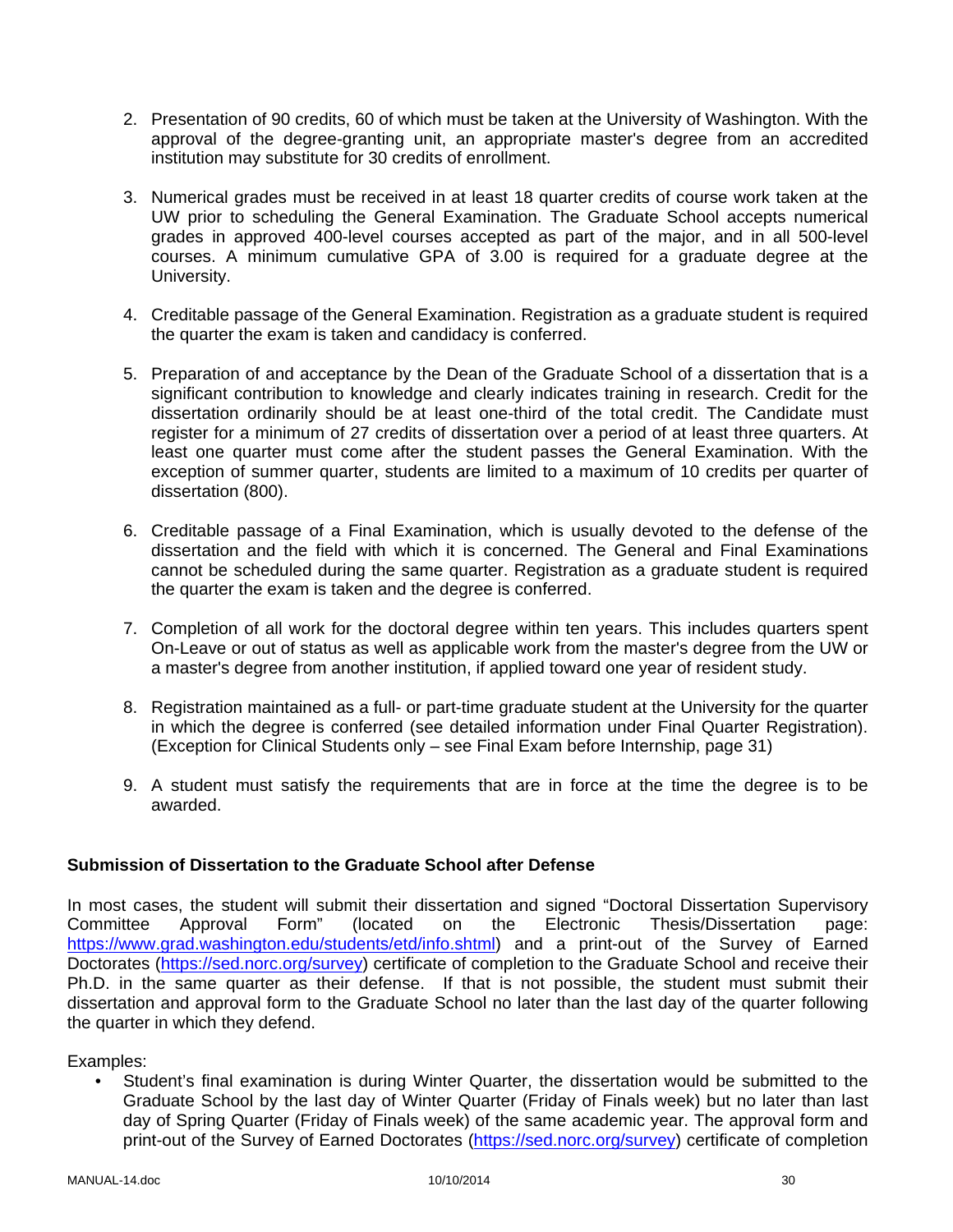is due by 4:30 p.m. PST on the last day of the quarter (Friday of Finals Week) for either Winter or Spring, depending on the student's timeline.

• Student's final examination is during Spring Quarter, the dissertation would be submitted to the Graduate School by the last day of Spring Quarter (Friday of Finals week) but no later than last day of Autumn Quarter (Friday of Finals week) of the same academic year. The approval form and print-out of the Survey of Earned Doctorates (https://sed.norc.org/survey) certificate of completion is due by 4:30 p.m. PST on the last day of the quarter (Friday of Finals Week) for either Spring or Autumn, depending on the student's timeline. Whether the submission will be in Summer or Autumn quarter will be determined in consultation with the Supervisory Committee.

Please Note: a student must be registered for the quarter in which they defend AND for the quarter in which they submit their dissertation and approval form/SED certificate to the Graduate School. The only exception is when the student opts to pay a late fee and submits their dissertation and approval form to the Graduate School within 14 days from the end of the quarter in which they successfully defended the dissertation.

The date of degree award will be the quarter the dissertation and approval form/SED certificate is submitted to the graduate school, not the quarter of the defense.

**Clinical Students:** The APA requires a PRE-DOCTORAL INTERNSHIP for a clinical degree. If your Ph.D. is conferred *prior* to completion of internship, that would violate APA regulations. When it comes time for licensing, you may find yourself ineligible. The next few sections are meant for you!

#### **FINAL EXAM (Dissertation Defense) BEFORE OR DURING the beginning of INTERNSHIP OPTION**

If you take your final exam (defend your dissertation) before you go on internship or towards the beginning of internship (usually the first summer or sometimes the autumn quarter), you have only one choice for turning in the final draft and approval form to the Graduate School:

After your defense, please notify Jeanny to submit a Petition to the Dean to waive the registration requirement at the time of dissertation and approval form/SED certificate submission. Then you, your advisor, or a trusted friend holds onto the signed approval form/SED certificate (Jeanny will keep the signed warrant, she'll hold onto the other materials if you ask) – until the final quarter of your internship, or the following quarter. Once your internship has been successfully completed, you should get a letter from your internship supervisor stating that this is the case and send copies to both the Clinical Director and the Graduate Program Advisor in the Psychology Department. You then return, upload your dissertation and submit the paperwork to the Graduate School to get your degree. (Or have that trusted friend submit the paperwork for you in your absence.) Registration is NOT necessary at the time of dissertation submission, provided that your petition has been approved.

## **ONLINE PETITION TO THE DEAN**

http://www.grad.washington.edu/mygrad/student.htm

#### **FINAL EXAM (Dissertation Defense) AFTER INTERNSHIP OPTION**

If you **do not** take your final exam (defend your dissertation) before you go on internship, you must be registered for a minimum of two credits in the quarter in which you do defend. This requires enrollment for a minimum of two credits.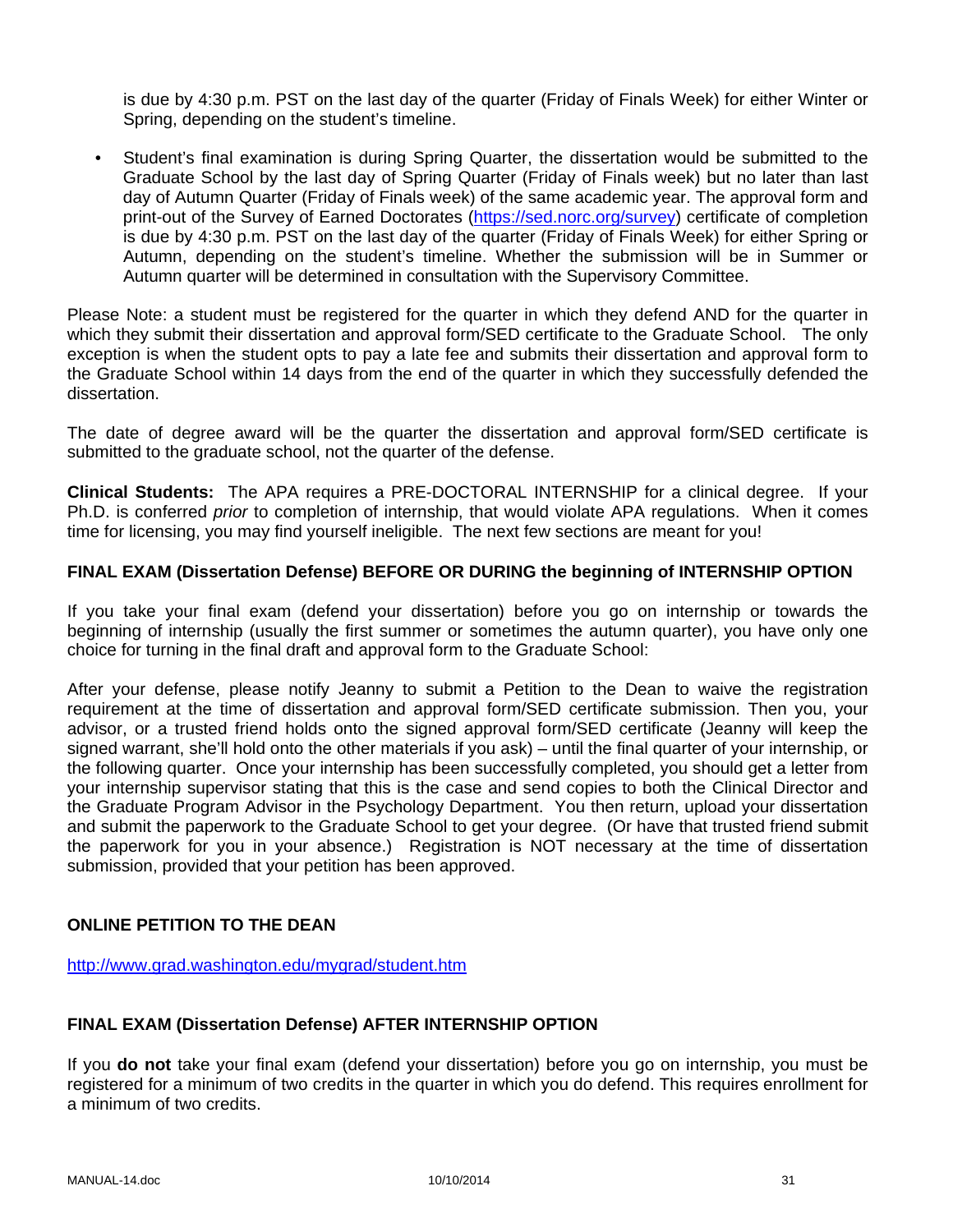The cost will be around \$1607.00 (WA residents) or \$2753.00 (non-WA residents) for the minimum two credits. The Psychology Department is unable to provide tuition assistance.

## **IMPORTANT**

The soonest you can receive your degree is when you complete your 12-mo internship commitment, your final defense, and dissertation submission process and where everything falls in the Academic Calendar. Then the degree is conferred at the END of the quarter. This becomes crucial when you have a job that begins in September and requires the Ph.D., but your degree is not effective until December! As soon as you have been placed, find out the END of your internship so you can start planning ahead.

## **Spring Hooding and Commencement Ceremonies, Post-docs, and Jobs**

Students who are on internship often wish to participate in our spring hooding ceremony and the June Commencement Exercise. Although, according to both APA and University regulations, you cannot formally receive your degree before the internship is completed and the dissertation is turned in to the Graduate School, you can participate in these spring activities if you obtain a letter from your internship director stating that you will successfully complete your internship on (date). It is necessary to turn in the paperwork by the end of spring quarter in order to participate in hooding and commencement activities. At commencement, you will receive an empty diploma cover, and the diploma itself will be conferred at the end of the quarter in which you complete all requirements. Thus, if your internship ends after the last day of Summer quarter, the degree will be formally conferred at the end of Fall quarter, but you can still do Spring hooding. Please note that because the internship is an integral part of the degree, clinical students are not allowed to participate in hooding or Commencement prior to beginning their internship even if they have already defended their dissertation.

A related issue occurs when a job or postdoctoral appointment requires that the degree be completed. In such instances, the letter from the internship director, plus one from the UW Director of Clinical Training stating that you will finish all degree requirements by the closing date of the internship, has been sufficient to start jobs and postdocs that begin before the next formal graduation date. This is another good reason to make every effort to defend your dissertation before the internship year ends (and, even better, before it begins).

In either of these instances, please provide three copies of the internship director's letter for (1) the Director of Clinical Training, (2) the Graduate Program Advisor, and (3) your advisor.

Beginning in 2012, a statement concerning where and when you completed your internship will be added to your final post-graduation transcript. This will be helpful when you apply for licensure. Please let the Director of Clinical Training know the specific date your internship will end.

These requirements and others, can be found at the Graduate School's Student Services website: http://www.grad.washington.edu/area/currstuds.htm

**Please remember that in most cases departmental requirements take precedence over the minimal requirements listed by the Graduate School.**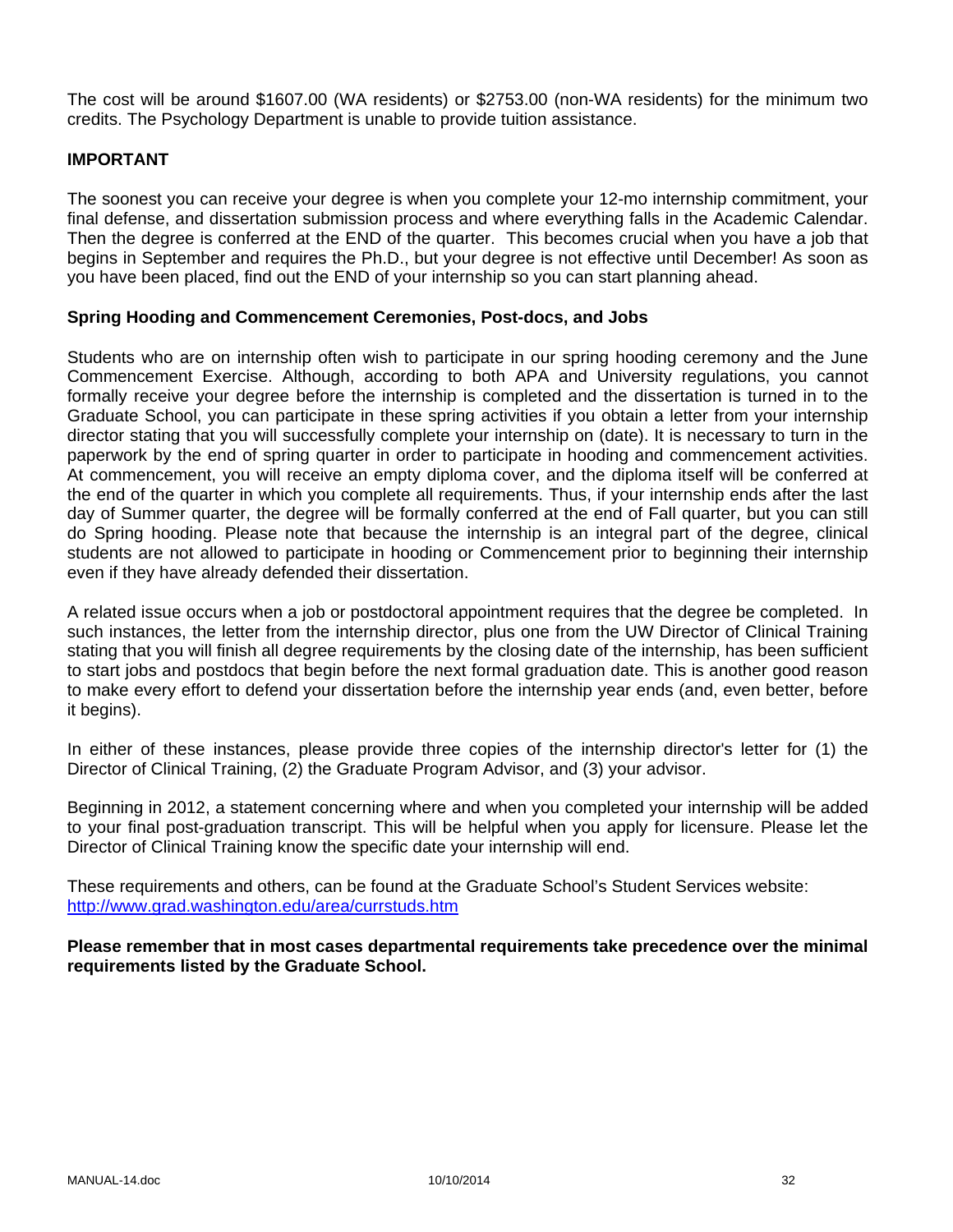## **B. IX. TEACHING AND RESEARCH EXPERIENCE**

Your graduate experience should involve training in research and in teaching. Adult and Child Clinical students also receive specific training in clinical methods and ethics. It is important to include all of these elements in your training program.

### **Research Training:**

All students are expected to acquire research skills. Your advisor(s) will play a major role in guiding your research training. Talk with your advisor as soon as possible to develop a plan for your first year of research. Students (other than those in the clinical areas) must complete a research project and present it at the departmental Research Festival at the end of their first year of study. Clinical students present their research at the Research Festival at the end of their second year in the program. All research conducted by graduate students must have a faculty sponsor, typically your advisor. Your research training should be an ongoing activity throughout your graduate career.

#### **Teaching Training:**

A teaching portfolio that reflects a variety of teaching experiences will be invaluable to those students aiming for positions at institutions that emphasize undergraduate teaching and/or research/teachingbased universities. Teaching skills are also beneficial for anyone who plans to present talks at research meetings and/or train graduate students in research. You should plan your teaching training in the same way you plan your research preparation.

Teaching experience is ideally gained by undertaking a progressive series of teaching experiences. The following graduated plan is the ideal:

- 1. TAing a course without sections, such as Psych 101.
- 2. TAing a course with section meetings for which the TA is responsible for facilitating discussions, planning and presenting some course material and/or conducting reviews of lecture material.
- 3. TAing a course in which the TA gives an extensive lecture to the entire class in addition to the usual responsibilities for section meetings.
- 4. TAing a course with multiple weekly section meetings developed and conducted by the TA, such as Psych 209.
- 5. TAing a lab course within your area of study. While many of these labs have predetermined syllabi, the TA has a great deal of freedom in determining how the material is presented and how student progress is assessed.
- 6. Serving as an independent course instructor. This role can be undertaken as instructor of a course regularly taught within the department or it may involve the development of an entirely new course. Such positions require that a student have successfully passed their General Exam and have previous training in teaching most often gained by classroom experience and in a course in pedagogy. (Such a course -- Psych 537: Teaching of Psychology -- is offered every other year by Michael Passer, typically in Spring Quarter. The Graduate School also offers GRDSCH 610: Teaching Mentorship, http://www.grad.washington.edu/students/courses/index.shtml)

Following this ideal plan is not always possible due to scheduling conflicts and funding uncertainties. But it is to your advantage to seek all types of teaching experiences especially those requiring greater involvement and independence.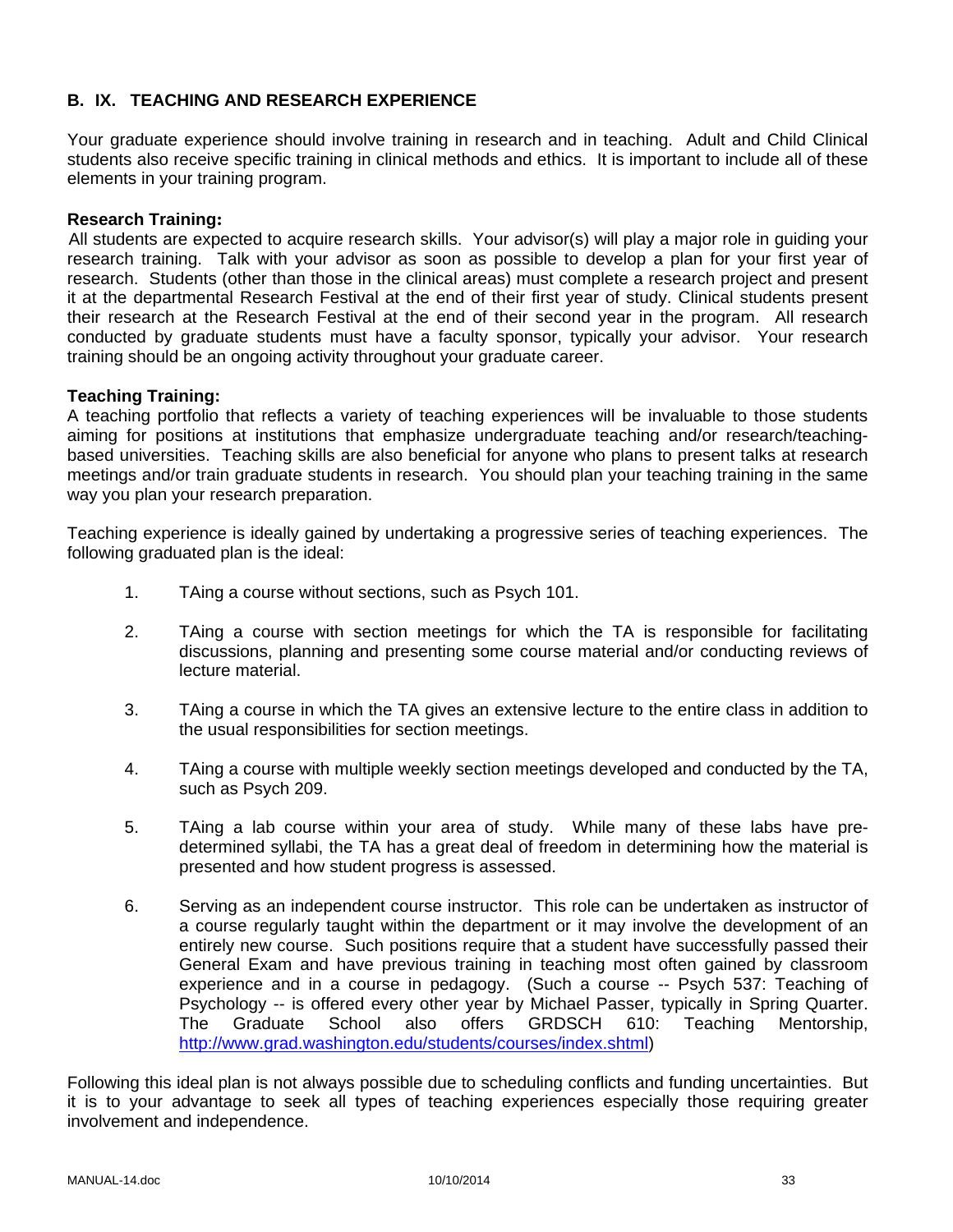**Teaching Portfolio:** You should keep careful records of all your teaching experiences noting the tasks you performed for each course. Syllabi for the courses and any course materials you develop (review sheets, exams, etc.) should be included in your portfolio. Student and instructor evaluations of your performance should be sought for each course and included in your portfolio.

While this may seem like busy work as you begin the process, the portfolio will serve you well as you apply for jobs and move up the academic ladder.

Syllabi and reading lists of courses you take but do not TA should be kept in a separate file. These will be useful if you are ever asked to develop a similar course. Clinical students will need such information if they apply for licensure.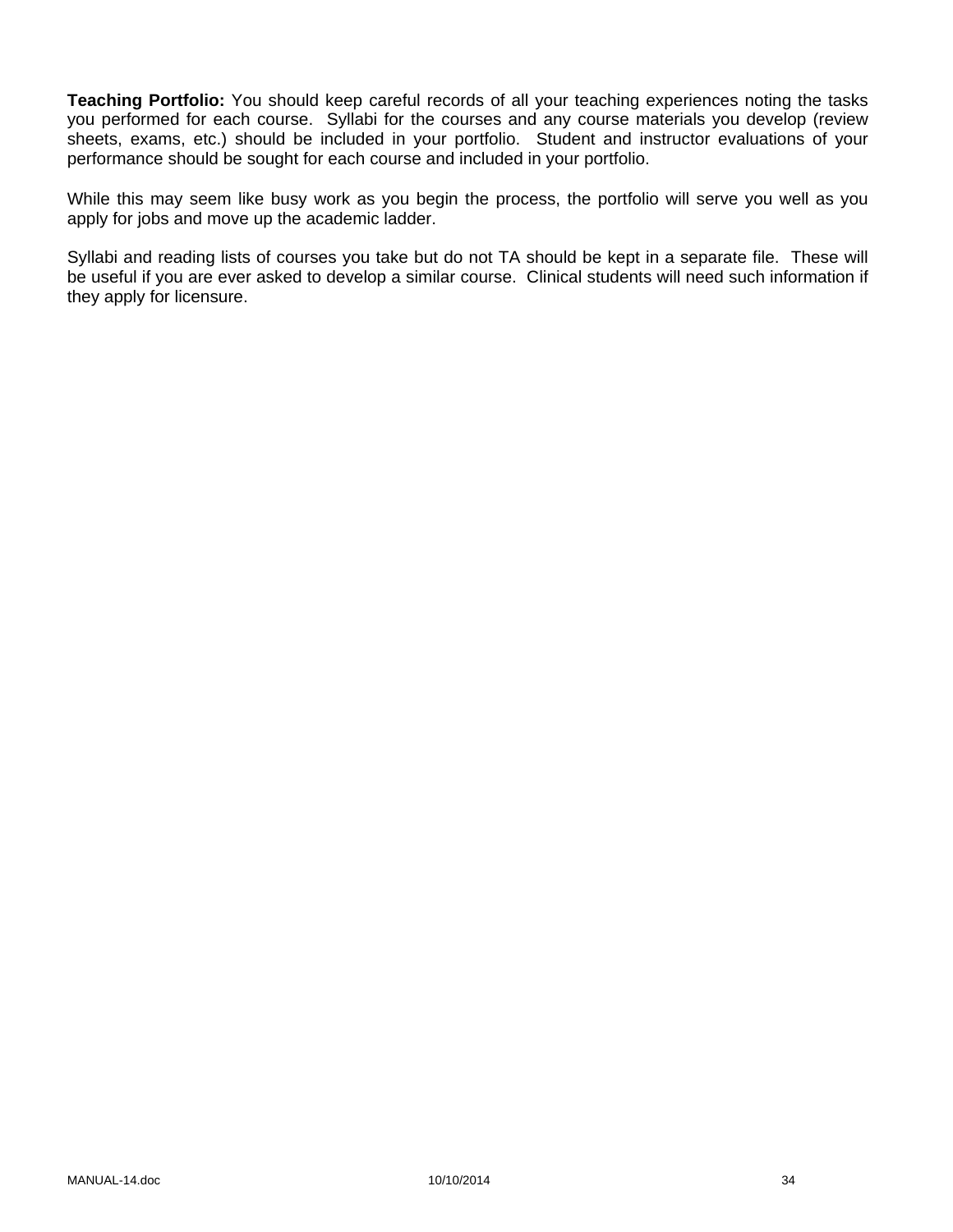## **C. AREAS OF STUDY AND AREA COURSE REQUIREMENTS**

## **C. I. DEPARTMENTAL REQUIREMENTS**

The Department of Psychology has course requirements for all graduate students. They are:

- **1.** *Orientation:* Psych 500 A (1 credit) & *Psychology Proseminar:* Psych 500B (1 credit) First year students are required to take Psych 500A, Psychology Orientation. This course is held at the end of September, during the week prior to the official start of the academic year. All first year students are also required to register for Psych 500B, Proseminar in Psychology their first three academic quarters and recommended thereafter. These occur throughout the year at a regularly scheduled time.
- **2.** *Statistics and General Methodology: During the first year*, you must successfully complete (accomplished by achieving a grade of at least 2.7) or place out of (and replace with higher level courses) two basic statistics courses and two laboratories:

| Laboratory in Statistical Computation I      |
|----------------------------------------------|
| Laboratory in Statistical Computation II     |
| Introduction to Statistics and Data Analysis |
| Linear Models and Data Analysis              |
|                                              |

In addition, students in most Areas are required to take one or more additional courses in statistics, mathematics, or computational science. These courses are specified by the individual Areas (see next few pages).

**3.** *Area Course Requirements:* All students are required to take a set of 6 or more courses, as required by the individual Areas (see next few pages). Some of these are specific courses, whereas others are left open. Any courses not pre-specified by the Area should be chosen, in consultation with your Advisor and Co-Advisor, to broaden and deepen your understanding of your chosen research field. These courses can be selected from anywhere on campus, within or outside the Psychology Department.

When appropriate, students are encouraged to use these courses to broaden their perspectives within Psychology by taking Core Concepts courses in Areas outside their own. Suggestions for appropriate out-of-area Core Concepts courses are made by most of the individual Areas (See next few pages).

- **4.** *Seminars and Advanced Seminars* (including Colloquium): All students are strongly encouraged to attend a Seminar (Psych 550-558) as specified by their Area, and some areas require attendance (see next few pages). Students are also required to register for and attend the **Departmental Colloquium** (Psych 550A) their first three quarters, and recommended thereafter. In order to receive credit, students will need to complete a brief survey after the talk; forms will be provided at the lecture hall.
- **5.** *Substitutions***:** In consultation with their Advisors and Co-Advisors, students are encouraged to work out a coherent program of coursework that serves their goals. Substitutions for required courses can be requested by including the substitutions and a rationale for them. The signed petition should then be submitted to your Graduate Training Committee Representative for review and ultimately go to Jeanny to place in your file.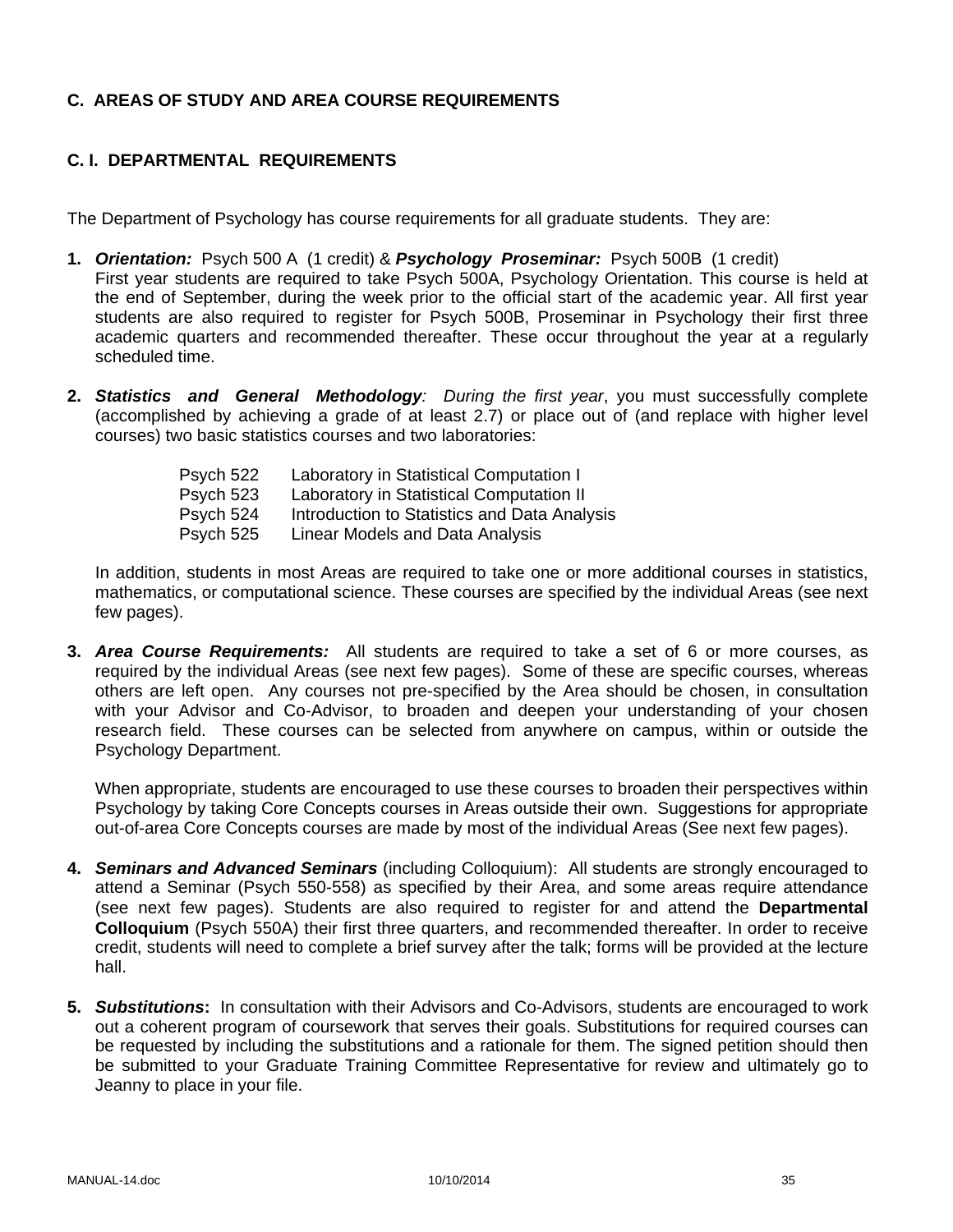Due to APA accreditation requirements, substitutions are more constrained in Clinical and Child Clinical than in other Areas. Requests for substitutions in these Areas should be cleared with the Director of Clinical Training in writing, before Jeanny can place the correspondence in your file.

8. *Supervisory Committee.* Your Supervisory Committee will review your coursework at the time of your General Exam, and may recommend or require additional courses.

### *Additional Course Requirements***: Beyond these Departmental requirements, your Area, advisor, and Supervisory Committee will recommend or require additional coursework designed with your stated goals in mind.**

All required course work in these areas should be taken for a grade, unless the course itself is offered only on a credit/no credit (CR/NC) basis. **As stated by the Graduate School, at least half of your program must be in courses 500 or above.**

### *Area Representatives - Graduate Training Committee 2014-2015*

| <b>Animal Behavior</b>          | Area Rep (GTC)<br>David Barash(ASp), Renee Ha (W) | Area Coordinator (Head)<br>Joe Sisneros |
|---------------------------------|---------------------------------------------------|-----------------------------------------|
| <b>Adult Clinical</b>           | Ron Smith                                         | <b>Bill George</b>                      |
| <b>Behavioral Neuroscience</b>  | Jaime Olavarria                                   | Jeansok Kim                             |
| <b>Child Clinical</b>           | Lynn Fainsilber Katz                              | Liliana Lengua                          |
| <b>Cognition and Perception</b> | Susan Joslyn                                      | Lee Osterhout                           |
| Developmental                   | Betty Repacholi                                   | Betty Repacholi                         |
| Social Psychology & Personality | Sapna Cheryan                                     | Sapna Cheryan                           |
| Quantitative                    | Kevin King                                        | Kevin King                              |
|                                 |                                                   |                                         |

Graduate Student Representatives Kelsey McCune and Vasundhara Sridharan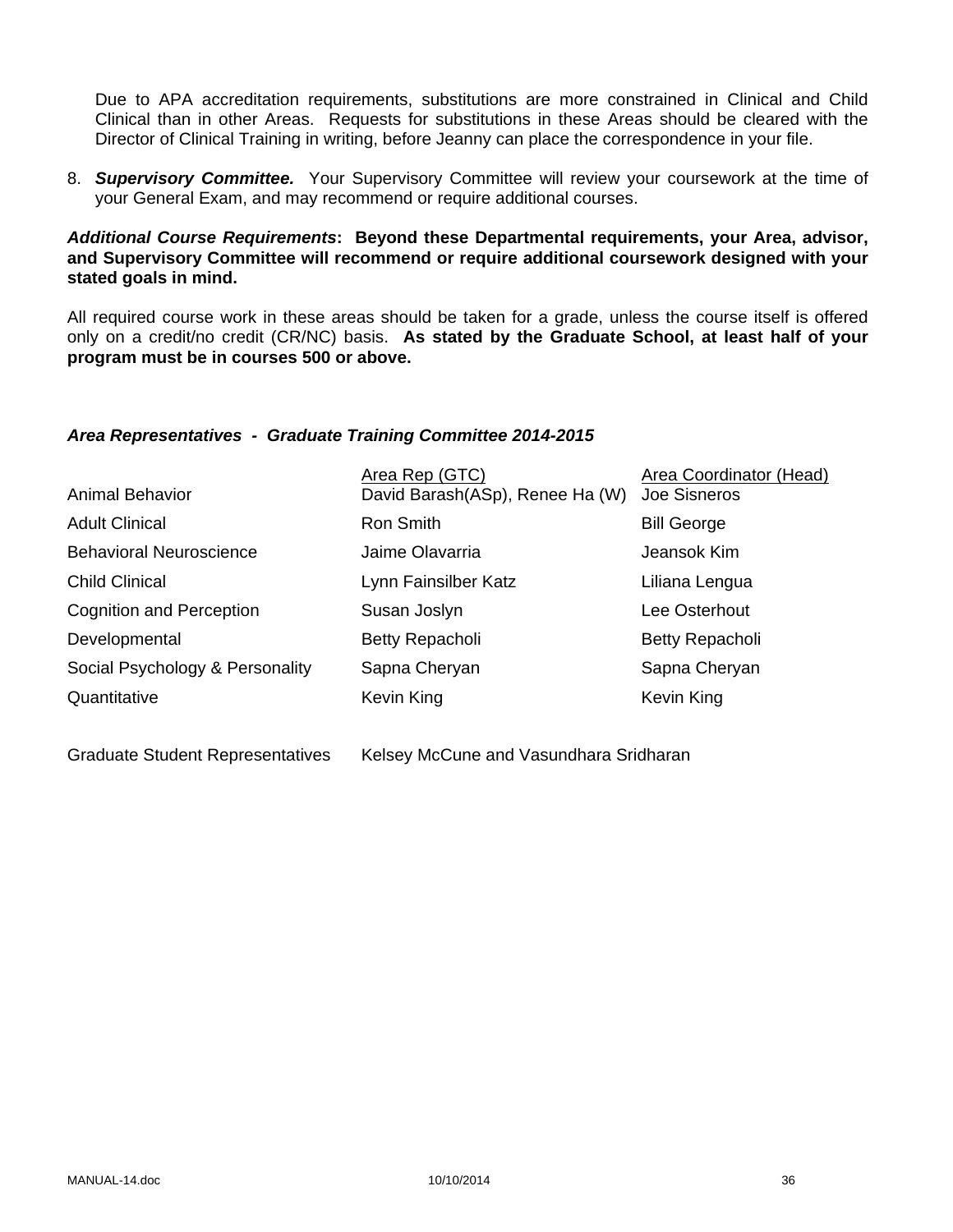### **C. II. AREA REQUIREMENTS**

In addition to the Departmental course requirements, the individual Areas may add requirements. Following are the current requirements by Area.

#### **Animal Behavior**

### **For Animal Behavior students, Departmental requirements #2, #3, and #4 are augmented as follows:**

2. Statistics/Mathematics/Computational courses. No fifth quantitative course is required at the present time.

3. Area course requirements. All Animal Behavior students are required to take the following two courses:

- Psych 502 Core Concepts in Animal Behavior (required)
- Psych 505 Core Concepts in Neuroethology (required)

And at least one from the following:

- Psych 503 Core Concepts in Behavior Genetics
- Psych 504 Core Concepts in Behavioral Neuroscience
- Psych 506 Core Concepts in Cognitive Neuroscience
- Psych 507 Core Concepts in Cognitive Psychology
- Psych 508 Core Concepts in Perception (currently not being offered in near future)
- Psych 513 Core Concepts in Biological Basis of Development
- Psych 562 Evolutionary Psychology (currently not being offered in near future)

**The Area also requires three additional courses**, selected to broaden and deepen your understanding of your research specialty. These courses should be chosen in consultation with your Advisor and Co-Advisor. They can be additional Core Concepts courses in any Area, or other courses chosen from anywhere on campus, within or outside the Psychology Department.

The following Out-of Area Core Concepts courses may be particularly appropriate for Animal Behavior students:

- 504 Core Concepts in Behavioral Neuroscience
- 506 Core Concepts in Cognitive Neuroscience
- 513 Core Concepts in Biological Basis of Development

4. Seminars and Advanced Seminars. All Animal Behavior students are required to take at least three quarters of Psych 551, Seminar in Animal Behavior.

All Animal Behavior students are strongly encouraged to participate in additional Seminars and Advanced Seminars, both within and outside their Area, throughout their graduate careers.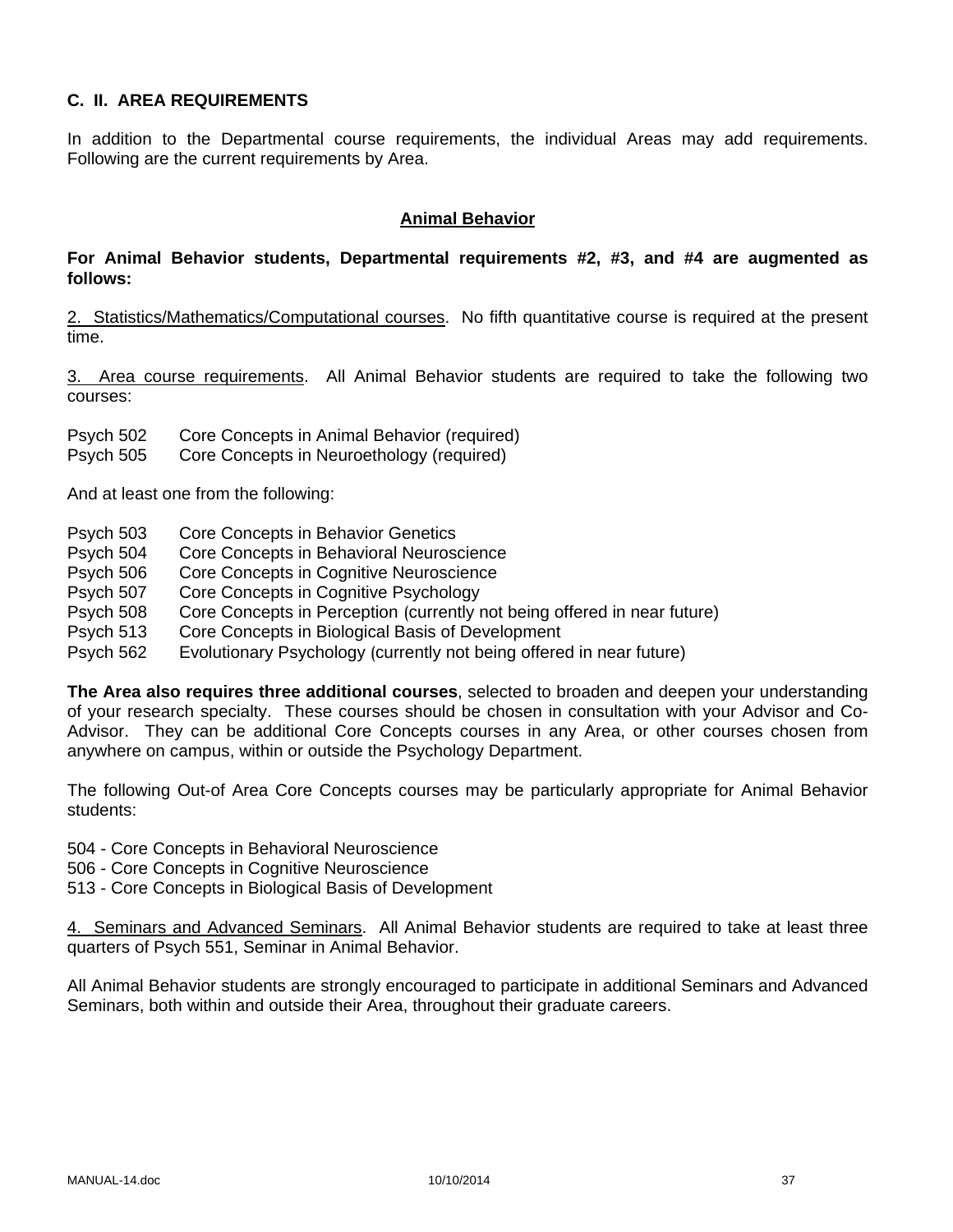### **Behavioral Neuroscience (BNS)**

### **For BNS students, Departmental requirements #2, #3, and #4 are augmented as follows:**

2. Statistics/Mathematics/Computational course. No fifth quantitative course is required by BNS at the present time.

3. Area course requirements. All BNS students are required to take 7 courses, as follows:

#### **Three from the following course (mandatory):**

Psych 421 Neural Basis of Behavior (Fulfilled if comparable undergrad course has been taken and earned an "A")

Psych 504 Core Concepts in Behavioral Neuroscience (1 Quarter)

NeuBeh 502 Introduction to Neurobiology: Sensory & Motor Systems

NeuBeh 503 Introduction to Neurobiology: Cognitive and Integrative Neuroscience

#### **Plus one of the following courses (mandatory):**

NeuBeh 501 Intro to Neurobiology NeuBeh 504 (formerly Conj 531) Biophysics of Nerve, Muscle & Synapse

#### **Plus three additional Psychology courses selected from the following:**

Psych 565 Quantifying Brain Structure (currently not being offered in near future)

No more than one of the following undergraduate courses:

 Psych 423 Sensory Basis of Behavior Psych 426 Neurobiology of Learning and Memory Psych 427 Behavioral Endocrinology Psych 430 Development of Brain Connections OR courses in BIOLOGY, COMPUTER SCIENCE (etc) related to BNS (the student will need an approval by his/her advisor)

One or more of the following courses:

 Psych 502 Core Concepts in Animal Behavior Psych 503 Core Concepts in Behavior Genetics Psych 506 Core Concepts in Cognitive Neuroscience Psych 513 Core Concepts in Biological Basis of Development Psych xxx Vision and Its Physiological Basis OR other 'related' Psych and NeuB courses (preapproval required by the advisor)

4. Seminars and Advanced Seminars. Both Seminar in BNS (Psych 552A) and at least one Journal Club (e.g., Learning & Motivation, Auditory, etc; Psych 552B) are required every year, and strongly recommend every quarter until graduating.

#### *In addition, all BNS students are required to take at least one Advanced Seminar (usually 542, Advances in Behavioral Neuroscience), chosen in consultation with your Advisor and Co-Advisor.*

All BNS students are strongly encouraged to participate in additional Seminars and Advanced Seminars, both within and outside their Area, throughout their graduate careers.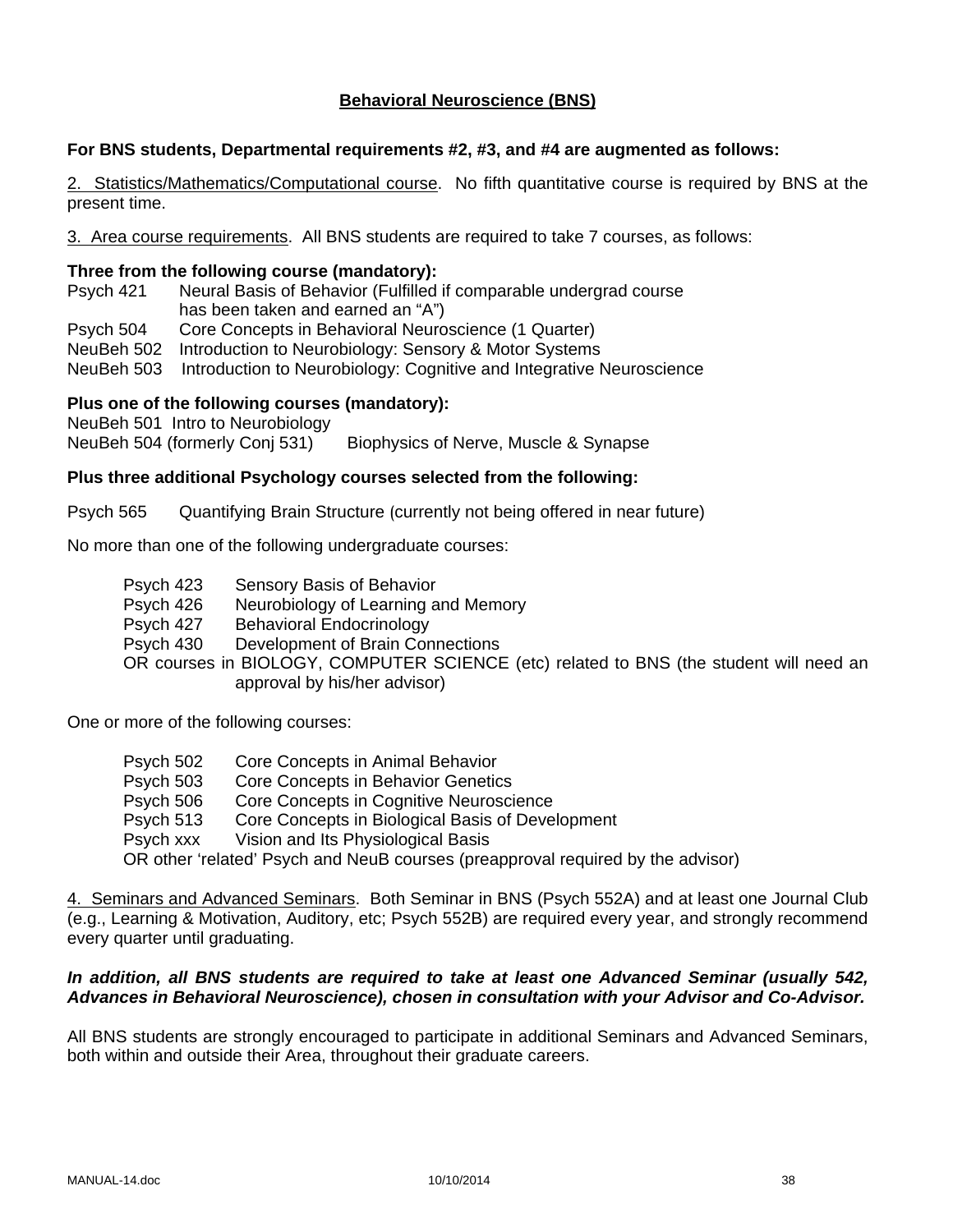# **Adult and Child Clinical**

(taken from the current Clinic Training Manual)

#### Quick Listing of All Required Courses for Clinical Psychology

| 500 Sec A | 1 credit                 | <b>Psychology Orientation</b>                                                               | (register 1st quarter only)                                               |
|-----------|--------------------------|---------------------------------------------------------------------------------------------|---------------------------------------------------------------------------|
| 500 Sec B | Total of 3 credits       | Proseminar                                                                                  | (register AWS qtrs during 1st year)                                       |
| 550 Sec A | Total of 3 credits       | Psychology Colloquium                                                                       | (register AWS gtrs during 1st year)                                       |
| 591       | Total of 2 credits       | <b>Issues in Clinical Psychology</b>                                                        | (register A&W qtrs during 1st year)                                       |
| 524       | 4 credits                | Intro to Stats. & Data Analysis                                                             | (must register also for lab: Psych 522)                                   |
| 522       | 2 credits                | Lab. in Statistical Computation I                                                           | (required for those taking Psych 524)                                     |
| 525       | 4 credits                | Linear Models & Data Analysis                                                               | (must register also for lab: Psych 523)                                   |
| 523       | 2 credits                | Lab. in Statistical Computation II                                                          | (required for those taking Psych 525)                                     |
| 531       | 4 credits                | Research Methods in Clinical and Community Psychology                                       |                                                                           |
| 517       | 3 credits                | Core Concepts in Systems of Psychotherapy                                                   |                                                                           |
| 560       | 2-30 credits total       |                                                                                             | Research Strategies (lab-based research seminar; sign up whenever offered |
|           |                          | by your advisor and you are participating in lab meetings)                                  |                                                                           |
| 580       | 3 credits                | <b>Minority Mental Health</b>                                                               |                                                                           |
| 586       | 3 credits                | <b>Clinical Personality Assessment</b>                                                      |                                                                           |
| 587       | 2 credits                | Clinical Methods: Interview                                                                 |                                                                           |
| 588       | 2 credits                | Clinical Methods: Ethics                                                                    |                                                                           |
| 589       | Total of 8 credits       | <b>Clinical Supervision</b>                                                                 | $(2^{nd}$ year students <b>must</b> register for AWSS)                    |
| 593A      | Var. credit (1-6 cr/qtr) | Clinical Practica/Colloquium <sup>**</sup> $(A - 2^{nd}$ yr students – Coll. attend. req'd) |                                                                           |
| 593B      | Var. credit (1-6 cr/qtr) | Clinical Practica/Colloquium**                                                              | $(B - 3rd$ yr and above)                                                  |

\*\*Required for all students seeing clients in the clinic.

#### *APA-Required Breadth Requirements*

As an APA-accredited program, we adhere to mandated requirements for demonstrated breadth of knowledge in areas outside of the clinical specialty. Specifically, students must complete coursework in the following areas: (1) biological aspects of behavior; (2) cognitive aspects of behavior; (3) social aspects of behavior; (4) human development, and (5) individual differences (e.g., personality). Courses offered within the clinical area do *not* satisfy these requirements. For example, a course in child psychopathology will not satisfy the developmental breadth requirement, nor will a course in cognitive therapy satisfy the cognitive requirement. Since licensing boards scrutinize graduate school transcripts to make sure these breadth requirements have been satisfied, it is recommended that whenever possible, you satisfy the requirement with a major course (i.e., a *Core Concepts in* ...or *Advances in* ...course) offered by faculty in other major areas of the department. Highly specific courses (e.g., courses in psychopharmacology or fMRI techniques for "biological bases") do not meet the APA "broad and general" course requirement. Likewise, Psych 550-level seminars do not satisfy this requirement. Non-clinical courses in other departments may sometimes satisfy a breadth requirement. If in doubt, consult with the Director of Clinical Training.

### *Additional Requirements for General ("Adult") Track Students*

| 519 | 5 credits | Core Concepts in Psychology of Behavior Change                           |
|-----|-----------|--------------------------------------------------------------------------|
| 511 | 3 credits | Core Concepts in Personality (fulfils APA individual differences breadth |
|     |           | requirement)                                                             |
| 518 | 5 credits | Core Concepts in Behavior Disorders                                      |

### *plus……*

One course each in *Social, Cognitive, Developmental, Individual Differences* (satisfied by 511, above), *and Physiological Psychology (see APA breadth requirements above)* 

One of the following courses Note: Cannot be used as an out-of-area (developmental) breadth course; see below)

571 Child Psychopathology or

572 Child Treatment

*Adult requirements continued on next page*.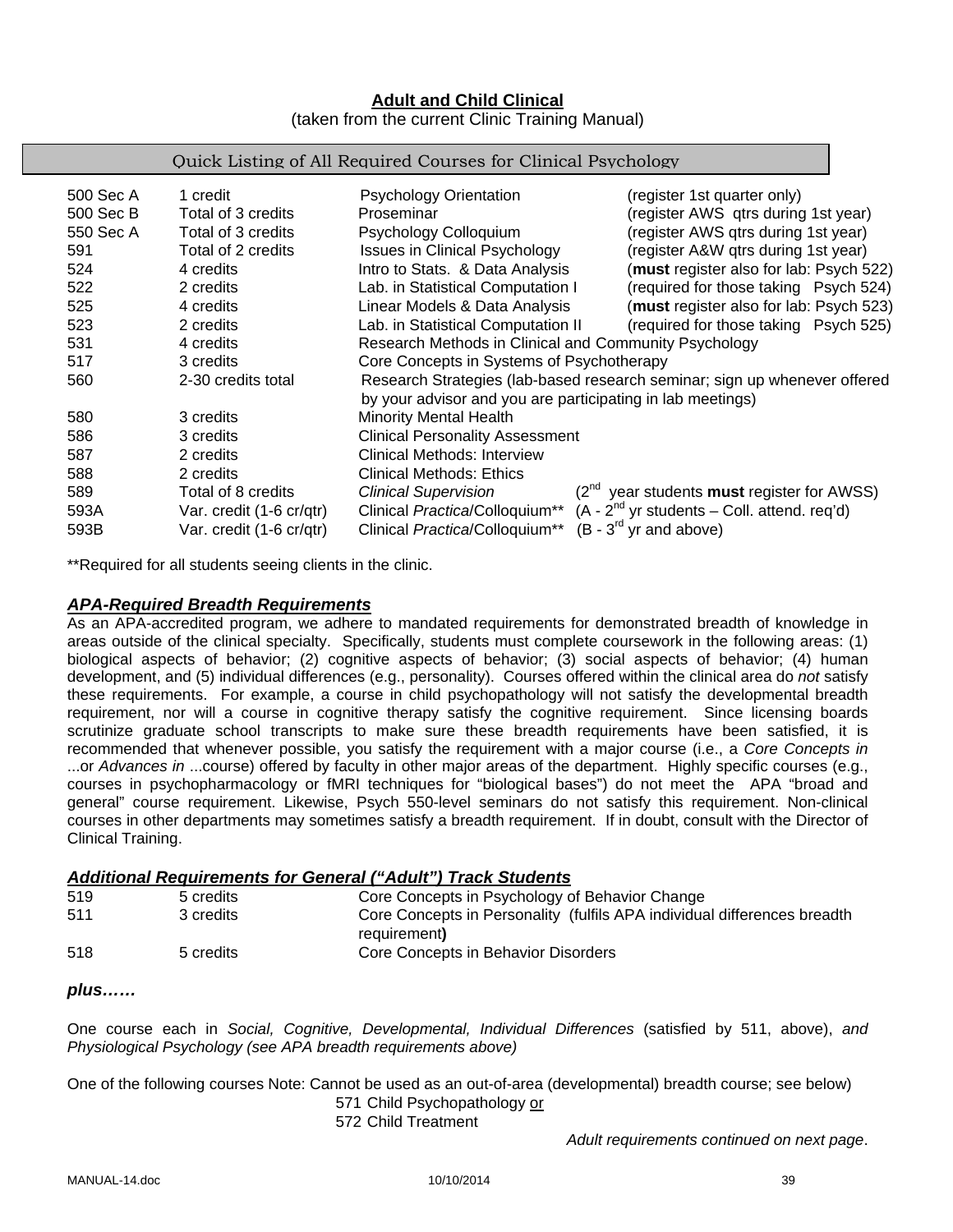#### *Adult requirements continued below*

At least one Outside Practicum (**must** register for Psych 597 – Field Work; see Appendix C)

**Two** courses in Assessment:

 586 Clinical Personality Assessment **and** *a choice of***:**  576 (w/ 590 practicum), 578 (w/ 590 practicum), **or** 579 (Behavioral Assessment)

Please note that training in cognitive assessment is required as a basis for neuropsychological assessment training, certain outside practica, and internship assignments. Ideally, students in our program will have training in personality, cognitive, and behavioral assessment.

#### *Additional Requirements for Child Track Students*

| 553 | 6 total   | Seminar in Child Clinical Psychology (required AWS qtrs for 1 <sup>st &amp;</sup> 2 <sup>nd</sup> year) |                                    |
|-----|-----------|---------------------------------------------------------------------------------------------------------|------------------------------------|
| 571 | 5 credits | Child Psychopathology                                                                                   |                                    |
| 572 | 4 credits | Approaches to Child Treatment                                                                           |                                    |
| 576 | 5 credits | Assessment of Intelligence                                                                              | (must register for Psych 590 also) |
| 590 | 2 credits | Practicum in Psych. Assessment                                                                          | (required for those taking 576)    |
| 573 | 5 credits | Psychological Assessment of Children                                                                    |                                    |

#### *plus……*

Two Outside Practica (**must** register for Psych 597; see Appendix C)

At least one treatment seminar.

One additional quantitative methods course.

### **Out-of-Area Requirements**

The Director of Clinical Training has no official say over what is required or offered in other areas in the Psychology Department. In general, courses used to fulfill within-area requirements may not also be used to fulfill out-of-area requirements. In addition, non-clinical courses taken at previous institutions toward another degree (e.g., a master's degree) may not be used toward fulfilling course requirements for the Ph.D. at the University of Washington unless approved by the head of the area in question based on the syllabus from the course in question.

*For Adult clinical students*, six or more courses must be taken from curriculum offerings outside the clinical area. Five of these courses must meet the APA curriculum guidelines for "breadth of scientific psychology." Therefore, students must complete one "broad and general" course each covering biological, cognitive, affective, developmental, individual differences, and social aspects of behavior, plus at least one course in psychological measurement (see next section). The balance of the six-or-more courses is to be determined by mutual agreement between the student and co-advisors or supervisory committee. These courses should be selected with an eye toward developing cohesive themes of subspecialty expertise pertinent to the student's future research and clinical endeavors.

*For Child clinical students*, the out-of-area coursework consists of the three core developmental courses listed below, which also serve to meet the aforementioned APA guidelines for one course each in social, cognitive, and biological bases of behavior. One 400-level course on the same topic may be substituted for the following courses with the approval of the advisor.

| Psych 513 | Core Concepts in Biological Basis of Development            | (4) |
|-----------|-------------------------------------------------------------|-----|
| Psych 514 | Core Concepts in Early Cognitive and Linguistic Development | (4) |
| Psych 515 | Core Concepts in Personality and Social Development         | (4) |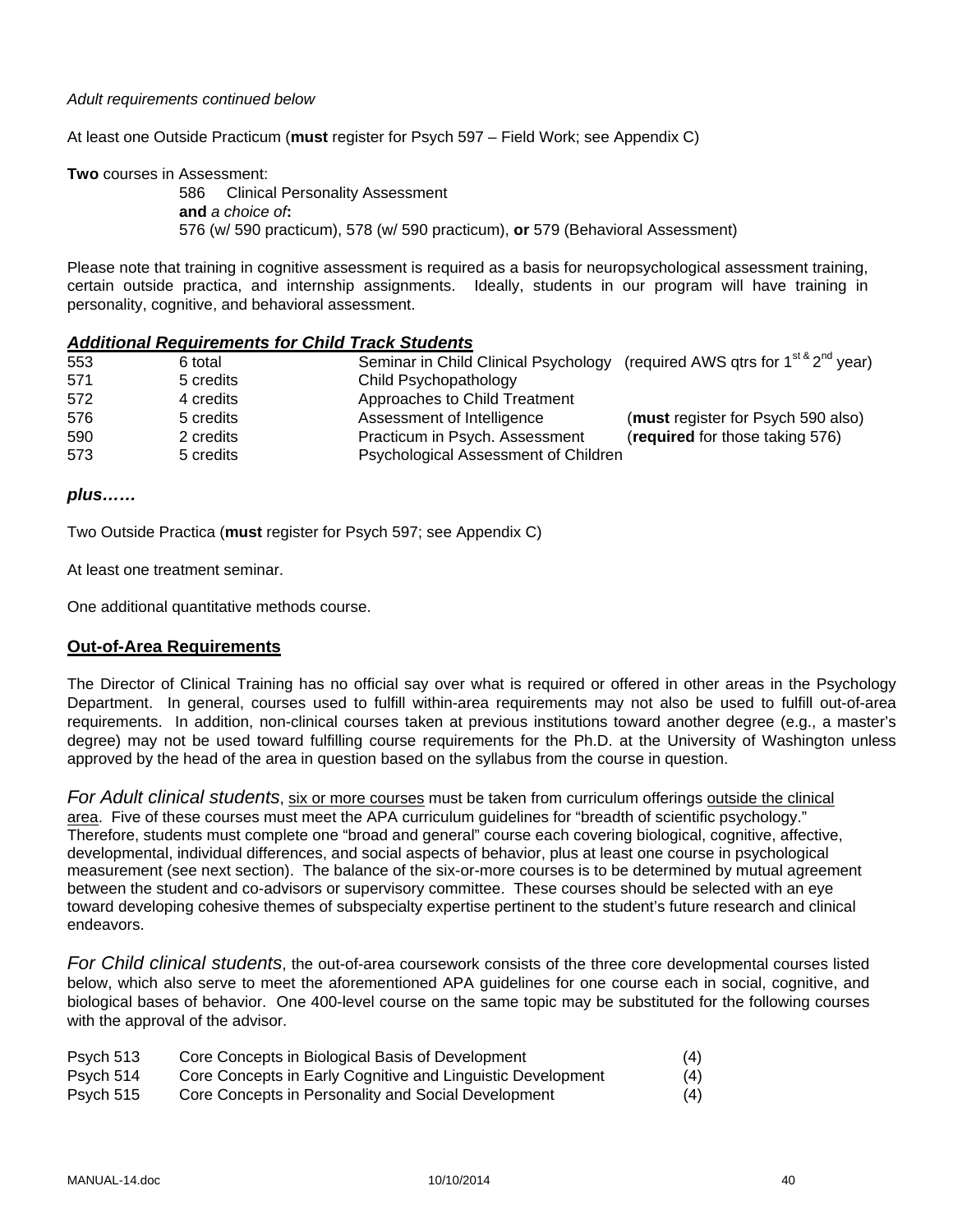### **APA Competency Areas**

According to current regulations of the APA Commission on Accreditation, students in accredited programs must develop doctoral-level competency in the following domains of psychological science and application:

- 1. Biological aspects of behavior
- 2. Cognitive aspects of behavior
- 3. Affective aspects of behavior
- 4. Human development
- 5. Social aspects of behavior
- 6. Individual differences/personality
- 7. History and systems of psychology (hence the history readings in Psych 591)
- 8. Psychological measurement
- 9. Research methodology
- 10. Techniques of data analysis
- 11. Psychopathology
- 12. Theories and techniques of assessment and diagnosis
- 13. Theories and methods of intervention
- 14. Theories and methods for evaluating the efficacy of interventions
- 15. Professional ethics and standards
- 16. Theories and methods of supervision
- 17. Theories and methods of consultation
- 18. Issues of cultural and individual diversity relevant to all of the areas above

As a program, we are expected to provide coursework and training in all of the above areas, and to foster "attitudes essential to lifelong learning, scholarly inquiry, and professional problem solving." (Colloquia and seminars are one vehicle for the latter.)

**Licensure considerations**. State licensing boards expect your transcript to reflect formal coursework in all of the above areas. Our clinical curriculum covers all of the topics relevant to the clinical and professional domains. Areas (1) through (6) are the "breadth" areas that are satisfied by coursework in other areas of the department (history and systems being covered in Psych 591) and should be taken very seriously if you expect to get licensed. As noted elsewhere, graduate "Core Concepts" and comprehensive "Advances in…" courses offered by other areas of the department will pass muster, but highly specific courses (e.g., courses in psychopharmacology or fMRI techniques for "biological bases") do not meet either APA or most licensing board requirements. Licensure applicants are routinely asked to provide copies of the course syllabi in areas where there are questions, **so by all means save hard and/or electronic copies of every course syllabus you ever receive, even in your clinical courses**. One issue we sometimes have to deal with is designated "semester hour" requirements in certain states, which can cause problems because of our quarter system. You'll need to demonstrate that your course is as comprehensive as a semester course (they are, which is why you're always feeling overwhelmed), and you'll need your syllabus for this as well.

**Finally, in addition to keeping an electronic or hard copy of every course syllabus syllabus as you go through the program, it is strongly recommended that when you graduate you deposit all relevant materials (syllabi, transcript, etc) with the Association of State and Provincial Licensing Board's Credentials Bank. For a modest fee, this will keep everything you need for licensure in any state or province available to be forwarded to the particular licensing board. The web address is http://www.asppb.net/?page=TheBank.** 

### **Other Requirements:**

Psych 800 – **27** Minimum Required Credits in Dissertation Research

A one-year APA-accredited predoctoral internship or its equivalent. An unaccredited internship (not recommended) must be approved by the clinical area faculty.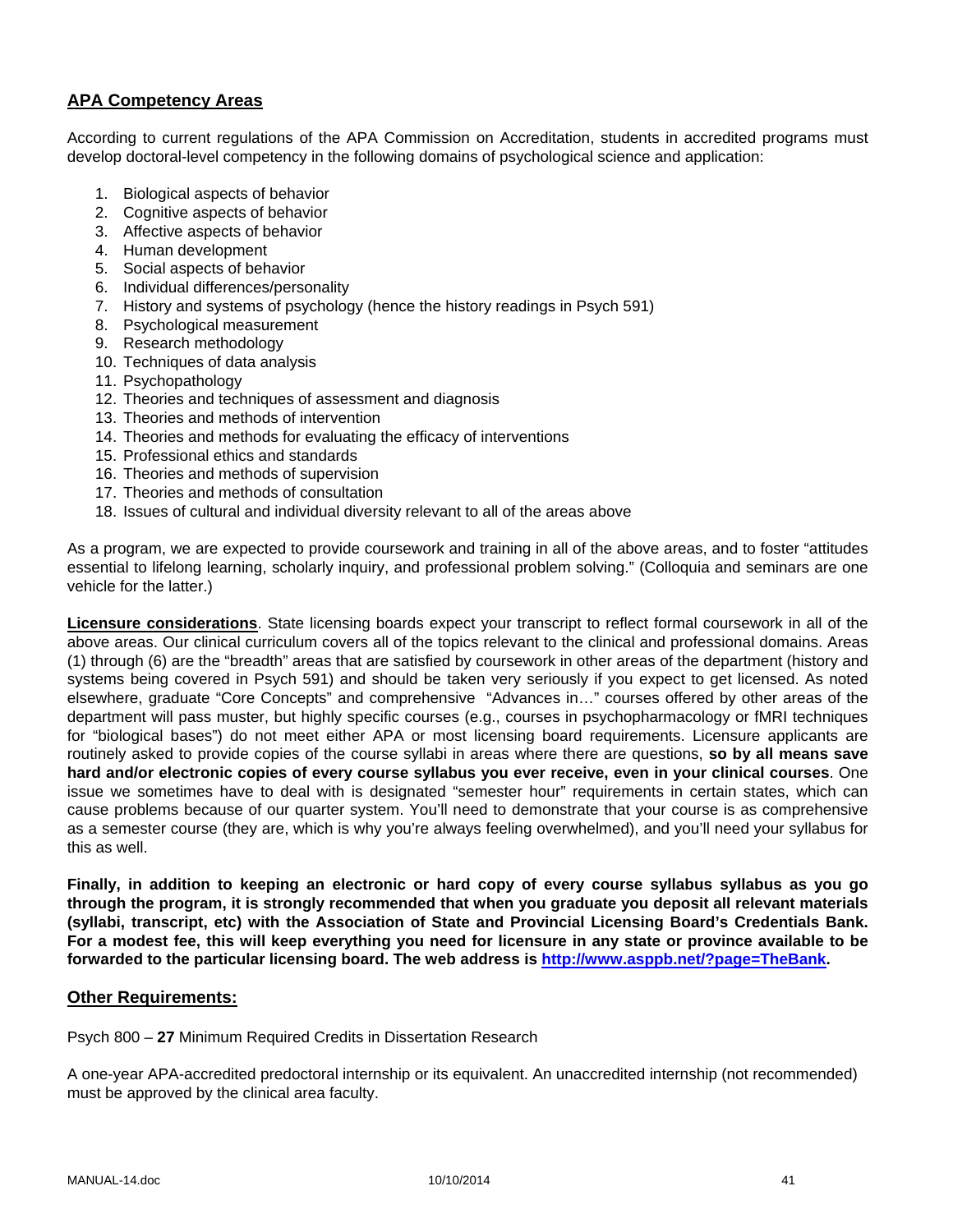### **Cognition/Perception**

### **For Cognition/Perception students, Departmental requirements #2, #3, and #4 are augmented as follows:**

2. Statistics/Mathematics/Computational courses. In addition to the four courses required by the department, Cognition/Perception students are required to take one additional quantitative course, within or outside the Department. This course should be selected in consultation with your Advisor and Co-Advisor.

3. Area course requirements. Cognition/Perception students are required to take the three Cognition/Perception Core Concepts courses:

Psych 506 Core Concepts in Cognitive Neuroscience

Psych 507 Core Concepts in Cognitive Psychology

AND

Psych 508 Core Concepts in Perception OR Psych 448 Boynton's Topics in Vision OR

To be determined with your advisors and GTC Rep.

**The Area also requires three additional courses**, selected to broaden and deepen your understanding of your research specialty. These courses should be chosen in consultation with your Advisor and Co-Advisor. They can be additional Core Concepts courses in any Area, or other courses chosen from anywhere on campus, within or outside the Psychology Department.

The following out-of Area Core Concepts courses may be particularly appropriate for Cognition/ Perception students:

- Psych 504 Core Concepts in Behavioral Neuroscience
- Psych 510 Core Concepts in Social Psychology

Psych 514 Core Concepts in Cognitive and Linguistic Development

Psych 515 Core Concepts in Personality and Social Development

4. Seminars and Advanced Seminars. First year Cognition/Perception students are required to take three quarters of Psych 555, Seminar in Cognition/Perception.

All Cognition/Perception students are strongly encouraged to participate in additional Seminars and Advanced Seminars, both within and outside their Area, throughout their graduate careers.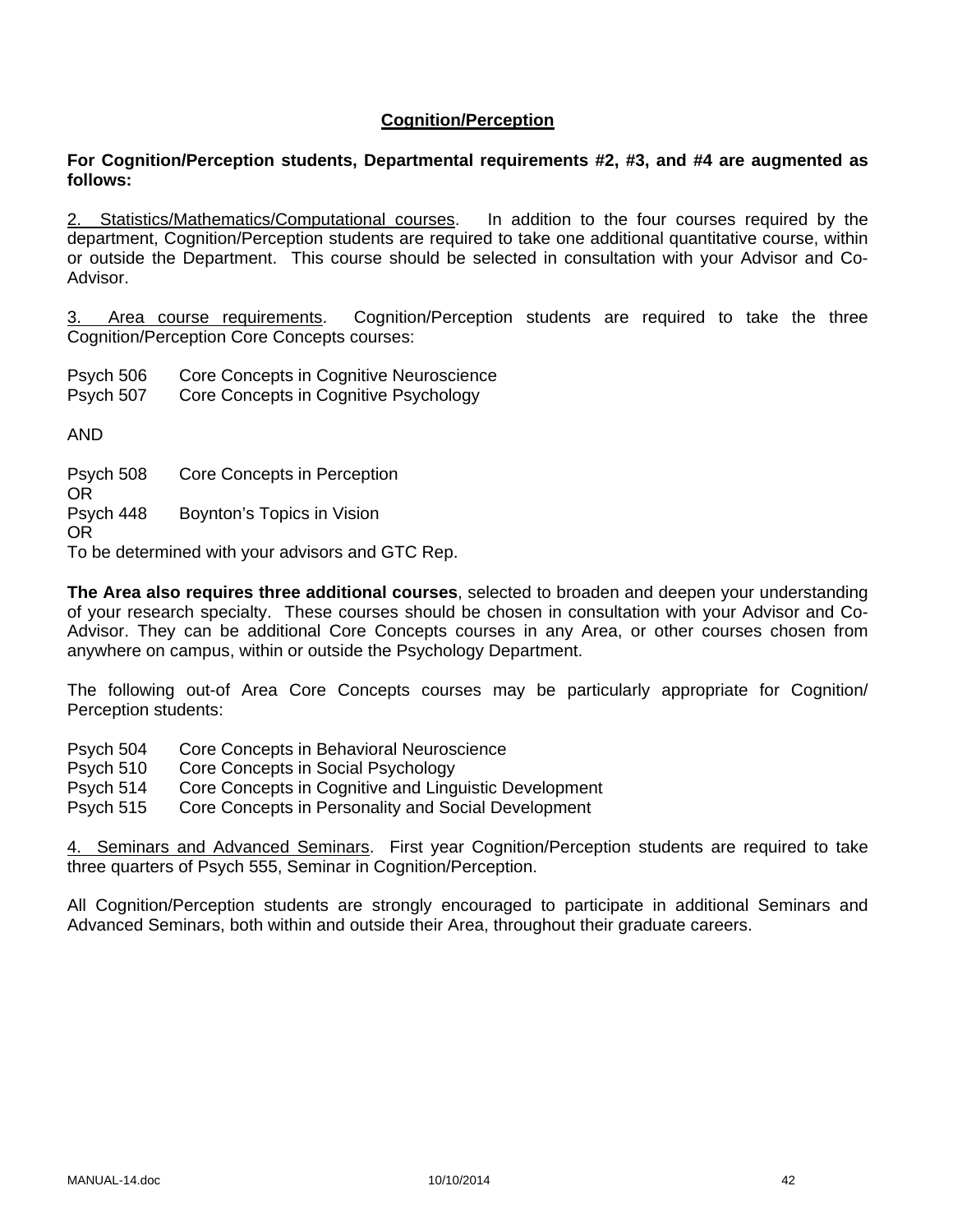### **Developmental**

### **For Developmental students, Departmental requirements #2, #3, and #4 are augmented as follows:**

2. Statistics/Mathematics/Çomputational courses. In addition to the four courses required by the Department, Developmental students are required to take Psych 529, Advanced Research Methods OR another substantive statistics course that is relevant to your research. Your advisor and co-advisor must approve your chosen course. Please note that Methods courses do not meet this additional developmental area statistics requirement.

3. Area course requirements. Developmental students are required to take the three Developmental Area Core Concepts courses:

- Psych 513 Core Concepts in Biological Basis of Development
- Psych 514 Core Concepts in Early Cognitive and Linguistic Development

Psych 515 Core Concepts in Personality and Social Development

These courses are usually offered once every year or once every two years. Students will typically complete these courses during their 1st and 2nd year in the program.

The Area also requires three additional substantive courses, selected to broaden and deepen your understanding of your research specialty (note: lab meetings, journal clubs and other 1 credit seminars do not meet the requirement. Likewise, taking a grant writing course or a course designed to help you develop your teaching skills is excluded from this). These courses should be chosen in consultation with your Advisor and Co-Advisor. These can be additional Core Concepts courses in any area of Psychology, or any other courses (graduate or undergraduate) within or outside the Psychology Department.

The following out-of-Area Core Concepts courses may be particularly appropriate for Developmental students, depending on the student's research specialty:

- Psych 503 Core Concepts in Behavior Genetics
- Psych 504 Core Concepts in Behavioral Neuroscience
- Psych 507 Core Concepts in Cognitive Psychology
- Psych 510 Core Concepts in Social Psychology
- Psych 511 Core Concepts in Personality

There are no Core Concepts courses in Child Clinical, but the following may be of interest:

Psych 543 - Advances in Child Clinical Psychology Psych 571 - Child Psychopathology

4. Seminars. All Developmental students are required to take Psych 556, Seminar in Developmental Psychology on a quarterly basis until graduation.

All Developmental students are strongly encouraged to participate in additional Seminars and Advanced Seminars, both within and outside their Area, throughout their graduate careers.

5. Submitting a Master's. As of 2012, all Developmental students are required to complete a Master's by the end of their 2<sup>nd</sup> year. Please refer to page 24 in this manual for the Departmental requirements on completing a Master's (thesis option only). Students are no longer required to write up their First Year Project. Please see the Developmental area program manual for detailed instructions.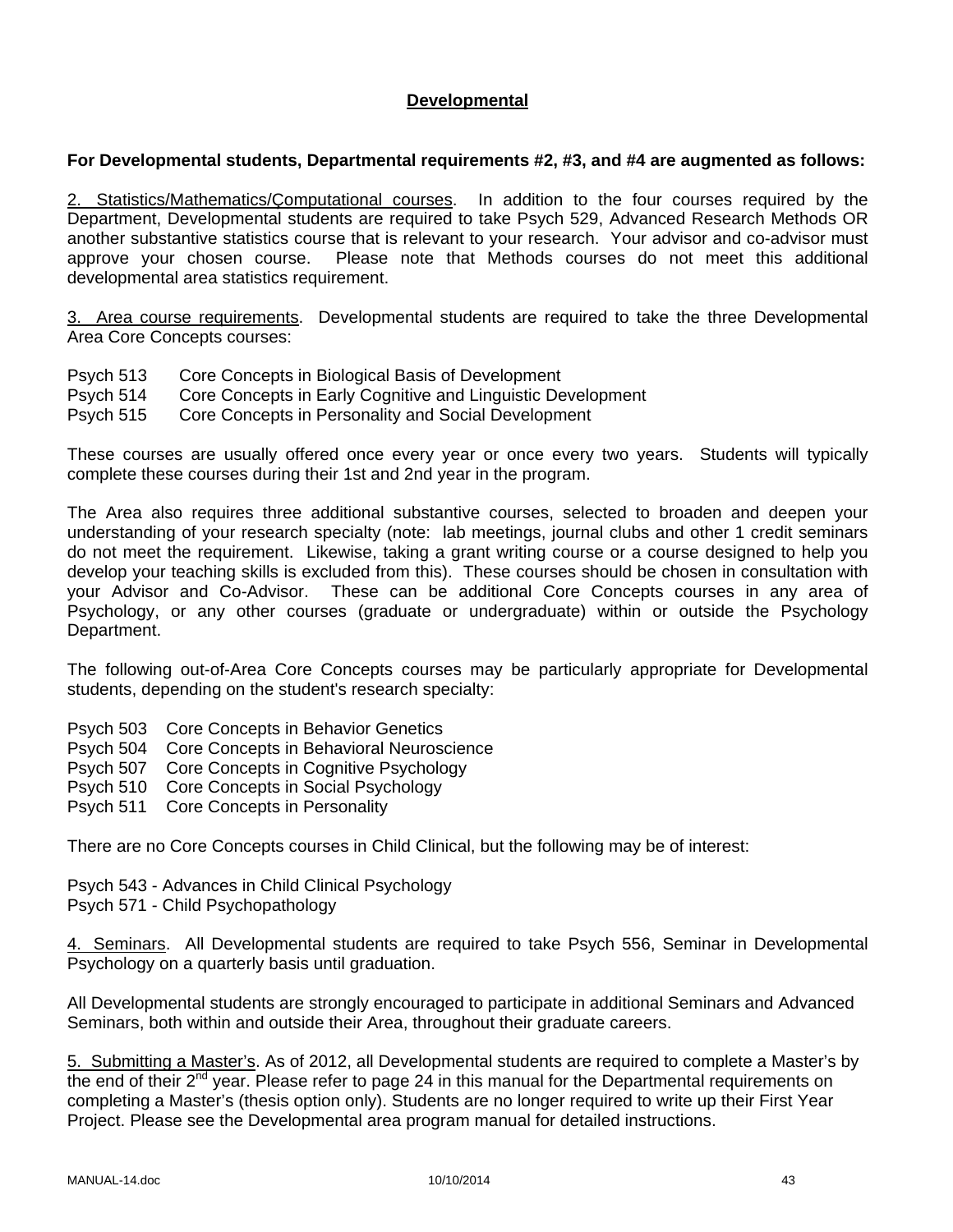### **Quantitative**

#### **For Quantitative students, Departmental requirements #2, #3, and #4 are augmented as follows:**

2. Statistics and General Methodology. In the first year, all Quantitative students must successfully complete (or waive) the Department's two quarter statistics sequence. Students waiving these two courses must replace them with other quantitative courses. Please note that all credit requirements of the Graduate School apply and if fewer credits are taken for replacement courses of Psych 522, 523, 524 and 525, those credits need to be made up elsewhere.

3. Area Course Requirements. Within the quantitative area, additional coursework will largely focus on statistical, mathematical and/or other methodological topics. These courses should be selected to support the student's research emphases. For example, a student focusing on psychometrics might take measurement, confirmatory factor analysis and structural equation models, and other similar courses. A student focused on computation might choose courses on programming, optimization and Bayesian statistics.

In addition to statistical, mathematical, computational and/or other methodologically focused coursework, Quantitative area course requirements will also typically include two substantively focused courses (e.g., theories of addiction, social determinants of health, cognitive development). This substantively focused coursework is designed to help students develop substantive expertise that provides a context for their quantitative research. Faculty with expertise in the particular substantive areas may be ideal co-advisors and/or committee members. As with the quantitative courses, these substantively focused courses may be drawn from across the University.

Given these requirements, most quantitative students should expect to take no less than 12-18 credits of quantitative coursework beyond the requirements in #2 and no less than 8-12 credits in substantively oriented courses.

In rare circumstances and with advisor and co-advisor approval, a quantitative student may forgo the substantive oriented coursework in order to focus on mathematical and theoretical quantitative research. These students should expect to take no less than 20-25 course credits.

All Quantitative students are expected to discuss their course plans with their advisors and committee, and at their discretion, other relevant faculty (e.g., other Quantitative faculty or Center for Statistics and the Social Sciences faculty). These discussions should begin early (first quarter of study) and continue as needed.

4. Seminars. Quantitative students are required to enroll and participate in the Psychology Department's Quantitative Brown-bag (Methodology Mondays; Psych 558). Additionally, Quantitative students are strongly encouraged to attend CSSS seminars as well as relevant seminars in Statistics, Biostatistics, CSDE and elsewhere on campus.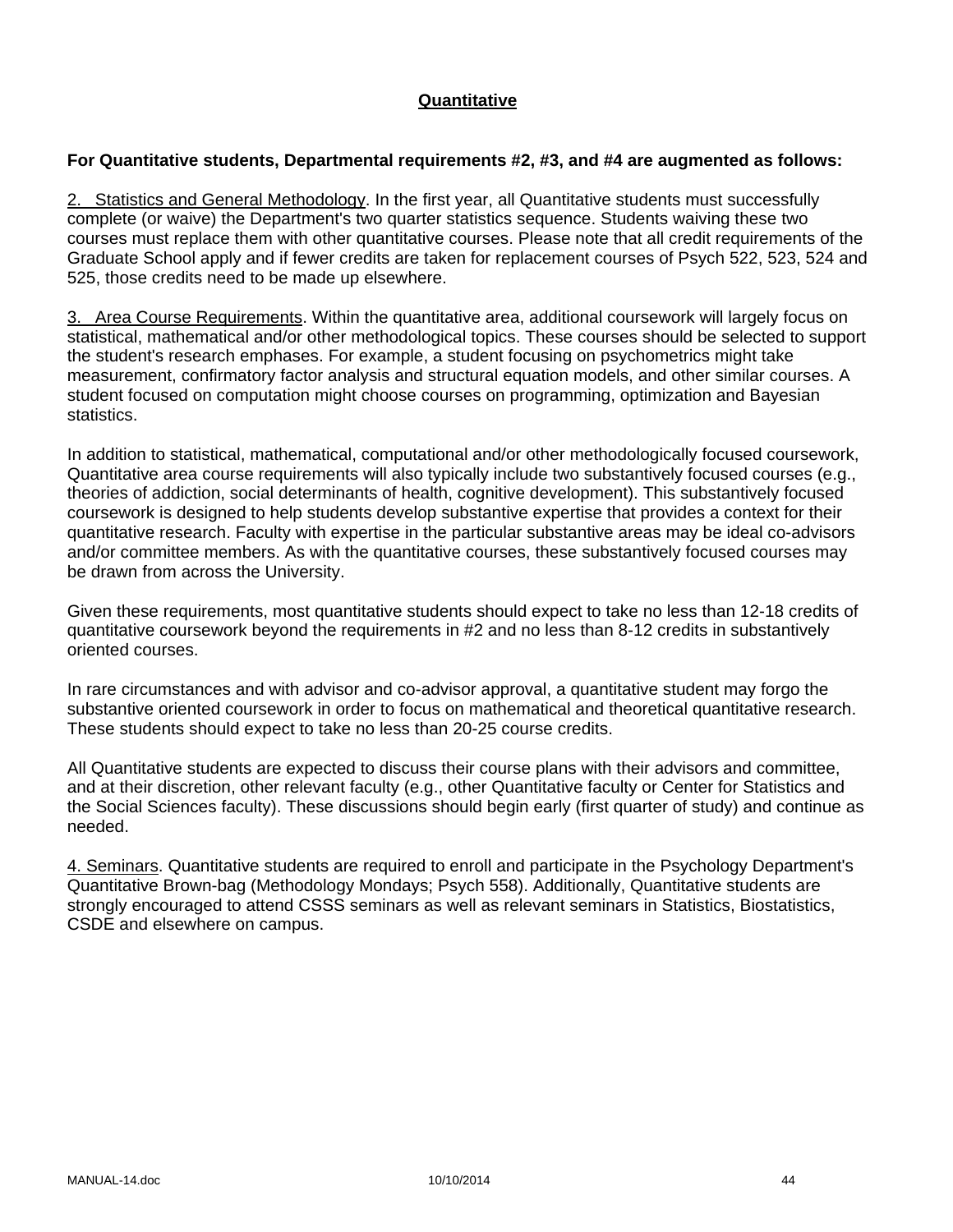### **Social/Personality**

**For Social/Personality students, Departmental requirements #2, #3, and #4 are augmented as follows:**

2. Statistics/Mathematics/Computational courses. In addition to the four courses required by the Psychology Department, Social/Personality students are required to take one additional quantitative course, within or outside the Department.

3. Area course requirements. Social/Personality students are required to take the two Social/Personality Core Concepts courses:

- Psych 510 Core Concepts in Social Psychology (2 quarters)
- Psych 511 Core Concepts in Personality

**The Area also requires four additional courses,** selected to broaden and deepen your understanding of your research specialty. These courses should be chosen in consultation with your Advisor and Co-Advisor. They can be additional Core Concepts courses in any Area, or other courses chosen from anywhere on campus, within or outside the Psychology Department.

4. Seminars. Social/Personality students are required to take one departmental Seminar (Psych 550 - 558) every quarter throughout their graduate careers. Psych 557, Seminar in Social/Personality, is required at least once per year.

Students are strongly encouraged to participate in additional Seminars and Advanced Seminars, both within and outside their Area, throughout their graduate careers.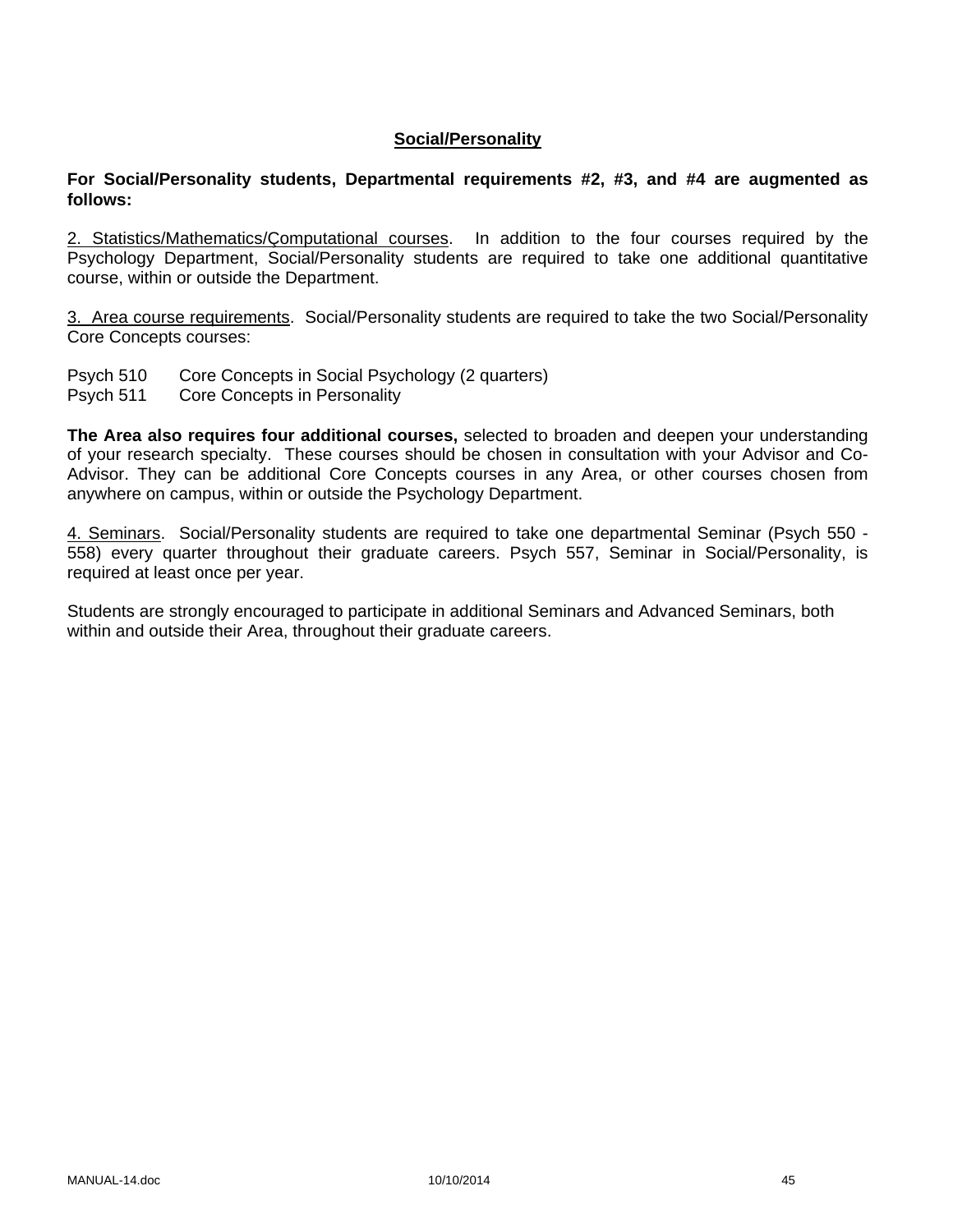### **C. III. OTHER SPECIALTY PROGRAMS**

In some cases, concentrations of work have been developed outside of the Department's Area structure. Two current specialty programs are listed below. Consult the advisor if you are interested in these programs.

### **Quantitative Minor (coordinated by Brian Flaherty)**

Obtaining the quantitative minor denotes that a graduate student has fulfilled statistical, mathematical, computational, and/or other research methods training beyond basic department and area requirements. The following steps are required to obtain the minor.

- 1. Complete PSYCH 524 and 525 (or equivalent), passing with at least a 3.5 GPA
- 2. Formulate a plan of study with advisor(s)
- 3. Obtain final approval of plan
- 4. Complete plan and final documentation

Specifics about the plan of study, course requirements, and optional paper follow.

### **Plan of study**

Before taking courses for the minor, formulate a plan of study. Your plan should be tailored to your research interests, as well as meet the requirements for the minor (see below). The plan should explain how your proposed coursework and any independent work advances your research interests.

Discuss this plan with your advisor and your area's quantitative point person. Once it is agreed upon by the student, advisor and area's quantitative point person, the plan must be submitted to a core quantitative faculty member for final approval. Upon final approval, the plan should be filed with the Department's Graduate Program Advisor (Lists of core quantitative and area quantitative point people are at the bottom.)

NOTE: Generally, the plan of study should be completed and approved prior to taking any courses toward the minor.

### **Course requirements**

Coursework for the quantitative minor is in addition to Psych 524 & 525 (and their associated labs, 522 & 523) or equivalent courses required of all students. In order to be admitted to the Quantitative minor, 524 and 525 must each be passed with a grade of 3.5 or higher.

Four additional quantitative courses (for a minimum of 12 credits) are required for the minor. To count toward the minor, a course must be rigorous and include assessment of student learning. The student must attain a basic level of competence in the technique(s) presented. Merely knowing how to run software for the method is not enough. For this reason, CR/NC courses, labs, software classes, and workshops typically will not count toward the minor.

Most graduate students will have no trouble choosing their additional coursework from among regularly offered courses, in Psychology, CSSS or elsewhere on campus. Other students may wish or need to go farther afield. The quantitative faculty will endeavor to keep an up-to-date list of courses that count toward the minor on the web but students may petition inclusion of a specific course. Do this by providing a syllabus, any additional information necessary to assess if the course meets the rigor and student assessment criteria, and a brief rationale for the inclusion of the course. Petitions for course substitution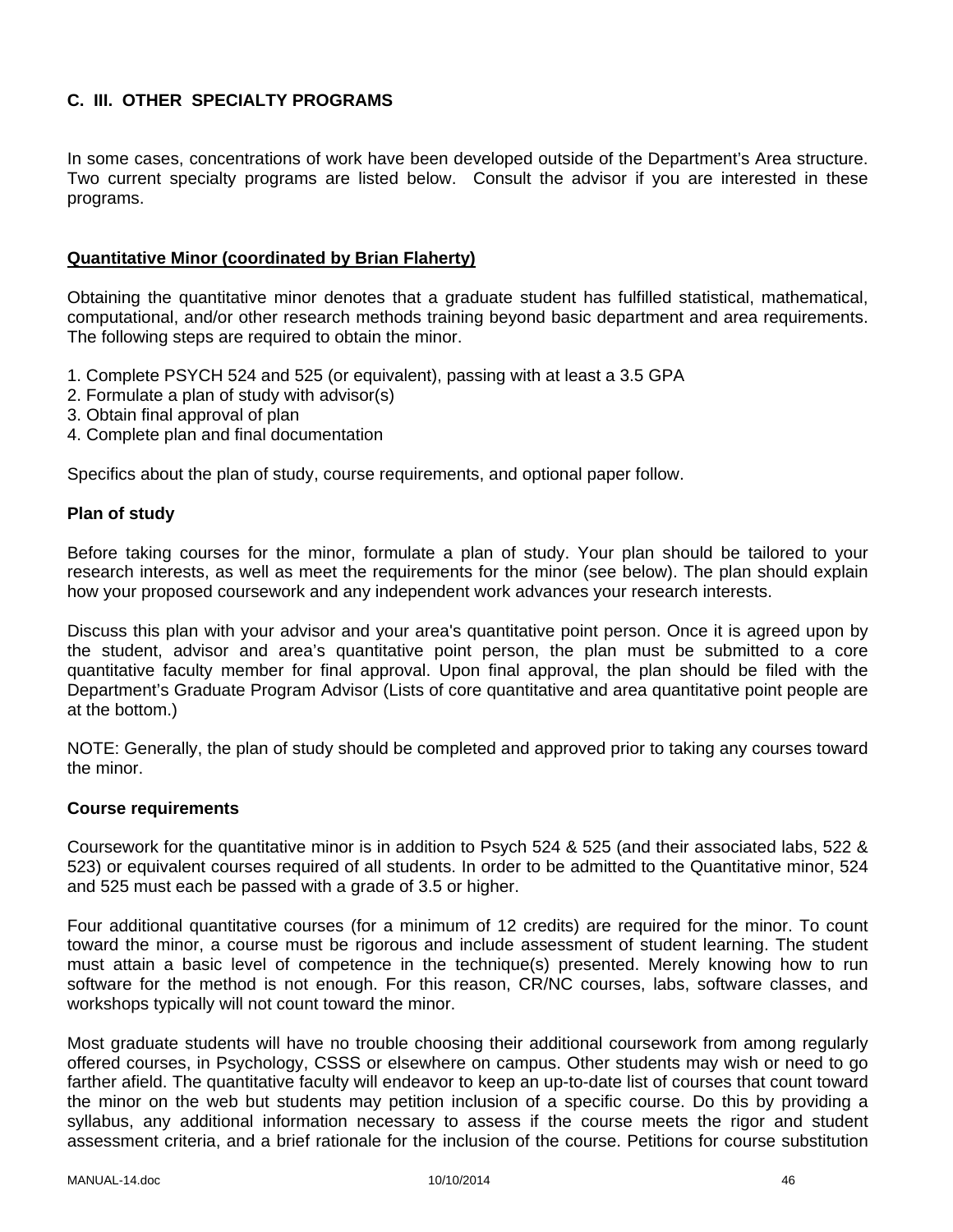should be submitted to the core quantitative faculty, who will determine whether the course is acceptable for inclusion in the minor.

All four additional quantitative classes must be passed with a minimum grade of 3.3.

### **Optional paper**

In place of one of the four additional courses, a student can choose to write a quantitative research paper or substantive research paper employing sophisticated quantitative techniques. Pedagogically, the goal of the paper is for the student to demonstrate competence in one or more quantitative methods they have learned. This paper will be read and evaluated by two quantitative faculty. Once approved, the paper should be submitted for a conference presentation and/or publication. When a student opts to write such a paper, the minimum number of additional course credits (over and above Psych 522, 523, 524, and 525) required for the minor is reduced to nine.

### **Final documentation**

Once completed, record your work for the minor on the "Documentation of Completion of the Quantitative Minor" form available from the Graduate Program Advisor and on the webpage describing the Quantitative minor (link below).

This information and the minor application can be found here: http://web.psych.washington.edu/psych.php#p=224

The current list of courses automatically applicable to the minor is here: http://web.psych.washington.edu/psych.php#p=505

"Documentation of Completion of the Quantitative Minor" form: http://web.psych.washington.edu/areas/quantminor/form.pdf

Core Quantitative faculty are: Boynton, Flaherty, King, Little, Miyamoto.

Area Quantitative point people: Animal Behavior – Jim Ha Adult Clinical – Lori Zoellner Behavioral Neuroscience – Jeansok Kim Child Clinical – Kevin King Cognitive/Perception – Geoff Boynton Developmental – Jessica Sommerville Social – Yuichi Shoda, Tony Greenwald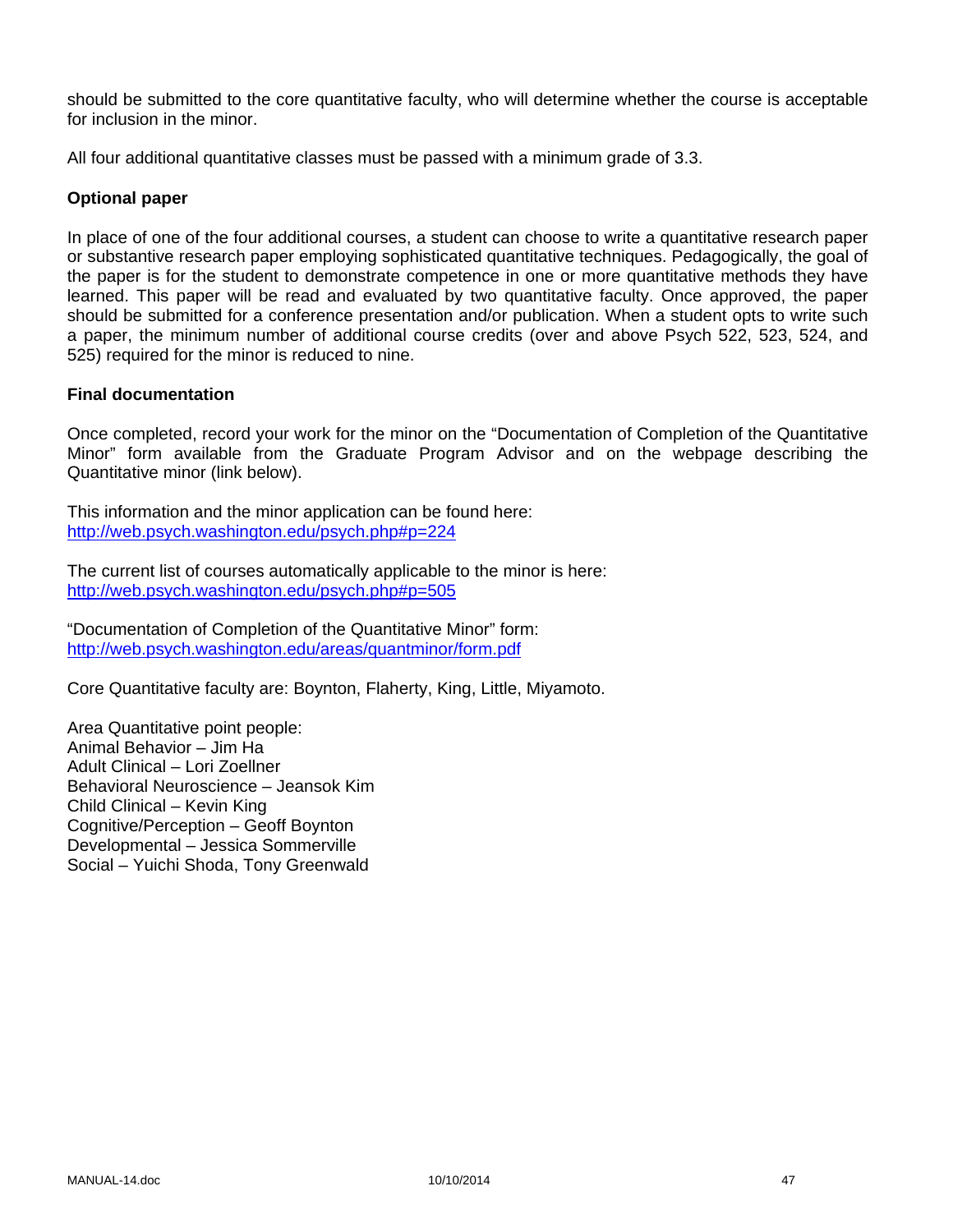### **Diversity Science Specialization**

The goal of this specialization is to provide graduate students throughout the Psychology Department with a vehicle through which they can augment their understanding of human behavior through coursework and training that articulates and assesses: (1) the differing perspectives of diverse groups and how these perspectives intersect; (2) the synergistic effects associated with increased recognition and embracing of diversity; (3) the consequences associated with resistance to embracing diversity; and (4) the ways in which psychological theories and services can be developed and applied in ways that usefully and positively impact diverse communities. We consider human diversity as referring to groups of people who experience themselves as differing on one or more of a variety of dimensions including race, culture, ethnicity, age, gender, sexual orientation, economic class, and disability status. Students who complete the requirements for this specialization are expected to 1) understand how the experiences of diverse populations have been or could be reflected in research relevant to their major area of study and 2) have sufficient understanding of the relationship between diversity and psychological issues that they can readily utilize such information in teaching courses in one or more areas of psychology.

### Requirements

- 1. Successful completion of at least three courses which focus on the relationship between diverse populations and some aspect(s) of psychology.
	- a. At least two of these courses must be offered through the Psychology Department at the 400 or 500 level. Department courses which meet the diversity specialization requirements will be labeled as such by the faculty offering the courses on a quarter by quarter basis.
	- b. One of the required courses may be taken outside the Psychology Department. This course can be selected from a pre-approved list of diversity related courses or the student may seek the approval of a Diversity Science faculty member to use an unlisted course to fulfill this requirement.
	- c. All students working towards the Diversity Science Specialization must enroll in the Diversity Science Brownbag (Psych 557) offered in Winter quarter at least once.
- 2. After the completion of required coursework, the student will prepare a capstone paper or presentation demonstrating their expertise and understanding of diversity issues in psychology. This paper may take one of 3 forms:
	- a. a critical review of research on diverse populations in their area of scholarly interest OR
	- b. a research proposal for or empirical paper reporting original studies assessing the relationship between diverse populations and a psychological phenomenon or issue relevant to the students scholarly interests OR
	- c. a prospectus for a course related to diversity science that the student might teach during their career.

The paper will be reviewed and approved by 2 members of the diversity specialization faculty. Each course must have a passing grade. Record your progress with the "Documentation of Completion of the Diversity Science Specialization" handout available from the Diversity Science Specialization website (below).

Details on the Specialization and the application can be found here:

http://web.psych.washington.edu/psych.php#p=444

Graduate students interested in pursuing the diversity science specialization should let the Graduate Program Advisor and the Diversity Science area (psychdsc@u.washington.edu) know.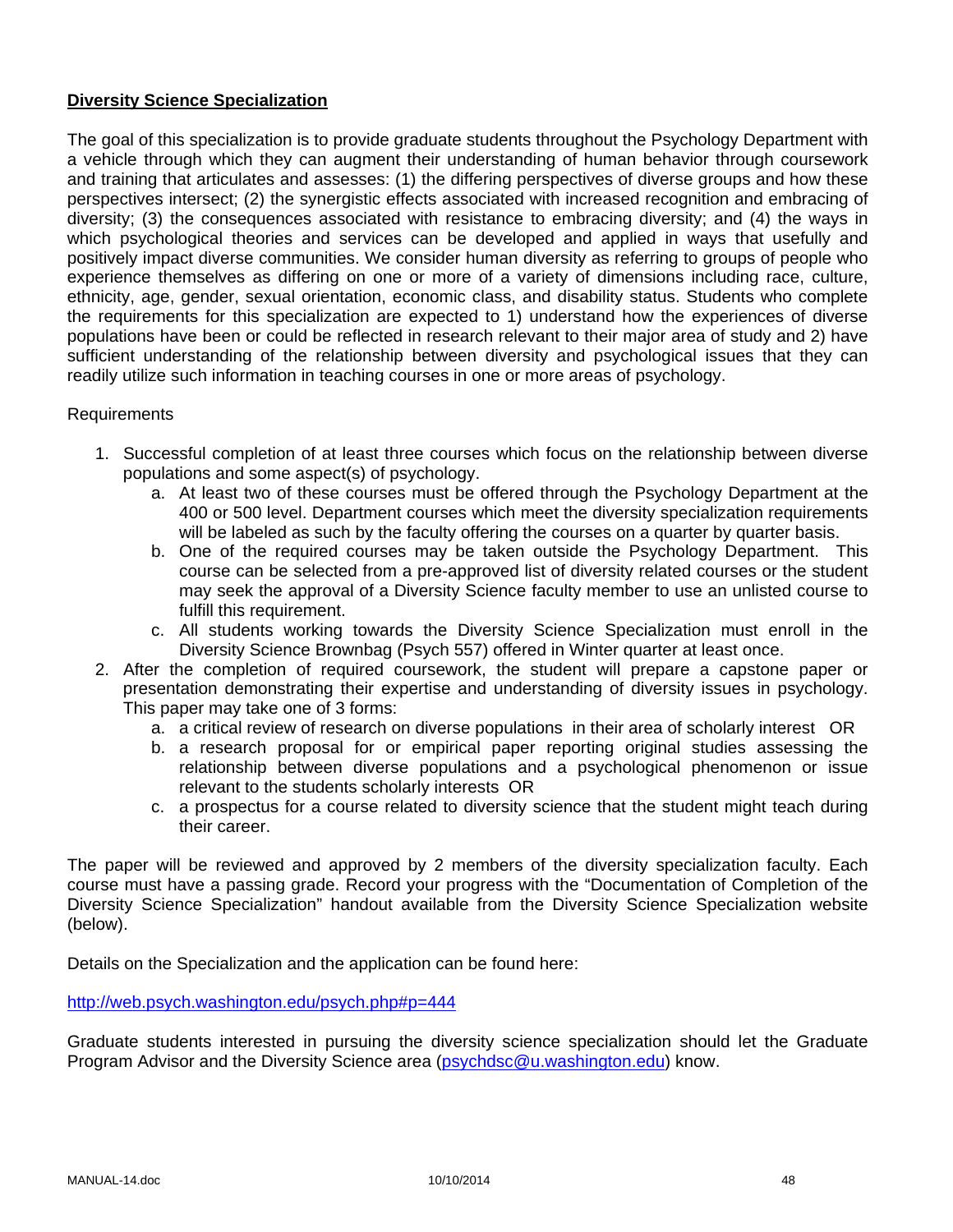### **D. POLICIES AND PROCEDURES**

# **D. I. WHOM TO SEE FOR WHAT YOU NEED**

During your graduate career you will occasionally have the need to draw upon the services and facilities offered by the Psychology Department. The faculty and other graduate students usually help you discover the ins and outs of locating these potential services. The following list of the staff and their responsibilities is included to give you an idea of whom to talk to as your needs as a graduate student change and develop.

### **Sheri J.Y. Mizumori**, Chair (G-121, 5-9660)

e-mail: mizumori@uw.edu

- ◆ For problems not solvable, or solved by anyone else.
- Schedule an appointment through Beth Rutherford (G-121, 5-8035, bethr@uw.edu)

### **Joanne Edwards**, Assistant to the Chair (G-121, 5-8035)

e-mail: joannee@uw.edu

(if Joanne is on vacation, see Michele Jacobs)

- Schedules appointments for the Chair (Sheri Mizumori)
- Consults on University and Departmental policies regarding faculty
- Coordinates faculty searches
- Handles all aspects of new faculty/post doc/clinical/visiting faculty appointments, from advertising, visa requests (if necessary), compilation of required documents, to processing the payroll actions
- Coordinates faculty reappointment, promotion and tenure reviews
- Coordinates faculty merit reviews
- Coordinates faculty professional and family leaves
- Receives and distributes Human Subjects Applications to the appropriate departmental committee
- Bearer of a wealth of information on all aspects of the department

**Nancy Kenney**, Associate Chair & Director of Graduate Training, Graduate Program Coordinator (GPC) (G-306, 3-2563) Please see page 7.

e-mail: nkenney@uw.edu

**Jeanny Mai**, Graduate Program Advisor, GPA (G-127, 3-9329) Please see page 8.

e-mail: jeanny@uw.edu

(if Jeanny is on vacation, see Michele Jacobs or Nancy Kenney)

### **Michele Jacobs**, Administrator (G-119, 5-2027)

e-mail: mjacobs@uw.edu

 (If Michele is on vacation, see Susan Carpenter-Brandt for admin assistance and William Kaplan for facilities assistance)

- Liaison with Human Resources Office
- Coordinates new permanent staff hires/reclassifications/layoff
- Handles staff personnel issues/policy questions
- Supervises payroll functions, academic support staff, and computer support staff
- Assists faculty with cost share questions regarding faculty effort
- Approves grant proposals/RRF applications/TRANSPASU forms
- Faculty Effort coordinator—Cost share and effort report access
- Manages remodel projects for Guthrie Hall, Guthrie Annexes and other Psychology space
- Schedules major maintenance or repairs needed in Guthrie Hall, Guthrie Annexes and other Psychology space
- Security problems in Guthrie Hall, Guthrie Annexes and other Psychology space
- Oversees space allocations (academic, research, and operations) in Psychology assigned space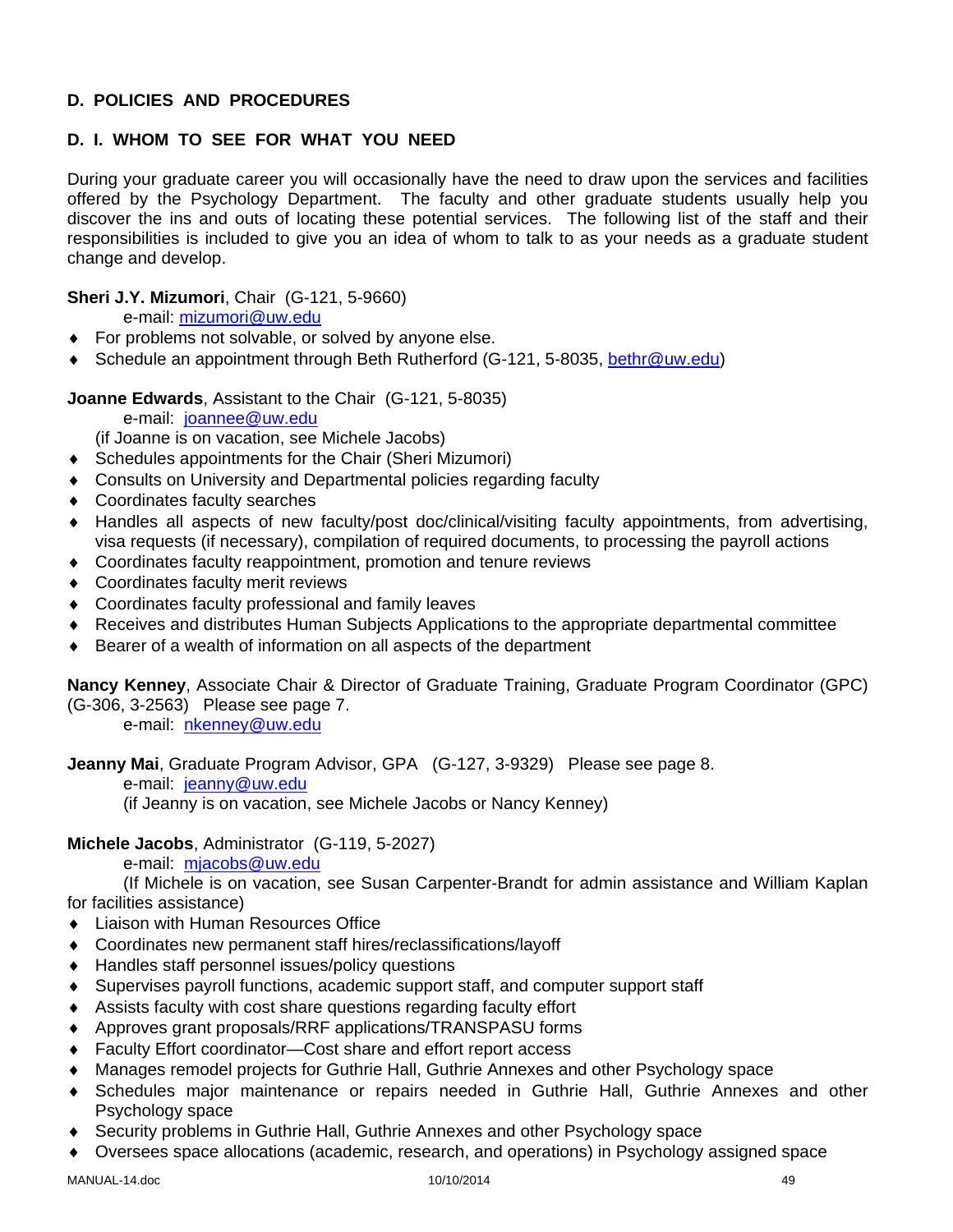- Authorizes access to UW Administrative Systems and systems requiring Astra authorization (Payroll, Financial Desktop, eProcurement, Equipment Insurance)
- Handles requests for phone install and repair
- Questions regarding Records Retention schedules (document retention/archiving)

**Susan Carpenter-Brandt**, Associate Administrator (G-129, 3-8879)

- e-mail: sbrandt2@uw.edu
- (If Susan is on vacation, see Michele Jacobs)
- Advises faculty/staff on current UW and State administrative and fiscal policies and procedures
- Fiscal oversight of department, state and RCR budgets. Provides projections for departmental budget and expenditures on state and RCR budgets.
- ◆ Prepares and maintains faculty release/recapture plan, TA budget
- Handles policy questions for majority of externally and UW funded research grants and contracts
- ◆ Monitors psygrant@uw.edu email account
- ◆ Processes requests for SecureID
- Authorizes access to UW Administrative Systems and systems requiring Astra authorization (Payroll, Financial Desktop, eProcurement, Equipment Insurance)
- Processes travel requests for faculty from department funding sources
- Supervises non-payroll, department fiscal staff and student assistant for grant prep
- ◆ Reviews and authorizes CTA expenditures
- Authorizes SAGE and eRA Commons access for faculty and grant proposal preparers
- Assistant to the Administrator: handles immediate administrative problems in her absence

**Yuri Clancy**, Grants Administrator, Budget Fiscal Analyst Lead (G-137, 3-6121), e-mail: clancy@uw.edu, psygrant@uw.edu

(if on vacation, see Susan Carpenter-Brandt)

- Checks budgets/formatting/submission requirements on all outgoing new and competing proposals, maintains files on proposals submitted
- Helps develop detail budgets for PIs and new investigators for grant submissions
- Maintains information for preparation of grant proposals re: fringe benefits, indirect costs, proposal application materials
- Assists grad students on NRSA/external fellowship funding requests
- Coordinates receipt of grants, advance budget requests, no-cost extentions, closeouts
- Works with OSP, GCA and external sponsors to facilitate post award grant management
- Administers outgoing subcontracts on Psychology grants
- Issues personal services contracts and large purchase orders (equipment)
- General compliance questions or problems related to grants/external funding
- Answers questions about allowability of purchases on grant budgets
- Monitors externally funded budgets for compliance, allowability, and discrepancies; assists PI with projecting expenditures to prevent deficit spending
- Oversees budget reconciliation and corrections to fiscal transactions on externally funded grants
- Prepares monthly budget reports for all budgets and projects. Loads monthly expenditure data from FIN (or EDW) and OPUS and makes sure the load is accurate. Creates PDF files of budget reports used for printing and distribution to PIs.
- Distributes monthly budget reports with assistance from fiscal assistant
- Assists faculty with annual grant progress reports—NIH/eSNAP
- Checks budgets/formatting/submission requirements on all outgoing non-competing and foundation proposals, maintains files on proposals submitted
- ◆ Monitors psygrant@uw.edu email account
- Answers questions about how labs should use their petty cash accounts, performs annual revolving fund verifications
- Provides quarterly Grad Operating Fee instructions to Grad Program Advisor for NRSA students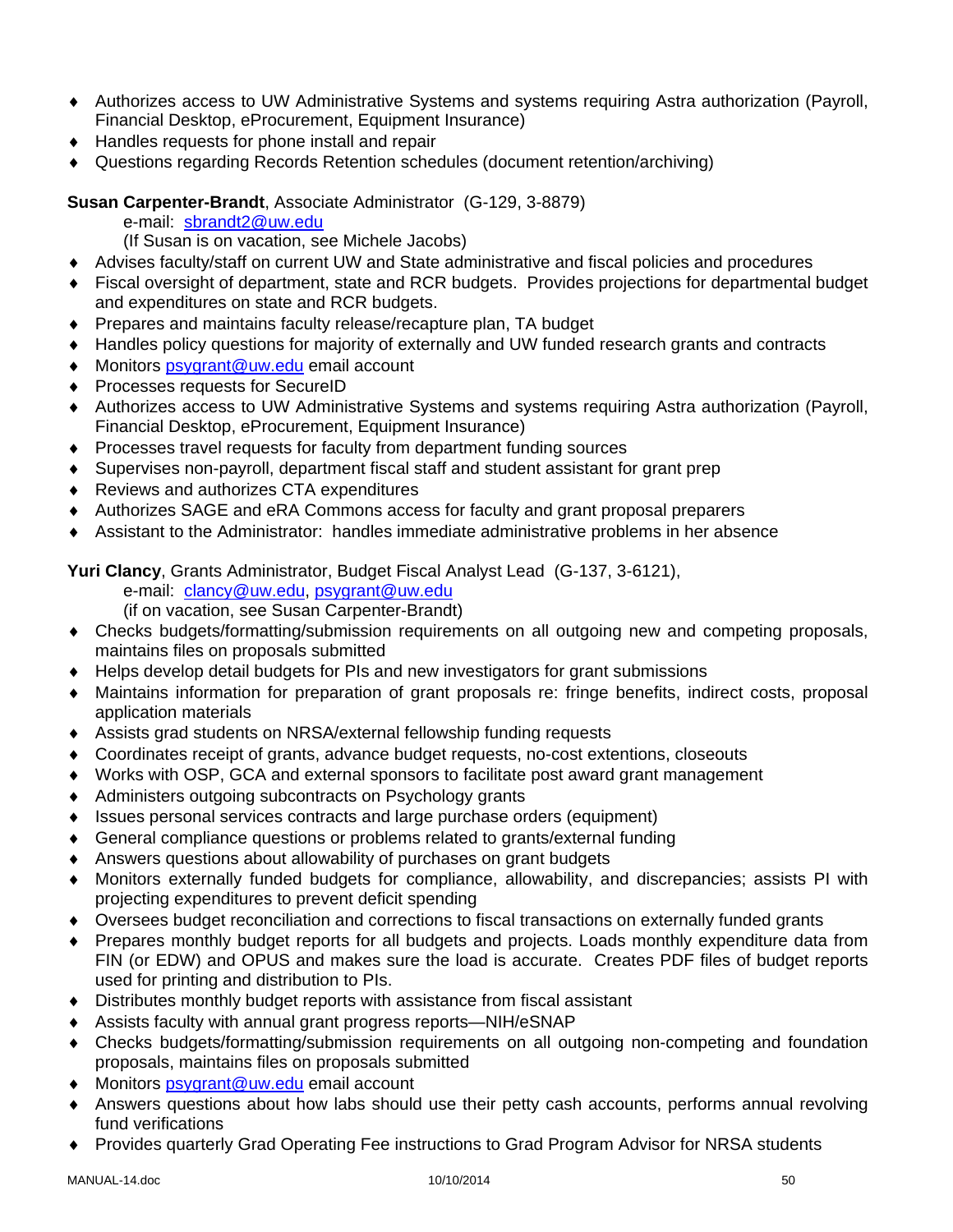- ◆ Monitors psyfin@uw.edu email account
- Assists with requests for UW Procard accounts from labs
- Issues UWATS codes for long distance calling for non-departmental budgets. Delete UWATS codes for expired budgets.
- Back up for purchase order requests/procard purchases for labs
- ◆ Backup reviewer for procard transactions

### **Margaret Cheng**, Fiscal Specialist (G-130, 6-5275)

e-mail: marcheng@uw.edu

(if Margaret is on vacation, see Yuri Clancy)

- Monitors/reconciles internally funded (RRF, ADAI, Bridge funds) budgets, Fellowship Awards, Endowment accounts and departmental gift accounts
- Monitors/reconciles Bolles Fellowship award expenses
- ◆ Reconciles externally funded budgets
- ◆ Reconciles state and RCR project code reporting
- Travel reservations for guests, grad students and faculty who don't have a Travel Visa Card, reconciles department CTA account
- MyGrad coordinator for grad travel requests
- ◆ Prepares travel reimbursement paperwork
- ◆ Questions on travel covered by grants
- Questions concerning purchasing supplies/equipment for grant use
- Handles purchase order requests/procard purchases for grants, internal, fellowship, gift and state funds
- Reconciles Procard accounts for all department Procard holders
- Orders supplies for department and office supply orders for research labs
- Maintains detailed budget files on expenditures
- Petty Cash Custodian: handles Petty Cash reimbursements: advises whether purchases may be reimbursed under Petty Cash.
- Oversees cash deposits and coordination with Bank Reconciliation

**TBA**, Payroll Coordinator (G-126, 3-3366)

e-mail: psypay@uw.edu

(if the Payroll Coordinator is on vacation, see Michele Jacobs)

- Processes payroll appointments and payroll changes for new and existing employees and maintains a complete files of departmental employment and service records
- Provides orientation to new employees regarding departmental processes and policies, benefits, and union membership
- Processes corrections to payroll errors (OSETs), overpayments, retroactive payments
- Enters and coordinates temporary hourly hires in UW Hires system
- Sets up and authorizes access to Leave and Time Reporting (LTR) system (hourly timesheets, monthly work and leave reporting) for employees, supervisors and approvers
- Answers LTR timesheet and leave questions for all employees
- Enters work/leave/overtime data for Classified and Professional staff in the Online Work and Leave record System (OWLS)
- Distributes and monitors return of Grant and Contract Certification Reports (GCCRs)
- Answers questions concerning payroll checks
- Supervises distribution of emergency payroll checks and W-2s
- ◆ Supervises hourly assistant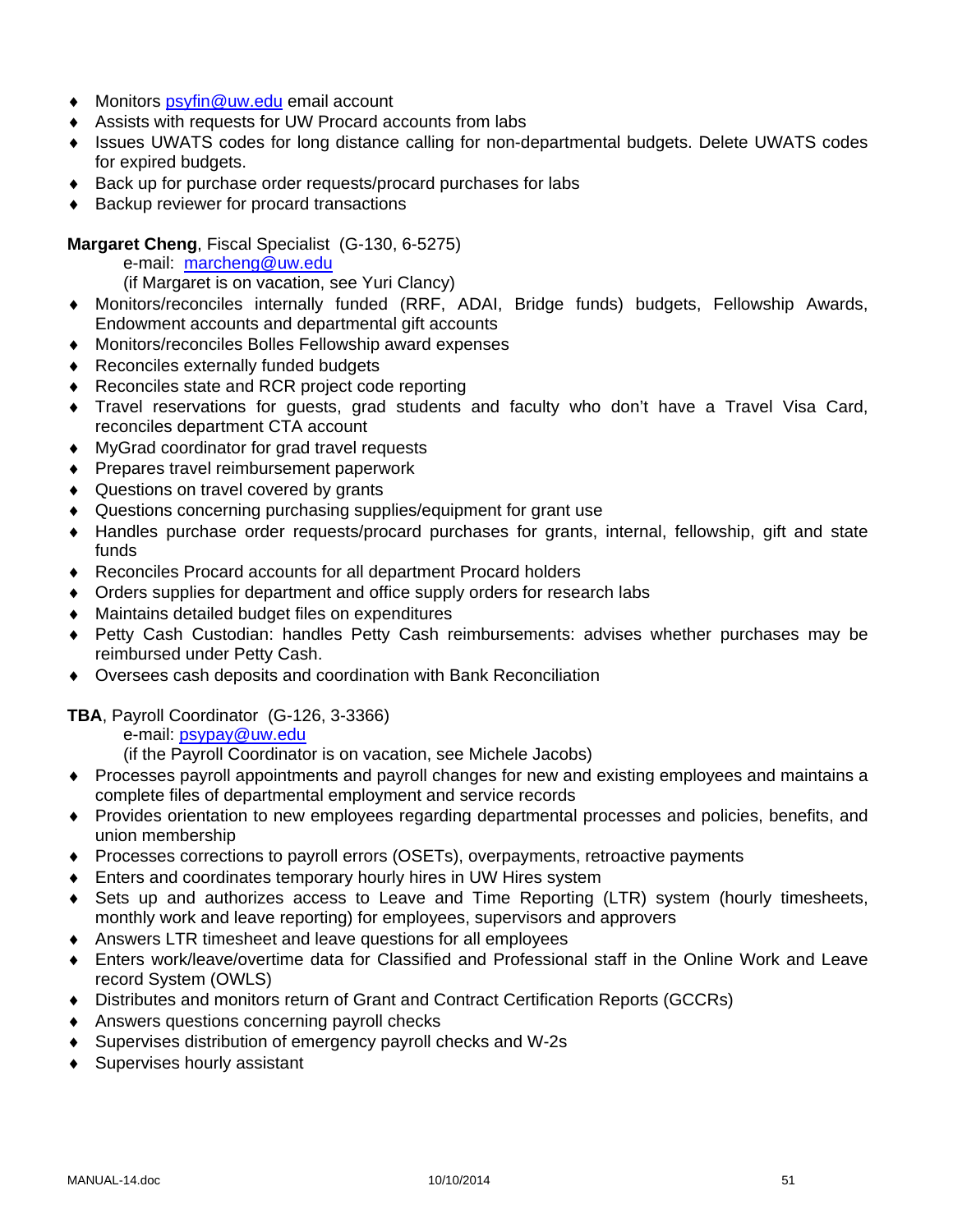### **William Kaplan** (G-119B, main office, 3-2640)

e-mail: wkaplan@uw.edu

(if William is on vacation, see Michele Jacobs)

- Keys and access codes to rooms/secure areas in Guthrie and Annexes
- Schedules major maintenance or repairs needed in Guthrie Hall, Guthrie Annexes and other Psychology space
- Security problems in Guthrie Hall, Guthrie Annexes and other Psychology space
- Issues Building Use Permits for after hours use of buildings (for grads, hourly and volunteers)
- Copy System Administrator: issues copy accounts and updates copy user numbers for access to departmental copy machines
- Equipment check out (laptops, cameras, projectors, etc)
- Mailboxes and questions concerning mail delivery to Guthrie
- Exam and other class material processing for TAs and lecturers
- ◆ Office machine servicing (Xerox, Fax)
- $\bullet$  Problems with the copy machines
- Coordinates shredding services for confidential documents per retention schedules
- Overnight express mail service questions
- Course entry codes for independent study (496,498,499,596,598,599,600,700,800)
- ◆ Issues Parking Validation Coupons for department guests
- ◆ Issues UWATS codes for departmental budgets
- Maintains bulletin boards in Guthrie lobby and in hallway outside Guthrie 121

### **Jill Williams**, Advancement & Outreach Coordinator (G-138, 6-5274)

e-mail: jedinger@uw.edu

(If Jill is on vacation, see Michele Jacobs)

- Oversees alumni and donor relations, gift stewardship, annual giving campaign and department fundraising activities
- Liaison between department and UW/College advancement staff
- Point of contact for all development related business. Coordinate monetary and in-kind donations to the department. (Not grants.)
- Prepares informational materials to support gift requests and outreach events
- Psychology Colloquium Series lectures: scheduling, publicity. Talk to her if you want to bring a speaker to campus.
- Coordinates annual Edwards Lecture Series
- Advice or help with publicity, catering, room reservations, transportation, etc.

### **Jolyn Mason**, Fiscal Specialist, Advancement & Outreach (G-132, 6-4574)

e-mail: jolynm@uw.edu

(If Jolyn is on vacation, see Jill Williams)

- Processes honorarium payments and travel expenses for guest speakers/lecturers
- Confirms hotel, plane and ground transportation arrangements with Department's guest speakers and lecturers
- Secures rooms for speaker visits including lecturer room, seminar, and graduate student lunch
- Purchases food for graduate student lunches and refreshments for seminars/lectures
- Advice or help with catering, room reservations, transportation, etc.
- Receives/receipts monetary and in-kind donations to the department. (Not grants.)
- **Prepares thank you letters to donors on behalf of Chair**
- Prepares reservation request forms/rental estimates for CCFW facility use
- ◆ Prepares billings for CCFW facility usage.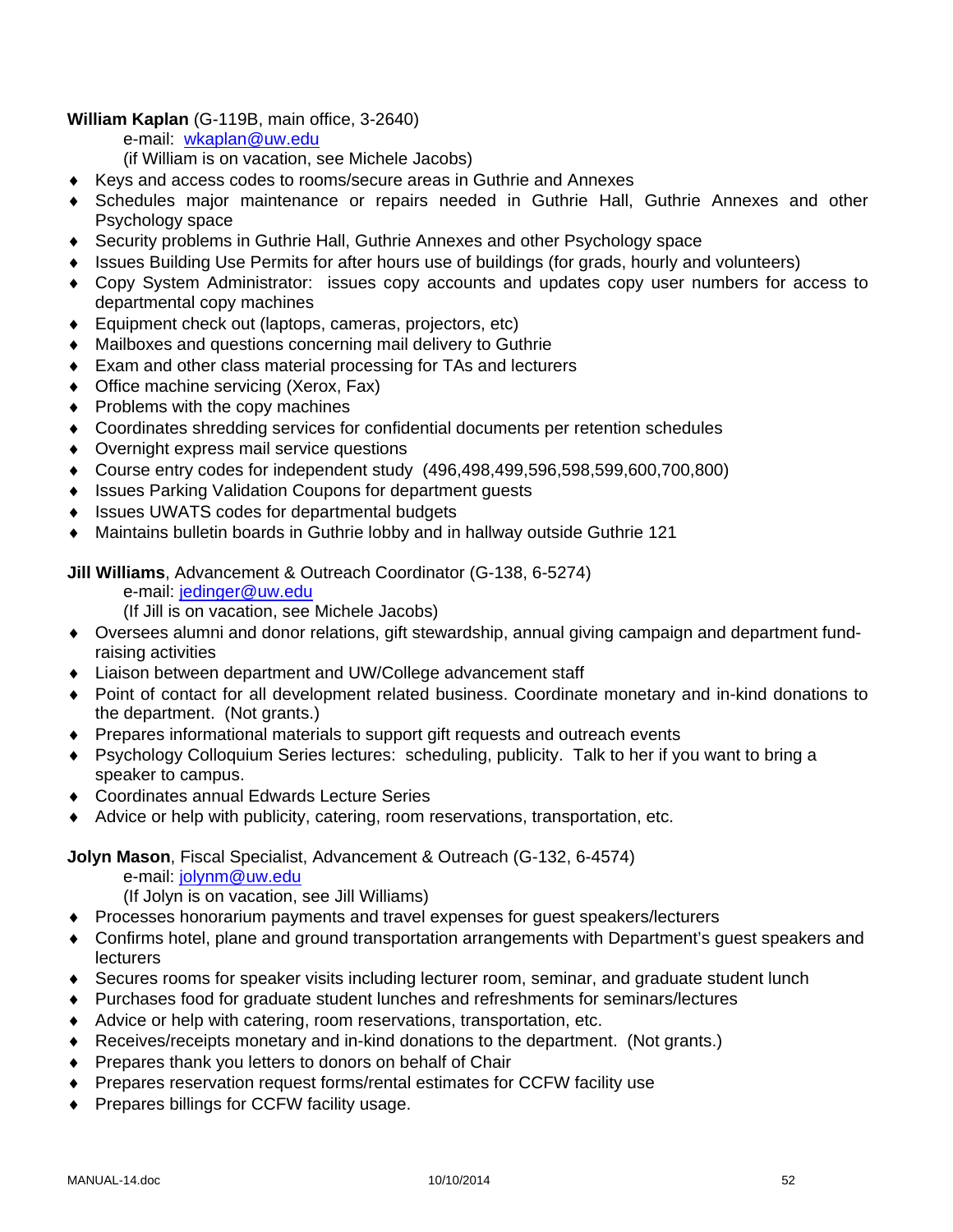### **Kim Arbios,** Course Scheduling Coordinator (G-122, 3-1469)

- e-mail: karbios@uw.edu
- (if Kim is on vacation, see Carrie Perrin)
- ◆ Time Schedule coordinator—UW and Department
- ◆ Reserves rooms for classes and review sessions
- ◆ Orders textbook desk copies
- Assists with change of grades or removal of incompletes
- ◆ Publishes office hours
- ◆ Edits course descriptions
- Distributes course entry codes to instructors
- Assists graduate instructors
- ◆ Prepares and submits new course and course change applications
- Edit and publish in-house e-newsletter. Send items to psynews@u.washington.edu

### **Undergraduate Advising Office** (G-119A, 3-2698)

- ◆ Carrie Perrin, Director, cyoung@uw.edu
- ◆ Vicky Hansen, Academic Advisor, hansenv@uw.edu
- ◆ Tracy Maschman Morrissey, Academic Advisor, tmasch@uw.edu

### **Advising Office staff work with undergraduate students in a variety of ways, including:**

- Academic planning for current and prospective psychology majors
- Assistance and referral for students experiencing academic and other challenges
- ◆ Graduate school and career planning
- Connecting students with resources to complement their academic programs (undergraduate research, community based fieldwork, study abroad, departmental honors program, peer tutoring and student leadership)

### **Technical Support Services Staff** (G-28, Basement, 3-8281)

**Doug Kalk,** Senior Computer Specialist (G-28, 3-8281)

e-mail: dougkalk@uw.edu

- ◆ Computer hardware and software support
- Computer/printer purchases
- ◆ Sets up new computers/printers
- Troubleshoots computer/printer problems
- ◆ Repairs computers/printers or sends out for repair
- Maintains department admin servers
- Maintains lab servers
- ◆ Hardware/software integration
- ◆ Software license/media purchases

### **Rich Ball,** Senior Computer Specialist (G-28, 3-8281)

e-mail: richb@uw.edu

- ◆ Computer hardware and software support
- ◆ Sets up new computers/printers
- Troubleshoots computer/printer problems
- Repairs computers/printers or sends out for repair
- ◆ Large package receiving and delivery (not express)
- Questions concerning A/V and other equipment owned by the department
- Coordinates surplus equipment and furniture storage and pickup
- Departmental equipment inventory management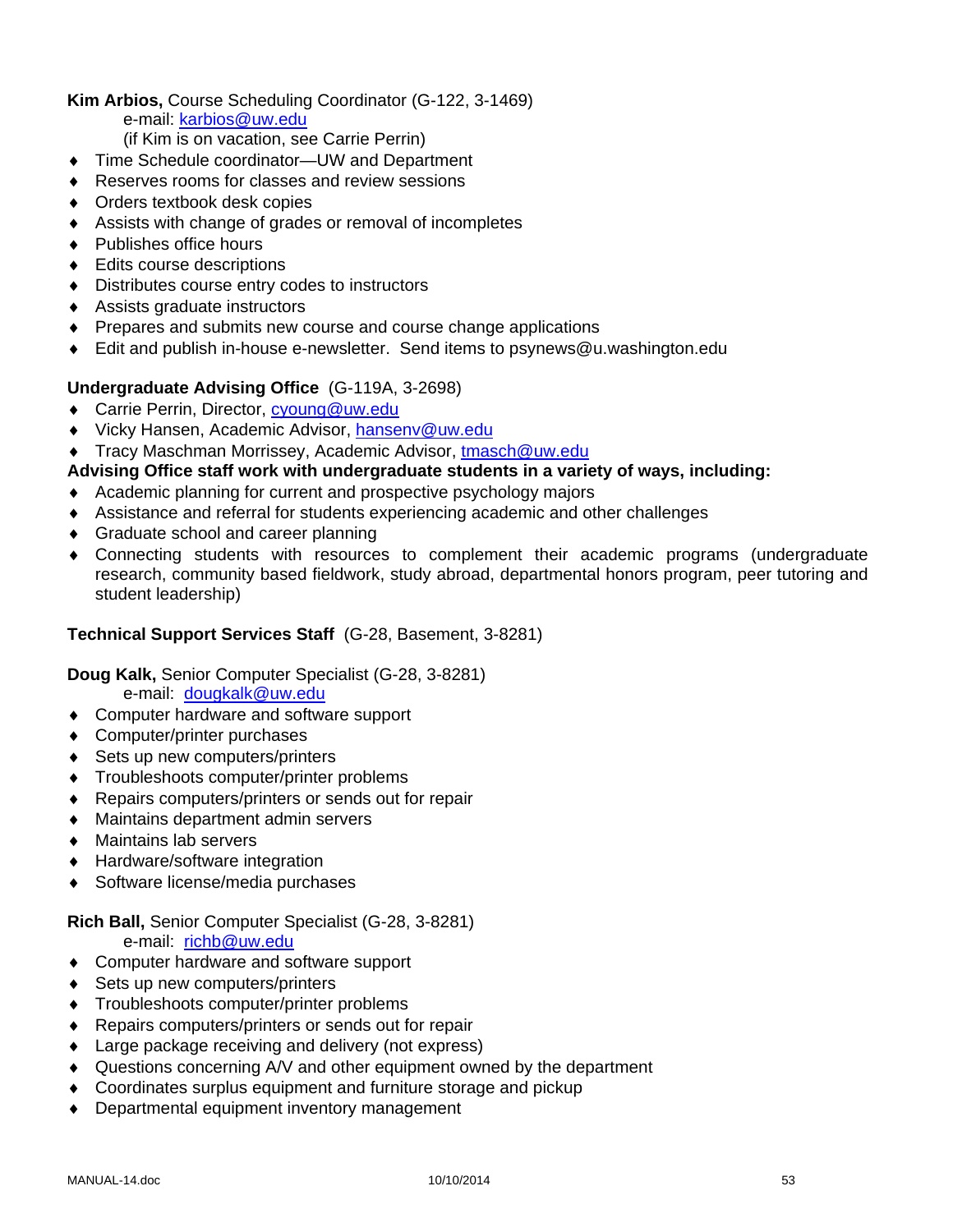### **Jon Hauser** IT Architect & Systems Manager (G-53, 5-2079)

e-mail: jhauser@uw.edu

- Manages department-wide IT system, including psych intranet, administrative functions and web services
- ◆ Develop and maintain clinic tracking system (EAS-C)
- Departmental/Clinical Database/Server Administrator
- Directs operations in the department's Media Lab (Rm 53), which supports teaching in the department
- Supports departmental laptops & other presentation equipment
- Provides instruction in presentation, multimedia, and web editing software
- System administrator and consultant for Neuro Lab (Rm 51), Human Performance Lab (Rm 55), and Presentation & Lecture Lab (Rm 57)
- Assists with first year presentations
- Departmental consultant for web-related issues
- Departmental Webmaster

### **Clinic Support**

**Amanda Patrick,** Clinic Manager (GA1-107, 3-6511)

 e-mail: apatrick@uw.edu (if Amanda is on vacation, see TBA)

- Oversees day-to-day operation and administration of the Clinic
- Assists the Clinic Director with policy development
- Implements and enforces Clinic policies (including HIPAA compliance)
- Consults with students, faculty and staff on clinic policy, and UW rules and regulations
- Hires, trains and supervises the front desk staff and the Clinic Program Coordinator
- Oversees the accounts receivable function in the Clinic, monitors the budget, and prepares financial reports
- Serves as financial manager for the specialty clinics within the Clinic
- Oversees quarterly client file audit
- ◆ Building Coordinator for Guthrie Annex 1

**TBA,** Clinic Program Coordinator (GA1-121, 3-6511)

e-mail: TBA

(if TBA is on vacation, see Amanda Patrick)

- Assists in the Clinic's day-to-day administrative operations
- ◆ Consults with students on Clinic policy and practices
- Handles administrative aspect of appointment, promotion, and reappointment of clinical supervisors
- Coordinates admission process for Child Clinical graduate program applicants
- Maintains outside practicum information and clinical supervisor information
- First-line of contact for problems with Clinic A/V equipment or new assessment system
- Prepares monthly insurance billing for specialty clinics
- Manages the inventory of client testing materials
- Coordinates reservations of Clinic conference room (GA1-120)
- Clinic purchasing

### **See Staff Support Services Organized by Function in Appendix IV, Page 78.**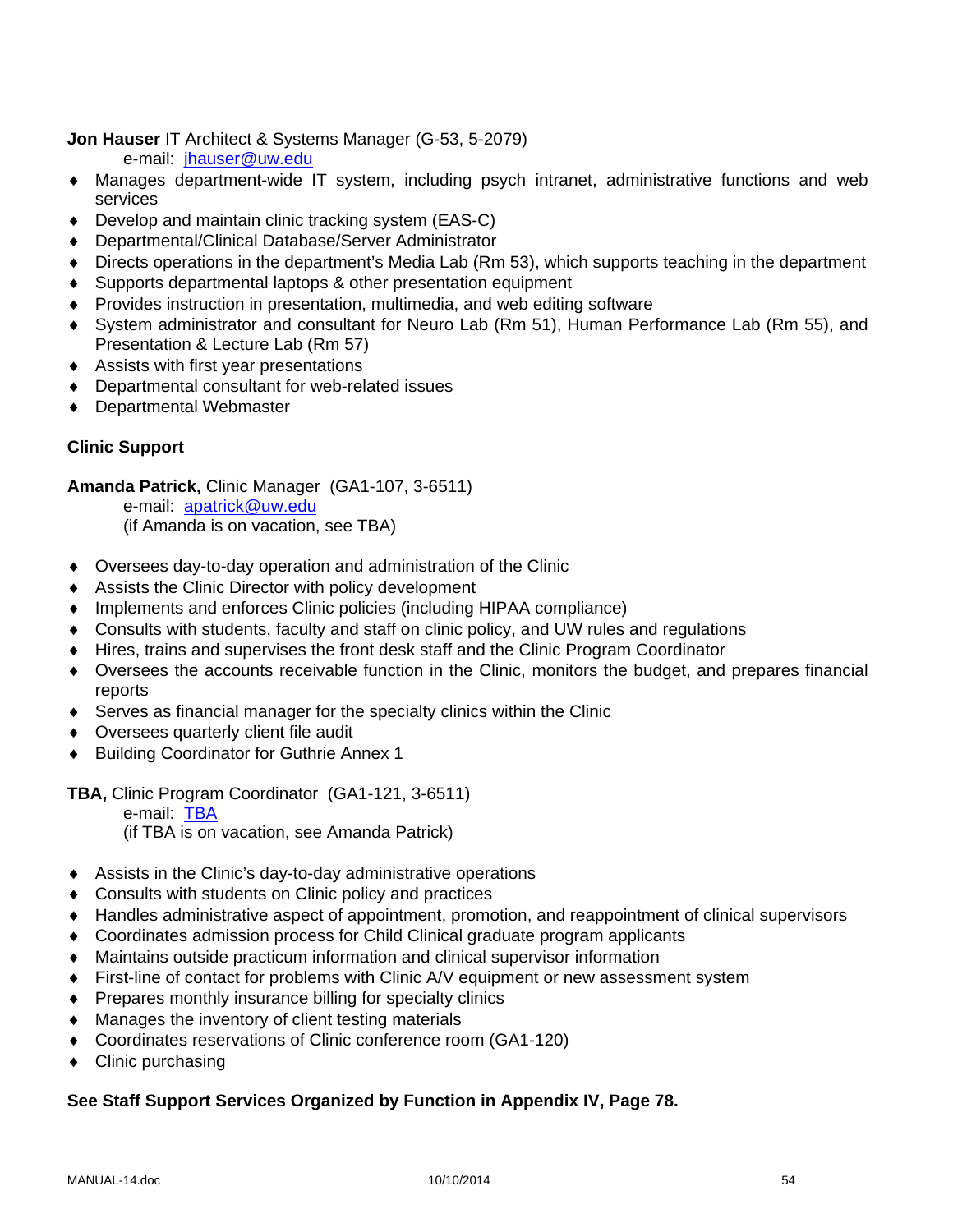**Ombudspersons:** Mike Beecher, Corey Fagan, Jane Simoni

**Graduate Training Committee:**

David Barash(ASp)/Renee Ha (W) (Animal Behavior) Ron Smith (Adult Clinical) Lynn Fainsilber Katz (Child Clinical) Susan Joslyn (Cognition & Perception) <br>
Kevin King (Quantitative) **Betty Repacholi (Developmental)**<br>
Sapna Cheryan (Social & Persona Jeanny Mai (Graduate Program Advisor)

Nancy Kenney (Chair)<br>David Barash(ASp)/Renee Ha (W) (Animal Behavior) Jaime Olavarria (Behavioral Neuroscience) Sapna Cheryan (Social & Personality)

Kelsey McCune & Vasundhara Sridharan (Student Representatives)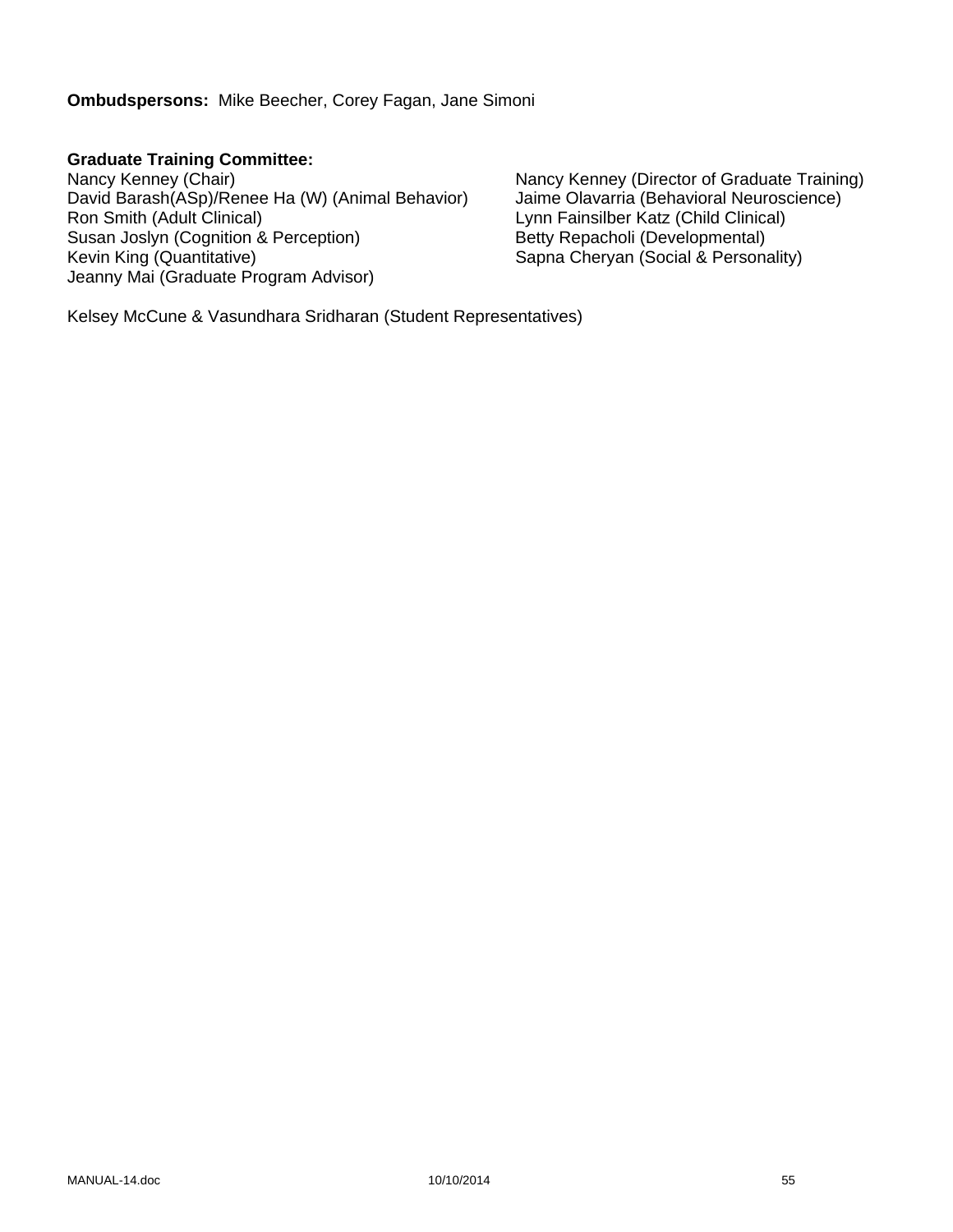### **D. II. DIVERSITY STEERING COMMITTEE**

### **Diversity Steering Committee**

This faculty and graduate-student group oversees and coordinates the various departmental initiatives and interests related to diversity, including those outlined below. For 2014-2015, the graduate student cochairs are Teri Kirby and Joyce Yang. Yuichi Shoda is the faculty chair. Contact: psychdsc@uw.edu

Who we are: Diversity Science Faculty, graduate and undergraduate students interested in addressing issues regarding diversity in the department.

What we do: The Diversity Steering Committee is an umbrella organization that oversees events and diversity-related initiatives within the psychology department.

Our goals:

- 1) to support diverse members of the community
- 2) to address the interest and concerns of students to the psychology department on issues of enrollment, student retention, and curriculum with respect to ensuring a rich, productive and diverse educational experience
- 3) to support and encourage research on issues of diversity
- 4) to encourage the development of diversity-related curriculum at both the undergrad and graduate level
- 5) to oversee the Diversity Science Specialization among graduate students.

Recent Diversity Steering Committee Initiatives:

- Diversity Science Specialization
- Teaching Curriculum Resources
	- o Diversity RA
	- o Diversity Learning goals
	- o Diversity Training for Faculty
- Psych 250 TA (Racism and Minority Groups) duties/support
- High School Visits (Essence of Success)
- Inclusion of Diversity section in the UW Psychology Senior Exit survey

Graduate Student Committee Members 2014-2015:

| Area     | <b>Email</b>    |
|----------|-----------------|
| Social   | laurab33@uw.edu |
| Clinical | cdbrill@uw.edu  |
| Social   | kchang3@uw.edu  |
| Social   | easona@uw.edu   |
| Clinical | sre26@uw.edu    |
| Social   | teriak@uw.edu   |
| Clinical | ecneils@uw.edu  |
| Clinical | kclpang@uw.edu  |
| Clinical | adubp@uw.edu    |
| Social   | vsri@uw.edu     |
| Clinical | jpyang@uw.edu   |
| Social   | zieglers@uw.edu |
|          |                 |

Interested in becoming a member? Committee meets twice a quarter. Committee sign-ups happen at the end of the year (you will receive a flier in your mailbox).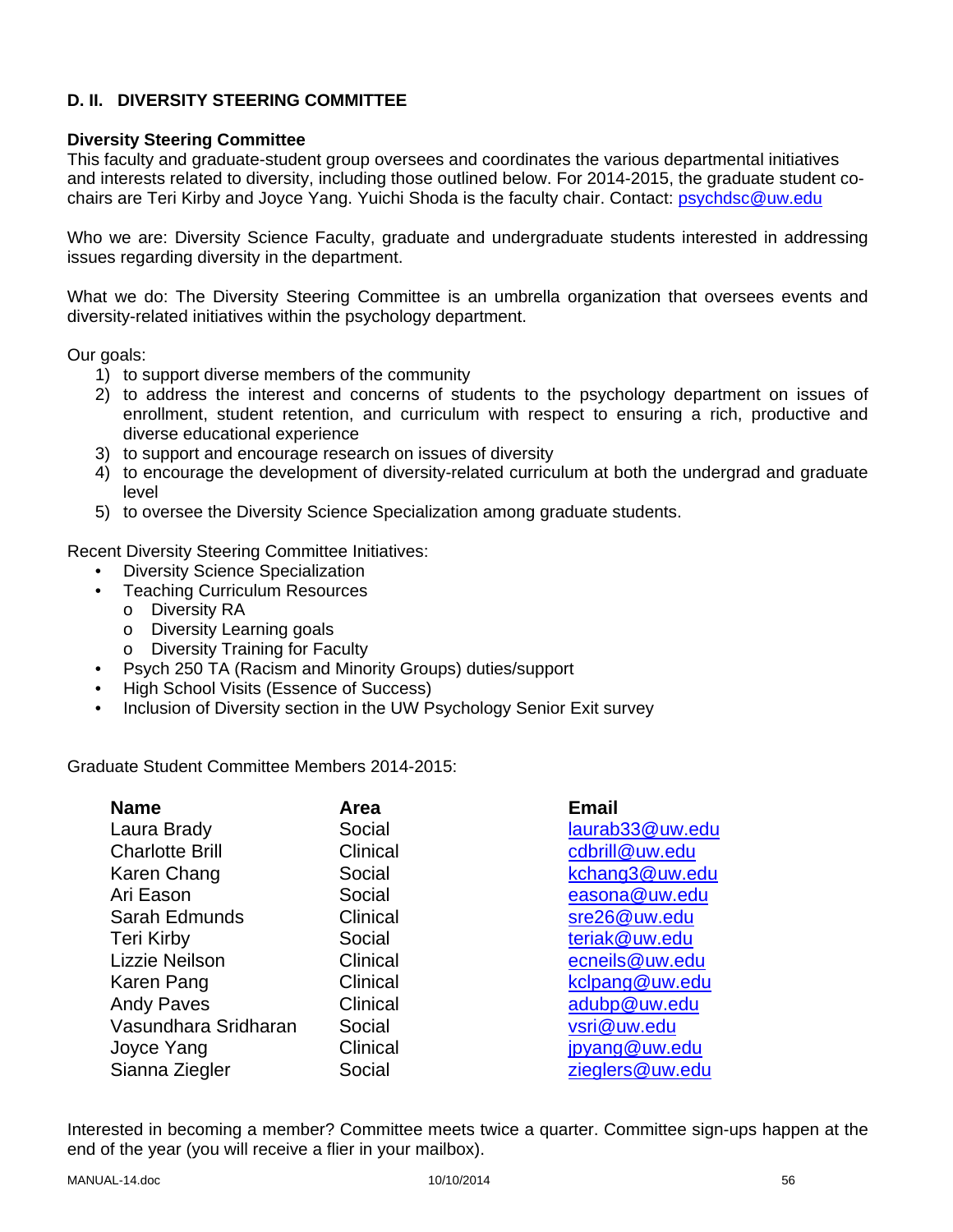If you are interested in talking about diversity-related issues involving the Psychology Department, you may contact: Contact: psychdsc@uw.edu

Join their listserv at: https://mailman1.uw.edu/mailman/listinfo/psychdiversity

#### **Minority Student Representation**

We currently have 30 graduate students from diverse ethnic backgrounds representing 30% of the graduate student population in the Department. Minority students are found in almost all major areas of the department, although they are most numerous in clinical, child clinical, social, and cognitive psychology.

#### **Minority Faculty Representation**

Ana Mari Cauce, Ph.D. John Miyamoto, Ph.D Sapna Cheryan, Ph.D. Sheri Mizumori, Ph.D. William H. George, Ph.D.<br>
Jeansok Kim. Ph.D.<br>
Joseph Sisneros. Ph

Jaime Diaz, Ph.D. Jaime F. Olavarria, M.D., Ph.D. Joseph Sisneros, Ph.D.

### **D. III. CHANGING AREAS**

Occasionally, after some time in our graduate program, a student decides that he or she wishes to transfer to another Area or program within the Department of Psychology. Transfers into the Clinical Area are discouraged and virtually impossible. In any case, such a transfer requires an application process and is subject to the following conditions:

- 1. The student finds a new faculty advisor within the Area or program to which he or she wishes to transfer. This faculty member must be willing to serve as the student's advisor and to supervise the student's research in the new Area or program.
- 2. If the student requesting the transfer was admitted to the department with a promise of financial support and is within the first four years of graduate training, *the Area to which the student is transferring* assumes responsibility for providing TA or RA support through the remainder of the student's first four years in the Department. However, it is assumed that the transfer is in the student's best interest, and the Department as a whole can be asked to assist in solving a support problem if it arises.
- 3. The faculty of the Area or program into which the student wishes to transfer approve the transfer. Requests for such transfers will be considered by the faculty of an Area or program. Financial support for the transferring student becomes part of the admissions plan for the Area.

 A student who wishes to make such a transfer should begin conversations with the Graduate Program Coordinator (Nancy Kenney) as early as possible.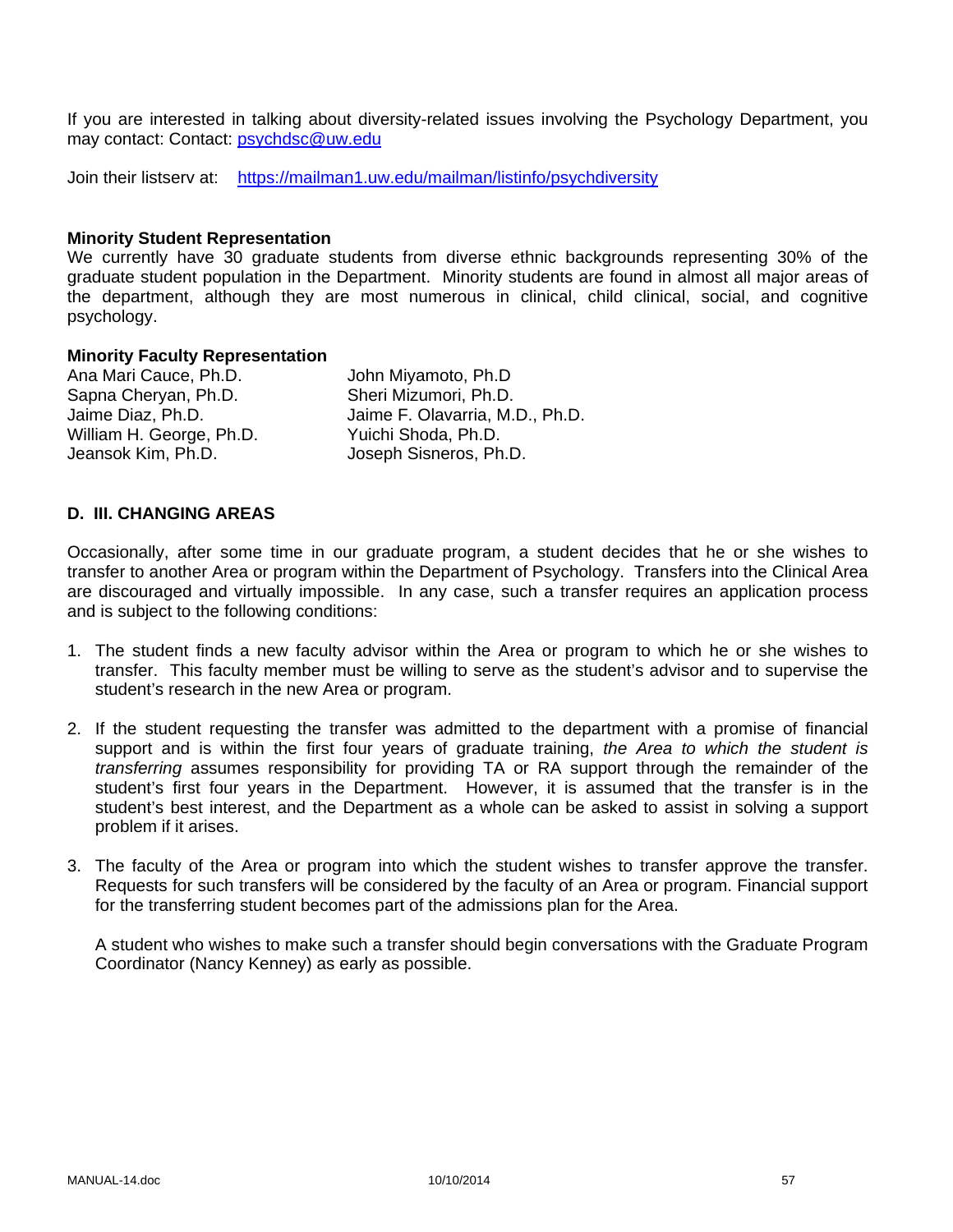### **D. IV. ON-LEAVE STATUS**

**Each quarter (except summer) you must either register for classes or petition for on-leave status.** The on-leave petition is found on the website below ("Graduate School On-Leave Information"). Provide your letter (see section below "Psychology Department On-Leave Policy") to Jeanny as part of the departmental procedures for going on-leave. Then, you can submit your on-leave request online and pay a \$25 per quarter fee. The on-leave request window is only good for one quarter a time. Please submit no later than by the 5th calendar day of the quarter in which you begin your leave period. If you have already registered for that quarter, you must officially drop all classes *before* the first day of school in order to receive the on-leave status. See http://www.washington.edu/students/reg/calendar.html for more details or call 206-543-4000.

International students, please check with your ISS advisor for advice on going on-leave: http://iss.washington.edu/procedures/drop-and-withdrawl

### *Graduate School On-Leave Information*

http://www.grad.washington.edu/policies/general/leave.shtml

### *Psychology Department On-Leave Policy*

- 1 year of leave (4 quarters) will be granted automatically, provided the student is in good standing, the student's primary and secondary advisors and the Director of Graduate Training agrees, and subject to departmental and university restrictions. A letter signed by the student and both primary and secondary supervisors stating the reason for leave and the expected date of return should be given to the GTC representative before the beginning of leave. If the student is not in good standing, arrangements for leave must be made in the same way as for extensions of leave beyond 1 year.
- Extensions of leave beyond 1 year will require the following on an annual basis (this process should be initiated 10 weeks before the administrative deadline for the initiation of the desired leave extension (the beginning of the final quarter of the current leave).
	- o A meeting with the student's primary and secondary advisors and the current area GTC representative.
- Requests for on-leave extension must be made by the student in a letter written to the area GTC Representative, explaining why an extension to the 1 year limit should be granted and including a proposed date of return.
	- o Valid reasons for extended leave would include such factors as temporary medical, personal, financial or family commitments/difficulties that impede performance of typical graduate training responsibilities OR internship/teaching/temporary work opportunities that would significantly further the student's academic training and professional career. In some cases appropriate documentation may be requested of the student by their supervisor, the GTC representative or the Director of Graduate training.
	- o Evidence of a serious intention on the part of the student to finish their PhD including a proposed date of return and a timeline for completion of the remaining training milestones.
- The GTC rep or the student's primary advisor will circulate this letter and an email to all area faculty and to the Director of Graduate Training recommending whether or not leave should be extended. If any member of the area disagrees with this recommendation then the matter will be put to an area vote. If the Director of Graduate Training disagrees with the recommendation then leave will not be granted.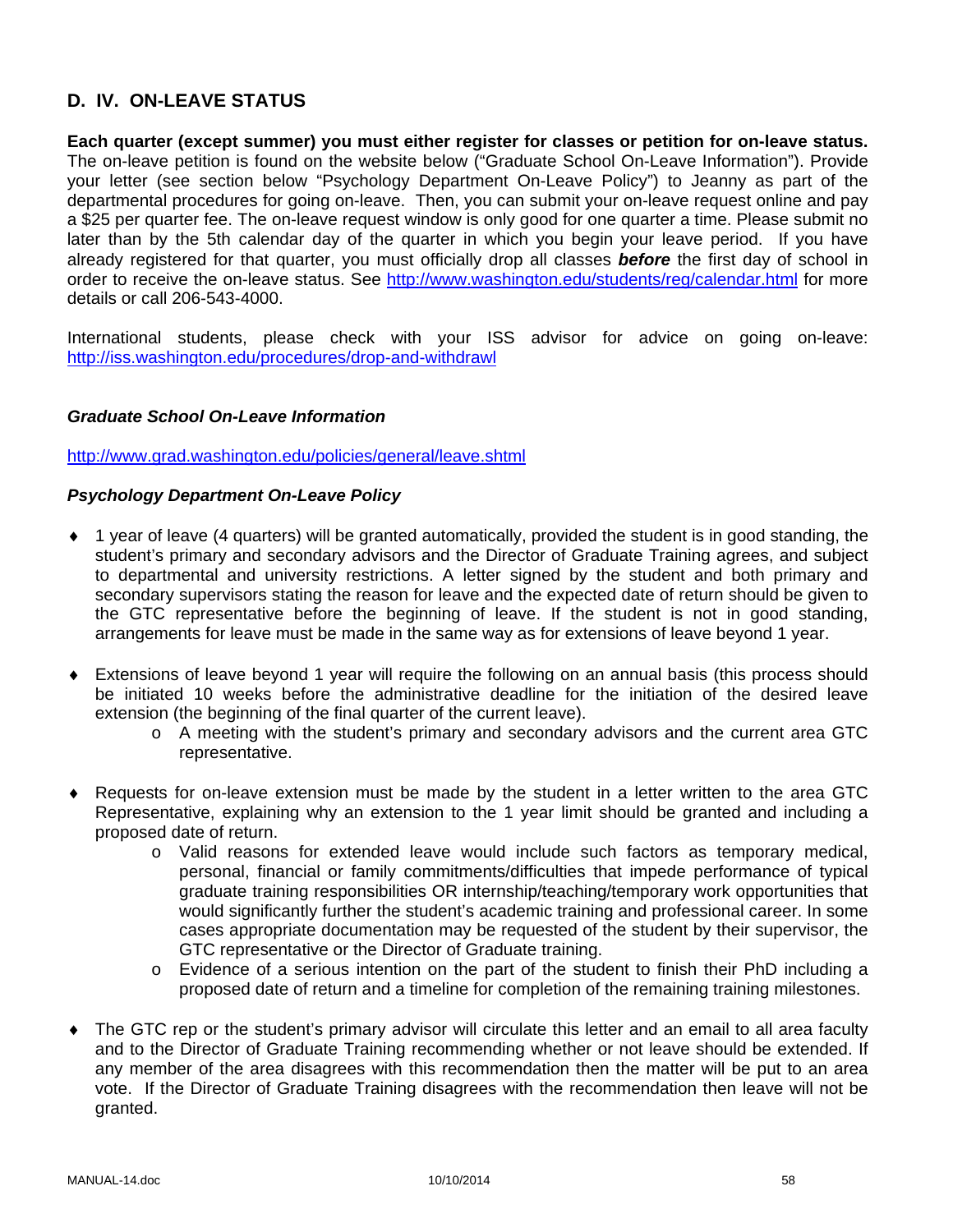Extensions of leave will not be granted to students who have begun other careers and are unlikely to return to the program.

Please see page 82 for the Template for On-Leave status request letter.

### *Procedure for re-enrollment*

UPON EXPIRATION OF YOUR LEAVE period, you may either petition to extend your leave or, if you wish to enroll, simply register for courses before the beginning of the quarter in which you wish to return.

## YOU MUST EITHER BE **REGISTERED** OR **OFFICIALLY ON-LEAVE** EACH ACADEMIC QUARTER.

Failure to register or extend your leave of absence will result in dropping you from University enrollment. You must then re-apply to the Graduate School and submit a \$250 reinstatement fee before the application deadline. Moreover, readmission is not automatic, but must be approved.

If you were registered or officially on-leave during the 3 previous academic quarters, then you need not register or go on-leave for summer quarter. (If you were on-leave the previous summer and all 3 academic quarters as well, then you DO need to register or extend your on-leave status.) However, it is recommended that you notify Jeanny of your plans.

### **D. V. GRIEVANCE PROCEDURE**

The Psychology Department is committed to supporting graduate students and working to resolve any problems and/or conflicts that may arise. Students are encouraged to address situations proactively. It is recommended that you attempt to resolve any problems or conflicts informally. At this level, the subject remains confidential.

Depending upon the nature of your concern, the appropriate avenue for addressing the situation may vary. Within the department it may be best to confer with your advisor(s) first. If this is not appropriate, or you do not reach a satisfactory resolution, see your Area Representative, your Area Coordinator (Area Head) or the Graduate Training Coordinator, and finally, the Department Chair. At any time, you may also contact the Departmental Ombudspersons for advice. Mike Beecher, Corey Fagan, and Jane Simoni are the appointed Ombudspersons for 2014-2015.

If necessary, however, a formal complaint may be made in writing. Once a statement is put in writing it becomes part of the record and at that point is available to anyone with an interest in the subject, including those involved in the situation. This can be done either within or outside the department.

If you fail to resolve the difficulties within the department, there are avenues available to you outside the department as well; for example, the Ombudsman (http://www.washington.edu/ombud/, 206-543-6028).

There is also a detailed grievance procedure in your union contract (http://www.washington.edu/admin/hr/laborrel/contracts/uaw/addons/). Please consult with your local representative if the measures above do not result in satisfaction.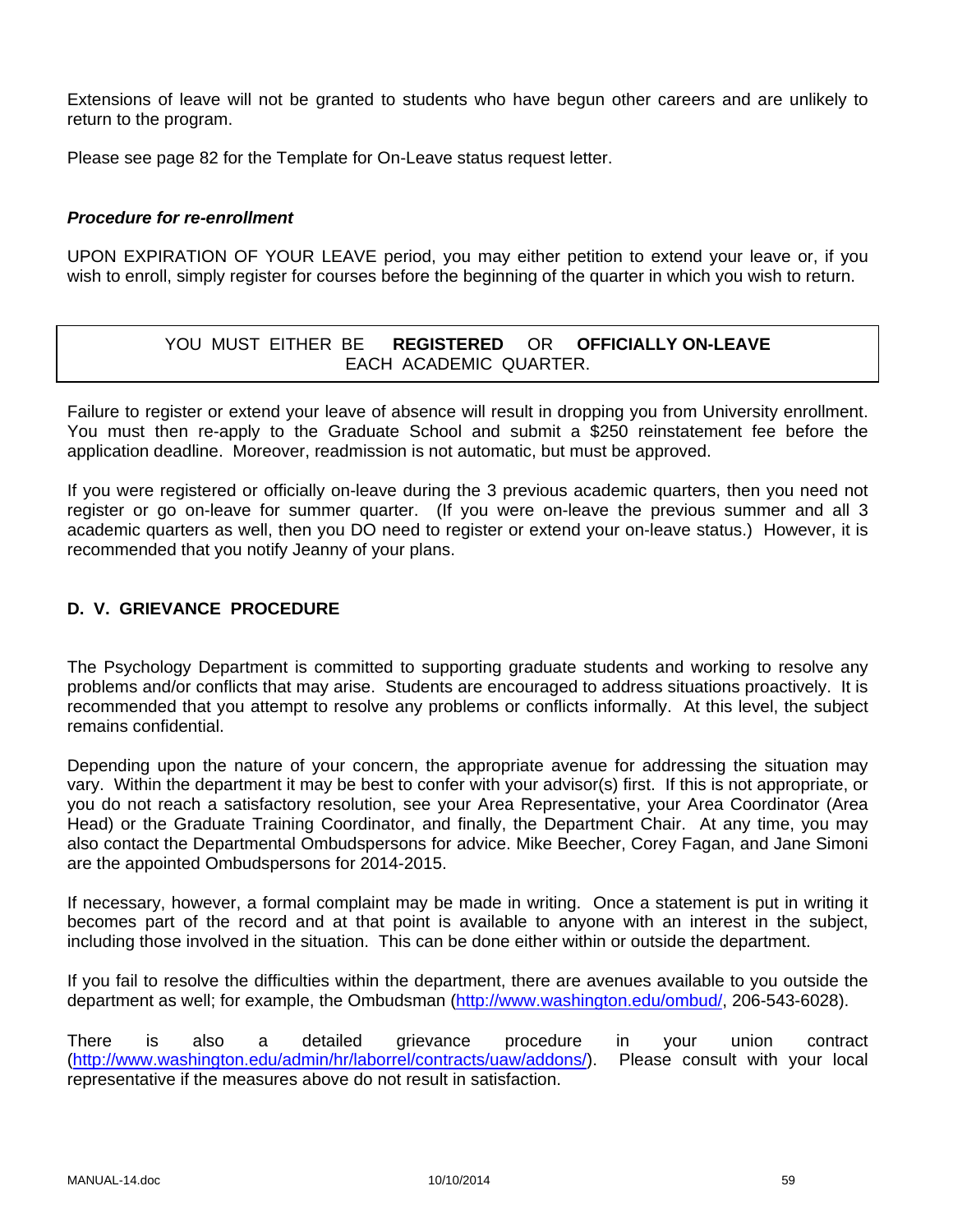### **D. VI. UNIVERSITY POLICY REGARDING SCHOLARLY INTEGRITY**

Because of the importance of issues of scholarly or scientific misconduct to the operations of the University and because significant expertise is required to address such issues, the University has established an Office of Scholarly Integrity (OSI) under the Vice Provost (http://ap.washington.edu/osi/, 206-543-3643). This Office assumes primary responsibility for investigating and resolving allegations of scientific and scholarly misconduct by its faculty, staff, and students. Please refer to Executive Order #61 (https://www.washington.edu/admin/rules/policies/PO/EO61.html) and your union contract for further information.

Inappropriate activities include:

Intentional misrepresentation of credentials Falsification of data **Plagiarism** Abuse of confidentiality Deliberate violation of regulations applicable to research Other practices that seriously deviate from those commonly accepted by the scientific community in proposing, carrying out, or reporting results

### **D. VII. Mentoring Resources for Graduate Students**

Mentoring focuses on the human relationships, commitments, and resources that help graduate students find success and fulfillment in their academic and professional pursuits. The following websites lists numerous resources for both students and faculty.

Mentoring Resources for Graduate Students and Faculty http://www.grad.washington.edu/mentoring/

Guidelines for Good Practice in Graduate Education http://www.grad.washington.edu/mentoring/good-practice/index.shtml

Center for Teaching & Learning, Services for Departments and Programs http://www.washington.edu/teaching/about-the-ctl/ctl-services/services-for-departments-and-programs/

Center for Workforce Development http://www.engr.washington.edu/cwd/

Students are also encouraged to meet with the Director of Graduate Training, or the Chair as appropriate, to discuss mentoring as needed.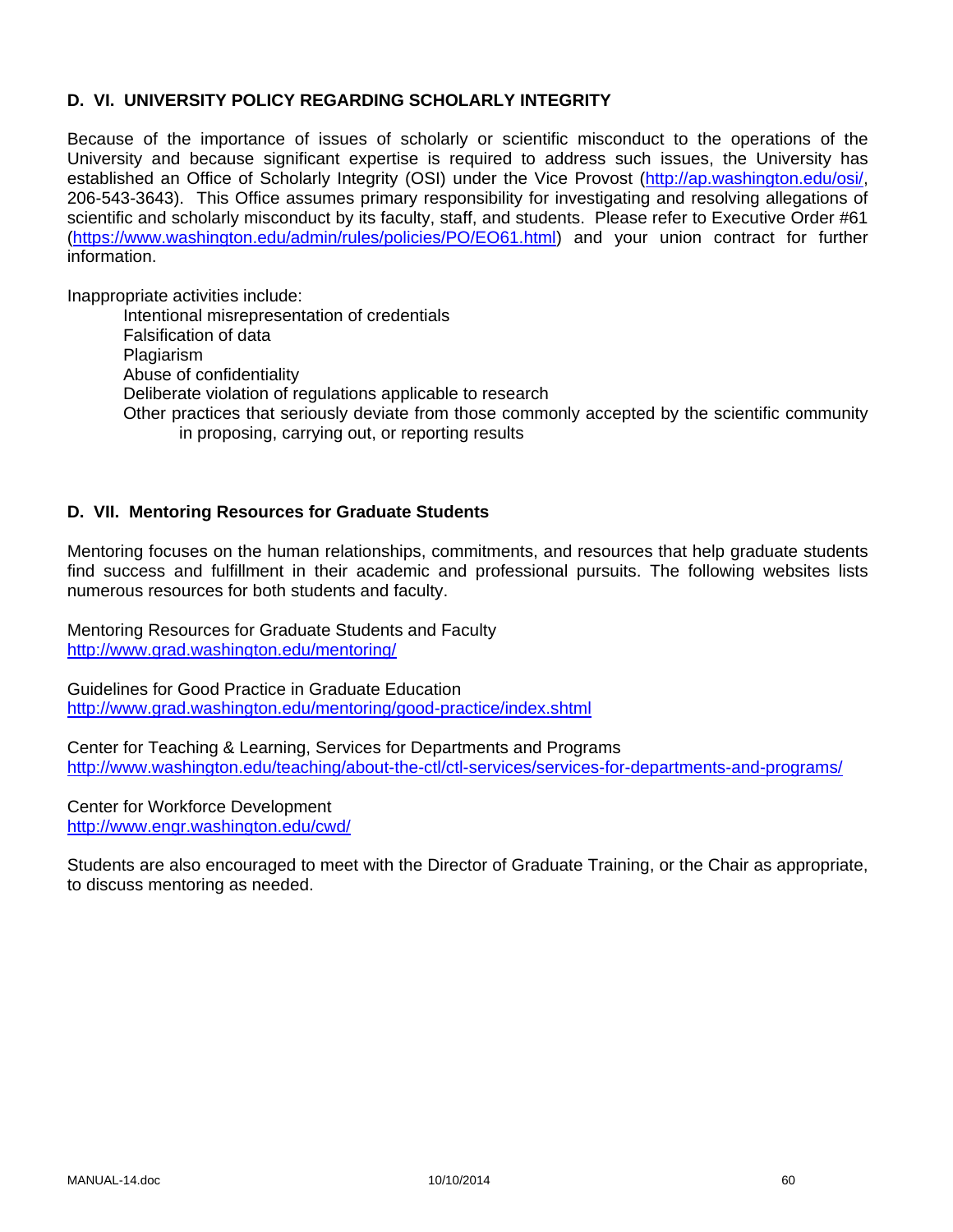### **E. FUNDING AND MONEY MATTERS**

### **E. I. TA and RA Policy**

### **TA Assignment Procedures**

Many of these procedures are now governed by the union contract between the UW and the graduate students' representative UAW. For details see: http://www.washington.edu/admin/hr/laborrel/contracts/uaw/addons/

- 1. In the fall of each year, the Psychology Department surveys the courses to be taught in the following year and the grants pending and makes an estimate of the number of TA and RA slots likely to be available. This estimate is used, in conjunction with commitments already made to continuing students, in deciding how many new graduate students will be accepted for the following year. Definite offers of support are not made to new students until the funds for each position are assured.
- 2. Each quarter, all current graduate students and faculty are asked to state preferences for funding and assistance for the following quarter via Catalyst survey. Preferences for Autumn Quarter are collected during Summer Quarter. New first year students serving as TAs are automatically assigned a course.
- 3. Make sure to submit the TA request Catalyst survey by the deadline listed when the quarterly request email is sent.
- 4. Based on stated preferences, and funding priorities (see Priorities, page 62), formal appointment offers are made for both TA and RA positions just prior to the beginning of the quarter for which they are effective. It is not possible to make these any further in advance primarily due to the uncertainty of course registration and research funds.
- 5. *Students on Probation.* If a student is on External Probation or Final Probation status with the Graduate School, he or she cannot be a candidate for a TA Fellow or Lead TA position. If a student is on internal warn status, he or she can only be appointed to the Lead TA or TA Fellow positions after consultation with, and approval of, the student's advisor(s) and the Director of Graduate Training. After each meeting of the Graduate Training Committee (GTC), the faculty member in charge of recruiting and assigning the Lead TA and TA Fellow positions will be informed about students who are currently not in good standing (or are in questionable standing) in our program.

**SUMMER QUARTER WARNING**: The promise of support given to incoming students is for the regular academic year. Summer Quarter operates on a separate budget and is outside of this promise. Therefore, most students have to look elsewhere for summer support. It follows that the TA priority system, being based on the promise of a support letter, does NOT apply to Summer Quarter. The most important criteria in selecting for summer TAs are competence, instructor preference, and student preference.

There are only one-fourth as many Teaching Assistantships available during Summer Quarter as there are during each of the three quarters of the academic year. This does not include several courses taught entirely by senior graduate students. Hence, we can NOT give TAs to all those graduate students who request them for Summer Quarter. You should consult your advisor and the faculty member who heads your area for other possible sources of Summer Quarter financial support.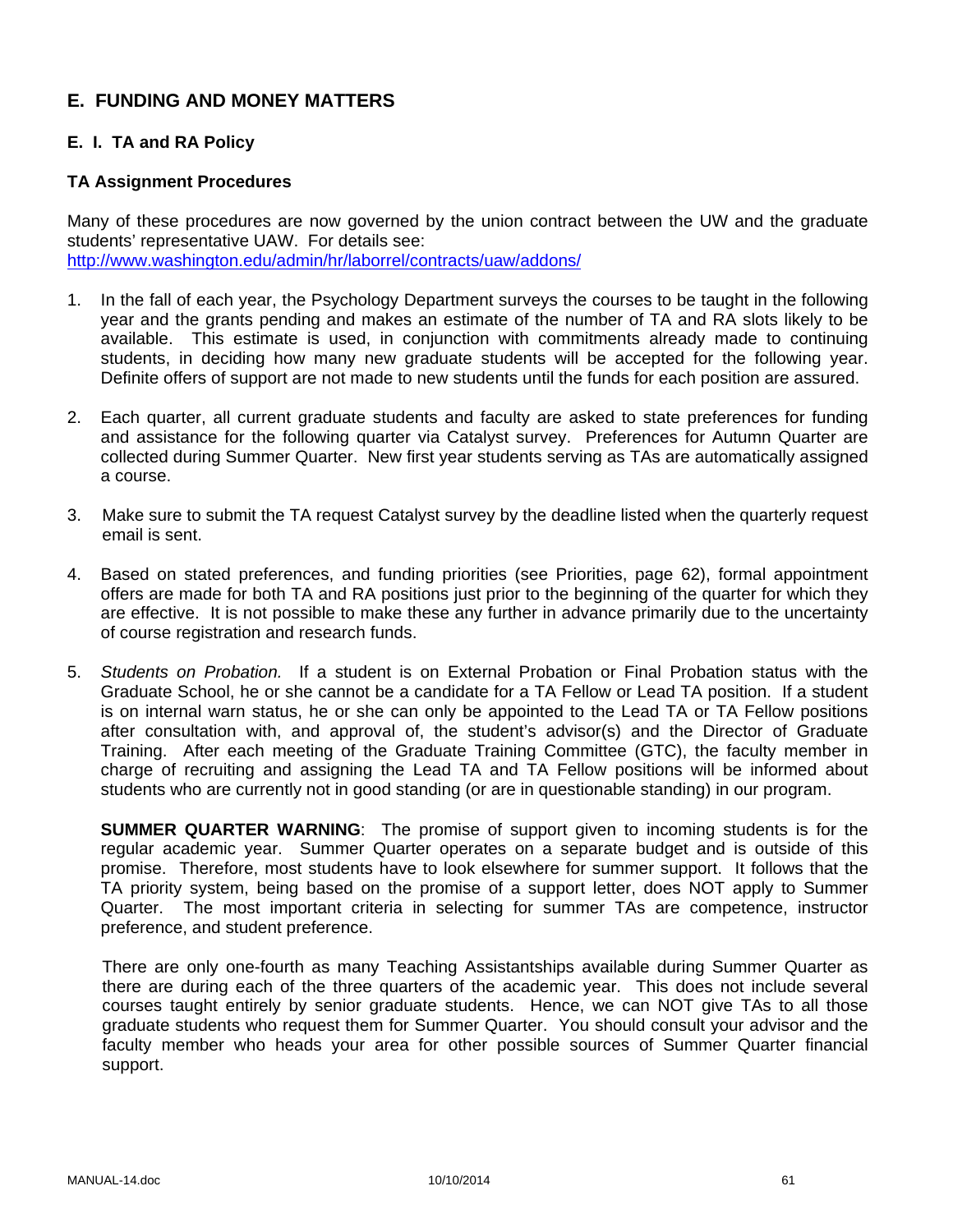Graduate students who rely on TAs should, from the beginning of the year, work on alternative sources of summer support. If, for example, you are offered a Research Assistantship that supports you in some but not all of the four quarters, if possible, try to arrange for the RAship during summer quarter as one of those quarters. (See also, Summer Quarter Warning, page 61 and Summer Employment, page 67)

### **TA Assignment Priorities**

Teaching Assistantship assignments are made near the end of the quarter prior to the actual appointment. This process requires students to complete a Catalyst survey on which they specify their requests for TA positions for the following quarter. TAs are then assigned courses by the Director of Graduate Training in collaboration with the Graduate Program Advisor and graduate student volunteers, according to the following criteria: a) the student's qualifications to teach the course, b) the student's priority ranking (see below), c) the preferences of the instructor (from among qualified potential TAs) and of the graduate students (from among available courses), and d) the student's demonstrated teaching ability. The overriding consideration in assigning TAs is the quality and enhancement of instruction.

The following priority system is applied in the TA assignment process:

- Priority I First-year students who were given an explicit promise of support during that year as an inducement to enter the program. These students are top priority for TAs only in the Autumn, Winter, and Spring Quarters of their first year. In Summer Quarter, they are on a par with students in Priority II and III. Only Priority I students are guaranteed a TAship during the academic year.
- Priority II Second-, Third-, and Fourth-year students who were admitted with explicit promises of support or, who were later placed at this priority level by the faculty in their area or program, and who are not on Probation or Final Probation with the Graduate School.

In some cases, Priority III students may be given preference over Priority II students in making TA assignments, e.g., courses requiring special knowledge or skills such as statistics or clinical seminars.

Priority III Students beyond their 4th year of study, and students on Probation or Final Probation.

*An internal action, i.e., department watch or warn status, does not affect a student's priority level.* 

As far as possible, student and instructor requests for positions will be matched within the guidelines shown above. Instructors and students are given up to six choices of requests for appointments. If the first choice request is not possible, attempt is made to provide the second or third choice. As instructors are held responsible for the conduct of courses, every effort is made to provide them with the personnel they request. Any student who is assigned to a class that he or she did not request can contact the Director of Graduate Training to discuss the assignment or request a review of the assignment.

*TA Evaluations and Priorities for Future TA Assignments*: As the assignment of TAs is primarily to provide undergraduate teaching services, formal evaluation of students in terms of their competence as TAs will be considered in the making of future assignments. All TAs teaching quiz sections **must** be evaluated by the students in their classes. In addition, instructors will be requested to evaluate their TAs each quarter. Evaluations, along with formal letters of appointment for each TA, will be placed in a separate folder for each student and will be made available for review upon request.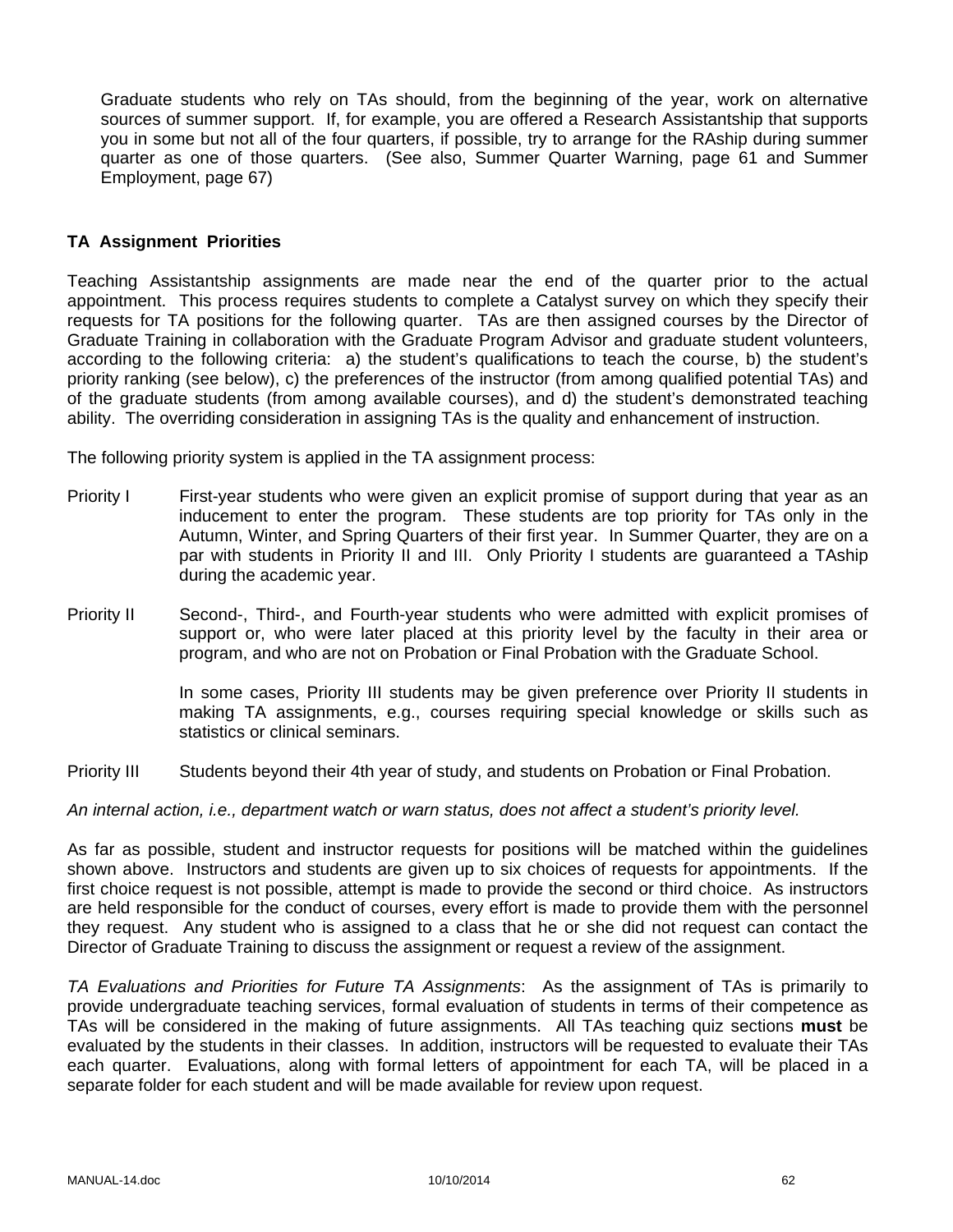### **Teaching Experience Requirement**

Since the Psychology Department has required that students obtain teaching experience if they wish to receive recommendations for teaching jobs, students requesting TA positions who have not previously held such a position will have some priority over students who have been teaching regularly. This, of course, will be weighed with other factors, including the needs of the course in question.

Evening and summer appointments are of two general kinds: assistant to the instructor of the course in large classes or laboratories; or instructor of the course. In the former case, we restrict the level to the payroll rate determined by the student's progress in the program (look for salary levels under Appointment Ranks section, page 64). In the latter instance, we appoint the graduate student at the Predoctoral Teaching Associate II regardless of program status. For budgetary reasons, we are limited to a very small number of such positions to cover both kinds of appointments.

### **Research Assistantships**

If a student is requested by the Principal Investigator (PI) and wishes to accept the appointment, that student will be awarded the RA position. This is done because PIs are responsible for the conduct of the research. If the PI does not have a particular request, students are sent by the Director of Graduate Training to interview for the position, based on the same priorities that are stated for assigning Teaching Assistantships.

The RAs' responsibilities are to the PI and the respective research project providing the salary (which may or may not coincide with the student's own personal research interests). **These appointments should never be confused with fellowships which allow the student research freedom**.

### **Fellowships and Traineeships**

Clinical Psychology traineeships typically are given to first year students to help them handle a heavy first year course load. Other fellowships and traineeships which may be under Departmental control are awarded by the Chair, after consultation with appropriate faculty and as dictated by the conditions of the fellowship in question.

Graduate students are encouraged to apply for any other advertised fellowship or traineeships for which they are eligible. Watch the Departmental newsletter, or your e-mail, for announcements of awards, internships, etc., being offered by other agencies. See information on-line at: http://commons.lib.washington.edu/services/gfis

In many instances, all or part of the student's tuition and fees are paid by the fellowship or training grant. *Questions concerning payment of tuition should be clarified before the onset of the appointment.*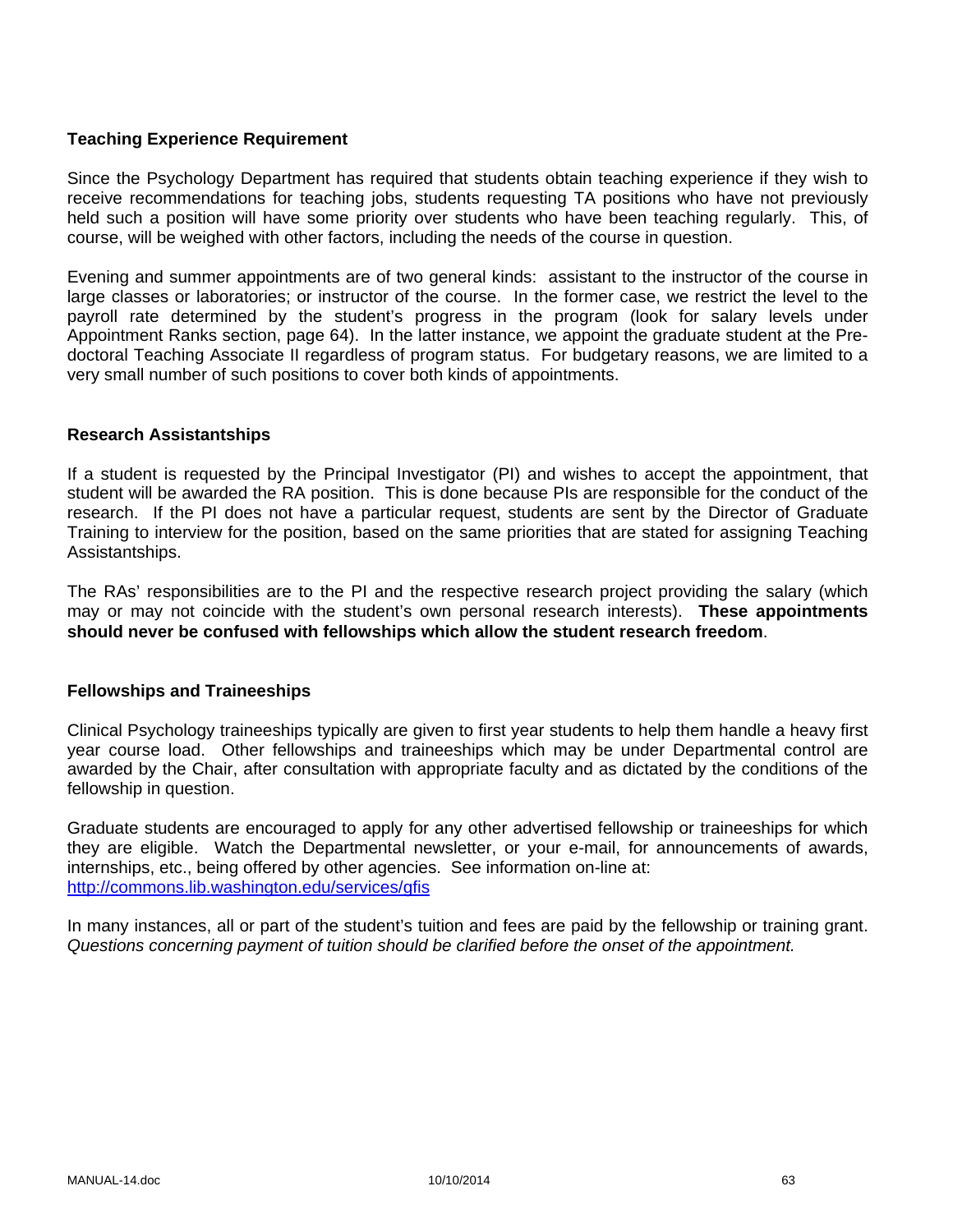### **E. II. Payroll Procedures**

### **Payroll**

Assignments to TA positions are made on a quarterly basis only. After the TA or RA assignment has been made and the level established, employment forms are prepared by the Payroll Coordinator (G-126). The payroll form (Personnel Action Form, PAF) must be completed for all employees. Students for whom this is a new appointment must complete and sign the Employee Personnel Data / Campus Contact Data Form, a W-4 form, a Conviction / Criminal History form, and INS form I-9 (Employment Eligibility Verification).

**Income Tax Information.** You will receive a W-2 form (statement of income and taxes withheld) in January following the calendar year worked. If you were on the payroll during the months of November or December, your W-2 will be distributed to your mailbox in Guthrie. If you are off the payroll during the last couple months of the calendar year through the time that the W-2's are issued, then your W-2 would be sent to your permanent address. **Please be sure to keep your mailing information current via MyUW.**

### **Paydays and Paychecks**

Paychecks for salaried, monthly, and hourly appointees (TAs, RAs, Fellows, Trainees) are issued on the  $10<sup>th</sup>$  and 25<sup>th</sup> of each month. Time sheets for hourly employees are to be submitted on the 1<sup>st</sup> and 16<sup>th</sup> days of the month, with payday following on the  $25<sup>th</sup>$  and the following on the 10<sup>th</sup> of the next month. Checks are picked up by the "home department," reviewed for accuracy and completeness, and are usually available in the Psychology Department by 11:00 a.m. on the respective payday. Confirmation for those who have direct deposit are available on the UW website at MyUW. Actual paychecks are mailed to the employee's home address on file.

Each employee has a "home department" where the individual's composite check, money from all sources and issued each payroll, is sent. Sometimes things go awry and expected paychecks are missing or incorrect. Reasons range from late submission of payroll papers or time sheets, to balkiness of a sickly computer. Any question concerning your paycheck should be directed to the Payroll Coordinator, (G-126). Emergency checks can be arranged, and in most cases take about a week.

### **Appointment Ranks**

The University has two main types of pay scales for TAs and RAs. They can be found in the general catalog under the graduate school appointment section or see: http://www.grad.washington.edu/students/fa/salaries/salary-schedules.shtml for a list of monthly salaries. Below is a summary of our most common appointment ranks.

| <b>TAs</b>                                           | RAs                                                  | <b>Status</b>                                                 |
|------------------------------------------------------|------------------------------------------------------|---------------------------------------------------------------|
| <b>Predoctoral Teaching</b><br>Associate   (PDTAI)   | <b>Predoctoral Research</b><br>Associate I (PDRAI)   | 1 <sup>st</sup> year and up, until you pass generals          |
| <b>Predoctoral Teaching</b><br>Associate II (PDTAII) | <b>Predoctoral Research</b><br>Associate II (PDRAII) | Ph.C. (Candidate) Status Awarded<br>i.e., General Exam Passed |
| Predoctoral Instructor                               | Predoctoral Researcher                               | to be determined                                              |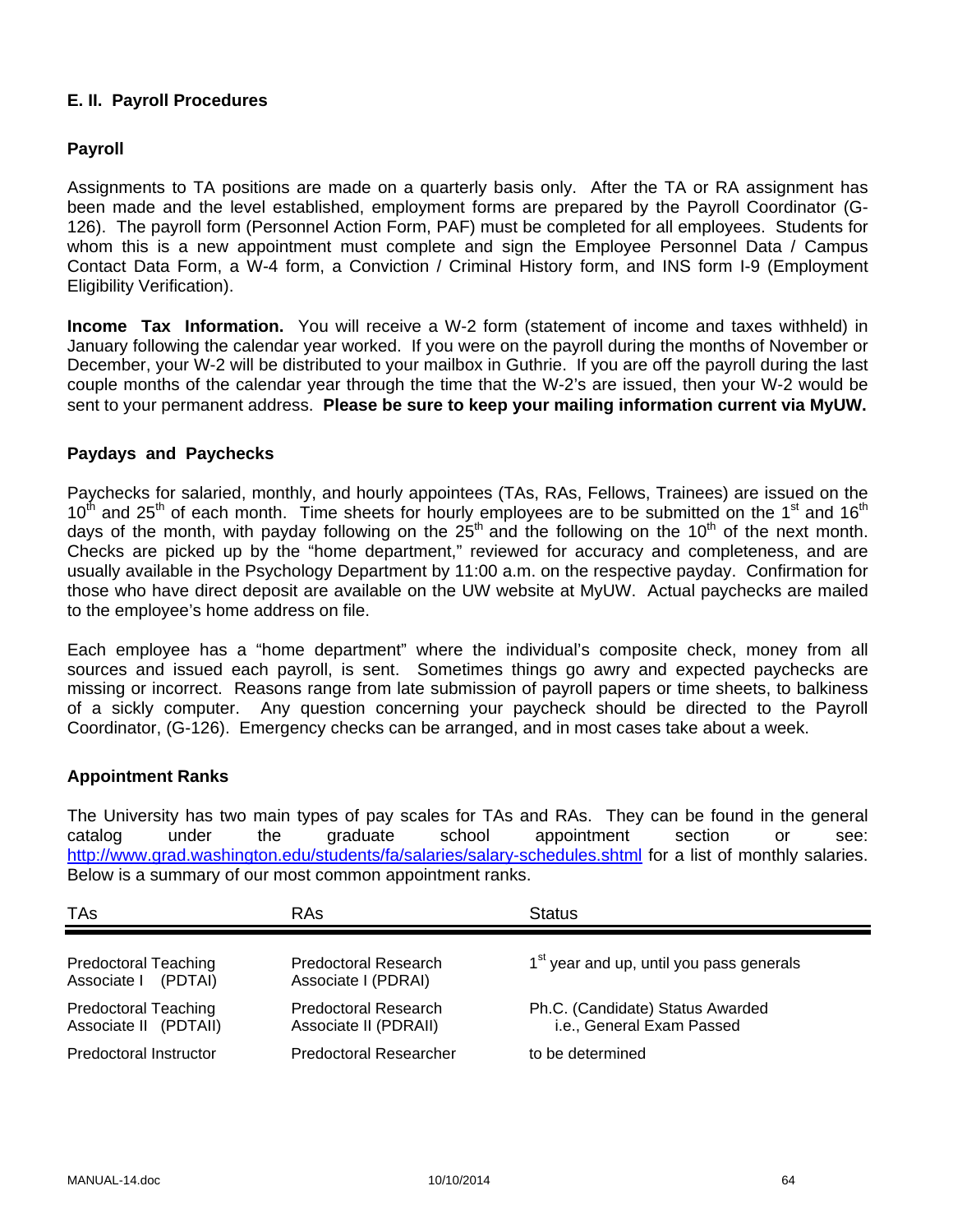The Psychology Department petitioned and received permission to pay our students at a higher level than that of other departments on campus. This is called the variable rate scale and can be found at: http://www.grad.washington.edu/students/fa/salaries/salary-schedules.shtml. As a result, we now have only two (higher) pay levels. The first level will be paid to all students until such time as they pass their general exam. The second level will be paid to all students who have successfully passed the general exam to attain Ph.C. status. To clarify, the second level grade will begin the quarter the Ph.C. status is awarded by the Graduate School. If you complete your generals during a school break, your Ph.C. will be conferred at the end of the following quarter (that is, your raise won't go into effect for a full quarter). Please keep the quarterly deadlines in mind as you schedule your generals.

Your salary level as an RA is determined by the Principal Investigator (PI) of the grant budget funding your RAship. Factors affecting your salary level include your graduate student classification (see TA appointment ranks above), your duties on the project, and the amount of money available in the grant. Usually, faculty project directors budget sufficient funds to provide for the higher pay levels. You cannot, however, be paid more than your level justifies; you could be paid less. Discuss your salary level with the PI of the grant.

The funding level at which you are hired at the beginning of the quarter is in effect for the entire quarter of your appointment. If you become eligible for the second pay level during the quarter, you will not be promoted to the higher salary until your Ph.C. status is awarded and you hold a TA/RA appointment.

### **Standard Deductions from TA/RA Paychecks**

- 1. Federal Withholding Tax on salary
- 2. "Medical Aid" (state accident/health insurance termed "Workingman's Compensation" to provide for on-the-job injuries.) This deduction is quite small so it is the least painful of these deductions. In cases of injury during the period of your service appointment, contact the Administrator (G-119), who has the appropriate claim forms.
- 3. Union Dues: All TA/RAs are obligated to pay union dues. These are automatically deducted for employees upon written authorization by the individual employee. Recognized payroll deduction authorization cards may be submitted to the Employer's Payroll Office. Importantly, students who are being paid hourly rates rather than TA/RA appointments may be eligible to stop making dues payments, but it is the sole responsibility of the employee to file a written notice with the Employer's Payroll Office and also to file written notice with the Union (Washington Federation of State Employees, 1212 Jefferson Street, Suite 300, Olympia, Washington 98501) thirty (30) calendar days prior to the effective day of the month following the 30-day period above. See the union contract for more details.

### **Standard Appointment Periods**

1. Teaching assistantships, as stated earlier, are made on a quarterly basis only, and have arbitrary payroll dates which do not coincide with the actual instructional period of the quarter. These payroll periods are as follows:

| Autumn | Sept. 16 - Dec. 15 (3 months)                      |
|--------|----------------------------------------------------|
| Winter | Dec. 16 - Mar. 15 (3 months)                       |
| Spring | Mar. $16$ - June 15 $(3 \text{ months})$           |
| Summer | June 16 - Aug. 15 (TAs) or June 16 - Sept 15 (RAs) |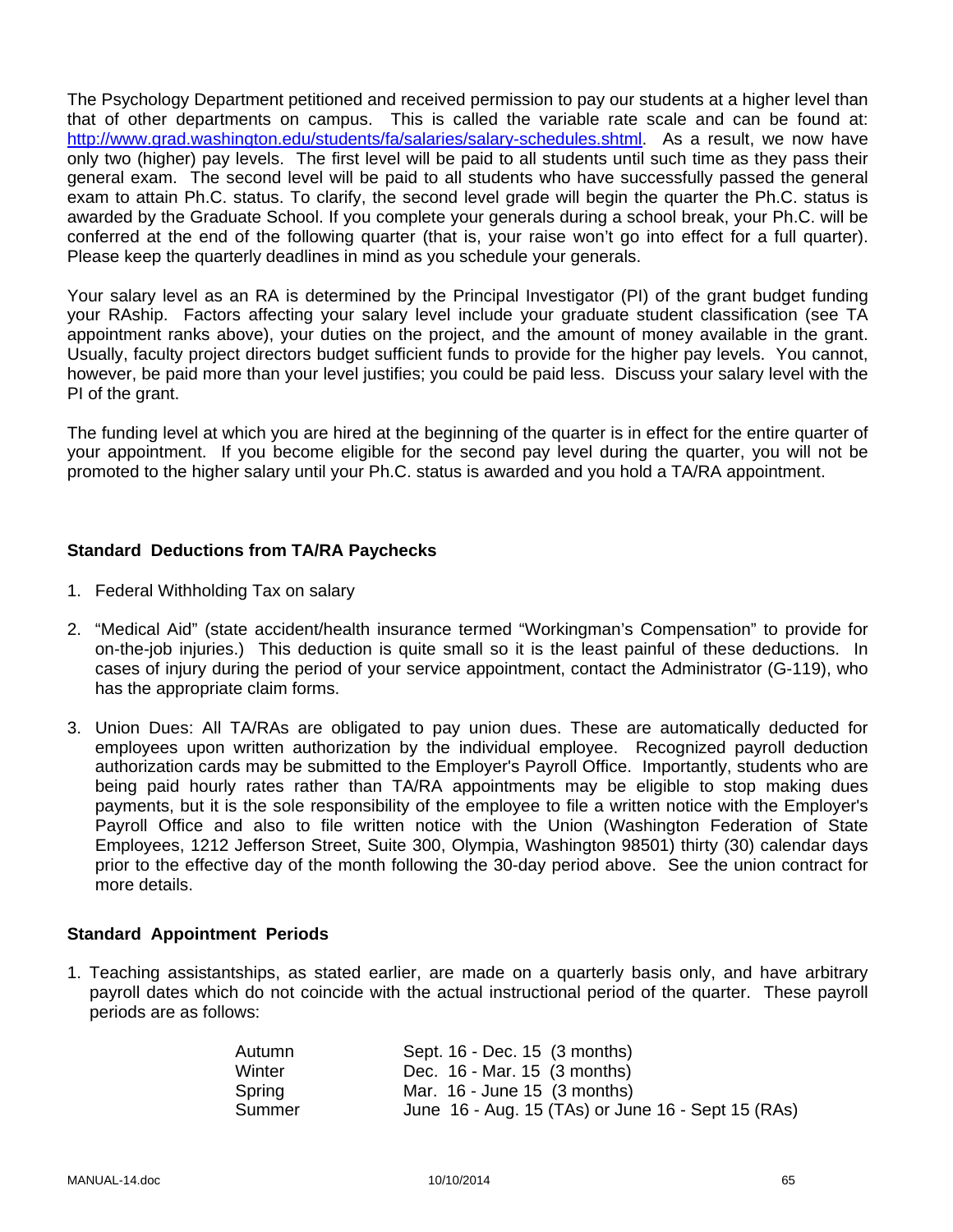The TA's responsibility is to the course and the instructor to whom he/she is assigned for the entire quarter which the above appointment periods represent, not to exceed 220 hours during the pay period hours and excluding the one week of vacation per payroll period as authorized in the union contract. There is now a provision for vacation which should generally be taken during quarter breaks. This does not carry over into future years.

2. Research assistantships can be for any period, but usually follow the quarterly dates as in the TA appointments. The standard practice is to make RA appointments for full or half months, although there is no regulation prohibiting the appointment for irregular periods, in which cases payment is computed on a daily basis from the monthly rate. However, the RA, unlike the TA, is expected to be on duty during the actual period of the appointment, not to exceed 220 hours and excluding the one week of vacation per payroll period as authorized in the union contract.

For further information please consult your union contract at http://www.washington.edu/admin/hr/laborrel/contracts/uaw/addons/

*Qualifying for a Tuition Waiver*: During Autumn, Winter, and Spring Quarters (the academic year) both RAs and TAs must be employed full time (20 hours per week) and be on the active payroll for at least five of the six pay periods in order to qualify for a tuition waiver. You must also be registered for a minimum of 10 credits per quarter to qualify – see below.

# **E. III. TUITION AND RESIDENCY**

### **Tuition**

Full-time graduate tier 1 tuition effective 2014-2015 is as follows: resident - \$5432/quarter or non-resident - \$9448/quarter. http://opb.washington.edu/content/tuition-and-required-fees

### **Residency**

If you are currently a non-resident who expects to be eligible for resident status after living here for at least one year, *please apply for residency during Spring Quarter of your first year*. This is essential for students appointed as teaching or research assistants during their graduate training. Each year the Department is allocated a limited number of non-resident tuition waivers, almost half of which go to firstyear students. If the number of non-resident students with TA/RA support exceeds the number of waivers allotted, some graduate students will be required to pay full non-resident tuition.

To obtain resident status, you must submit a formal application. This process takes time and should be started early. The application is available on-line at http://www.washington.edu/students/reg/residency/applicationProcess.html. Many criteria must be met (such as registering to vote, obtaining a Washington State driver's license and registering your car.) A list of all the documents needed is available at: the following website: http://www.washington.edu/students/reg/residency/domicile.html. Residence applications and further information are also available at the Residence Classification Office, 264 Schmitz Hall (phone: 206-543- 5932).

Due to restrictions in granting of residency to out of state "students" by the State of Washington, please pay careful attention to the distinction between stating that you reside in Washington solely for school versus with the intent to live in Washington for other purposes.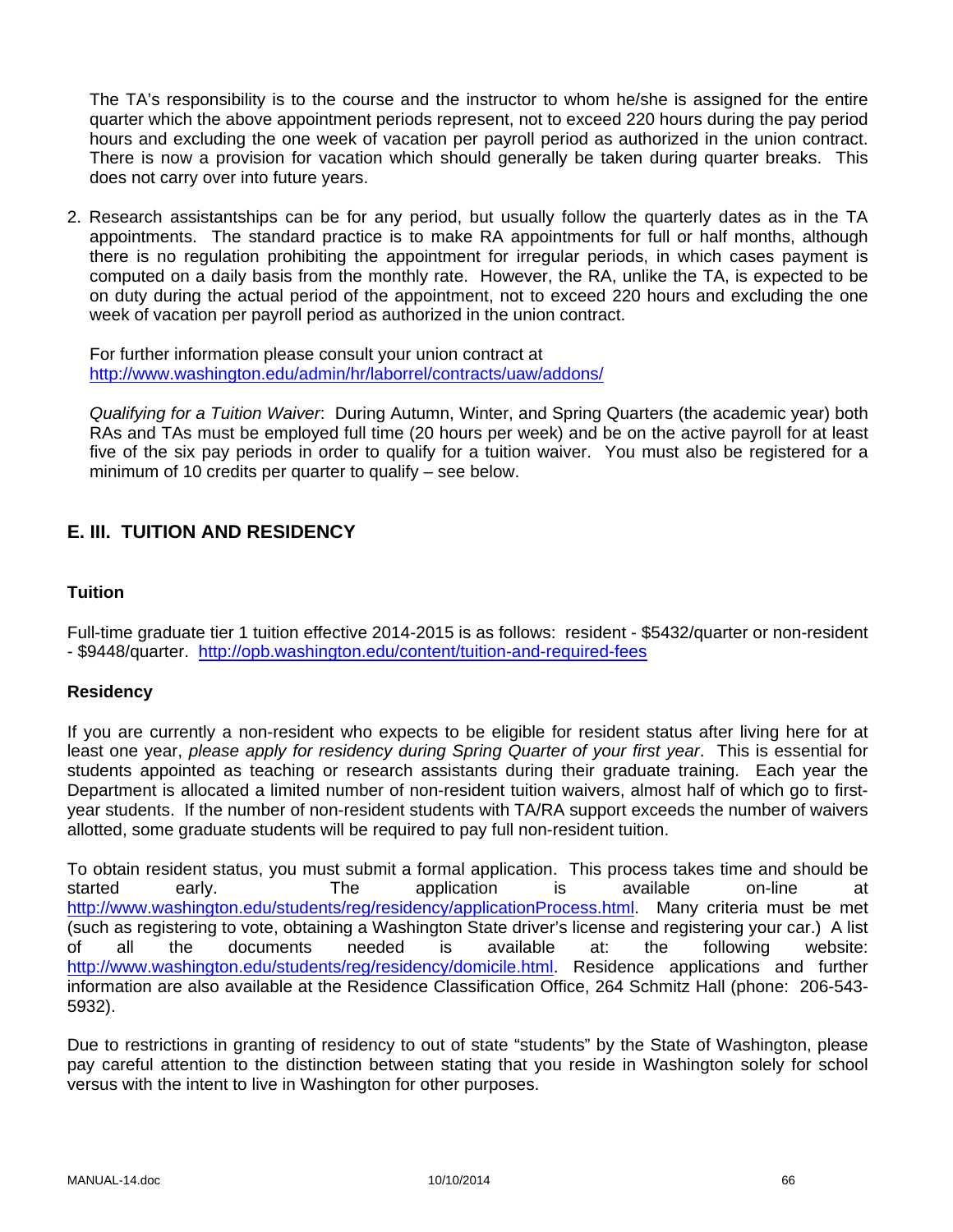### **Payment of Tuition and Fees**

One of the eligibility requirements for holding TA/RA positions is full-time registration of a minimum of 10 graduate credits per quarter. Exception: For Summer Quarter only, the minimum is 2 graduate credits. See: Registration Requirements chart on page 11. If you have a student loan you may be required to register for the full 10 credits during the Summer Quarter as well. If you are unsure, please check with Student Fiscal Services in Schmitz 129 and speak with a counselor. http://f2.washington.edu/fm/sfs/

Most of the tuition and fees will be automatically paid for any TA or RA who is appointed to a 50% or greater position (i.e., 20 hours or more per week). However, you will receive a bill for certain fees that must be paid by Friday of the third week of the quarter. Failure to pay these fees by the deadline will result in an additional "late payment fee" being assessed to your account. See the Academic Calendar or the General Catalog for deadlines and rates. http://www.washington.edu/students/reg/calendar.html

### **EVEN IF YOUR TUITION BILL IS INCORRECT, BE SURE TO PAY THE REQUIRED STUDENT FEES PRIOR TO THE DUE DATE.**

### **E. IV. SUMMER EMPLOYMENT AND SUPPLEMENTAL INCOME**

### **Summer Employment**

The number of summer TA positions available is nearly one fourth of those available during the academic year. It is, therefore, important for graduate students to plan ahead for alternative funding in the form of RA, fellowship, or traineeship appointments, and even to prepare small research grant applications to such on-campus facilities as the Alcohol and Drug Abuse Institute, etc., by contacting their faculty advisors, training grant directors, and, in the case of grant applications, Susan Carpenter-Brandt, the Associate Administrator. (See page 15, for more information on funding opportunities.)

### **Appointments in Excess of 50%**

All graduate student service appointments are normally limited to 20 hours per week (50% time). This includes hourly supplementation and other forms of University employment when performed in addition to a regular graduate student service appointment. Equated with these half-time appointments are fellowships and traineeships.

It is likely that a student will be supported over 50% at a point while in the program. Going over 50% requires checking with the students' advisors to ensure that the extra workload won't negatively impact the student's own research, progress in the program, and/or the student's first employment position.

Due to immigration rules and regulations, international students must submit a CPT (Curricular Practical Training request: https://iss.washington.edu/employment/f1-employment/cpt) if they wish to be employed above 50%. It is very important to not begin work on the supplemental position until a new I-20 is issued. International students, please visit the International Student Services website above and consult with your ISS advisor and Jeanny should you wish to accept additional, on-campus employment over 50%.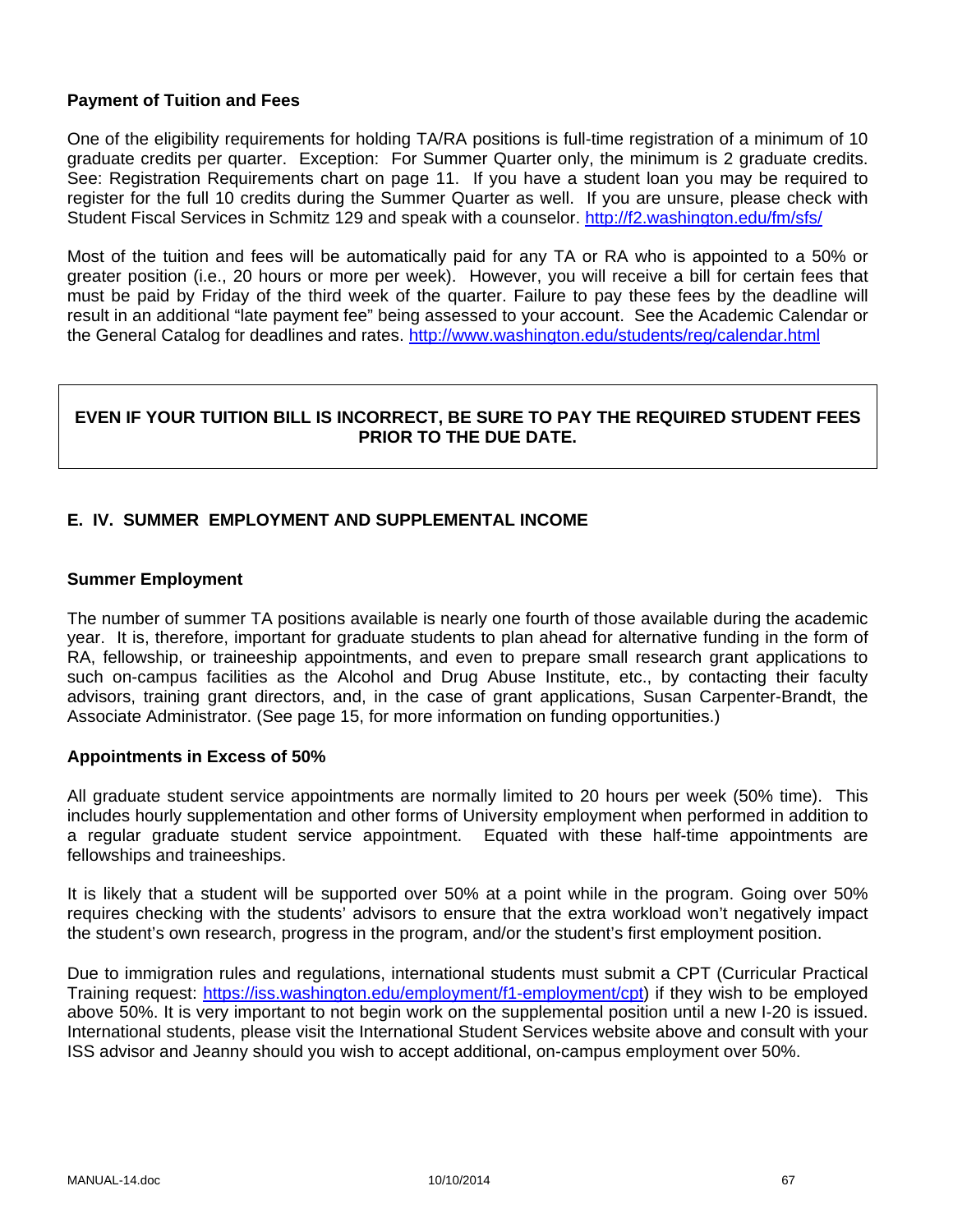# **Template for First Year Planning Meeting**

The purpose of this template is to help new graduate students and their advisors prepare for a discussion of the student's plans for the first year. Be sure to schedule the meeting as soon as possible. Use this template to provoke your thinking, and jot down notes before the meeting. This is also the time to check in with your co-advisor and get his/her thoughts on your plan. A good time to do this is after talking with your advisor but before finalizing the written version of the plan. The final written version is due on Friday of the first week of classes.

### **Template for signatures:**

| [Type your name under this line]              |            |
|-----------------------------------------------|------------|
| [Type your advisor's name under this line]    | Advisor    |
| [Type your co-advisor's name under this line] | Co-Advisor |

### **1. Long-term goals**

- a. Where do your interests lie within Psychology? (Be as specific as you can.)
- b. What are your goals for the coming 10 year period (e.g., after graduate school, do you want to teach? Do research? Work in industry? Postdoc? Other? Undecided, keep XX range of options open?)
- c. What new skills/knowledge are most needed to take you toward your goals. Which of them can you acquire this year, and how?

### **2. Plans for the coming year**

- a. Research
	- I. Research projects to be initiated?
	- II. Any writing to be done?
	- III. Research presentations planned (e.g., Journal clubs? Research Festival?)
	- IV. Clinical students: What is a realistic research plan, given your heavy course load?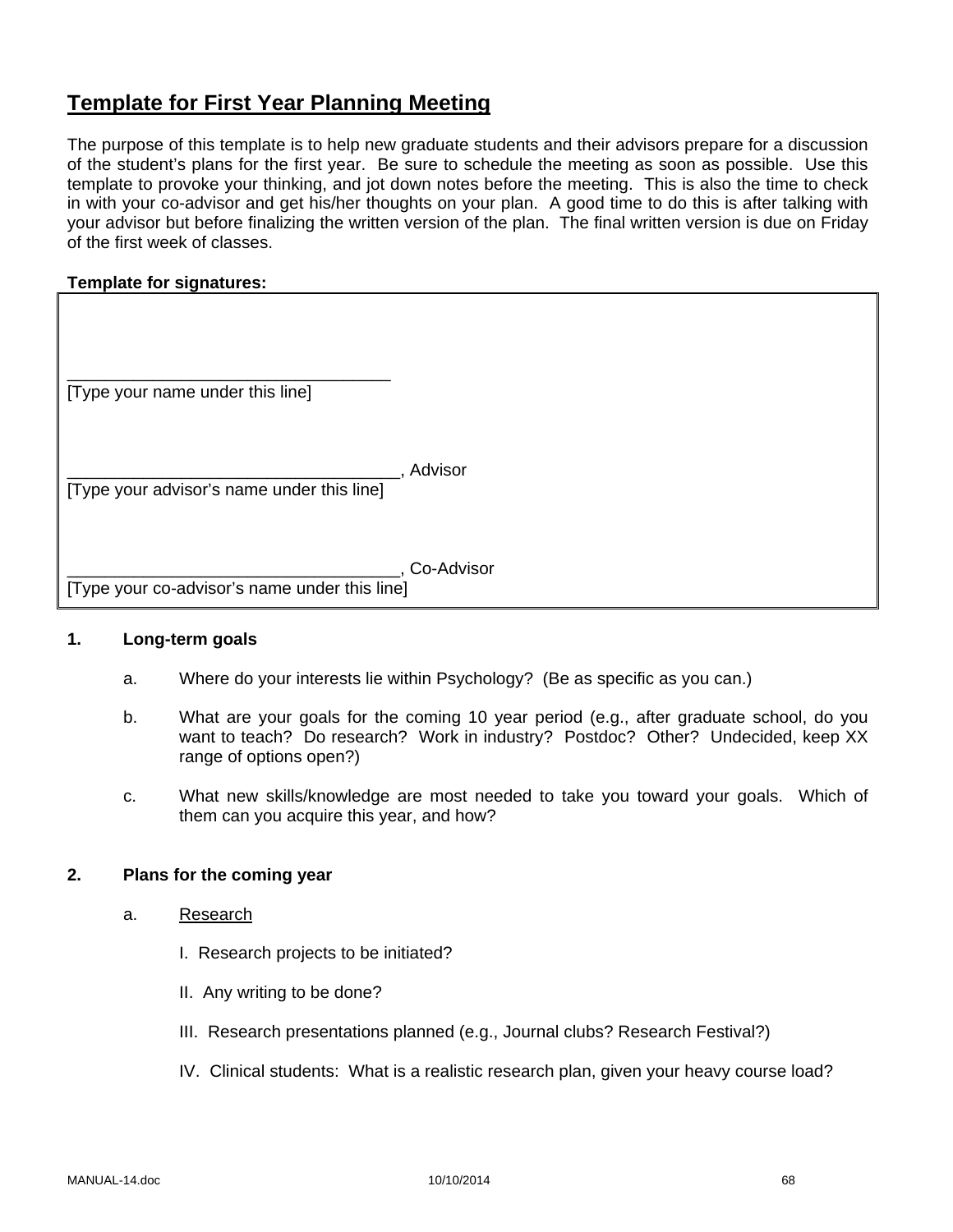- b. Coursework (Check the time schedule for conflicts)
	- I. Required courses to be taken
	- II. Other courses/seminars to be taken
- c. Development of teaching skills
	- I. Courses you hope to TA
	- II. Other teaching practice (e.g., Journal club presentations? Other?)
- d. Attendance at professional meetings? \$\$\$?
- e. Apply for outside funding (grants, fellowships)

### **3. Advisor and co-advisor**

- a. Given your goals, are you in the right research group with the right advisor?
- b. If you need to change, how and when could it be done gracefully?
- c. What about your co-advisor? Any change needed?
- d. Will any faculty sabbaticals/leaves interfere with your plans?

### **4. Mentoring**

Mentoring is a critical part of a successful graduate career. This list is meant to be a starting point for a discussion with your mentor.

"Mentors are advisers, people with career experience willing to share their knowledge; supporters, people who give emotional and moral encouragement; tutors, people who give specific feedback on one's performance; masters, in the sense of employers to whom one is apprenticed; sponsors, sources of information about and aid in obtaining opportunities; models, of identity, of the kind of person one should be to be an academic." --Morris Zelditch

Over the next quarter I feel the things that would most help me make good progress are in order of importance, where 1 is most important, 10 least (you also can put N/A or list specifics after each item):

- \_\_\_ Regular face-to-face meetings
- \_\_\_ Feedback on written work
- **\_\_\_** Feedback on research
- \_\_\_ Discussion of papers/potential research topics
- **\_\_\_** Help with talk preparation
- \_\_\_ Career guidance (e.g. networking)
- \_\_\_ Application help (e.g. ref letters, comments on applications)
- \_\_\_ Positive encouragement
- \_\_\_ Mutually setting goals/expectations/timelines
- Guidance on work/life balance
- \_\_\_ Other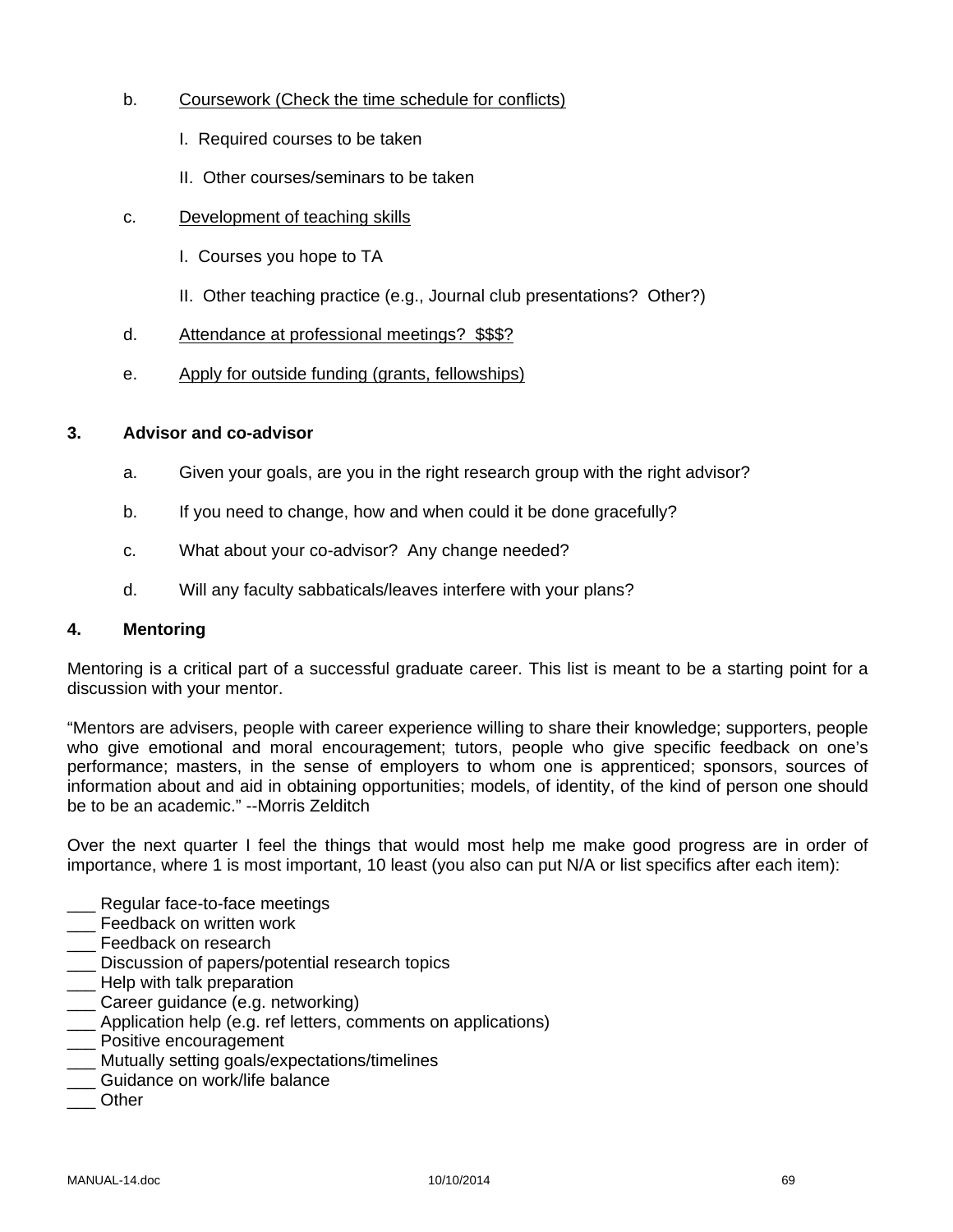### **5. Writing up your first year plan**

After you have talked to you advisor, check in with your co-advisor for additional suggestions. Then draft a first year plan (say, 1-2 pages in length). Include spaces for three signatures (yours, your advisor's, and your co-advisor's), as shown below. Give the draft to your advisor for comments. When the plan is finished, get the three signatures. Make four copies: for yourself, your advisor, your co-advisor, and the Graduate Training Committee (give this one to Jeanny Mai). Nancy Kenney, the Director of Graduate Training, will review the plans for the Graduate Training Committee. Finished plans are due by Friday of the first week of classes (earlier is better).

\* \* \* \* \* \* \* \* \* \* \* \* \* \* \* \* \* \* \* \*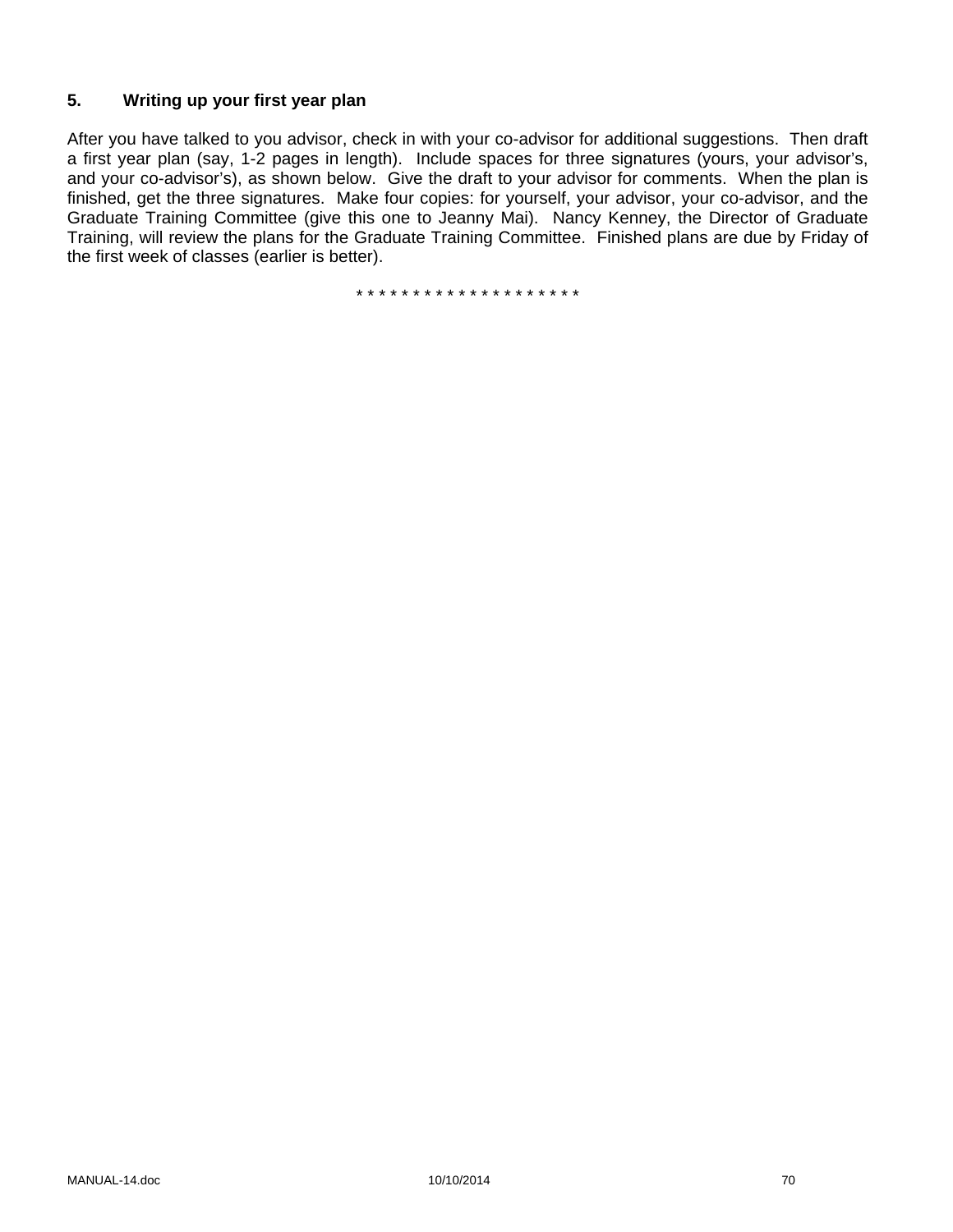# **Template for annual planning/evaluation meeting**

The purpose of this template is to help graduate students and advisors prepare for their annual planning/evaluation meeting. We suggest that the student use this template to jot down notes before the meeting. Not all parts of the template will be relevant for all students -- just use the parts that are relevant for you.

### **1. Template for signatures**

| Annual Plan                 |                  | Deadline: May 29 to Advisor |
|-----------------------------|------------------|-----------------------------|
| Student Name typed here:    | (signature here) | Date:                       |
| Advisor Name typed here:    | (signature here) | Date:                       |
| Co-Advisor Name typed here: | (signature here) | Date:                       |

### **2. Long-term goals**

- A. Describe your goals for the coming 5-10 year period (e.g., Do you want to teach? What range of courses? Do research in academia? In another setting? A postdoc? On what topics? Work in industry? Other? Want to keep a range of options open?)
- B. What new skills/accomplishments/knowledge are most needed to take you toward your goals (e.g., writing, speaking, critiquing the literature)? What will you be doing to improve these skills?
- C. Prepare an updated CV (curriculum vitae). Include courses taken, courses TA'd or taught, service, awards, publications, etc. Advanced students might also develop a statement of research and teaching interests.

#### **3. Accomplishments during the past year - (***Comparison to last year's Plan can be very instructive!***)**

A. Research

 Conferences attended Research projects planned/underway/completed Writing underway/completed/submitted/accepted for publication Applications for funding prepared and/or submitted Research presentations (e.g., Research Festival; journal clubs; colloquia; national meetings)

- B. Coursework Required courses taken Other courses/seminars taken
- C. Development of teaching skills

 Courses TA'd Courses taught Other teaching practice (e.g. journal club presentations, guest lectures, etc.)

### D. Development of writing skills

What writing resources have you used? (e.g. writing clubs, Psychology Librarian, faculty writing office hours, etc.)

- E. Development of clinical skills (clinical students only) Clinical practicum training
- F. Milestones met 1st or 2nd year project completed Dissertation proposal accepted? Required coursework completed Dissertation completed? General exam scheduled/taken **CHACCOUNGER** Other?

Committee formed Quant minor or Diversity Science specialization?

G. Departmental, University, Community, or National service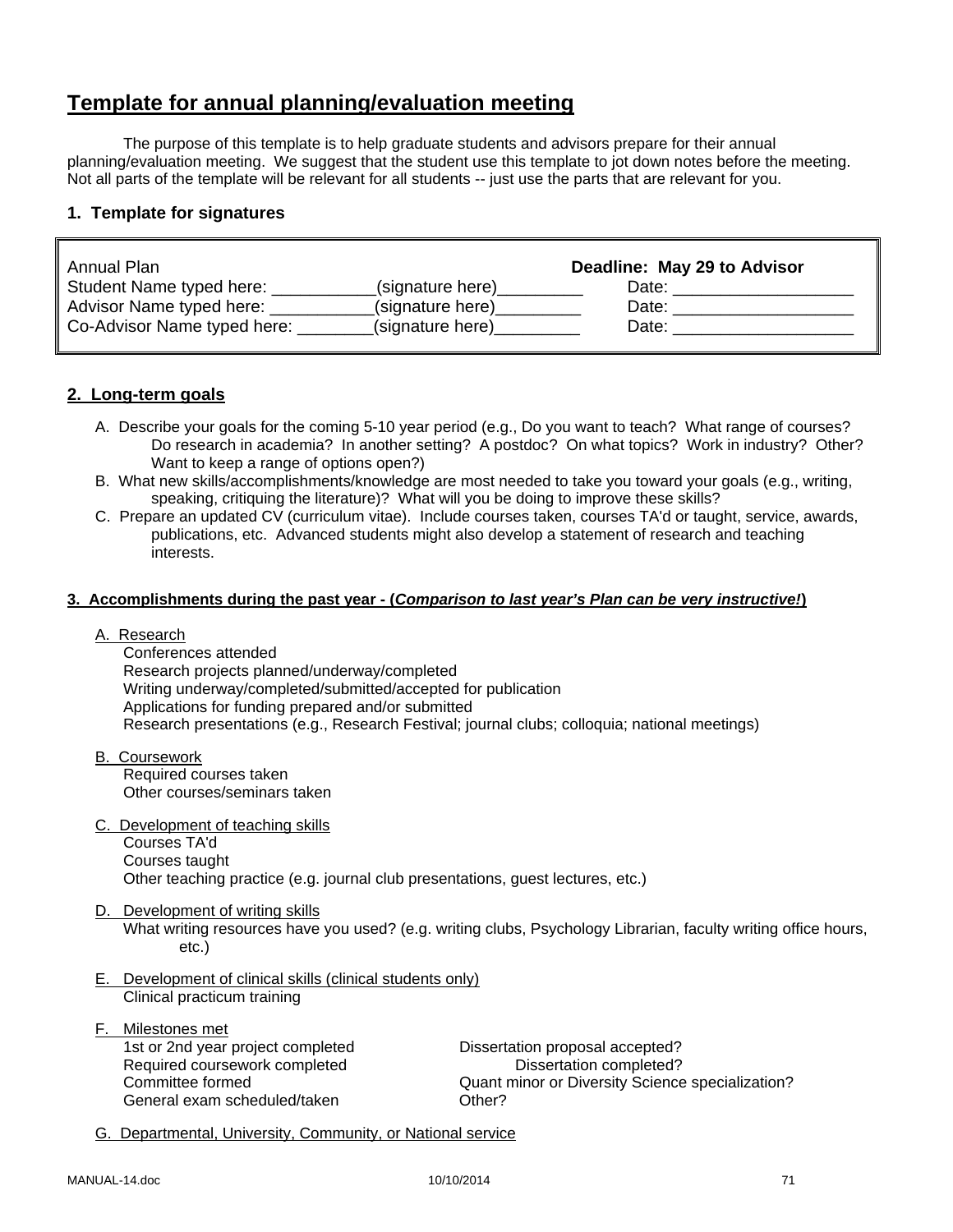### H. Awards

#### **4. Plans for the coming year**

#### A. Research

 Research projects to be initiated/completed Writing to be initiated/completed Research presentations planned (e.g., colloquia; invited presentations; talks at meetings)

#### B. Coursework

 Required courses to be taken Other courses/seminars to be taken How will these courses help you achieve your long-term goals?

- C. Development of teaching skills Courses you hope to TA Courses you hope to teach Other teaching practice (e.g. journal club presentations, guest lectures, etc.)
- D. Development of writing skills What writing resources do you plan to use? (e.g. writing clubs, Psychology Librarian, faculty writing office hours, etc.)
- E. Development of clinical skills (clinical students only) Clinical practicum training
- F. Milestones to be met Complete required coursework Schedule/take Generals Form committee **Develop** dissertation proposal Begin reading for Generals **Complete** dissertation

G. Application(s) for outside funding?

H. Planning for life after Ph.D Are you looking for a post doc? Employment in academic setting? Employment outside of the academy? What steps will you take toward finding the right position for you?

I. Departmental, University or National service (optional, but start thinking about this)

#### **5. Advisor/co-advisor/committee**

Given your goals, are you in the right research group with the right advisor?

If you need to change, how and when could it be done gracefully?

Given your advancing knowledge and skills, are you ready to move up to higher level responsibilities (e.g., more involvement in planning research projects; high-level data management and interpretation; writing)?

(Before you have a Committee) What about your co-advisor? Any change needed?

Plan to have your committee formed by the end of your second year in the program, or shortly thereafter.

(When you have a Committee): Is your Committee still functional given your goals? Any changes needed?

Will any faculty sabbaticals/leaves interfere with your time plan?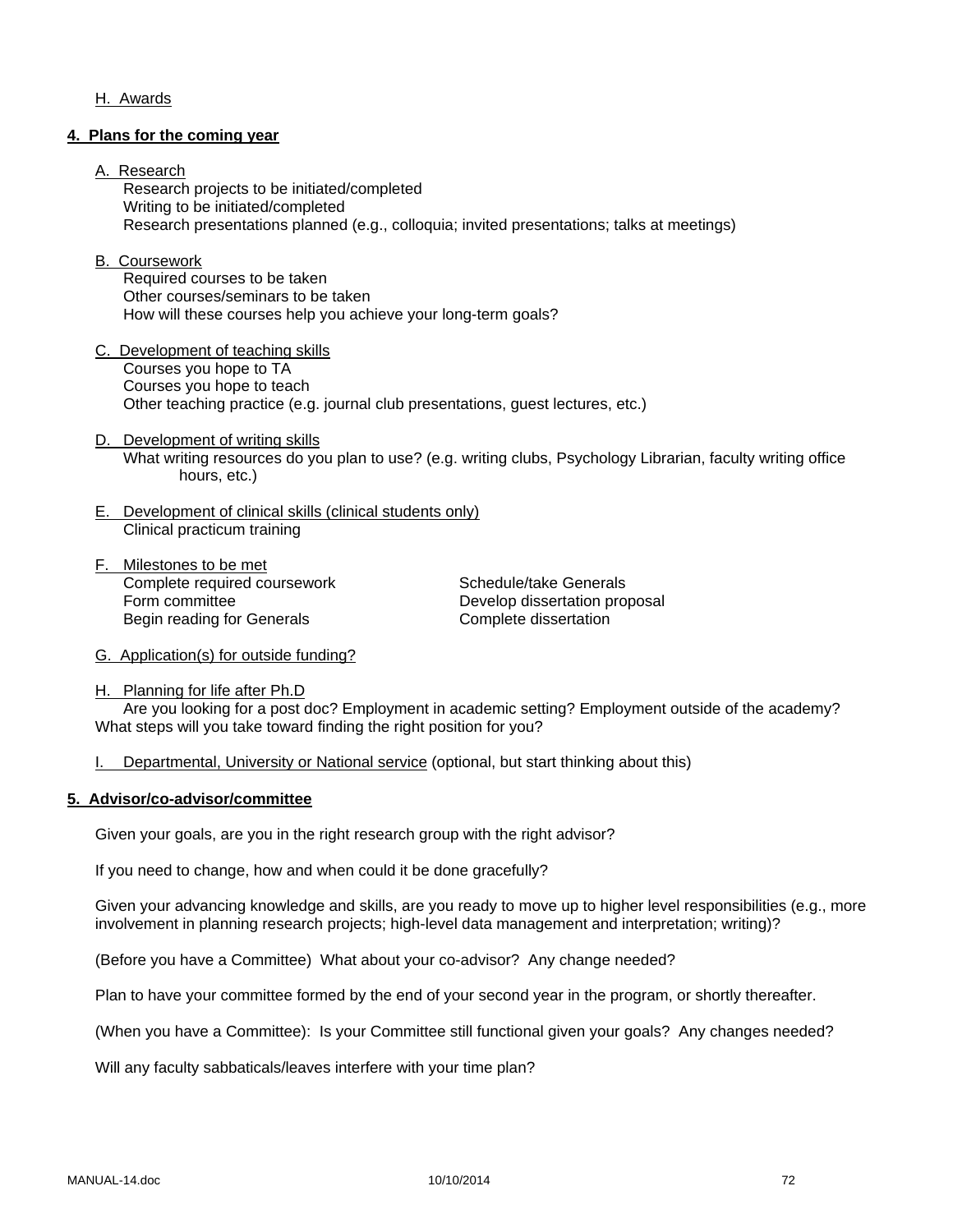### **6. Mentoring**

Mentoring is a critical part of a successful graduate career. This list is meant to be a starting point for a discussion with your mentor.

"Mentors are advisers, people with career experience willing to share their knowledge; supporters, people who give emotional and moral encouragement; tutors, people who give specific feedback on one's performance; masters, in the sense of employers to whom one is apprenticed; sponsors, sources of information about and aid in obtaining opportunities; models, of identity, of the kind of person one should be to be an academic." --Morris **Zelditch** 

Over the next quarter I feel the things that would most help me make good progress are ranked in order of importance, where 1 is most important, 10 least (you also can put N/A or list specifics after each item) Please use each number once:

| Let Feedback on research Letter and The Teacher and Teacher and Teacher and Teacher and Teacher and Teacher and                                                                                                                           |
|-------------------------------------------------------------------------------------------------------------------------------------------------------------------------------------------------------------------------------------------|
| ___ Discussion of papers/potential research topics _____________________________                                                                                                                                                          |
| Leap with talk preparation Leap Content Content Content Content Content Content Content Content Content Content                                                                                                                           |
|                                                                                                                                                                                                                                           |
|                                                                                                                                                                                                                                           |
|                                                                                                                                                                                                                                           |
|                                                                                                                                                                                                                                           |
| <b>Multiple 10</b> Multiple setting goals/expectations/timelines <b>with a matter of the control of the control of the control of the control of the control of the control of the control of the control of the control of the contr</b> |
|                                                                                                                                                                                                                                           |
|                                                                                                                                                                                                                                           |
|                                                                                                                                                                                                                                           |

#### **7. Stats for Department Fact Sheet (new for 2013)**

The fact sheet has information on our department and is available on our website/handed out at department events. Each year we update the graduate student honors section. It would be really helpful to provide the following information:

For the past year May 201X-April 201X, I have (please list accomplishments):

Professional honors or awards received (example: Conference recognition, one-time monetary award (dissertation or research), national or campus award).

**EXECO** Book chapters or journal articles published

**EXECUTE:** Presentations at national meeting

\_\_\_ Fellowships received (example: NSF, NRSA, GOMAP)

Research grants or other funding (e.g., ADAI, RRF, foundation award, training grant)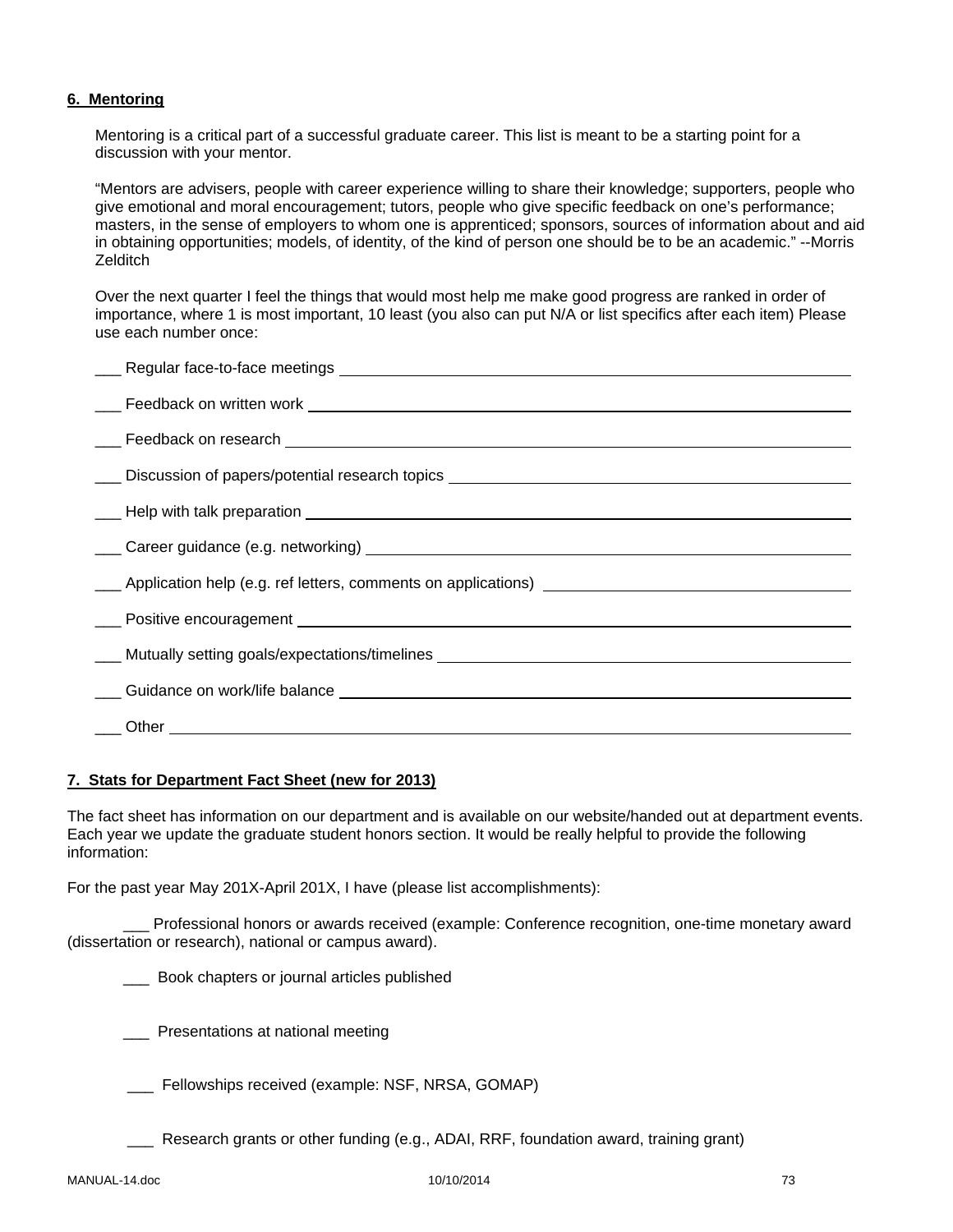## **8. Writing up the annual plan**

*After consultation with your advisor and co-advisor, you should write up your annual plan. You should review it*  with your advisor and co-advisor, and come to agreement on a final draft. The final draft should be signed by all *three of you. It needs to go forward with your advisor's draft of your feedback/evaluation letter, in time to be reviewed by the Area in early June. So please get it to your Advisor by approximately May 27th* 

Summary:

Deadline – May 27, 2011 – Annual Plan to Advisor Signatures required on Annual Plan – THREE – (Student, Advisor, Co-Advisor)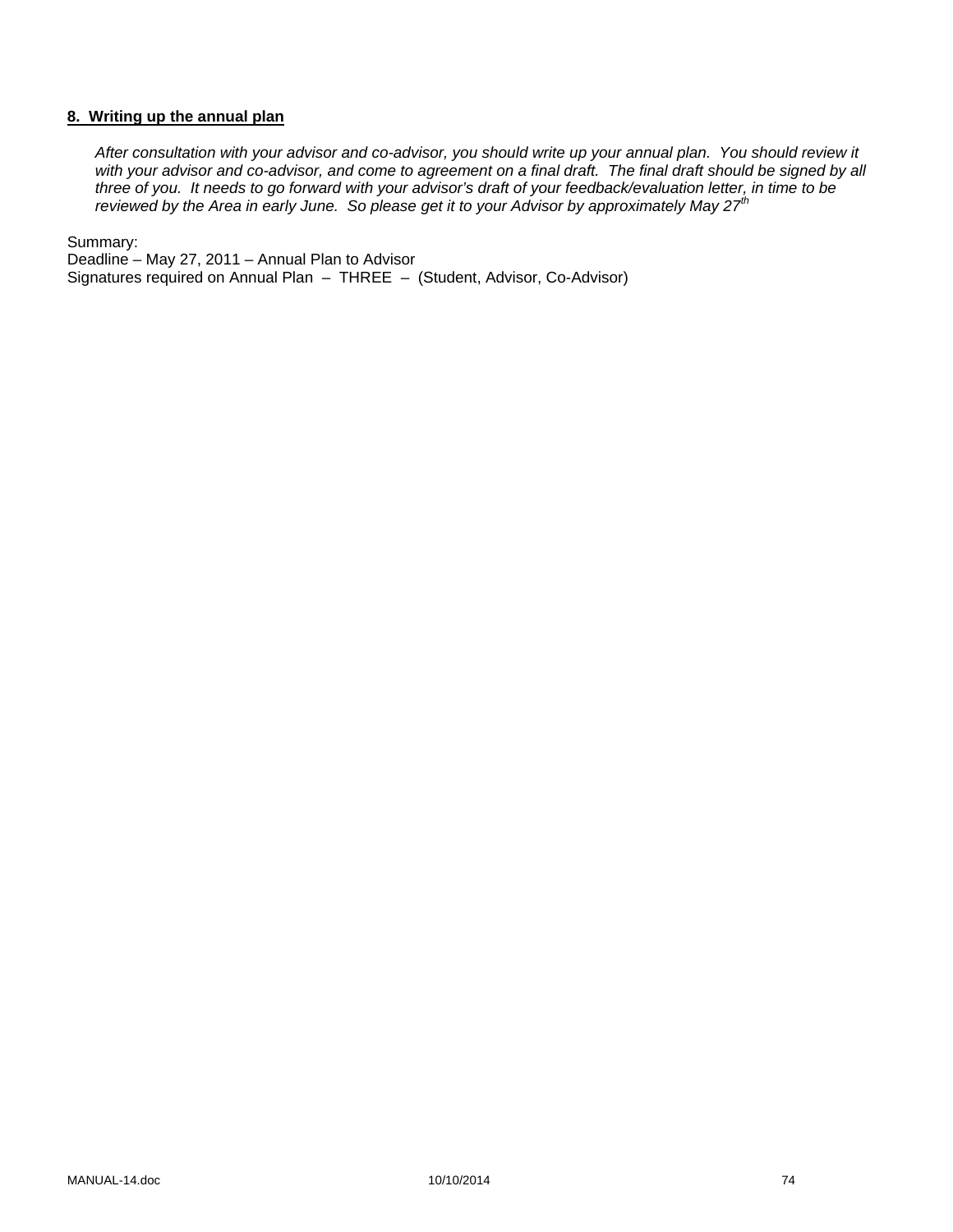# **Template for faculty feedback/evaluation letter**

 The purpose of this template is to assist faculty members in preparing annual evaluation letters for graduate students. The template should be used selectively -- Not all topics need to be included for every student every year. Please ignore anything irrelevant. If there are serious problems, be sure to mention them in your letter.

# 1. Template for signatures

| Annual Feedback/Evaluation Letter |                  | Deadline June 5 to GTC Rep |
|-----------------------------------|------------------|----------------------------|
| Advisor Name typed here:          | (signature here) | Date:                      |
| GTC Rep Name typed here:          | (signature here) | Date:                      |

# 2. Long-term goals

 *What are the student's goals? Has his/her activity served his/her goals well? What new skills are most needed to move toward these goals?*

e.g. "We understand that your career goal is to teach and do research in a University Psychology department. If this is so, you will need to fill in a broader background in Psychology, and gain some teaching experience....

 "We understand that your career goal is to gain a position at a major neurobiology research institute. If this is so, you will need to fill in a broader range of neurobiological techniques....a lab rotation with XX is recommended....

 "We understand that your goal is to return to your position at Microsoft full time. Given this goal, you might want to expand your knowledge of XX, and/or develop a minor in the Business School....

# 3. Progress this year

# A. Research progress and time line

 *What has the student accomplished? Is it more or less than what was expected? If less, what obstacles were overcome or continue to stand in the way? How will these be addressed in the future? Do his/her accomplishments serve his/her goals? Be sure to emphasize positive accomplishments.*

 e.g. "We are pleased to hear that your first year project will result in a first-authored publication, and we encourage you to write it up and submit it in a timely fashion....

 "We are pleased that you made a presentation at XX meeting, and that it was well received. We are also very pleased to know that one of your papers has been accepted by XX journal. These are noteworthy accomplishments, and you are rapidly building the kind of *vita* that should stand you in good stead for the academic job market....

 "Over the last year we understand that your research has gone more slowly than expected because of problems with XX. We are optimistic that your new subject recruitment strategy will lead to more rapid progress. We understand that you now hope to complete data collection by XX and that you are planning to defend in June....

# B. Coursework/milestones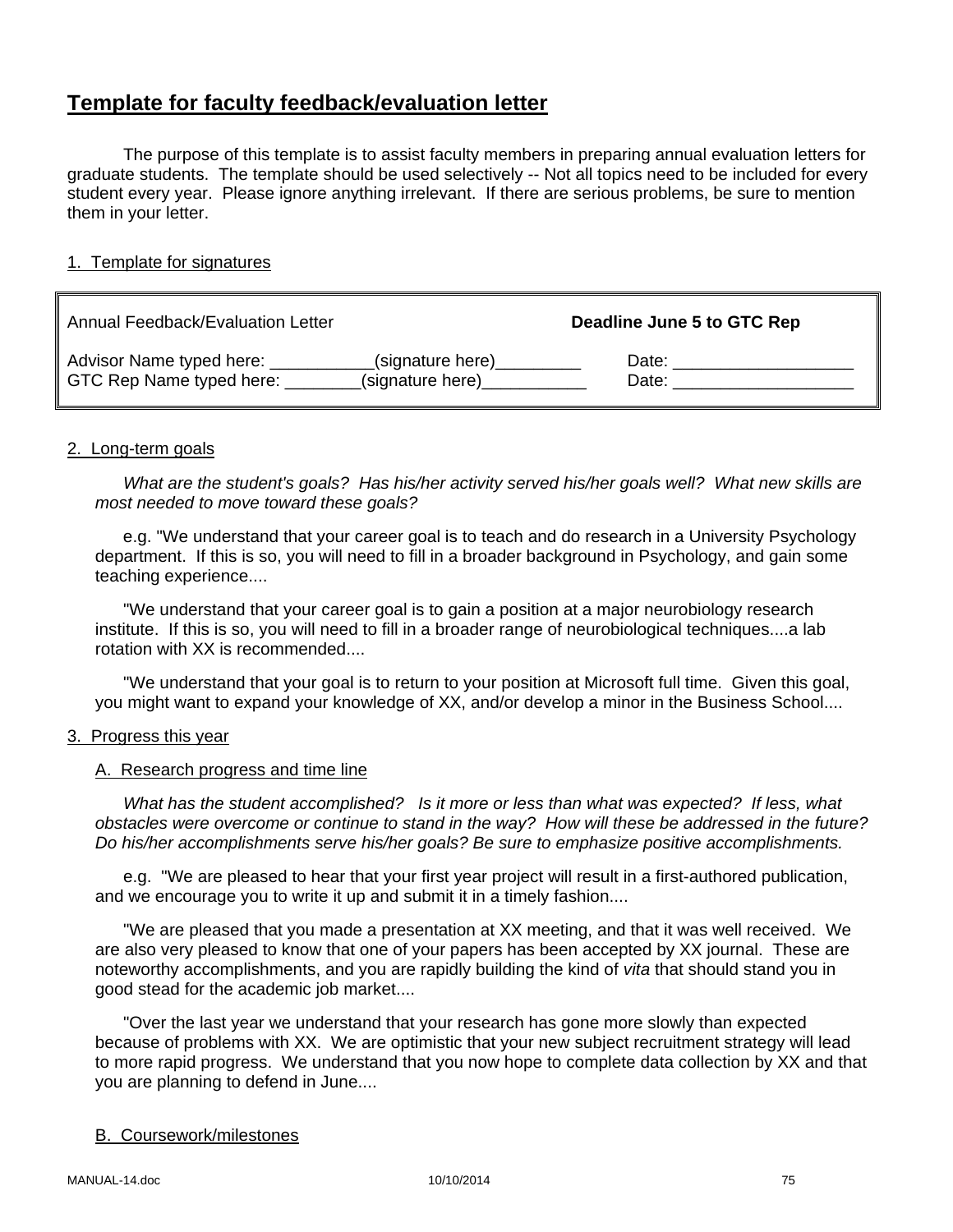*Is required coursework on track? Is the student taking/participating in additional seminars/coursework that will serve his/her goals? Is there sufficient breadth of exposure? What possible additional lines of research should be pursued and what courses would be needed to achieve that? What departmental/grad school milestones have been accomplished (includes Quant minor, Diversity Science specialization, and/or Master's)?*

 e.g. "We are pleased to see that you have completed all of your required courses, and have continued your training in statistical and quantitative methods consistent with your goal of research in social psychology....

 "We note that last year we asked you to form your Committee, and that you have not done so. For this reason we are asking the Graduate Training Committee to review your record for possible disciplinary action.... Please form your committee immediately....

#### C. Development of teaching skills

# *Is the student getting sufficient teaching training/experience to fulfill his/her goals?*

 "Congratulations on the quality of your TA performance.... The faculty who have worked with you appreciate the extra time that you give to students having a difficult time with the material.... The lecture you gave in XX course was absolutely first rate....

 "We note that you have been working as an RA the last three years and have not yet attained any significant teaching experience. This seems fine given your goal of being employed in industry, but be aware that you are limiting your future choices....

 "We suggest that you attend the four sessions for first-time TAs conducted by the lead TA, and the class on Teaching Psychology offered by Dr. Mike Passer and the lead TA in Spring quarter....

# D. Development of writing skills

# E. Development of outside funding?

# F. Departmental, University or National service

 *Does it make sense for this student to work on a service record?*

 e.g. "Thank you very much for serving on the Clinical Search Committee this year. You might wish to add this service to your service record on your *vita*....

 "Considering your goal to teach and do research in a major Psychology department, you might wish to begin to build up a record of departmental, university, or community service....

#### G. Awards or other special recognition

"Congratulations on ....

#### 4. Mentoring

*What did the student indicate as important in the mentoring section of their annual plan? Please include discussion of these mentoring priorities in your annual meeting with the student and incorporate the responses/plan to help meet those mentoring needs in the evaluation letter.* 

#### \*\*\*\*\*\*\*\*\*\*

*An annual plan and a draft of an evaluation letter for each of your students should be forwarded to your GTC Area Rep by the 3rdhof June, for discussion at the final Area meeting in the spring. Feedback and suggestions from other Area faculty should be incorporated into your letter. The final letter should be signed by both the*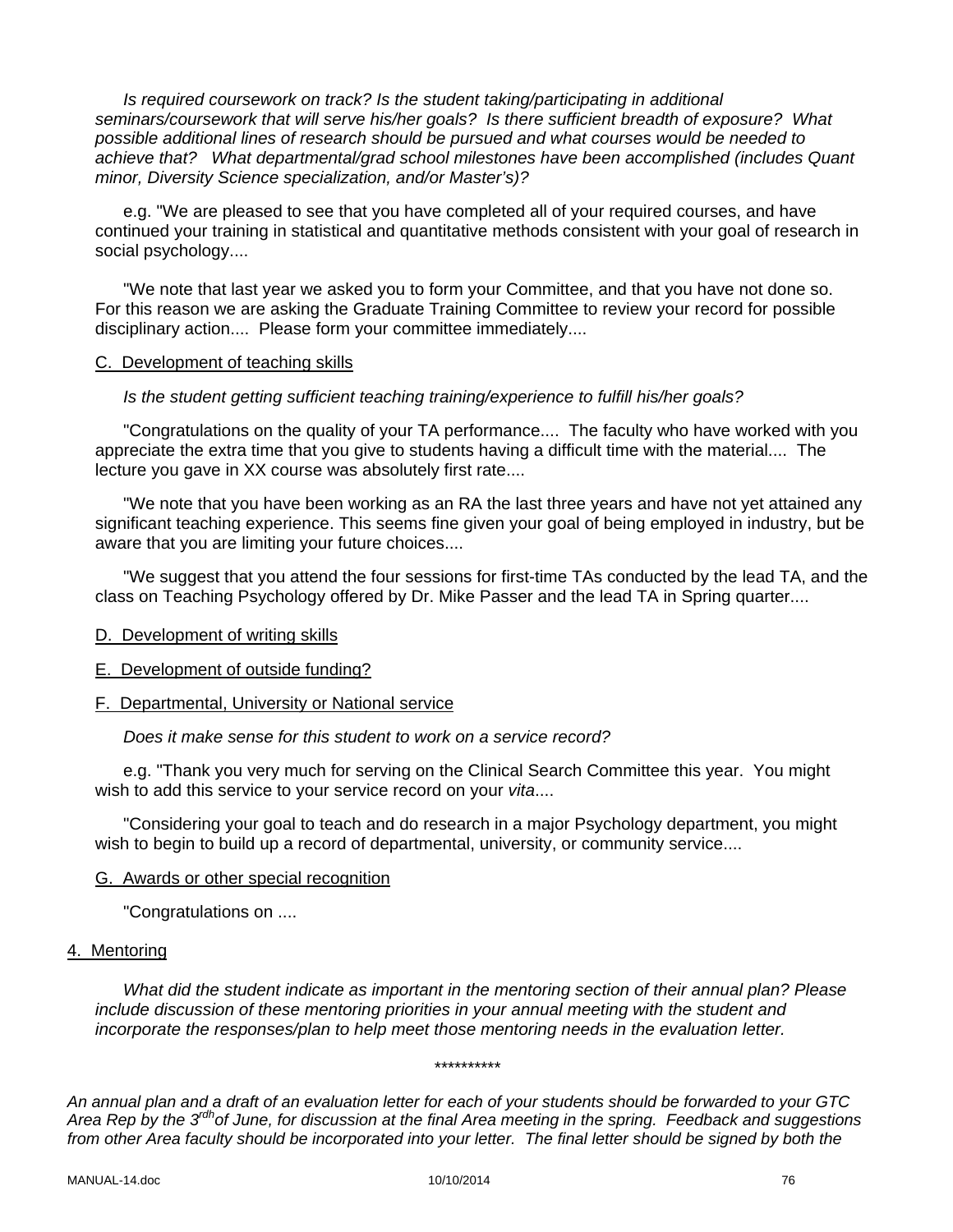*advisor and the Area Graduate Training Committee member, and forwarded to Jeanny Mai by mid-June. Jeanny does not type the final letters. She only distributes them to the students.* 

*The plans and letters will be reviewed by the Graduate Program Coordinator, Nancy Kenney. Any cases in which the student is judged not to be making sufficient progress, or in which other serious concerns are expressed, should be called to Nancy's attention, and will be reviewed by the GTC at its Summer meeting.* 

Summary:

Due June 3, 2011 – Plans and draft letters due to GTC Rep Due June 20, 2011 – Finished Plans and letters due in Jeanny's office Signatures required on Feedback/Evaluation letter – TWO – (Advisor and GTC Rep)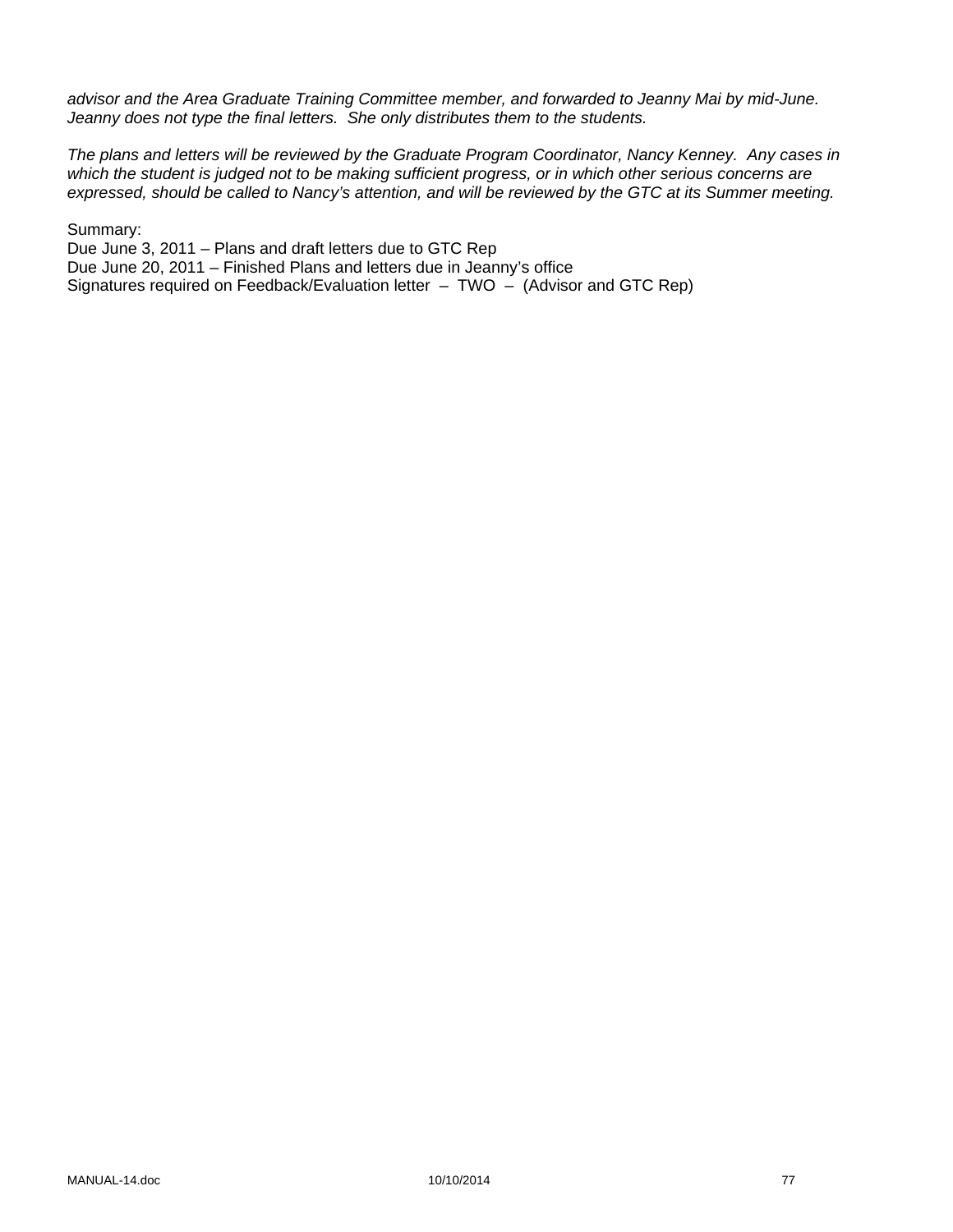# **Staff Support Services by Function**

| <b>AAALAC</b> rules/regulations                    | Michele Jacobs                                 |
|----------------------------------------------------|------------------------------------------------|
| Academic policies-Graduate                         | Jeanny Mai                                     |
| Academic policies-Undergraduate                    | <b>Carrie Perrin</b>                           |
| <b>Admissions-Graduate</b>                         | Jeanny Mai                                     |
| Admissions-Undergraduate                           | <b>Vicky Hansen</b>                            |
| Advancement                                        | <b>Jill Williams</b>                           |
| Advising-Graduate                                  | Jeanny Mai                                     |
| Advising-Undergraduate                             | Carrie Perrin, Tracy Maschman Morrissey, Vicky |
|                                                    | Hansen                                         |
| Alumni-Undergraduate                               | <b>Tracy Maschman Morrissey</b>                |
| Animal care issues                                 | Michele Jacobs                                 |
| Autoclave maintenance                              | Michele Jacobs                                 |
| <b>Budget report distribution</b>                  | <b>Yuri Clancy</b>                             |
| <b>Budgets-grant proposals</b>                     | <b>Yuri Clancy</b>                             |
| <b>Budgets-Sponsored research accounting</b>       | <b>Yuri Clancy</b>                             |
| Budgets-UW internal accounting (RRF/ADAI)          | <b>Margaret Cheng</b>                          |
| <b>Building coordinator-Chem Library</b>           | Brian Holm (holmb@uw.edu)                      |
| Building coordinator-All Psych (not GA1, GA2, CHL) | Michele Jacobs                                 |
| <b>Building coordinator-GA1</b>                    | Amanda Patrick                                 |
| <b>Building coordinator-GA2</b>                    | Kim Lee (kctlee@uw.edu)                        |
| <b>Building Use Permits</b>                        | William Kaplan                                 |
| <b>Bulletin board posting</b>                      | William Kaplan                                 |
| Cagewasher maintenance                             | Michele Jacobs                                 |
| Chair's calendar/appointments                      | Joanne Edwards                                 |
| Classroom computer maintenance                     | Jon Hauser                                     |
| <b>Classroom reservations</b>                      | <b>Kim Arbios</b>                              |
| Clinic conference room reservation                 | TBA                                            |
| Clinic financial reports                           | <b>Amanda Patrick</b>                          |
| Clinic insurance billing                           | <b>Amanda Patrick</b>                          |
| <b>Clinic operations</b>                           | <b>Amanda Patrick</b>                          |
| Clinic server maintenance                          | <b>Jon Hauser</b>                              |
| Clinical internships                               | <b>TBA</b>                                     |
| Colloquia coordination                             | Jolyn Mason                                    |
| <b>Combined Fund drive</b>                         | <b>Jill Williams</b>                           |
| Computer networking                                | Doug Kalk, Rich Ball                           |
| Computer/printer purchasing                        | Doug Kalk                                      |
| Computer/printer repair                            | Doug Kalk, Rich Ball                           |
| Computer/printer set up                            | Doug Kalk, Rich Ball                           |
| Computer/printer specifications                    | Doug Kalk                                      |
| Computer/printer troubleshooting                   | Doug Kalk, Rich Ball                           |
| <b>Copier troubleshooting</b>                      | William Kaplan                                 |
| Copy codes                                         | William Kaplan                                 |
| Copying exams/syllabi                              | William Kaplan                                 |
| Cost share coordinator (grants)                    | Michele Jacobs                                 |
| <b>Course descriptions</b>                         | <b>Kim Arbios</b>                              |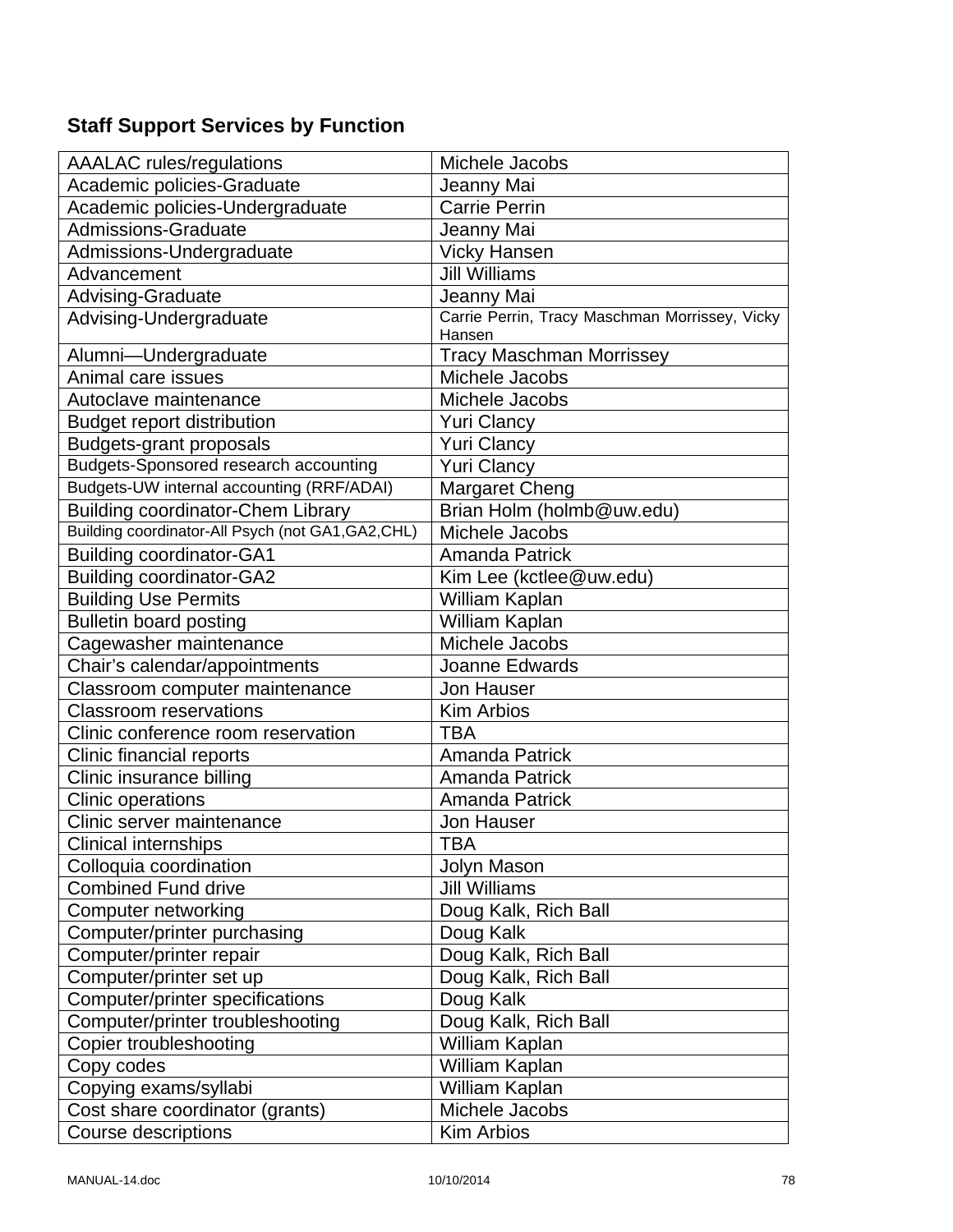| Course entry codes (100-500 level)                | <b>Kim Arbios</b>                     |
|---------------------------------------------------|---------------------------------------|
| Course entry codes (600, 700, 800)                | William Kaplan                        |
| Department and lab servers                        | Doug Kalk                             |
| Department website                                | Jon Hauser                            |
| Desk copies                                       | <b>Kim Arbios</b>                     |
| Donation processing                               | Jolyn Mason                           |
| Donor relations                                   | <b>Jill Williams</b>                  |
| <b>Edwards Lecture coordinator</b>                | <b>Jill Williams</b>                  |
| E-newsletter                                      | <b>Kim Arbios</b>                     |
| <b>Equipment inventory</b>                        | <b>Rich Ball</b>                      |
| eRA Commons access                                | Michele Jacobs/Susan Carpenter-Brandt |
| <b>Express mail receiving</b>                     | William Kaplan                        |
| Express mail shipping                             | William Kaplan                        |
| <b>Faculty appointments</b>                       | Joanne Edwards                        |
| Faculty effort reporting                          | Michele Jacobs                        |
| <b>Faculty leave</b>                              | Joanne Edwards                        |
| Faculty merit review                              | Joanne Edwards                        |
| <b>Faculty policies</b>                           | Joanne Edwards                        |
| Faculty promotion/tenure                          | Joanne Edwards                        |
| <b>Faculty searches</b>                           | Joanne Edwards                        |
| Fax machine                                       | William Kaplan                        |
| <b>Fiscal policies</b>                            | <b>Susan Carpenter-Brandt</b>         |
| General/Final Exams-graduate                      | Jeanny Mai                            |
| <b>Gift Processing</b>                            | <b>Jolyn Mason</b>                    |
| Grade submission/changes                          | Kim Arbios                            |
| Graduate Program                                  | Jeanny Mai                            |
| Graduate student academic records                 | Jeanny Mai                            |
| <b>Grant &amp; Contract Certification Reports</b> | <b>TBA</b>                            |
| Grant proposal preparation-all sponsors           | <b>Yuri Clancy</b>                    |
| Grants-advance budget requests                    | <b>Yuri Clancy</b>                    |
| Grants-allowability of costs                      | <b>Yuri Clancy</b>                    |
| Grants-closeouts                                  | <b>Yuri Clancy</b>                    |
| Grants-create sub budget                          | <b>Yuri Clancy</b>                    |
| Grants-establishing                               | <b>Yuri Clancy</b>                    |
| Grants-no-cost extensions                         | <b>Yuri Clancy</b>                    |
| Grants-outgoing subcontracts                      | <b>Yuri Clancy</b>                    |
| <b>Grants-preaward issues</b>                     | <b>Yuri Clancy</b>                    |
| Grants-progress reports                           | <b>Yuri Clancy</b>                    |
| HIPAA compliance-clinic                           | <b>Amanda Patrick</b>                 |
| Human subject application processing              | Joanne Edwards                        |
| <b>IACUC</b> rules/regulations                    | Michele Jacobs                        |
| Keys for rooms/buildings                          | William Kaplan                        |
| Laptops & presentation equipment--checkout        | William Kaplan                        |
| Laptops & presentation equip--maintenance         | <b>Jon Hauser</b>                     |
| Long distance-UWATS code-admin                    | William Kaplan                        |
| Long distance-UWATS code-grants                   | <b>Yuri Clancy</b>                    |
| Mailboxes/US mail                                 | William Kaplan                        |
| Maintenance/repairs for facilities                | William Kaplan/ Michele Jacobs        |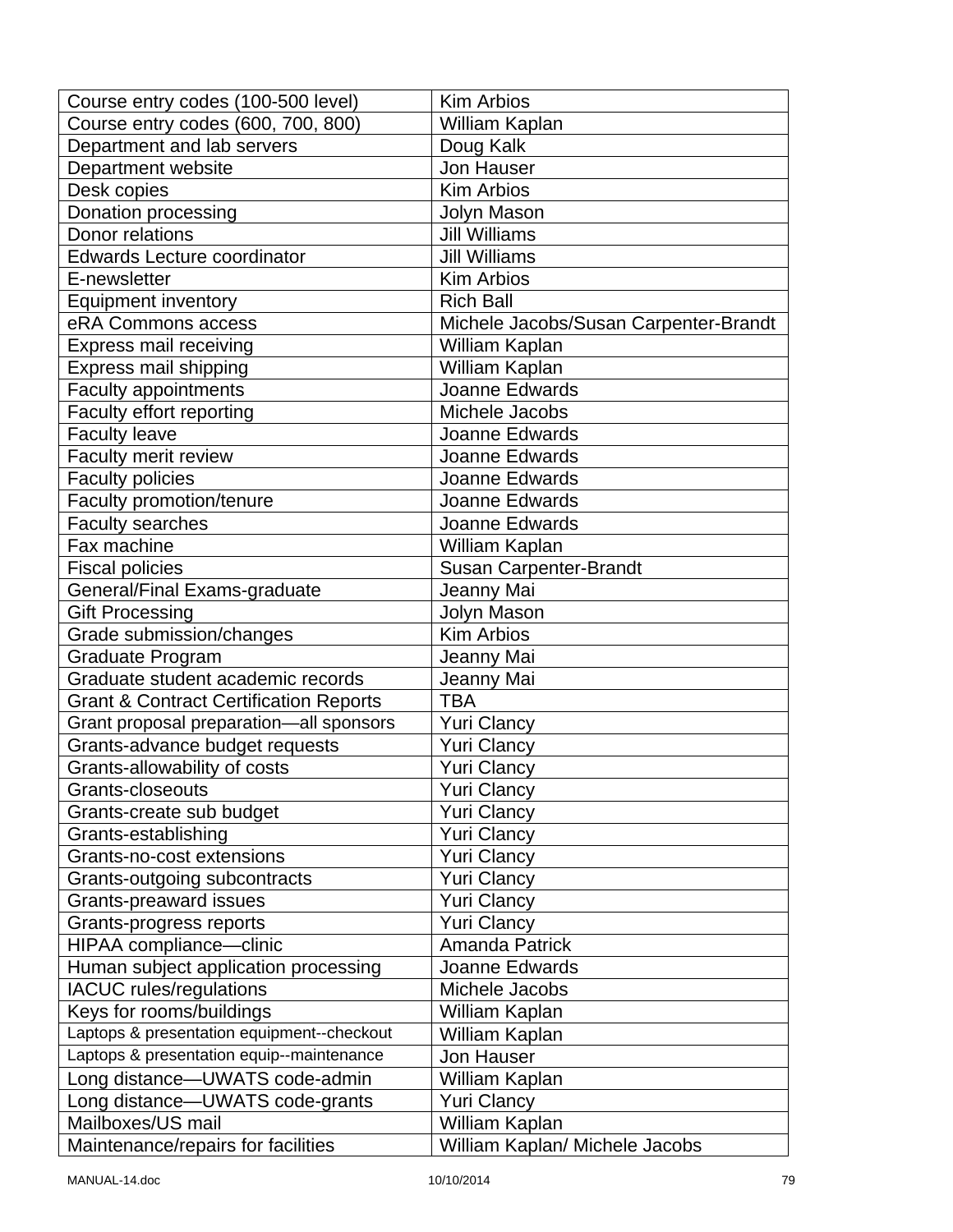| Media lab use                            | <b>Jon Hauser</b>                        |
|------------------------------------------|------------------------------------------|
| Multimedia instruction                   | Jon Hauser                               |
| Office assignments—temp faculty/visitors | Michele Jacobs                           |
| Office hours publication                 | <b>Kim Arbios</b>                        |
| Parking validation coupons               | William Kaplan                           |
| Payroll appointment changes/corrections  | <b>TBA</b>                               |
| Payroll checks/advices                   | <b>TBA</b>                               |
| Personnel issues/policies                | Michele Jacobs                           |
| Petty cash reimbursements                | <b>Margaret Cheng</b>                    |
| Petty Cash revolving funds               | <b>Yuri Clancy</b>                       |
| Procard applications                     | Michele Jacobs/Susan Carpenter-Brandt    |
| Procard purchase reconciliation          | <b>Margaret Cheng</b>                    |
| Professional staff merit review          | Michele Jacobs                           |
| Psych 497-fieldwork                      | <b>Tracy Maschman Morrissey</b>          |
| Psych 499-research                       | <b>Vicky Hansen</b>                      |
| Records retention                        | Michele Jacobs                           |
| Remodeling projects                      | Michele Jacobs                           |
| Research funding requests-grads          | Jeanny Mai                               |
| Safety-building                          | Michele Jacobs/William Kaplan            |
| <b>SAGE access</b>                       | Michele Jacobs/Susan Carpenter-Brandt    |
| SecureID requests                        | <b>Susan Carpenter-Brandt</b>            |
| Senior exit survey                       | <b>Carrie Perrin</b>                     |
| Shipping/receiving (freight companies)   | <b>Rich Ball</b>                         |
| <b>Shredding services</b>                | William Kaplan                           |
| Software licenses/media                  | Doug Kalk                                |
| Space allocation                         | Michele Jacobs                           |
| Staff hires (permanent)                  | Michele Jacobs                           |
| Staff hires (temporary hourly)           | <b>Merly Jones</b>                       |
| Staff leave records                      | <b>Merly Jones</b>                       |
| State budgets                            | Susan Carpenter-Brandt                   |
| Supervisory committee formation          | Jeanny Mai                               |
| Supply orders-departmental               | Margaret Cheng                           |
| Supply orders-grant office supplies      | <b>Margaret Cheng</b>                    |
| Surplus equipment/furniture              | <b>Rich Ball</b>                         |
| TA assignments                           | Jeanny Mai                               |
| Telephone lines and equipment            | Michele Jacobs                           |
| <b>Textbook orders</b>                   | <b>Kim Arbios</b>                        |
| Time schedule                            | Kim Arbios                               |
| <b>Timesheet maintenance</b>             | TBA                                      |
| Timesheet printing-proctors              | TBA                                      |
| <b>Travel reimbursements</b>             | <b>Margaret Cheng</b>                    |
| Travel requests-faculty                  | Susan Carpenter-Brandt                   |
| Travel requests-graduate students        | Jeanny Mai                               |
| Undergraduate student academic records   | <b>Carrie Perrin</b>                     |
| Undergraduate workshops-career           | Maschman<br>Morrissey,<br>Vicky<br>Tracy |
|                                          | Hansen                                   |
| Undergraduate workshops-grad school      | Tracy<br>Maschman<br>Morrissey,<br>Vicky |
|                                          | Hansen                                   |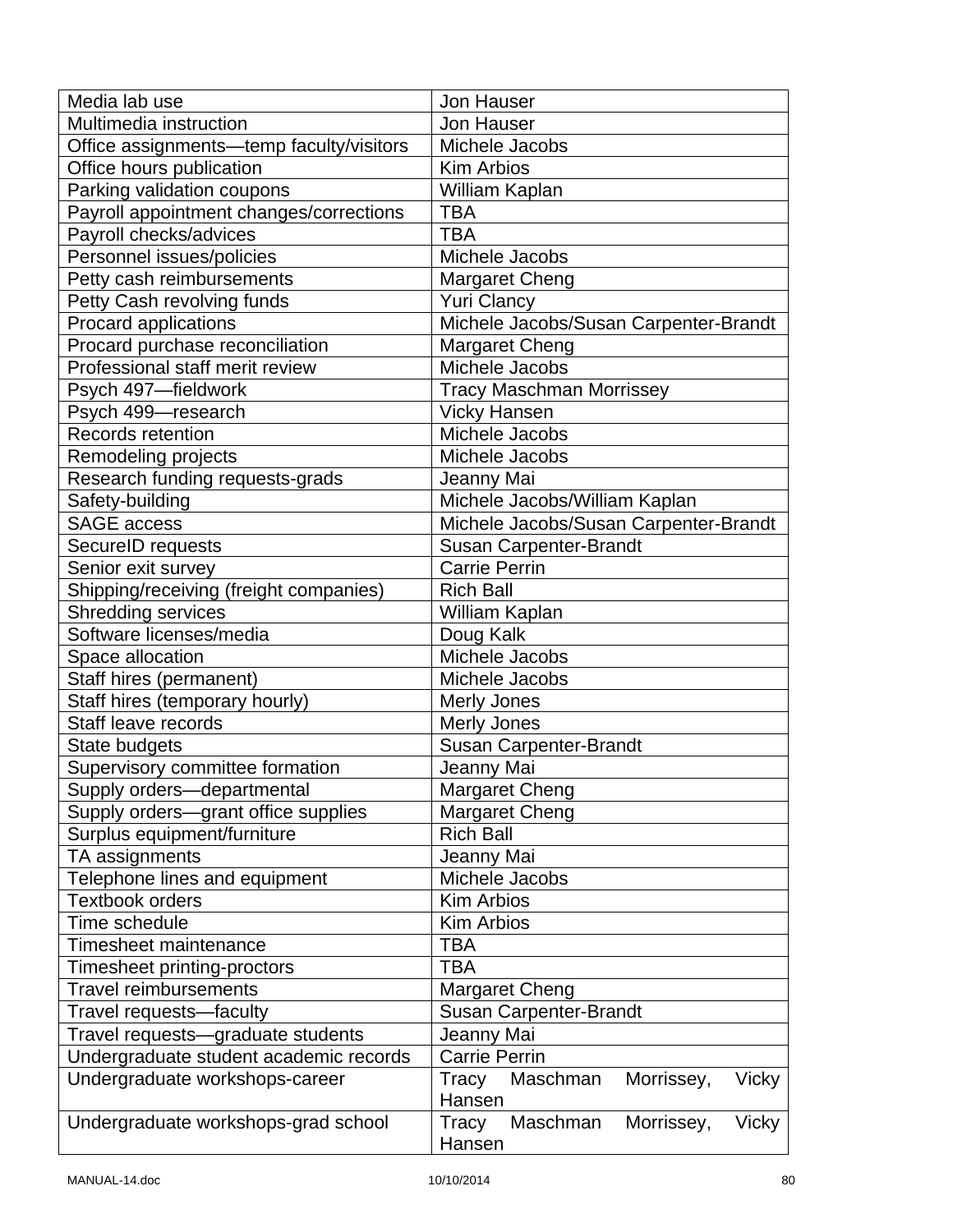| <b>Undergraduate Advising</b>           | <b>Carrie Perrin</b>          |
|-----------------------------------------|-------------------------------|
| <b>UW Administrative Systems access</b> | <b>Susan Carpenter Brandt</b> |
| UWATS codes (long distance)-admin       | William Kaplan                |
| UWATS codes (long distance)-grant       | <b>Yuri Clancy</b>            |
| Visiting faculty appointments           | Joanne Edwards                |
| Visiting lecturers offer travel         | <b>Jill Williams</b>          |
| Visiting lecturers travel               | Jolyn Mason                   |
| Web related issues                      | Jon Hauser                    |
| Web server maintenance                  | Jon Hauser                    |